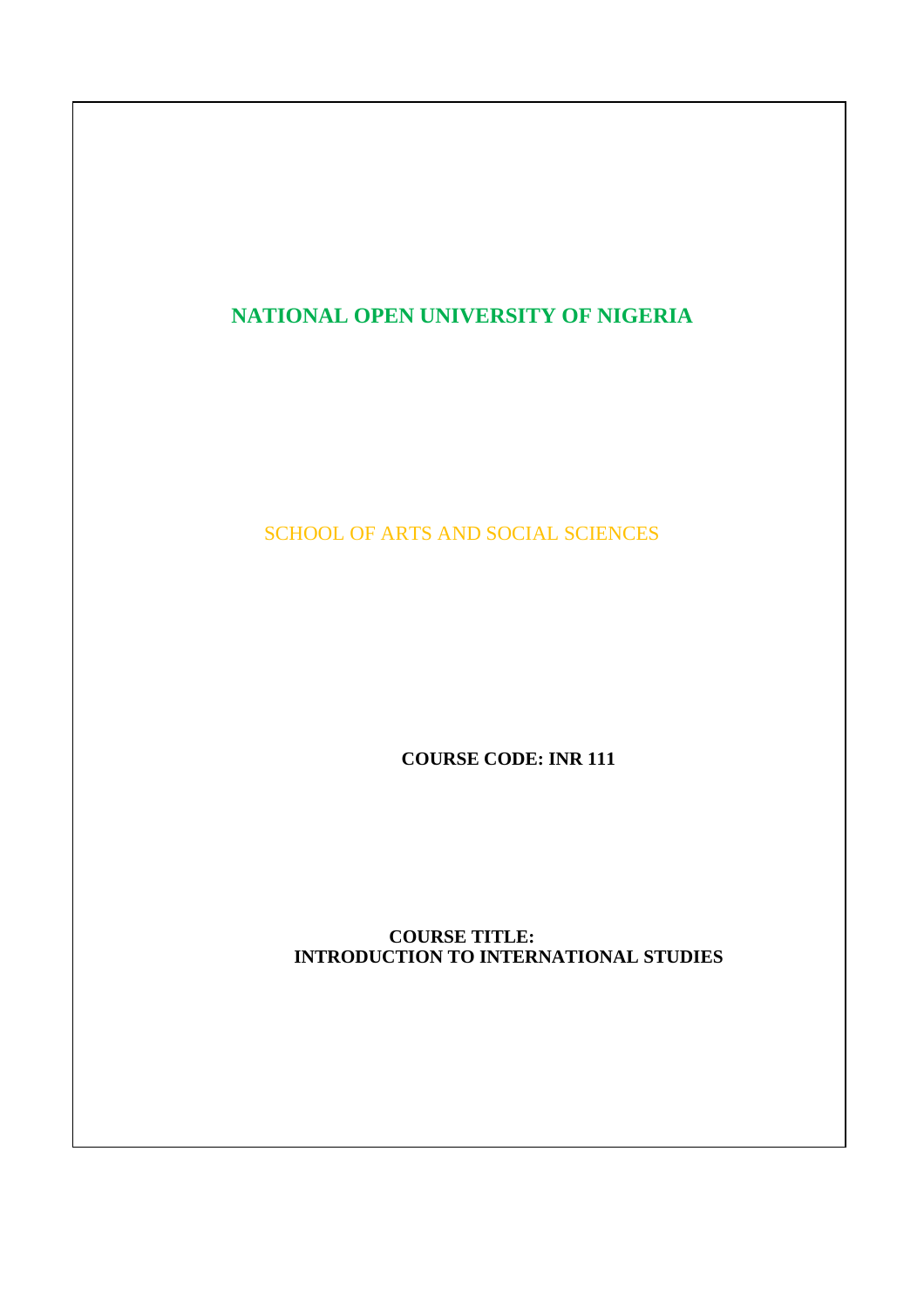

#### **INR 111**

# **INTRODUCTION TO INTERNATIONAL STUDIES**

| Course Developer      | Dr. Osita Agbu<br>Nigerian Institute of International Affairs,<br>Victoria Island,<br>Lagos.                     |
|-----------------------|------------------------------------------------------------------------------------------------------------------|
| <b>Course Writers</b> | Dr. Osita Agbu<br>Nigerian Institute of International Affairs,<br>Victoria Island,<br>Lagos.                     |
|                       | and                                                                                                              |
|                       | Ngozi Henrietta Emi<br>Nigerian Institute of International Affairs,<br>Victoria Island,<br>Lagos.                |
| <b>Course Editor</b>  | Dr. E. U. Idachaba<br>Department of Political Science<br>University of Ibadan<br>Ibadan.                         |
| Programme Leader      | Mr. Oyedolapo B. Durojaye<br>School of Arts and Social Sciences<br>National Open University of Nigeria<br>Lagos. |

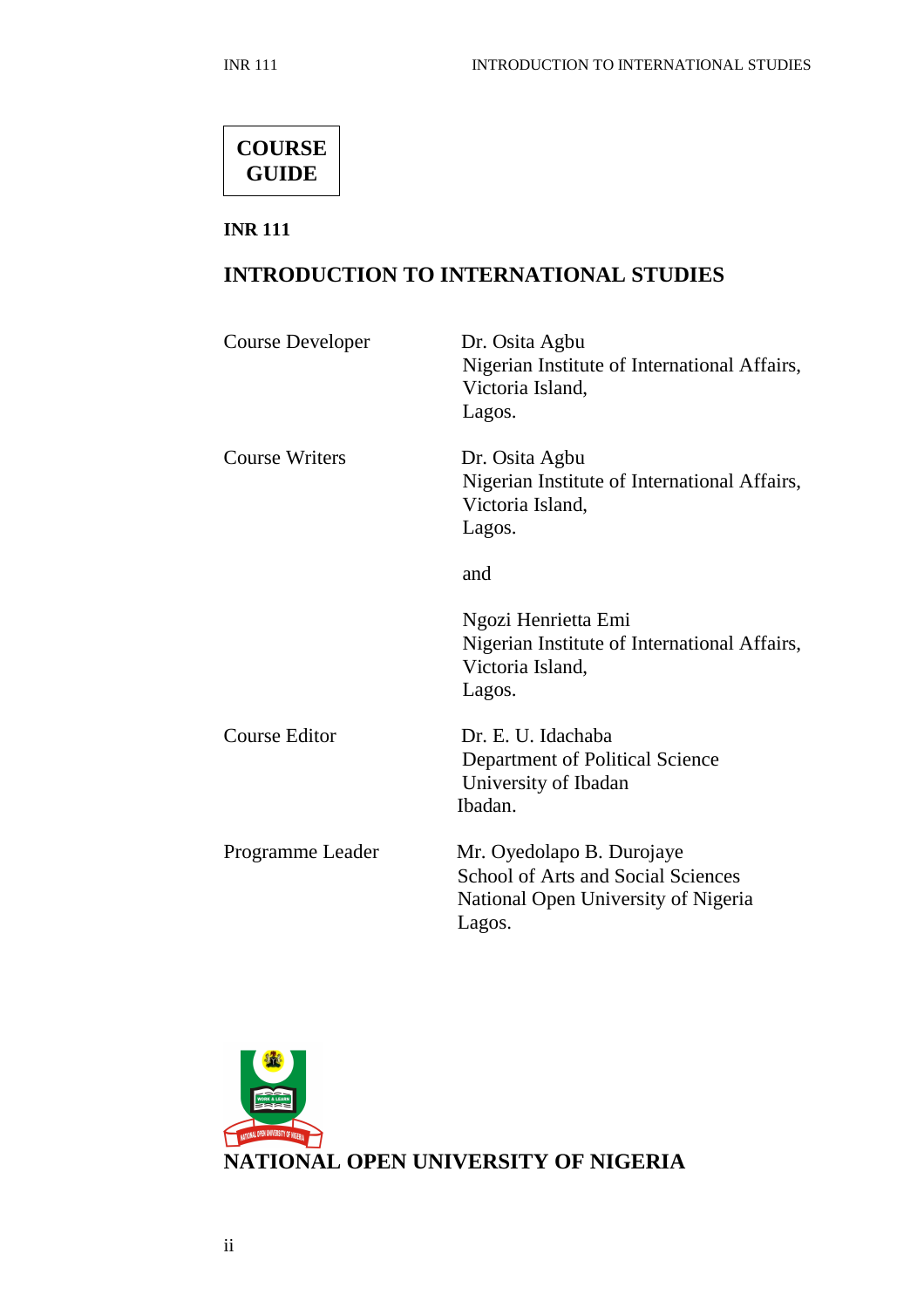National Open University of Nigeria Headquarters 14/16 Ahmadu Bello Way Victoria Island Lagos

Abuja Annex 245 Samuel Adesujo Ademulegun Street Central Business District Opposite Arewa Suites Abuja

e-mail: centralinfo@nou.edu.ng URL: www.nou.edu.ng

National Open University of Nigeria 2006

First Printed 2006

ISBN: 978-058-841-8

All Rights Reserved

Printed by …………….. For National Open University of Nigeria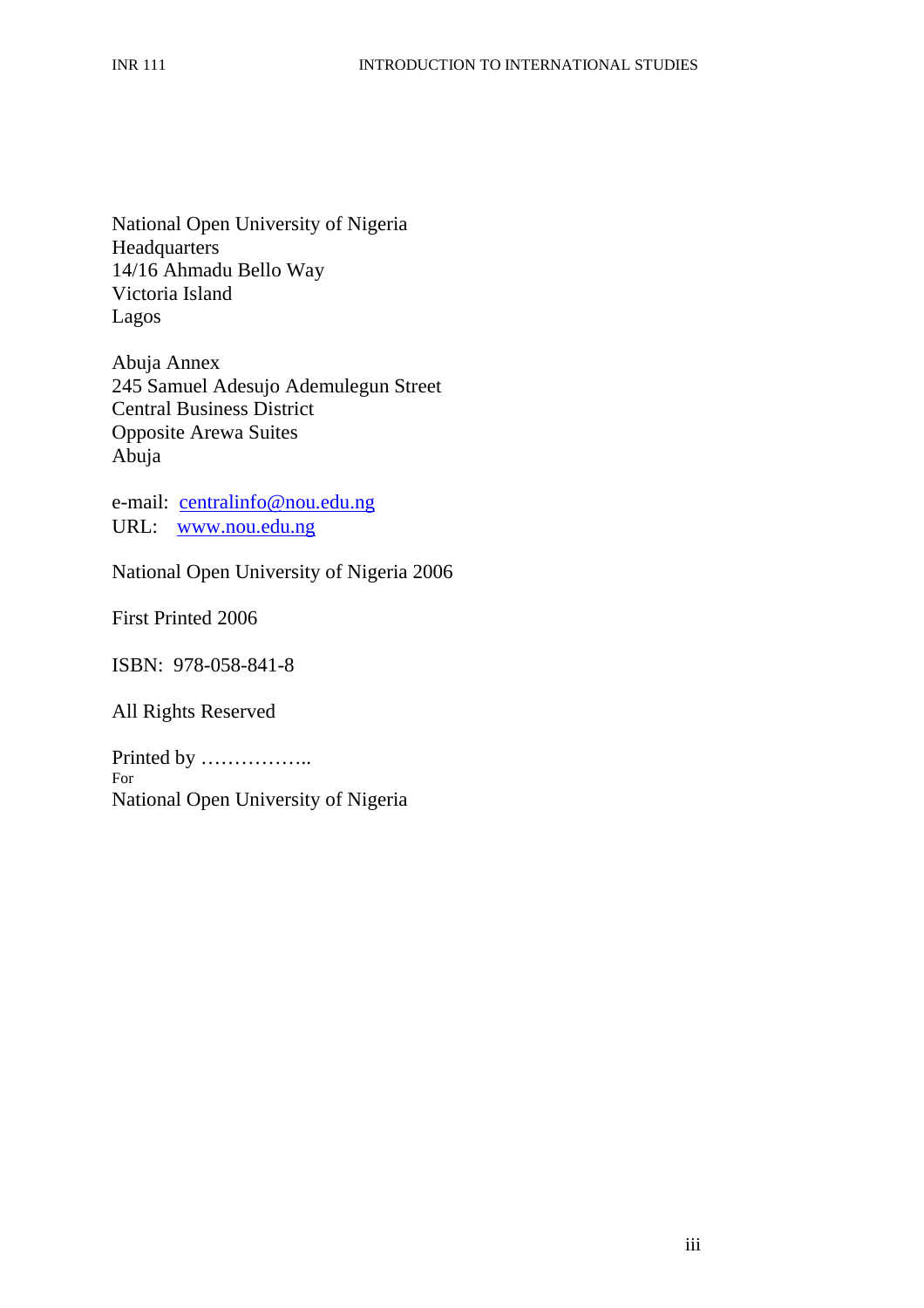# **Table of Contents** Page

| $1 - 2$ |
|---------|
| $2 - 3$ |
| 3       |
| 3       |
| $3 - 4$ |
| 4       |
| 4       |
| 4       |
| 5       |
| $5-6$   |
| 6       |
| $6 - 8$ |
| 8       |
| 8       |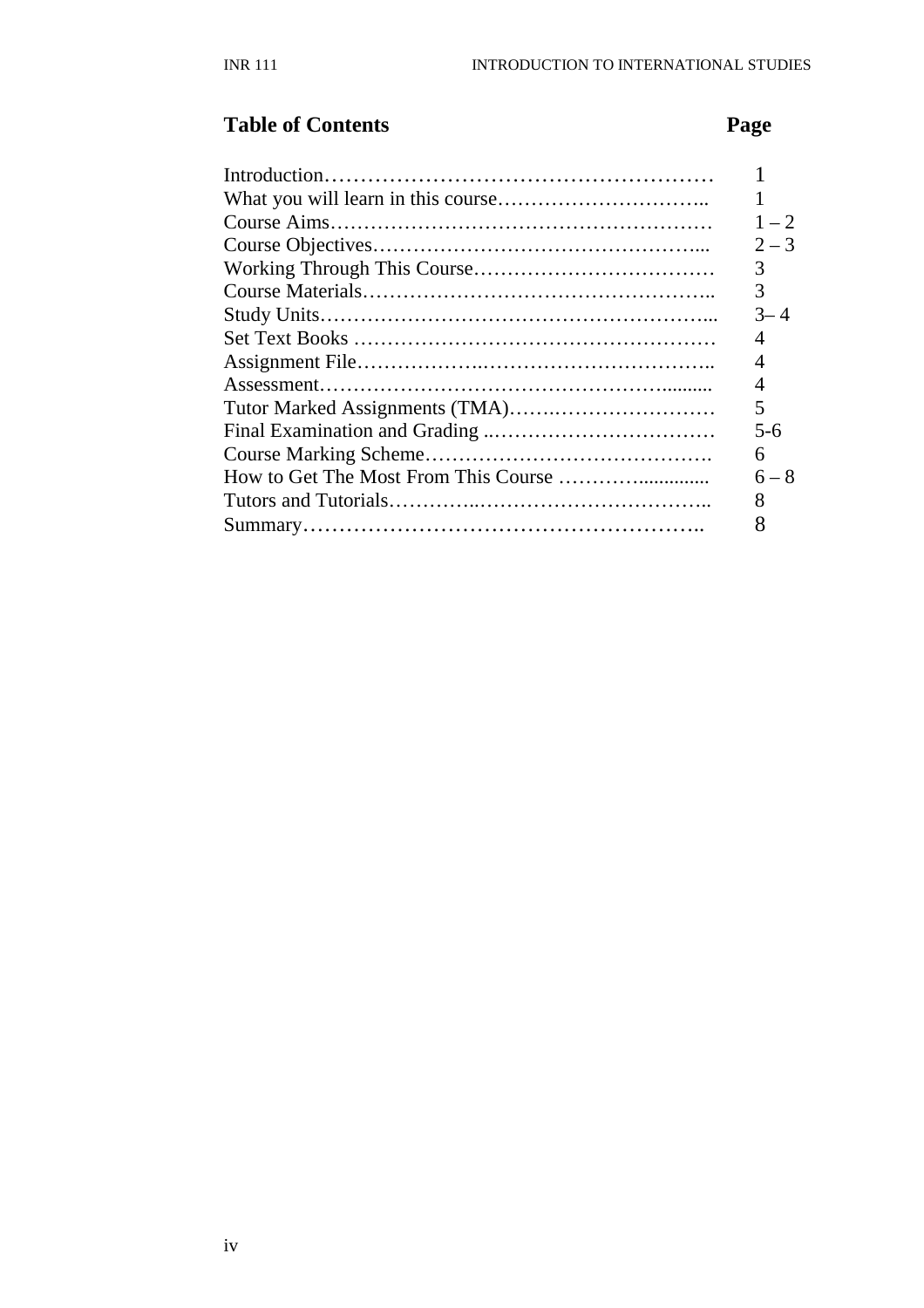#### Introduction

**INR 111: Introduction to International Studies** is a one Semester course. It will be available for you to take towards the core module of the French and International Studies Programme. This course is suitable as a foundation course on the subject matter of international studies as a discipline.

This course consists of 20 Units. It examines in detail the nature of the discipline of International Studies. The course covers such diverse topics as International History, Theories of international Studies, the Power Theory, Diplomacy, the meaning of Power and the Balance of Power. It further examines the key concept of Foreign Policy, Foreign Policy and National Interest, Methods and techniques of Formulating and Executing Foreign Policy and the Principles of Bargaining and Negotiation. The subjects of National Security and International Technical Assistance were also addressed in this course in addition to others.

There are compulsory prerequisites for this course. The course guide tells you briefly what the course is all about, what you are expected to know in each unit, what course materials you need to use and how you can work your way through these materials. It also emphasizes the necessity for tutor–marked assignments. There are also periodic tutorial classes that are linked to this course.

#### **What you will learn in this course**

The overall objective of **INR 111 Introduction to International Studies** is to expose the students to the whole gamut of issues surrounding the subject matter of International Studies. It seeks to acquaint the student with the basics in the theory and practice of International Relations and Diplomacy. Knowledge of this will adequately prepare the student for a possible career in the Foreign Ministry, in the international civil society or as international civil servants.

Your understanding of this course will serve to expose you to a very important part of international studies that have to do with the understanding and actual practice of International Relations.

#### **Course Aims**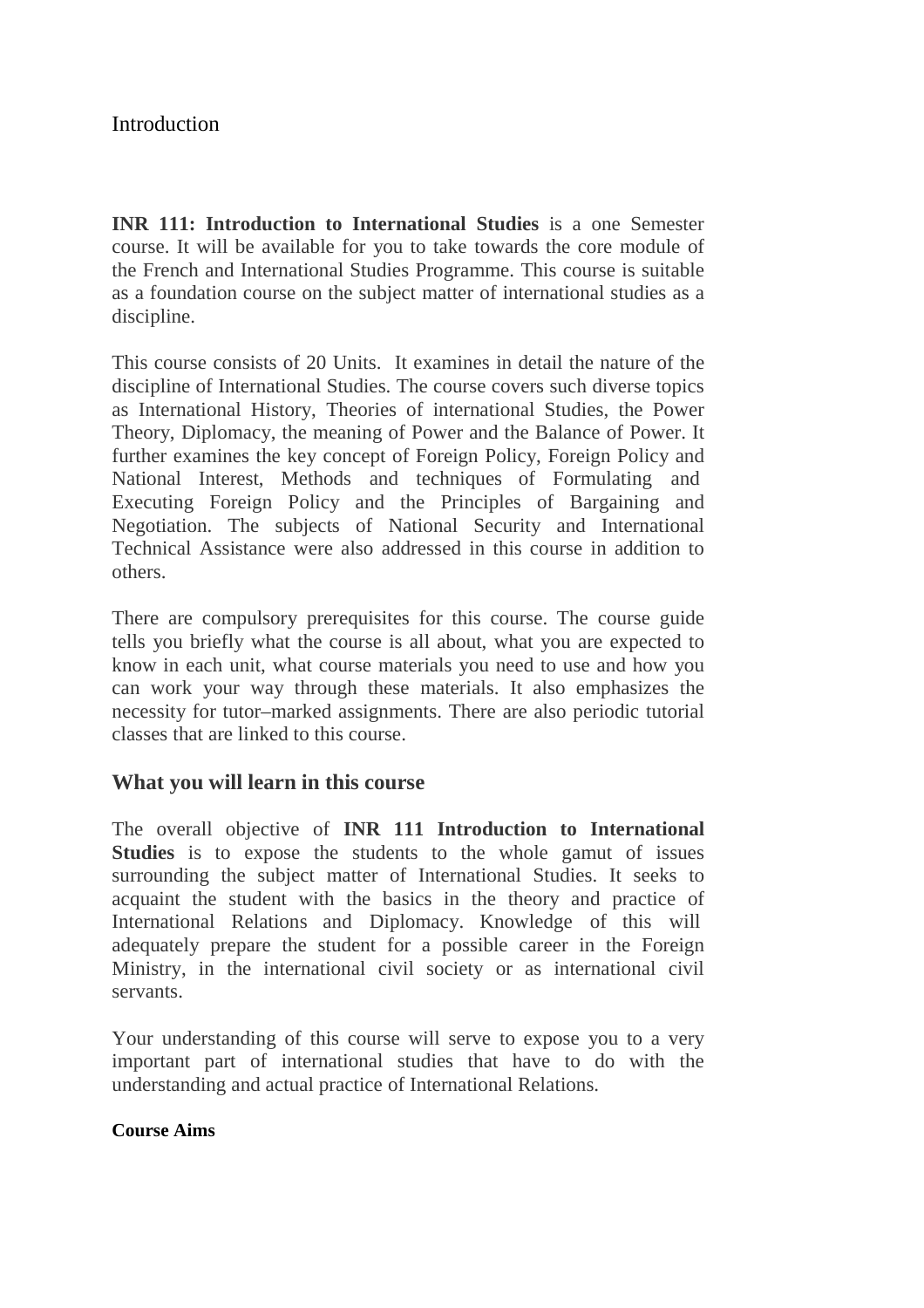The basic aim we intend to achieve in this course is to expose the student to the discipline of international studies, its various interpretations and the rudiments of foreign policy making and execution. The course is geared towards exposing the student to the interplay of domestic and foreign policies in the maintenance of the National Interests of countries. And in doing this, the student is expected to appreciate the role that National Security plays in this complex game.

#### **Course Objectives**

Several objectives can be delineated from this course. In addition, each unit has specific objectives. The unit objectives can be found at the beginning of a unit. You may want to refer to them during your study of the particular unit to check on the progress you are making. You should always look at the unit objectives after completing a unit. In this way, you can be sure that you have covered what is required of you in that unit.

#### **On successful completion of the course, you should be able to:**

- 1) Intelligently discuss the discipline of International Studies;
- 2) Distinguish between International Relations and International Studies;
- 3) Explain the meaning of Diplomatic History;
- 4) Describe the use of the Historical Method in International Relations;
- 5) Discuss the Systems theory;
- 6) Discuss the Theory of Social Equilibrium;
- 7) Explain the Power Theory;
- 8) Understand the Decision making Theory;
- 9) Define the meaning and uses of Diplomacy;
- 10) Define what Economic Diplomacy means;
- 11) Explain the meaning of power and the 'Balance of power' theory;
- 12) Appreciate the reasons for Alliance Formations in the international system;
- 13) Define Foreign Policy and understand the processes of Foreign Policy;
- 14) Discuss Foreign Policy in relation to National Interest;
- 15) Discuss Foreign Policy Formulation and Implementation;
- 16) Define Negotiation and the elements of Negotiation;
- 17) Understand the meaning of National Security;
- 18) Discuss the issue of Foreign Aid as it relates to National Interest;
- 19) Explain the necessity for Nigeria's Technical Aids Corps Scheme;
- 20) Discuss International Technical Assistance;
- 21) Discuss refugee problems in Africa;
- 22) Discuss the UN and peacekeeping Missions;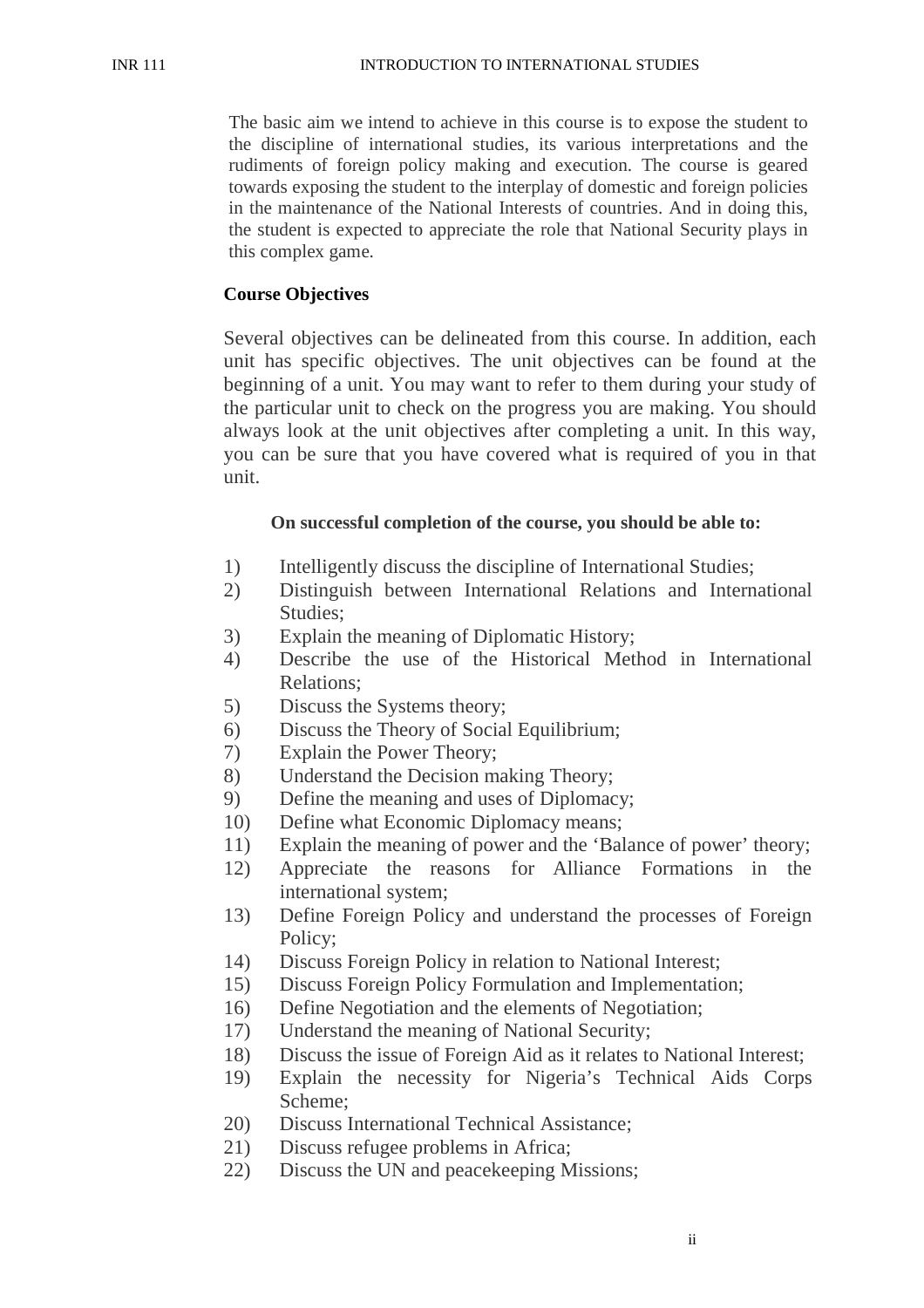- 23) Discuss the refugee problem in relation to human security;
- 24) Describe the discourse surrounding nuclear, chemical and biological threats;
- 25) Describe foreign policy in the context of multilateralism;
- 26) Discuss disarmament in relation to peacekeeping missions.

## **Working through this Course**

**To complete this course you are required to read the study units. Most of the units contain self-assessment exercises, and at some points in the course, you are required to submit assignments for assessment purposes.** 

**At the end of this course is a final examination. Stated below are the components of the course and what you are expected to do.**

## **Course Materials**

- i. Course Guide
- ii. Study Units
- iii. Textbooks and other Reference Sources
- iv. Assignment File
- v. Presentation

# **Study Units**

There are twenty study units in this course, as follows:

- Unit 1: The Discipline of International Studies
- Unit 2: International History
- Unit 3: Theories of International Studies
- Unit 4: What is Power?
- Unit 5: The Power Theory
- Unit 6: The Balance of Power
- Unit 7: Diplomacy
- Unit 8: Concept of Foreign Policy
- Unit 9: Foreign Policy and National Interest
- Unit 10: Methods and Techniques of Formulating Foreign Policy
- Unit 11: Foreign Policy Execution
- Unit 12: Principles of Bargaining and Negotiation
- Unit 13: Negotiating Skills
- Unit 14: The Search for National Security
- Unit 15: International Technical Assistance
- Unit 16: War and Strife in Africa: Issues in Peacekeeping
- Unit 17: The United Nations Organization and the Refugee Problem
- Unit 18: The Nuclear Threat and International Diplomacy
- Unit 19: Foreign Policies of Africa and the Developing Countries
- Unit 20: United Nations Peacekeeping Efforts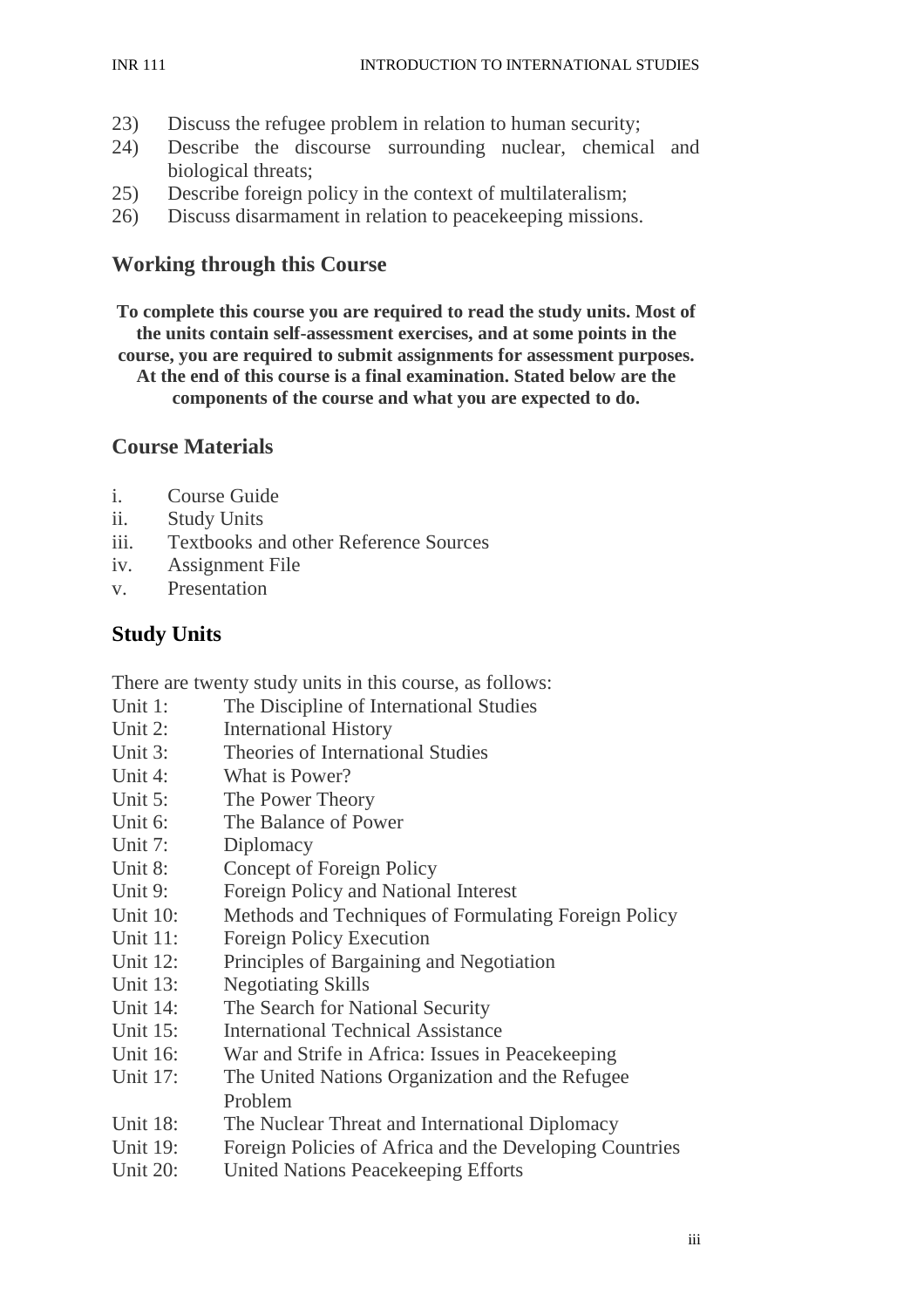Each unit contains a number of self-tests. In general, these self-tests question you on the materials you have just covered or require you to apply it in some way and, thereby, assist you gauge your progress as well as reinforce your understanding of the material. Together with tutor-marked assignments, these exercises will assist you in achieving the stated learning objectives of the individual units and of the Course.

#### **Textbooks and Reference**

- Rosenau. I.N. (ed.) (1969), International Politics and Foreign Policy, New York, Free Press.
- Hans Morgenthau, (1972) Politics Among Nations: The Struggle for Power and Peace, New York, Alfred Knopt, 5<sup>th</sup> Edition.
- Joseph Frankel, (1979) International Relations in a Changing World, Oxford, Oxford University Press.
- Olusanya, G.O. and Akindele, RA. (1990) The Structure and Processes of Foreign Policy Making and Implementation in Nigeria 1960-1990, Lagos, Nigerian Institute of International Affairs.
- Akindele, R.A. and Ate, B.A. (2000) Selected Readings in Nigeria's Foreign Policy and International Relations, Lagos, Nigerian Institute of International Affairs.
- Akindele, R. and Ate, B.E. (eds.), Beyond Conflict Resolution, Lagos, Nigerian Institute of International Affairs.

#### **Assignment File**

There are two aspects to the assessment of this course. In this file, you will find all the details of the work you must submit to your tutor for marking. The marks you obtain for these assignments will count towards the final mark you obtain for this course. Further information on assignment will be found in the Assignment File itself, and later in this Course Guide in the section on assessment.

There are many assignments for this course, with each unit having at least one assignment. These assignments are basically meant to assist you to understand the course.

#### **Assessment**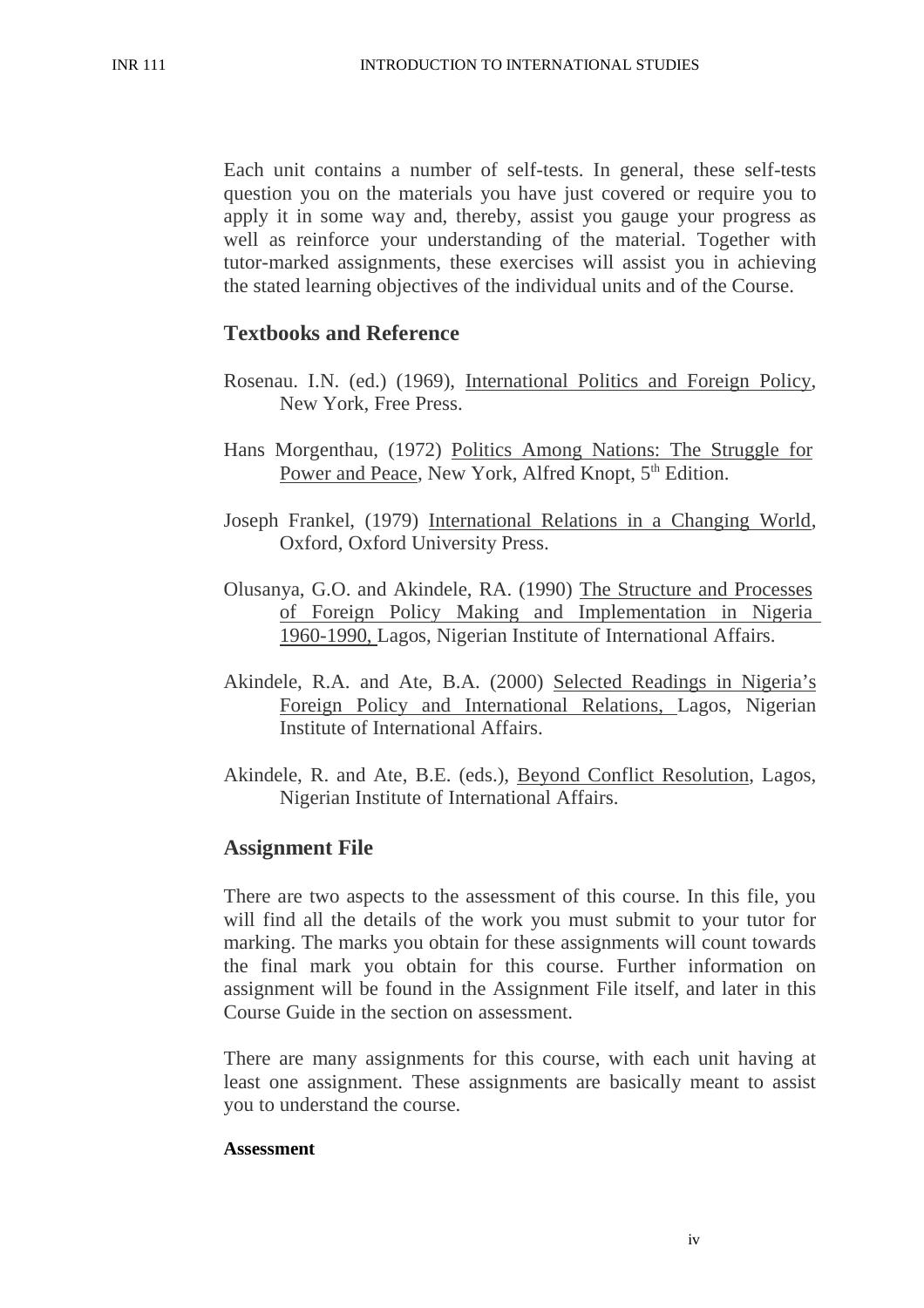There are two aspects to the assessment of this course. First, are the tutor-marked assignments; second, is a written examination.

In tackling these assignments, you are expected to apply the information, knowledge and experience acquired during the course. The assignments must be submitted to your tutor for formal assessment in accordance with the deadlines stated in the Assignment File. The work you submit to your tutor for assessment will account for 30 per cent of your total course mark.

At the end of the course, you will need to sit for a final examination of three hours duration. This examination will account for the other 70 per cent of your total course mark.

# **Tutor-Marked Assignments (TMAs)**

There are 25 tutor-marked assignments in this course. You only need to submit some of the assignments. The best four (i.e. the highest four of what you submit) will be counted. Each assignment counts for 20 marks but on the average when the five assignments are put together, the score will count 30% towards your total course mark.

The Assignments for the units in this course are contained in the Assignment File. You will be able to complete your assignments from the information and materials contained in the reference books, reading and study units. However, it is always desirable at this level of your education to research more widely, and demonstrate that you have a very broad and in-dept knowledge of the subject matter.

When each assignment is completed, send it together with a TMA (tutor-marked assignment) form to your tutor. Ensure that each assignment reaches your tutor on or before the deadline given in the Assignment File. If, for any reason you cannot complete your work on time, contact your tutor before the assignment is due to discuss the possibility of an extension. Extensions will not be granted after the due date unless there are exceptional circumstances warranting such.

#### **Final Examination and Grading**

The final examination for **INR 111 Introduction to International Studies** will be of three hours' duration and have a value of 70% of the total course grade. The examination will consist of questions, which reflect the practice exercises and tutor-marked assignments you have previously encountered. All areas of the course will be assessed.

Use the time between the completion of the last unit and sitting for the examination, to revise the entire course. You may find it useful to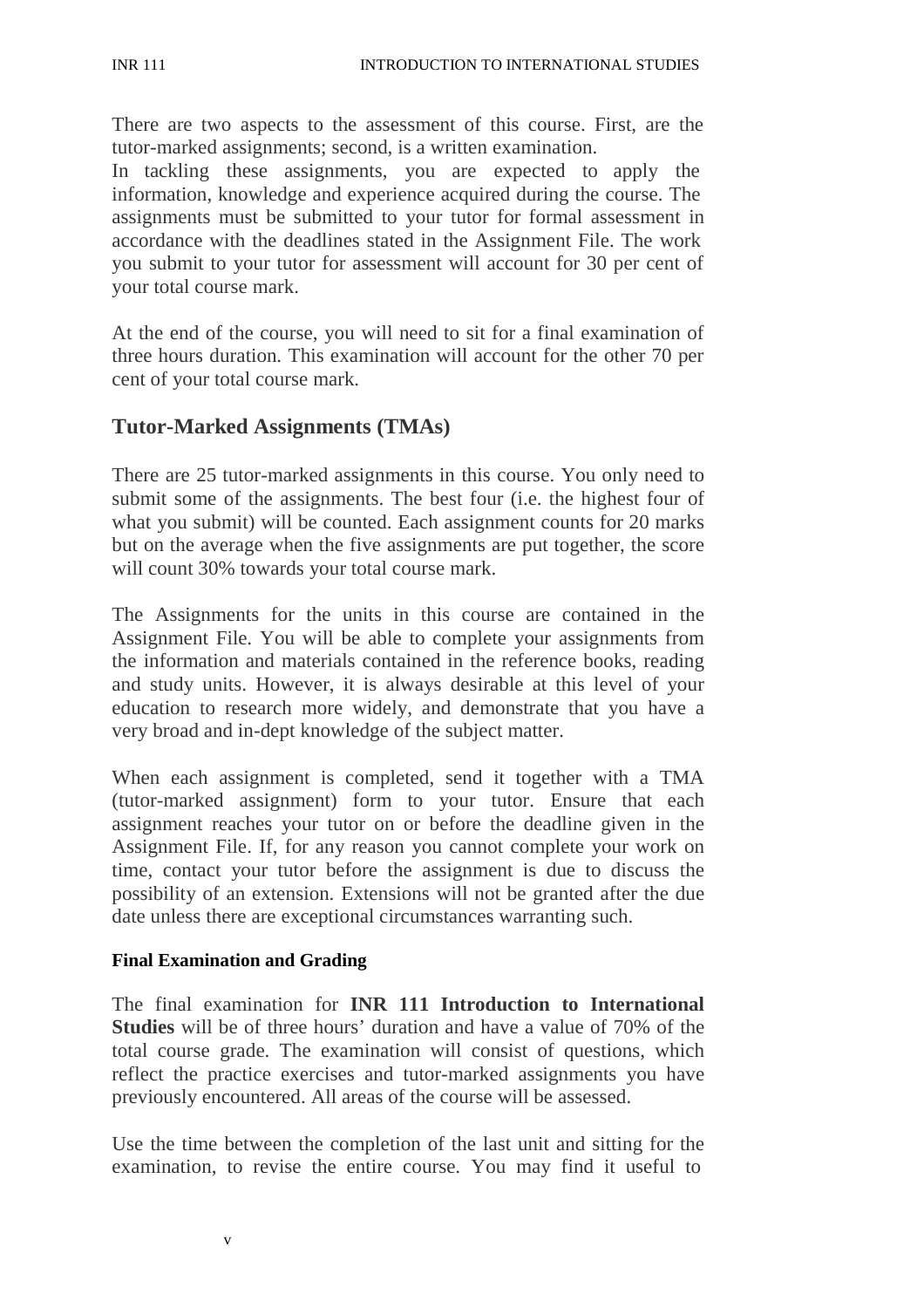review your tutor-marked assignments and comment on them before the examination.

The final examination covers information from all aspects of the course.

## **Course Marking Scheme**

| <b>Table 1:</b> Course marking Scheme |                                                                 |  |
|---------------------------------------|-----------------------------------------------------------------|--|
| <b>ASSESSMENT</b>                     | <b>MARKS</b>                                                    |  |
| Assignments                           | Four submitted, best three accounts for<br>30% of course marks. |  |
| Final<br>examination                  | 70% of overall course marks                                     |  |
| Total                                 | 100% of course marks                                            |  |

**Table 1:** *Course marking Scheme*

#### **How to get the most from this Course**

In distance learning, the study units replace the university lecture. This is one of the great advantages of distance learning; you can read and work through specially designed study materials at your own pace, and at a time and place that suits you best. Think of it as reading the lecture instead of listening to the lecturer. In the same way a lecturer might give you some reading to do, the study units tell you when to read, and which are your text materials or reference books. You are provided exercises to do at appropriate points, just as a lecturer might give you an in-class exercise.

Each of the study units follows a common format. The first item is an introduction to the subject matter of the unit, and how a particular unit is integrated with the other units and the course as a whole. Next to this is a set of learning objectives. These objectives allow you to know what you should be able to do by the time you have completed the unit. These learning objectives are meant to guide your study. The moment a unit is finished, you must go back and check whether you have achieved the objectives. If this is made a habit, then you will significantly improve your chances of passing the course.

The main body of the unit guides you through the required reading from other sources. This will usually be either from the reference books or from a Reading section.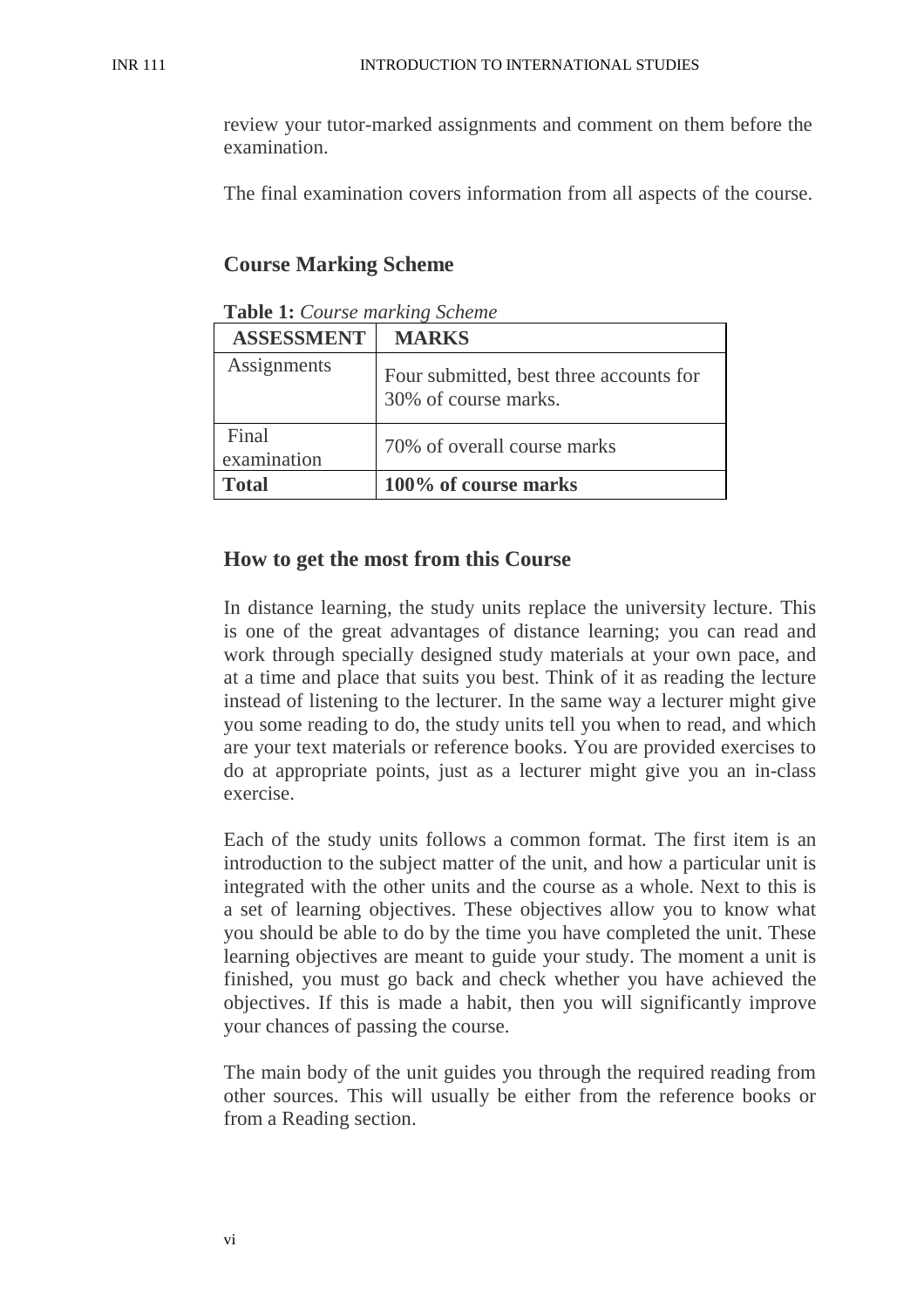The following is a practical strategy for working through the course. If you run into any trouble, telephone your tutor. Remember that your tutor's job is to help you. When you need assistance, do not hesitate to call and ask your tutor to provide it.

- 1) Read this Course Guide thoroughly, it is your first assignment.
- 2) Organize a Study Schedule. Design a 'Course Overview' to guide you through the Course. Note the time you are expected to spend on each unit and how the assignments relate to the units. Important information, e.g. details of your tutorials, and the date of the first day of the Semester is available from the NOUN Website. You need to gather all the information into one place, such as your diary or a wall calendar. Whatever method you choose to use, you should decide on and write in your own dates and schedule of work for each unit.
- 3) Once you have created your own study schedule, do everything to stay faithful to it. The major reason that students fail is that they get behind with their course work. If you get into difficulties with your schedule, please, let your tutor know before it is too late to get help.
- 4) Turn to Unit 1, and read the introduction and the objectives for the unit.
- 5) Assemble the study materials. You will need your set books and the unit you are studying at any point in time.
- 6) Work through the unit. As you work through the unit, you will know what sources to consult for further information.
- 7) Up-to-date course information will be continuously posted there.
- 8) Well before the relevant due dates (about 4 weeks before due dates), access the Assignment File on the NOUN Website and download your next required assignment. Keep in mind that you will learn a lot by doing the assignment carefully. They have been designed to help you meet the objectives of the course and, therefore, will help you pass the examination. Submit all assignments not later than the due date.
- 9) Review the objectives for each study unit to confirm that you have achieved them. If you feel unsure about any of the objectives, review the study materials or consult your tutor.
- 10) When you are confident that you have achieved a unit's objectives, you can start on the next unit. Proceed unit by unit through the course and try to pace your study so that you keep yourself on schedule.
- 11) When you have submitted an assignment to your tutor for marking, do not wait for its return before starting on the next unit. Keep to your schedule. When the Assignment is returned, pay particular attention to your tutor's comments, both on the tutor-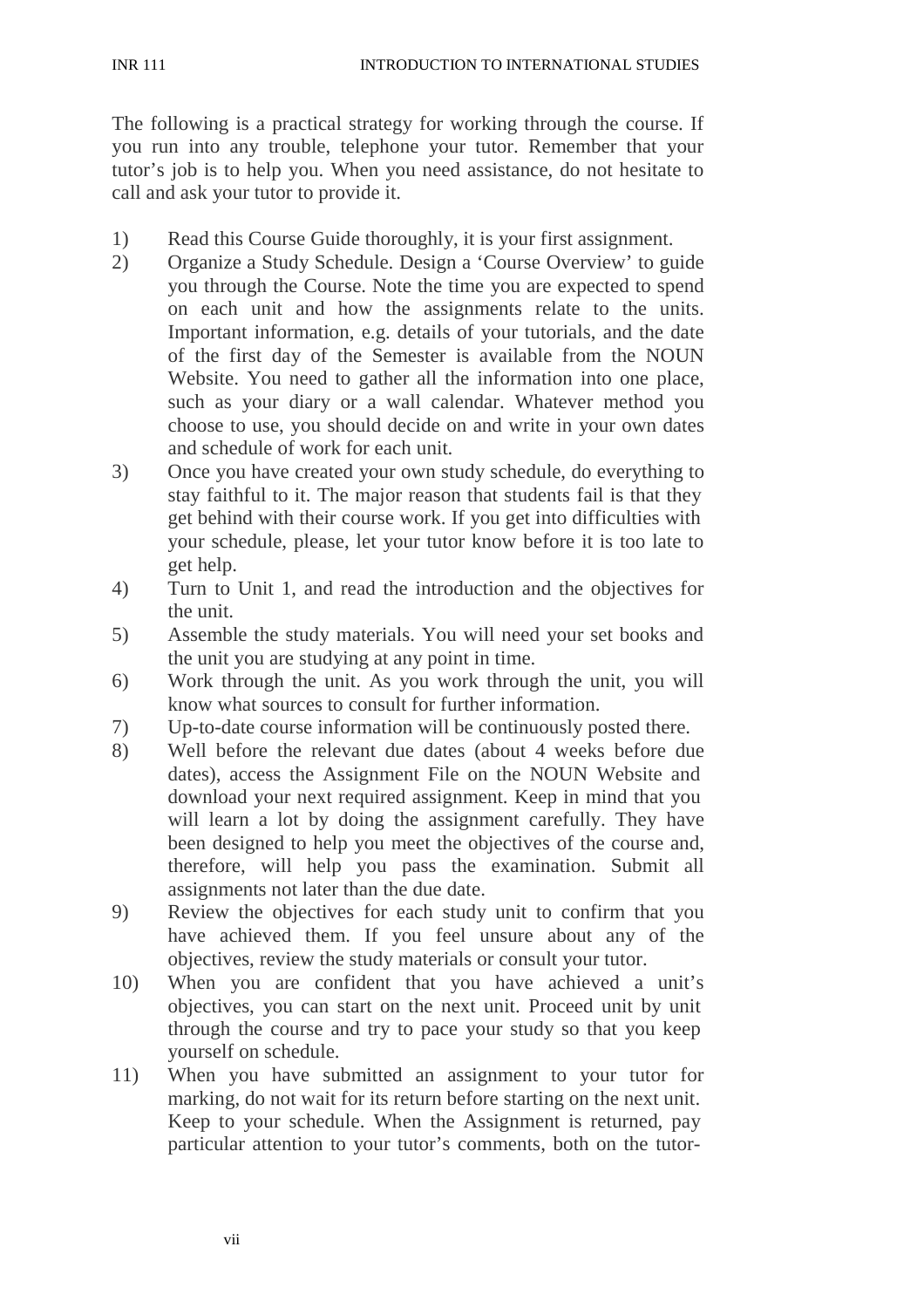marked assignment form and also the written comments on the ordinary assignments.

12) After completing the last unit, review the course and prepare yourself for the final examination. Check that you have achieved the unit objectives (listed at the beginning of each unit) and the course objectives (listed in the Course Guide).

## **Tutors and Tutorials**

#### **There are 15 hours of tutorials provided in support of this course. You will be notified of the dates, times and location of these tutorials, together with the name and phone number of your tutor.**

Your tutor will mark and comment on your assignments, keep a close watch on your progress and on any difficulties you might encounter and provide assistance to you during the course. You must mail your tutormarked assignments to your tutor well before the due date (at least two working days are required). They will be marked by your tutor and returned to you as soon as possible.

Do not hesitate to contact your tutor by telephone, e-mail, or discussion board. The following might be circumstances in which you will find help necessary. Contact your tutor if:

- i. You do not understand any part of the study units or the assigned readings.
- ii. You have difficulties within the exercises.
- iii. You have a question or problem with an assignment, with your tutor's comments on an assignment or with the grading of an assignment.

#### **Summary**

You should try your best to attend the tutorials. This is the only chance to have face-to-face contact with your tutor and ask questions which are answered instantly. You can raise any problem encountered in the course of your study. To gain the maximum benefits from course tutorials, prepare a question list before attending them. You will learn quite a lot from participating in the discussions.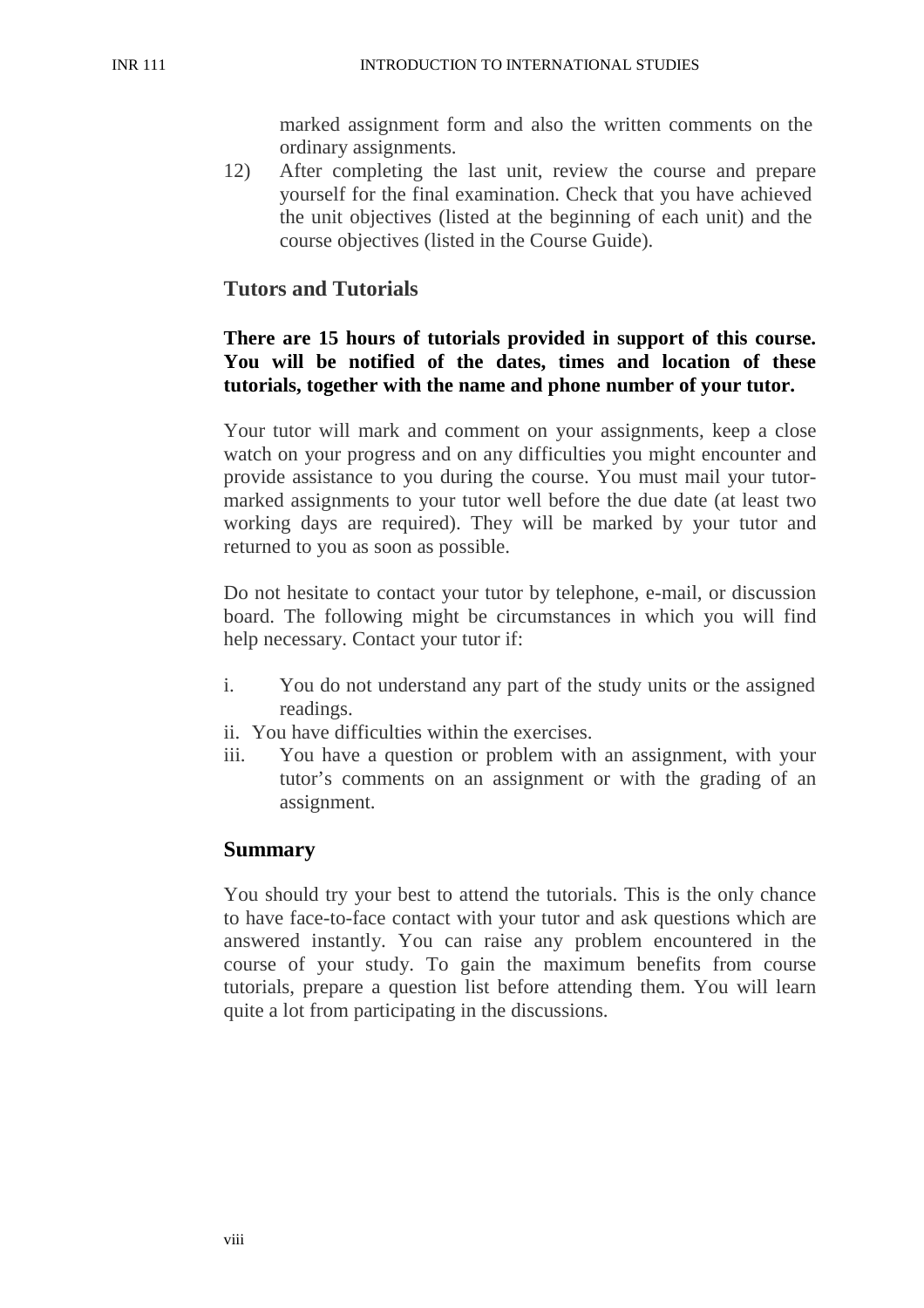$\overline{\phantom{a}}$ 

| <b>MAIN</b><br><b>COURSE</b> |                                                                                                                        |
|------------------------------|------------------------------------------------------------------------------------------------------------------------|
| <b>Course Code</b>           | <b>INR 111</b>                                                                                                         |
| <b>Course Title</b>          | <b>Introduction to International Studies</b>                                                                           |
| Course Developer             | Dr. Osita Agbu<br>Nigerian Institute of International Affairs,<br>Victoria Island,<br>Lagos                            |
| <b>Course Writers</b>        | Dr. Osita Agbu<br>Nigerian Institute of International Affairs,<br>Victoria Island,<br>Lagos                            |
|                              | Ngozi Henrietta Emi<br>Nigerian Institute of International Affairs,<br>Victoria Island,<br>Lagos                       |
| <b>Course Editor</b>         | Dr. E. U. Idachaba<br>Department of Political Science<br>University of Ibadan<br>Ibadan                                |
| Course Co-ordinator          | Mr. Oyedolapo B. Durojaye<br><b>School of Arts and Social Sciences</b><br>National Open University of Nigeria<br>Lagos |

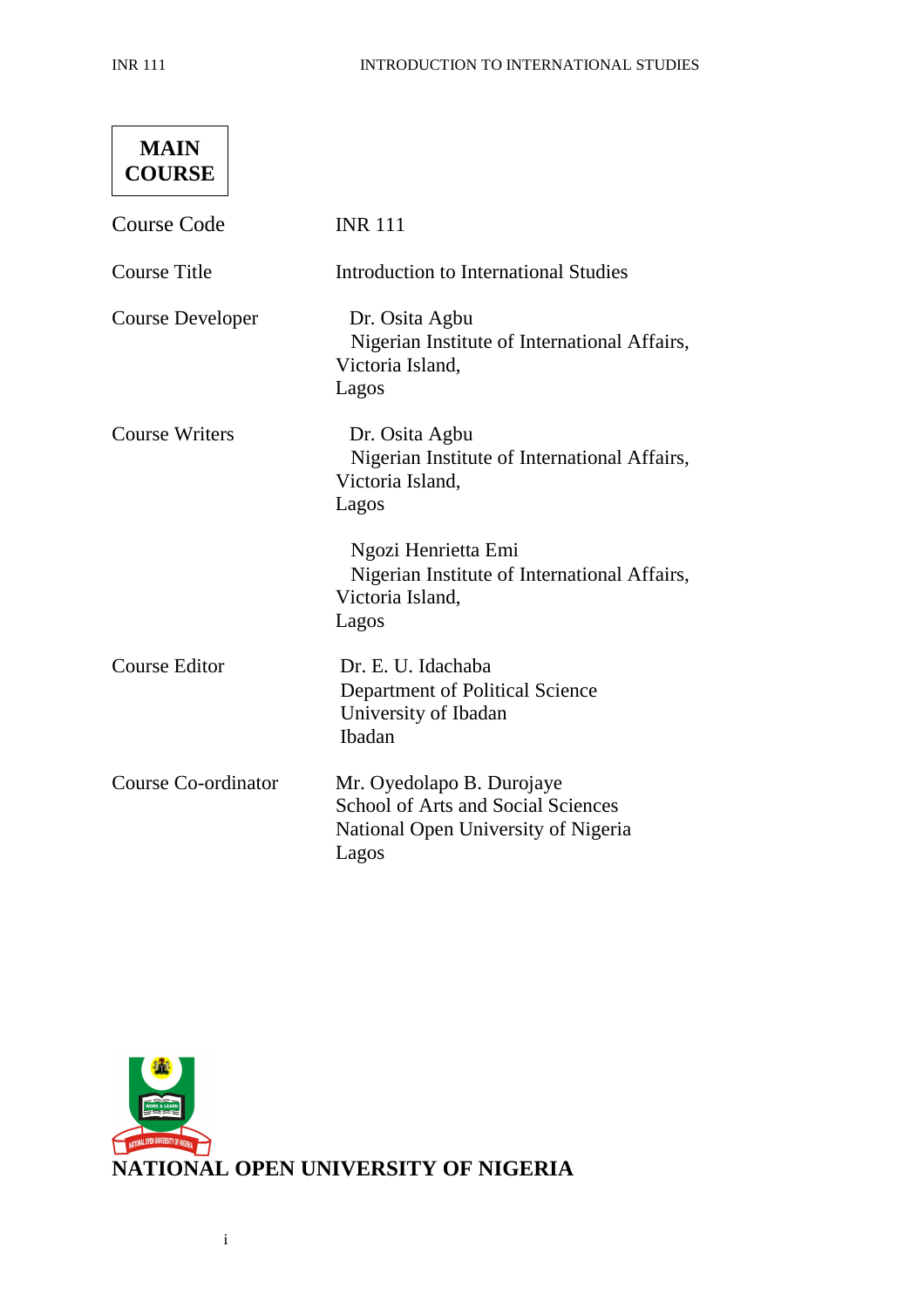National Open University of Nigeria **Headquarters** 14/16 Ahmadu Bello Way Victoria Island Lagos

Abuja Annex 245 Samuel Adesujo Ademulegun Street Central Business District Opposite Arewa Suites Abuja

e-mail: centralinfo@nou.edu.ng URL: www.nou.edu.ng

National Open University of Nigeria 2006

First Printed 2006

ISBN: 978-058-841-8

All Rights Reserved

Printed by …………….. For National Open University of Nigeria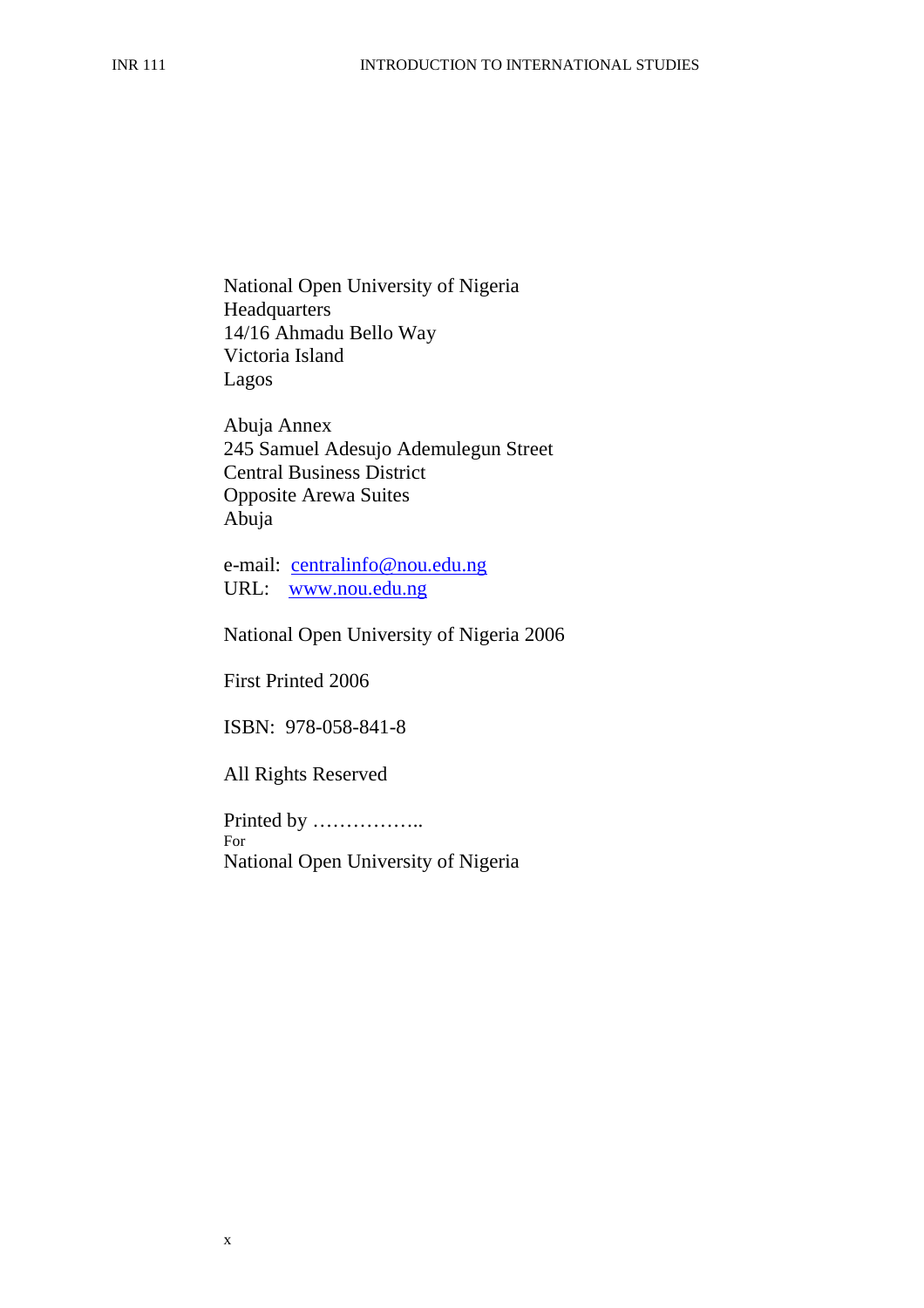# **CONTENT S PAGE**

# **Module 1**

| Unit 1 The Discipline of International Studies | $1 - 7$   |
|------------------------------------------------|-----------|
| Unit 2 International History                   | $8 - 11$  |
| Unit 3 Theories of International Studies       | $12 - 17$ |

## **Module 2**

| Unit 1 What is Power?       | $18 - 21$ |
|-----------------------------|-----------|
| Unit 2 The Power Theory     | $22 - 27$ |
| Unit 3 The Balance of Power | $28 - 32$ |
| Unit 4 Diplomacy            | $33 - 38$ |
|                             |           |

# **Module 3**

| Unit 1 Concept of Foreign Policy             | $39 - 57$ |
|----------------------------------------------|-----------|
| Unit 2 Foreign Policy and National Interest  | $58 - 62$ |
| Unit 3 Methods and Techniques of formulating |           |
| Foreign Policy                               | $63 - 68$ |
| Unit 4 Foreign Policy Execution              | $69 - 73$ |

# **Module 4**

| Unit 1 Principles of Bargaining and Negotiation | $74 - 80$  |
|-------------------------------------------------|------------|
| Unit 2 Negotiating Skills                       | $81 - 85$  |
| Unit 3 The Search for National Security         | $86 - 93$  |
| Unit 4 International Technical Assistance       | $94 - 102$ |

# **Module 5**

| Keeping   | $103 - 111$                                                                                                                                                                                                                                                                        |
|-----------|------------------------------------------------------------------------------------------------------------------------------------------------------------------------------------------------------------------------------------------------------------------------------------|
|           |                                                                                                                                                                                                                                                                                    |
| Problem   | $112 - 118$                                                                                                                                                                                                                                                                        |
|           |                                                                                                                                                                                                                                                                                    |
| Diplomacy | $119 - 125$                                                                                                                                                                                                                                                                        |
|           |                                                                                                                                                                                                                                                                                    |
| Countries | $126 - 133$                                                                                                                                                                                                                                                                        |
|           | $134 - 142$                                                                                                                                                                                                                                                                        |
|           |                                                                                                                                                                                                                                                                                    |
|           | $143 - 144$                                                                                                                                                                                                                                                                        |
|           | Unit 1 War and Strife in Africa: Issues in Peace<br>Unit 2 United Nations Organisation and the Refugee<br>Unit 3 The Nuclear Threat and International<br>Unit 4 Foreign Policies of Africa and the Developing<br>Unit 5 United Nations Peacekeeping Efforts<br><b>Reading List</b> |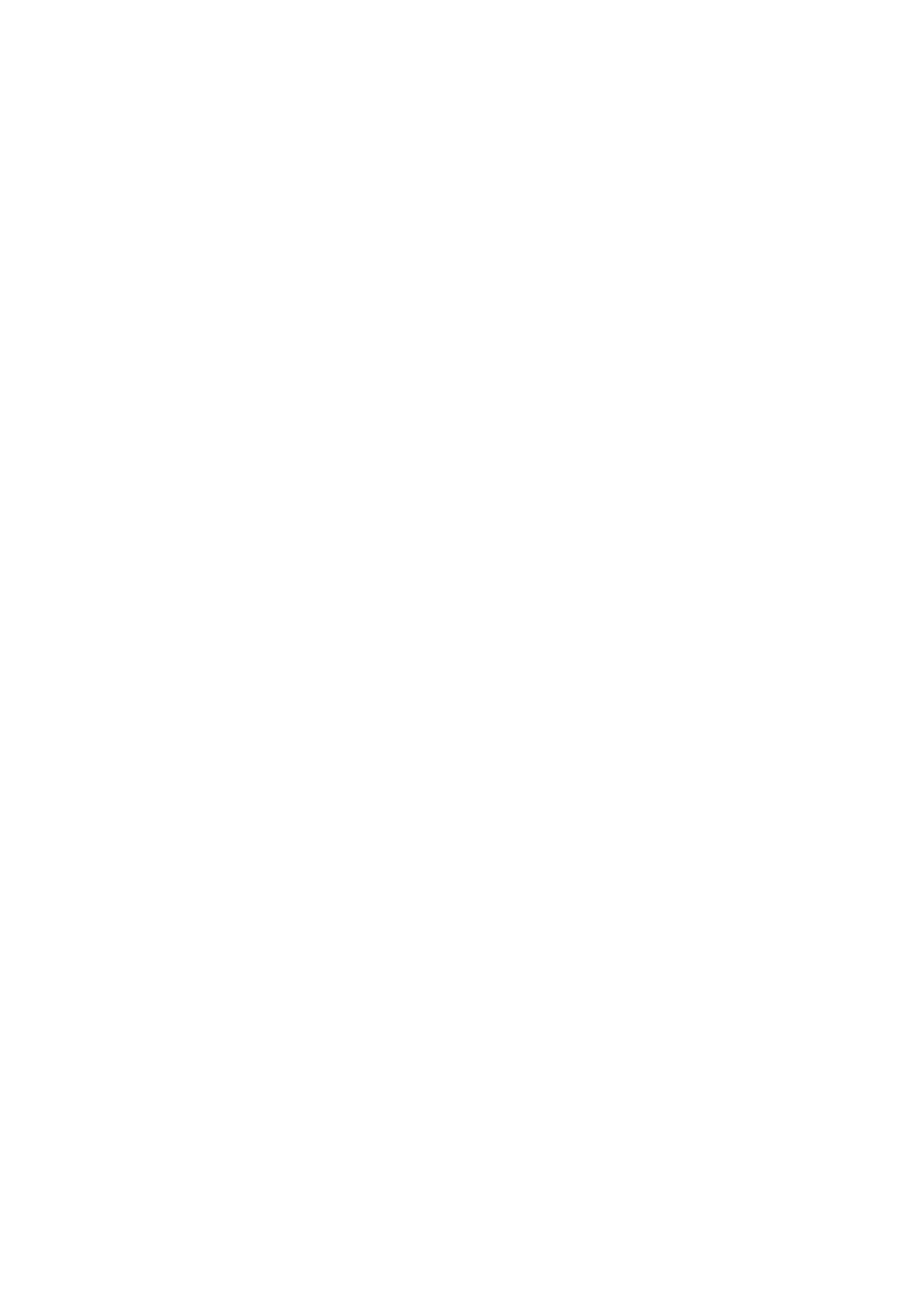# **MODULE 1**

| Unit 1 | The Discipline of International Studies |
|--------|-----------------------------------------|
| Unit 2 | <b>International History</b>            |
|        |                                         |

Unit 3 Theories of International Studies

# **UNIT 1 THE DISCIPLINE OF INTERNATIONAL STUDIES**

#### **CONTENTS**

- 1.0 Introduction
- 2.0 Objectives
- 3.0 Main Content
	- 3.1 International Studies
	- 3.2 Why International Relations
	- 3.3 Theoretical background to the study of International Relations
	- 3.4 The Aims of this Course
- 4.0 Conclusion
- 5.0 Summary
- 6.0 Tutor-Marked Assignment
- 7.0 References/Further Readings

## **1.0 INTRODUCTION**

In this unit, we shall examine the nature of the discipline of International Studies, noting the various nomenclatures or ways in which it has been understood. Sometimes, it has been referred to as International Relations and at other times as International Affairs or even International diplomacy.

## **2.0 OBJECTIVES**

At the end of this unit, you should be able to:

- i) Explain what International Studies is;
- ii) Distinguish between International Relations and International Studies;
- iii) Define International Relations and its various components;
- iv) Explain the link between International Relations and History.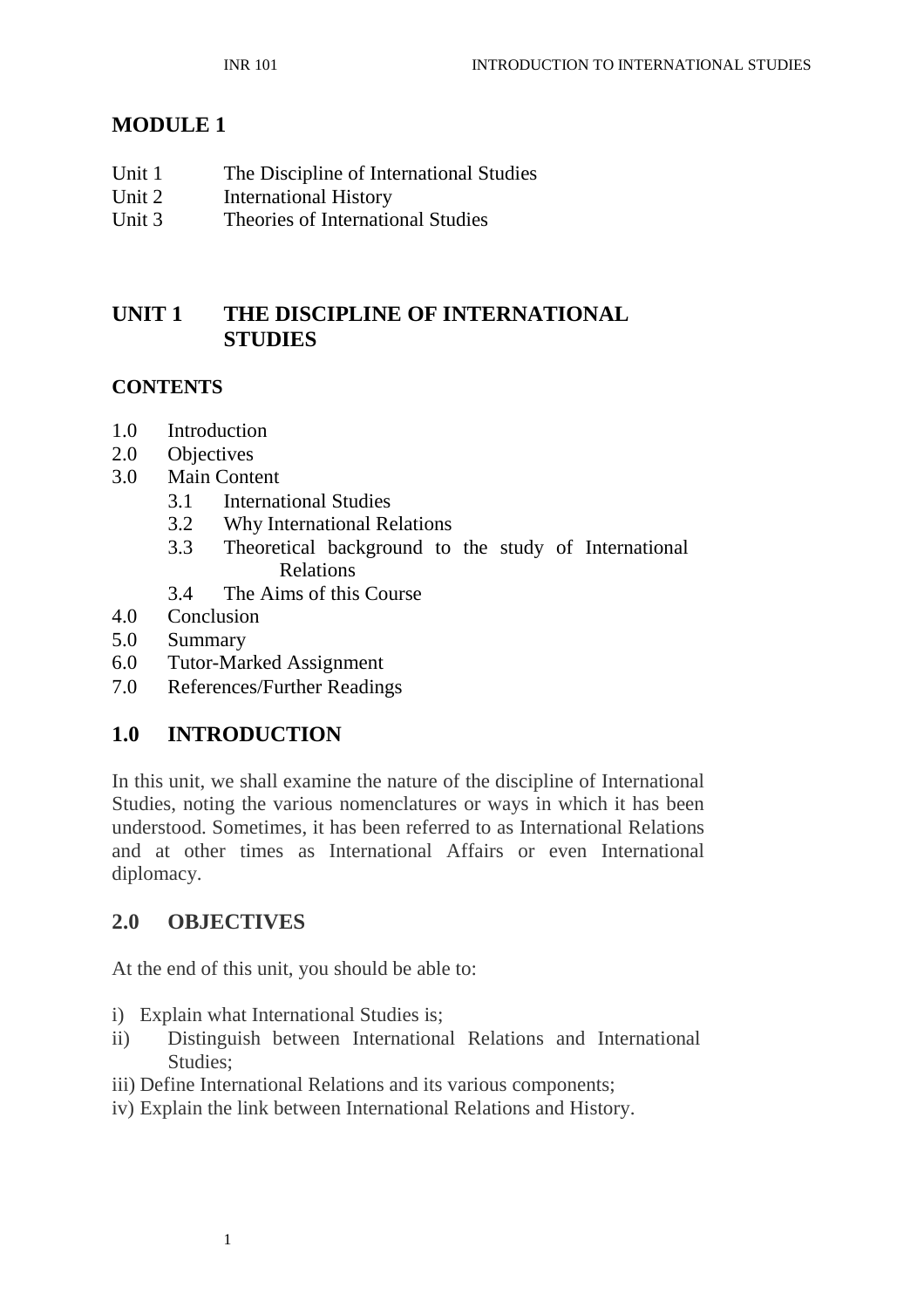#### **3.0 MAIN CONTENT**

#### **3.1 International Studies**

There is no major dichotomy between international studies, international affairs and international diplomacy; rather it is a matter of nomenclature. In most universities in the developed countries, it is either of these captions and they are usually taught in the department of Political Science or History. International Relations is however, more prevalent in the discipline of political science. This is the case in the developing countries. The same goes for the study of International Economic Relations, though fully within the purview of the discipline of Economics, it is also taught within Political Science or History departments. Therefore, such study areas or topics of International Law, foreign policy, international trade, international economies, commonwealth studies, regional economic integration, regional studies (Middle East), international organization/institutions, diplomacy, war and peace, or armament or disarmament are taught within various courses in History or Political Science departments.

The main difference between the two disciplines is in the methodology of study. While International Relations studies fall within the discipline of Political Science, it is usually scientific using all scientific tools (Behaviouralism) of analysis like hypotheses testing that usually leads to empirical theory building, with technical analysis verification. Scholars in history wade through its methodology of historiography, involving themselves in a systematic amount of events without resulting into any theoretical analysis or in any other scientific analysis. This also accounts for the different but similar course content that are often designed. Furthermore, while the historian may take a historical study of events with little analysis, the political scientist will not just go into scientific analysis but must first go through a historical reproduction. This is where we say that history cannot be forgotten and at times history repeats itself. History does not repeat itself; similar events happen at different times and involve different personalities and places.

International Relations is therefore, concerned with the study of the nature, conduct of, and influence upon, relations among individuals or groups operating in particular areas within a framework of the global system, and with the nature of, and the change of factors affecting the interactions among them. International relations may also refer to all forms of interaction between the members of separate societies, whether government-sponsored or not. International relations include the analysis of foreign policies or political processes between nations, but with its interest in all facets of relations between distinct societies. It would include as well studies of international trade unions, the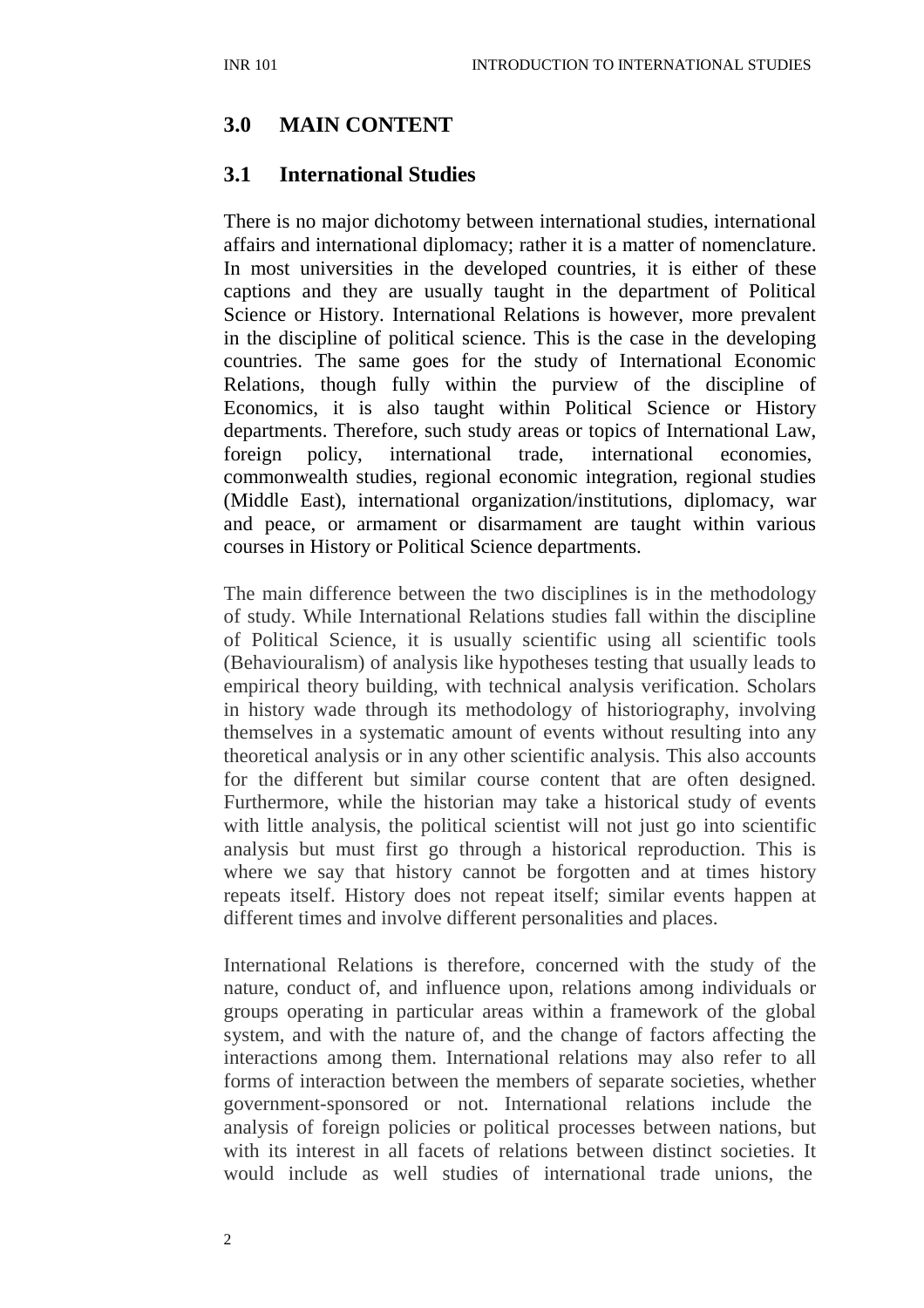International Red Cross, Tourism, International Trade, Transport, communications and development of international values and ethics.

In the final analysis, as a student of international relations, you should:

- 1. bear in mind that the challenge before them is the study of the international systems, events and processes as well as the behaviour and capabilities of individual "actors" or group of actors;
- 2. deal with the relations among the relatively weak and underdeveloped states; relations among the super-powers; among states; and non-state actors and among the allies and prospective allies;
- 3. be concerned with relations between adversary states, between industrial and non-industrial, between oil producing and oil consuming, between East and West, between North and South, and among states within the same region as well as between those belong to different regions.

# **3.2 Why Study International Relations?**

These are exciting and troubling times to study global politics. The world has entered a period of dramatic and confusing change. Many of the institutions that shaped and regulated our world's political life are undergoing rapid evolution or decay, and new institutions are emerging equally quickly. Events such as the September 11, 2001 terrorist attack on the World Trade Center and the Pentagon raise concerns about the violent nature of global politics -- even while the globalization of the world's economy accelerates and international cooperation to solve emerging global problems continues to increase. We are witnessing the sudden and still uncertain transformation of a system of international politics that originally emerged in Europe in the sixteenth and seventeenth centuries in response to the collapse of medieval order. This "Westphalian system" of world politics, organized around sovereign states, evolved in the eighteenth century to cope with the rise of democracy and in the nineteenth and twentieth centuries to accommodate industrialization and the rise of nationalism.

Today, however, another revolution appears to be in process. Armed with greater education, with new ways of defining their identity, and with new ways of viewing their world -- and empowered with new tools, like computers, the internet, and cellular telephones, for analyzing and sharing ideas and data -- individuals are finding new ways to organize and to achieve their goals. Many of these changes permit ordinary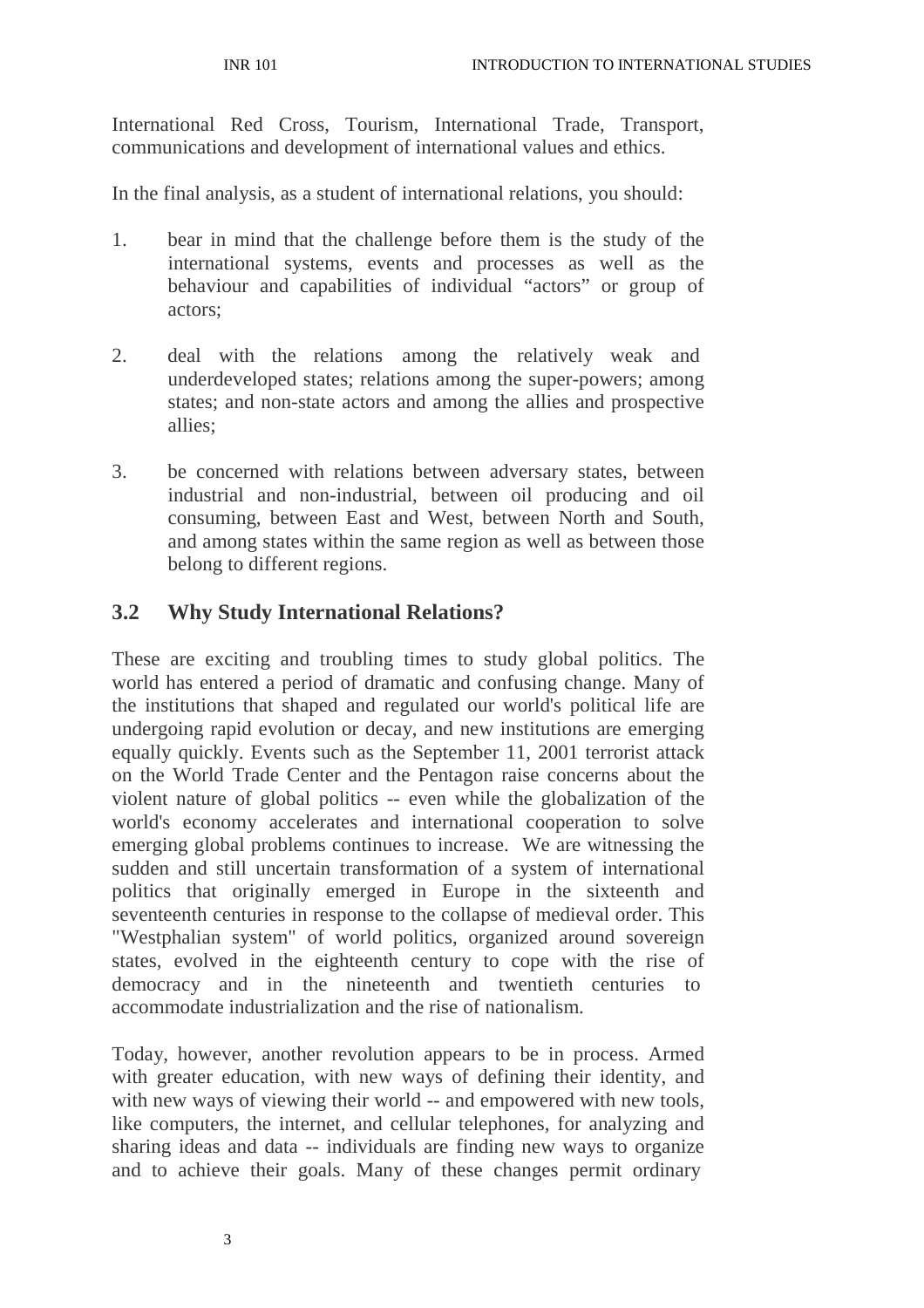people to question authority and, for better or worse, to resist hierarchical institutions that attempt to control their behavior and impose order on political, economic, and social interaction. Paralleling this institutional shift is a transformation in the global agenda and in the meaning of "security." Issues like crime, disease, human rights, economic development, and environmental protection increasingly span national borders and compete for international attention along side more traditional issues like war and peace. And competing conceptions of identity -- along ethnic, gender, and cultural lines -- create new cleavages in global politics, vying with those based on citizenship or national identity. Thus in today's world, three sets of fundamental questions about global politics has simultaneously been reopened. First, questions of what "security" means and what institutions will be responsible for providing it -- questions that were resolved in the seventeenth century by the development of the "state" -- are again being debated. Second, the central political question of the eighteenth century -- how to create democratic political institutions that empowers individuals and yet permits the achievement of collective purposes -- is back. And third, the question of "who we are" -- that is, the issue of identity -- which bedeviled the nineteenth and twentieth centuries, has returned with a vengeance. Whether the twenty-first century is an age of unprecedented human achievement or a dark interregnum depends in no small measure on the answers we can construct to these questions.

Ultimately, of course, this is why it is so exciting to study international relations today. It is not simply that change is all around us. It is that we can influence, if not completely control, that change, and by doing so move the world down different, hopefully better, paths.

# **3.3 Theoretical Background to the study of International Relations**

International Relations, as a course, provide theoretical tools and frameworks of analysis that permit us to better understand the international system in which the countries operate and the global political setting in which we as individuals act. Such an understanding serves two immediate functions.

In the first place, it enables us to make more sense out of our Newspapers every morning, to carry out our democratic and civic obligations more wisely, and to deal more effectively with those aspects of our daily lives that are affected by world political, military, and economic events. By the end of the semester, you should be able to understand and participate intelligently in ongoing public debates about the major issues of global politics and foreign policy. You should be able to recognize and articulate why these issues arise, how they affect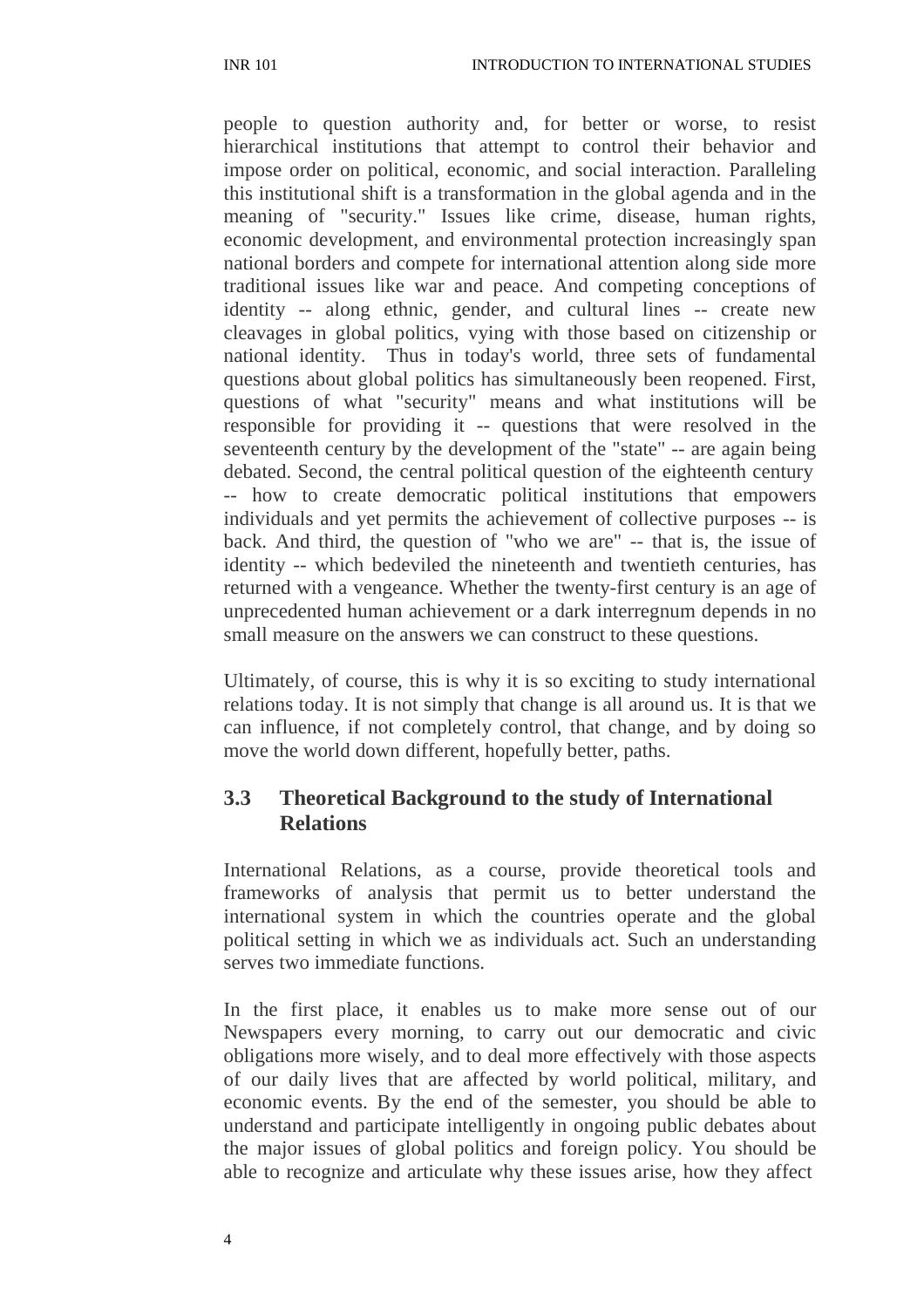your life and the lives of others around the world, what the range of possible solutions looks like, what moral dilemmas are raised by these issues, and what criteria for moral judgment might be used in attempting to evaluate or resolve these dilemmas.

In the second place, this class acts as a foundation for upper-level courses in international relations. It does so in three ways. First and most obviously, it provides a background for thinking about topics like international relations theory, strategies of international relations, defense policy, and the causes of war, foreign policy, and international political economy. Second and more broadly, it exposes you to the distinctive social scientific approach to gaining knowledge -- an approach shared not only by political scientists but also by economists, psychologists, sociologists, and anthropologists. At times we will be self-conscious about asking ourselves why we believe a particular argument or theory to be true, and about how we could go about improving our understanding of some phenomenon or pattern of behavior. Third and most fundamentally, this class will try to inculcate habits of critical reading, reasoning, writing, and speaking.

The differences between these two approaches are by no means so sharp or so absolute as these statements would suggest. The study and practice of International Relations require a variety of methods and techniques, as well as a framework of theory and theories, most of which, if properly used, will draw upon "classical", "scientific" and many other approaches.

Although the current emphasis is increasingly on interdisciplinary approaches, much of international relations teaching and research is still weighted heavily in favour of some more established discipline, notably history, political science, law and economics, and to an increasing extent sociology, social psychology, and cultural anthropology. Even today many courses in the subject are hardly more than courses in political geography, human ecology, international organisations and institutions, comparative political systems, or political behaviour. Some critics of the "new look" in the subject complain that the most "far out" of the new courses in international relations deal almost exclusively with such esoteric approaches as general theory or quantitative methodology, often presented in statistical and mathematical terms.

Supplementing the general approaches are a variety of more specific ones that give a distinctive flavour to almost every basic text in the field.

The study of international relations is not a science with which we solve the problems of international life. At its best it is an objective and systematic approach to those problems. Students of international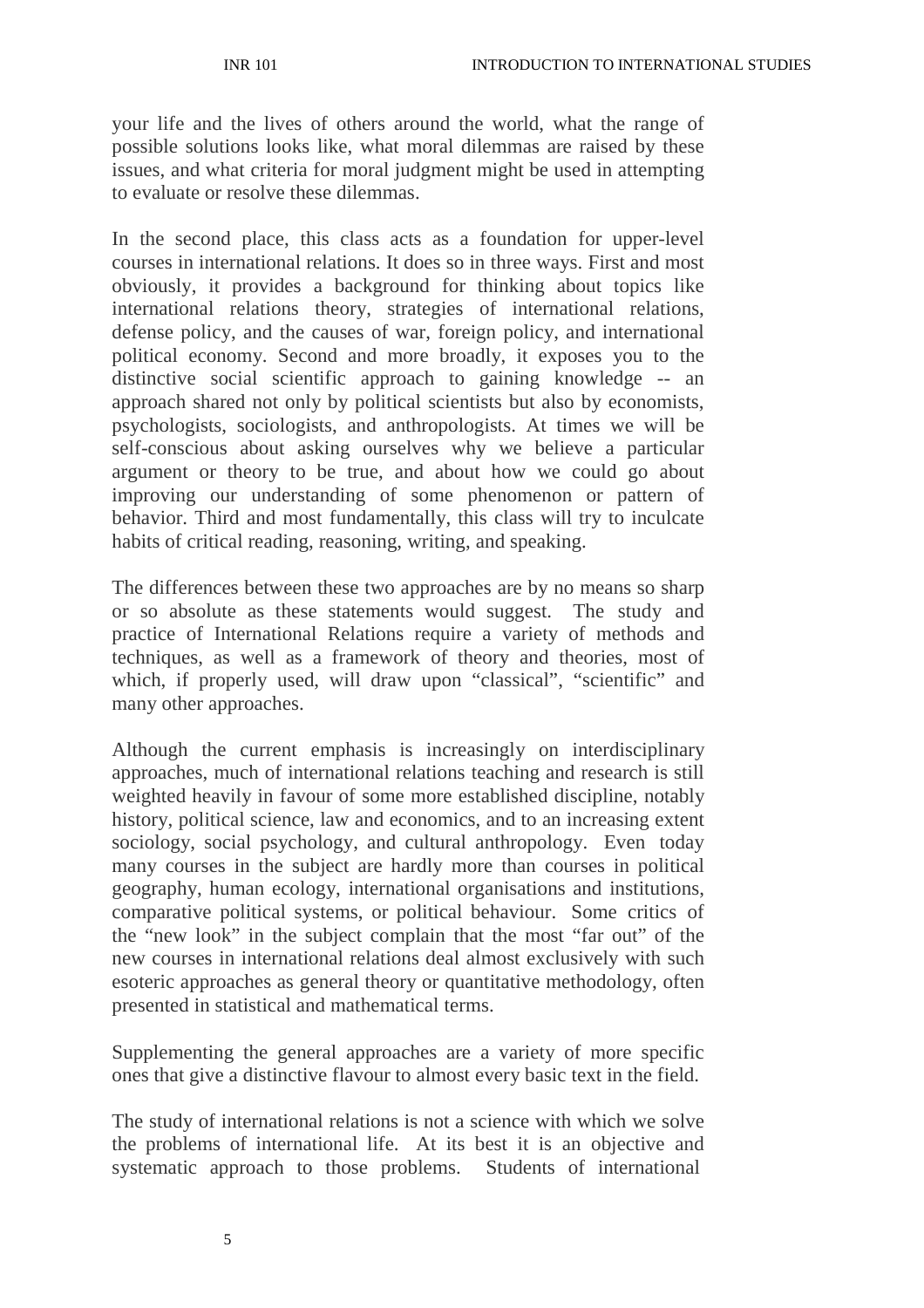relations must always strive for objectivity, balance, and perspective. They must carry on their work in the face of obstacles of prejudice, ignorance, emotionalism, and vested interest, often including their own. Since the world is their laboratory, and since a healthy combination of realism and idealism must underlie their approach to the subject, they must beware of "simple" solutions to complex problems, and they must also shun the thesis of the "inevitability" of war, the "wave of the future" approach, and all such encouragements to disaster. They must look with understanding on the world as it is, and at the same time keep their eyes on the world as it should be; but they must never mistake the ideal for the actual, or conclude that what "must" be will in fact occur.

# **3.4 Course Aims:**

On completion of this course, you should be able to:

- i) Expatiate on the major issues in international politics;
- ii) Acquire the knowledge and intellectual skills necessary for more specialized courses in international relations at the 300 and 400 levels, as well as a sense of the variety of topics and approaches in such courses;
- iii) Understand the distinctive social science approach to gaining knowledge;
- iv) Improve your ability to think, read, listen, write and speak critically and clearly.

## **Self Assessment Exercise**

What is International Studies?

What do you understand by international Relations?

# **4.0 CONCLUSION**

International relations students are therefore to learn not only about the history and events within the international system and how to analyze them but also their processes and the means or mode or operation as well. In summary, there is little difference between the use of the terms – International Affairs, International Relations, diplomatic history and diplomacy. What basically differs is the method of analysis, and the amount of emphasis placed on a particular aspect of the subject.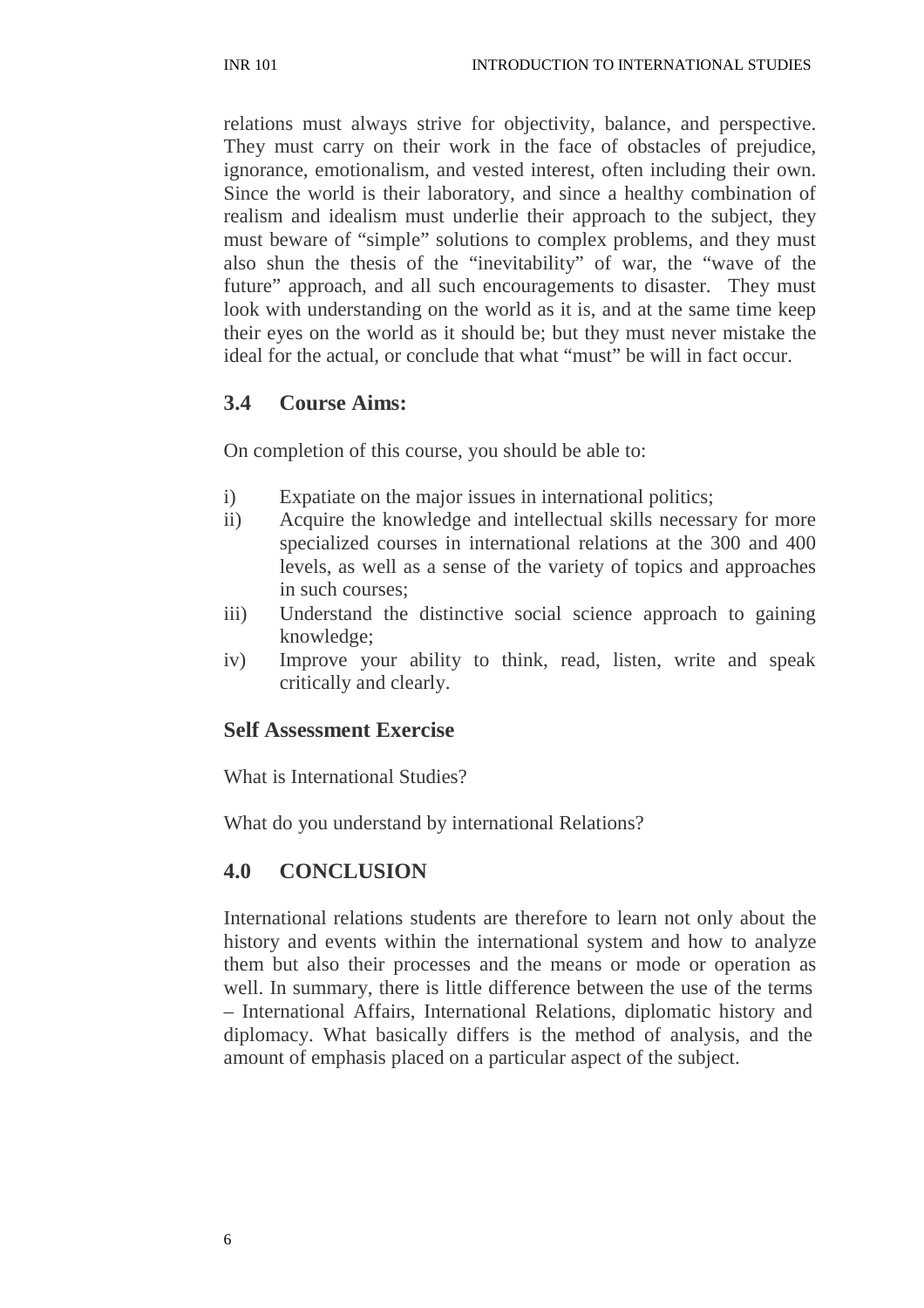#### **5.0 SUMMARY**

We have discussed the subject matter of International Affairs, its relation to international relations, history and other humanities. International Affairs is therefore, basically a broad and living subject of enquiry, and is best appreciated from a multidisciplinary perspective.

## **6.0 TUTOR-MARKED ASSIGNMENT**

Discuss the methodological approaches of Political Science and History to the study of International relations.

## **7.0 REFERENCES/FURTHER READINGS**

- Rosenau, I.N. (ed.), (1969) International Politics and Foreign Policy, New York, Free Press.
- Joseph Frankel, (1979) International Relations in a Changing World, Oxford, Oxford University Press.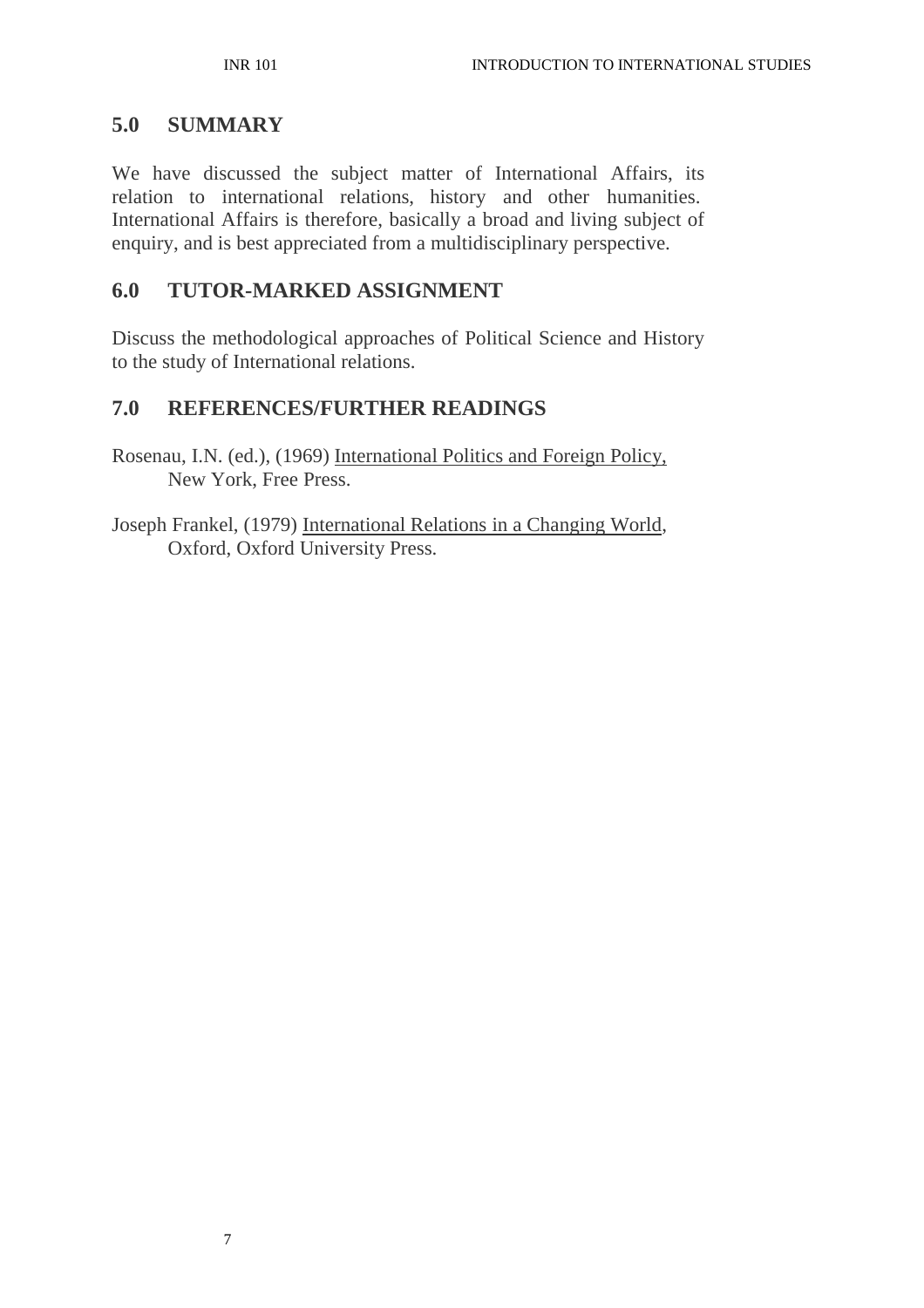#### **UNIT 2 INTERNATIONAL HISTORY**

#### **CONTENTS**

- 1.0 Introduction
- 2.0 Objectives
- 3.0 Main Content
	- 3.1 Diplomatic History
- 4.0 Conclusion
- 5.0 Summary
- 6.0 Tutor-Marked Assignment
- 7.0 References/Further Readings

#### **1.0 INTRODUCTION**

In this unit, we want to understand what is meant by international history or diplomatic history, and the differences between them if any. Emphasis will be laid on the historical method in international relations and how this has changed over time, to embrace not just the description of events, but also the socio-economic and political conditions within which international Affairs is conducted.

#### **2.0 OBJECTIVES**

At the end of this unit, you should be able to:

- i) Discuss international history/diplomatic history
- ii) Explain the genesis of international relations
- iii) Describe the historical method in global system analysis
- iv) Explain the role of history in the prediction of events

#### **3.0 MAIN CONTENT**

#### **3.1 Diplomatic History**

This was the precursor to the sub-field of international relations and it dates back to the period of World War I and into post-1945 period. Until then, most writings on inter-state relations centered primarily on diplomatic history and international law. The approach was basically static and legalistic and was concerned mainly with a blow-by-blow account of events between and among states. The emphasis was on describing with as much detail and accuracy as possible, particular or specific incidents in history. No attempt was made to theorize nor was there a quest for policy relevant information that could be used to mould events to realize policy goals.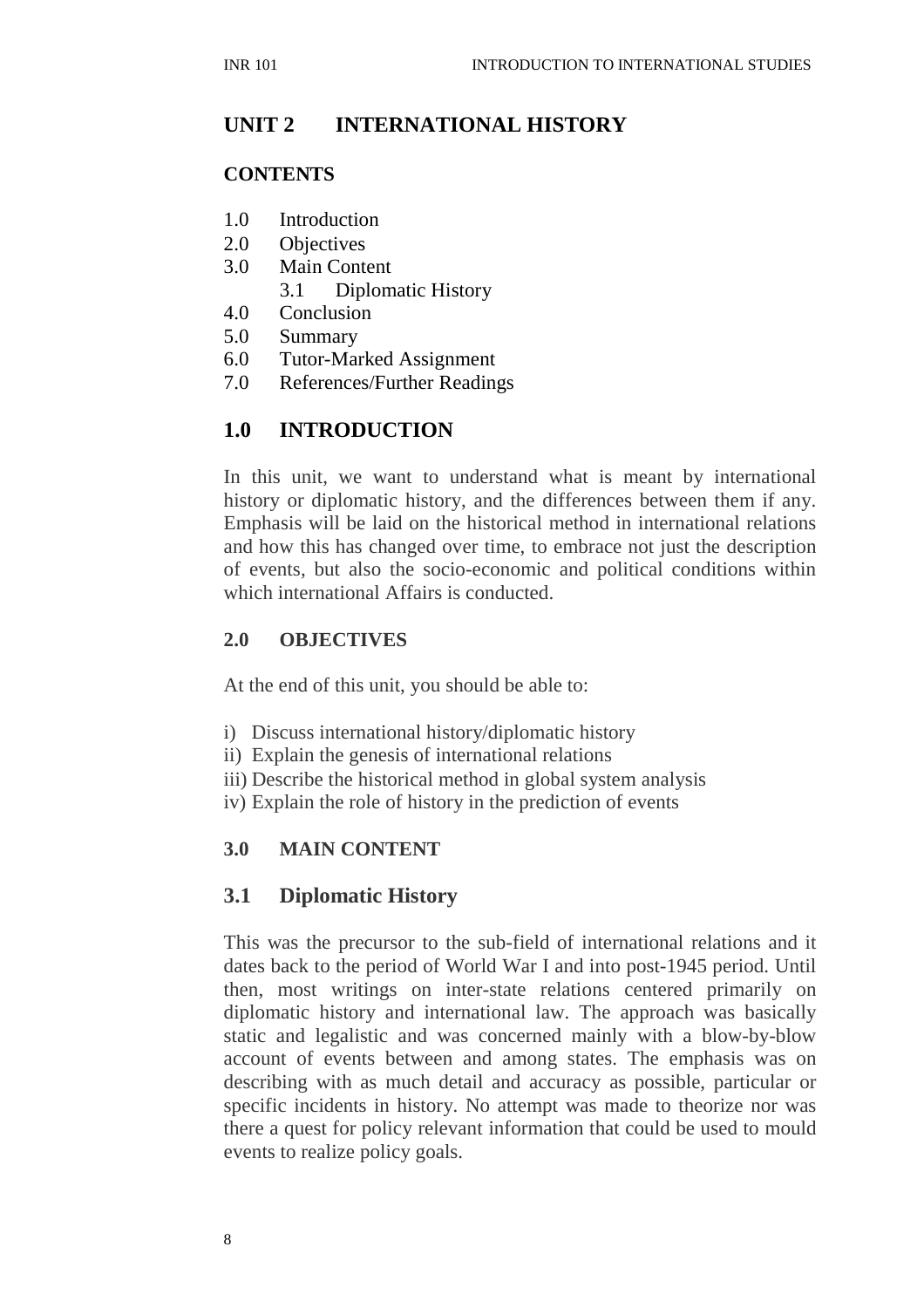However, the catastrophic effect of the First World War stimulated interest in the study of international Relations. Because of the magnitude of the death toll of the war, estimated at several millions, it was the concern of all to learn from the blow-by-blow accounts and to understudy the causes of war and to prevent it, with peace as the major dividend. For this, research institutions such as The Royal Institute of International Affairs in London and the Council on Foreign Relations in New York, were set up immediately after the war. Professorial chairs were also established at the University College of Wales in Aberysturyth in 1922, and the London School of Economics and Political Science in 1923, for the study of international relations. Despite the spread of the study to continental Europe, it was found that the diplomatic-historical perspective persisted. Even when the Bolshevik Revolution of 1917 threatened this historical blow-by-blow accounts or method, it still persisted.

Eventually the focus came to focus more on issues, themes and roles of statesmen across times. It also included the social conditions of the time, or a combination of all factors. Thus, we take a study on transfer of technology in Africa from 1960 to 1980, the findings which led to the shift to the south-south cooperation and self-reliance strategy. We can also analyze Nigeria's foreign policy from 1960 – 1965, 1966 – 1970, or civilian era versus military regimes; post independence era, etc. With the period identified, analysis would shift to actors' behaviour and pattern of relationships, such as cooperation, competition and conflict. In 1990, Iraq was advised by most countries to withdraw from Kuwait, because the United States was ready to repeat events in history (United States bombed the two cities of Hiroshima and Nagasaki in 1941; two cities of Libya – Tripoli and Benghazi in 1986); Iraqi cities were eventually bombed on January 15, 1991. This historical experience ought to have guided Iraq in her action. At the same time, if Iraq was not forced out of Kuwait, futurologists may argue that Iraq may go to Saudi Arabia next or, that it will encourage Muammar Gaddafi to annex Sudan and Chad. Those against the United States' quick intervention also recall history by arguing that it could be another Vietnam.

Another aspect has to do with the fact that those behaviors are conditioned by the socio-economic background of the time. After all, no nation can just wake up to annex, or start to bomb the other. Iraq argued that it annexed Kuwait because it had just realized that Kuwait was previously part of Iraq' 19th Province.

Some analysts argued that Nigeria's high point level of involvement in ECOMOG in Liberia is to counter previous passive role of Nigeria, and also the particular nature of the crisis.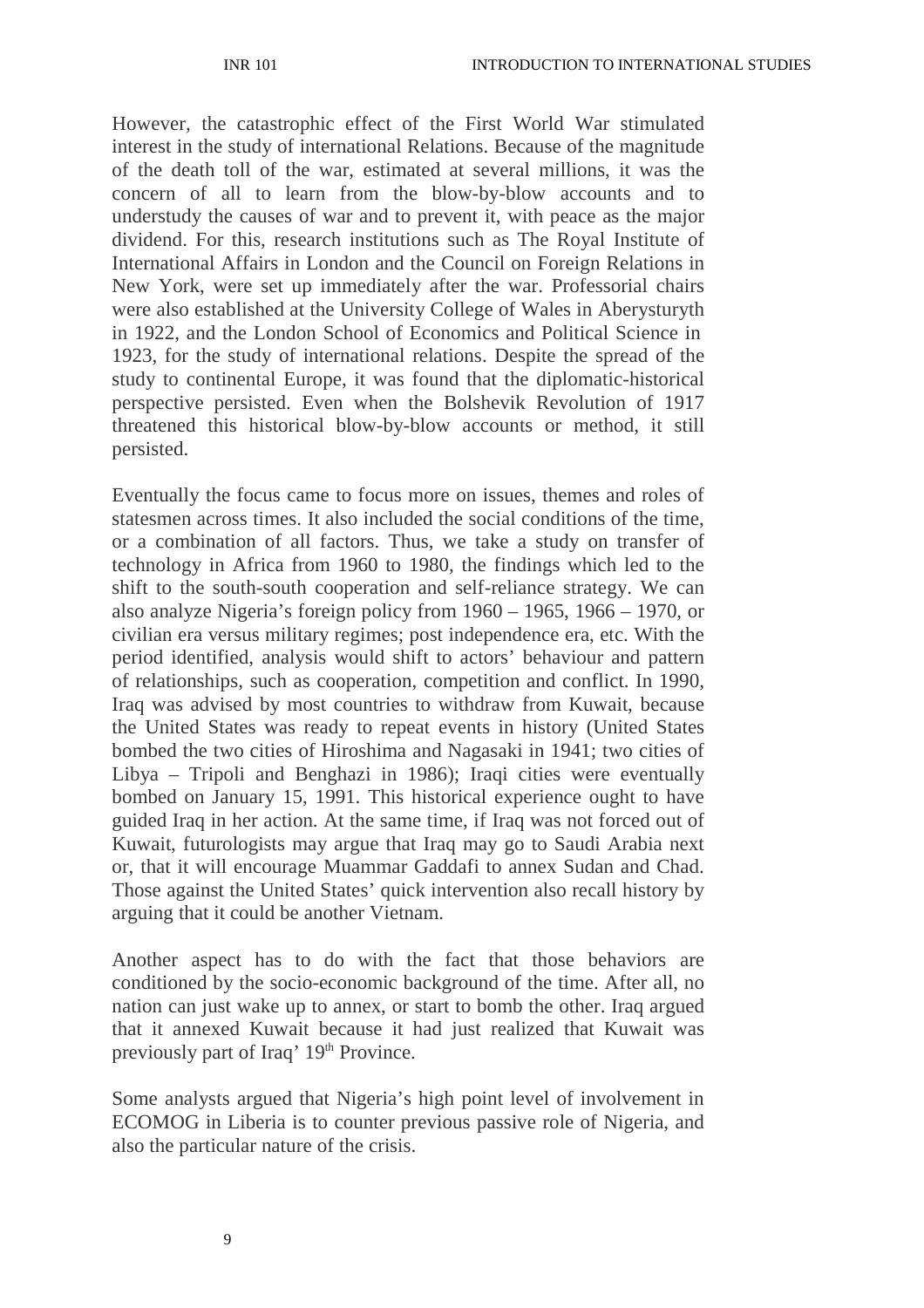If themes constitute the basis of analysis, they are examined across times as well as their influence on the development of relationships. For example, what is the import of *Perestroika* and *Glasnost*, Liberalism, isolationism, autarky, dirigisme, integration, and new international economic order in the present century since she has developed technologically?

The historical approach also takes on a role in a country's making and implementation of foreign policy across time. In other words, to what extent has ideas, policies, influences and writing of notable leaders like Bismarck, Kennedy, Roosevelt, Kissinger, Nkrumah, Mandela, Nyerere, Babangida, Obasanjo determined war and peace?

The social conditions under which they rule e.g. poor economy, falling standards of their currency, food shortages, falling prices of their exports, Oil Act, must have influenced their peaceful or warring relations. Mikhail Gorbachev's Perestroika and Glasnost was influenced by the poor economy of the then Soviet Union of the time and he wanted a hand of fellowship from the West.

#### **Self Assessment Exercise**

What do you understand by diplomatic history?

How did the study of international relations evolve?

## **4.0 CONCLUSION**

Diplomatic history is a precursor to the study of international relations, and has seen evolved from the historical accounts of relations between countries to involving the socio-economic, political and global conditions under which countries relate to one another. The study of international relations was given added impetus by the scale of destruction and death during the second world war (1939-1945), and the need to understand not only what went wrong, but also to prevent future occurrences of such catastrophe.

## **5.0 SUMMARY**

We have discussed international history or diplomatic history and shown how this evolved from just the description of historical events as they occurred, to embracing the conditions under which such events occurred. In addition, we traced the evolution of the study of international relations.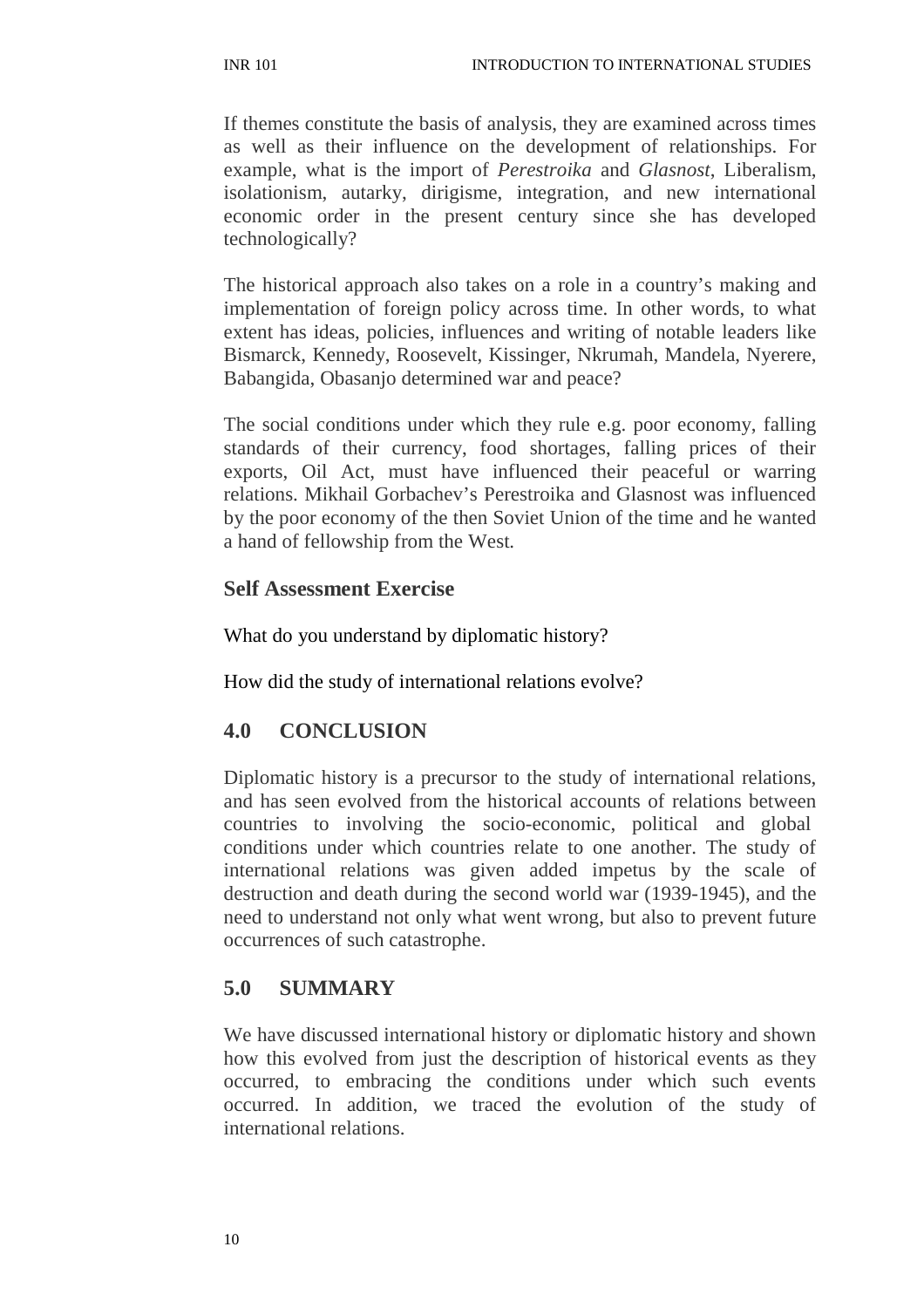# **6.0 Tutor- Marked Assignment**

Discuss the development of international relations.

# **7.0 Reference/Further Readings**

Hans Morgenthau, (1972) Politics Among Nations: The Struggle for Power and Peace, 5<sup>th</sup> Edition Alfred Knopt, New York.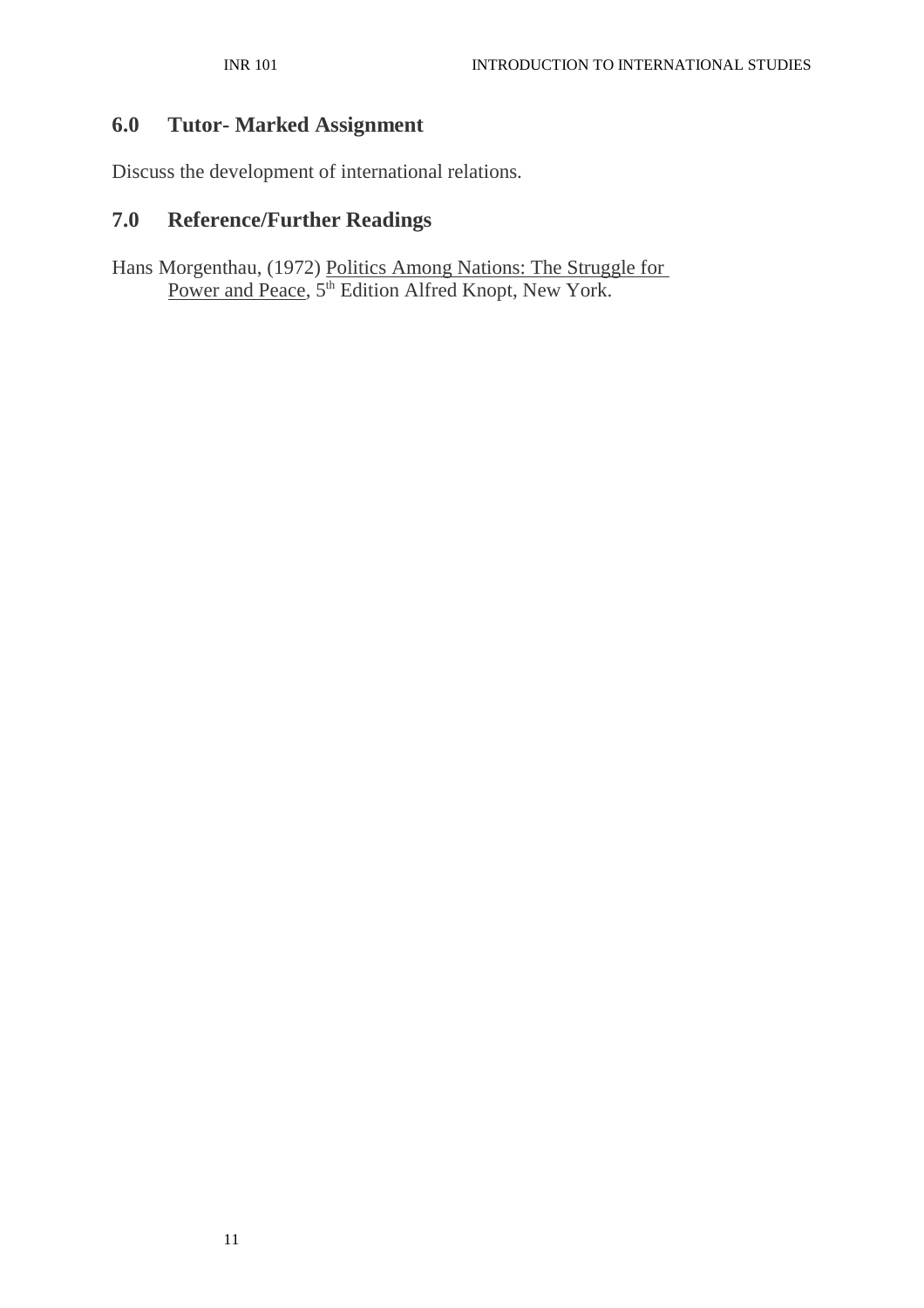## **UNIT 3 THEORIES OF INTERNATIONAL STUDIES**

#### **CONTENTS**

- 1.0 Introduction
- 2.0 Objectives
- 3.0 Main Content
	- 3.1 The Systems Theory
		- 3.1.1 Modernisation Theory
		- 3.1.2 The International Interdependence (Globalisation Theory)
		- 3.1.3 Talcott Parson's Theory
- 4.0 Conclusion
- 5.0 Summary
- 6.0 Tutor-Marked Assignment
- 7.0 References/Further Readings

#### **1.0 INTRODUCTION**

From this point on, we will begin our examination of the various theories of international studies and diplomacy. We will begin by examining the Systems theory as it relates to international studies, noting in particular the various theorists and how this theory helps us to explain what happens in the relations between countries at the regional and state levels.

#### **2.0 OBJECTIVES**

At the end of this unit, you should be able to:

- i) Explain the Systems theory
- ii) Relate it to international studies
- iii) Discuss Talcott Parsons Theory of Social Equilibrium

iv) List the names of the Systems theorists

#### **3.0 MAIN CONTENT**

#### **3.1 The Systems Theory**

The systems theory is probably the most widely used in international relations. Borrowed from Biology and Engineering sciences, its emphasis is on the working mechanism of a set-up for goals attainment. System theory aids in determining a political system's capacity for maintaining its equilibrium in the face of stress and for adapting to changes that are forced internally and externally. It is assumed that all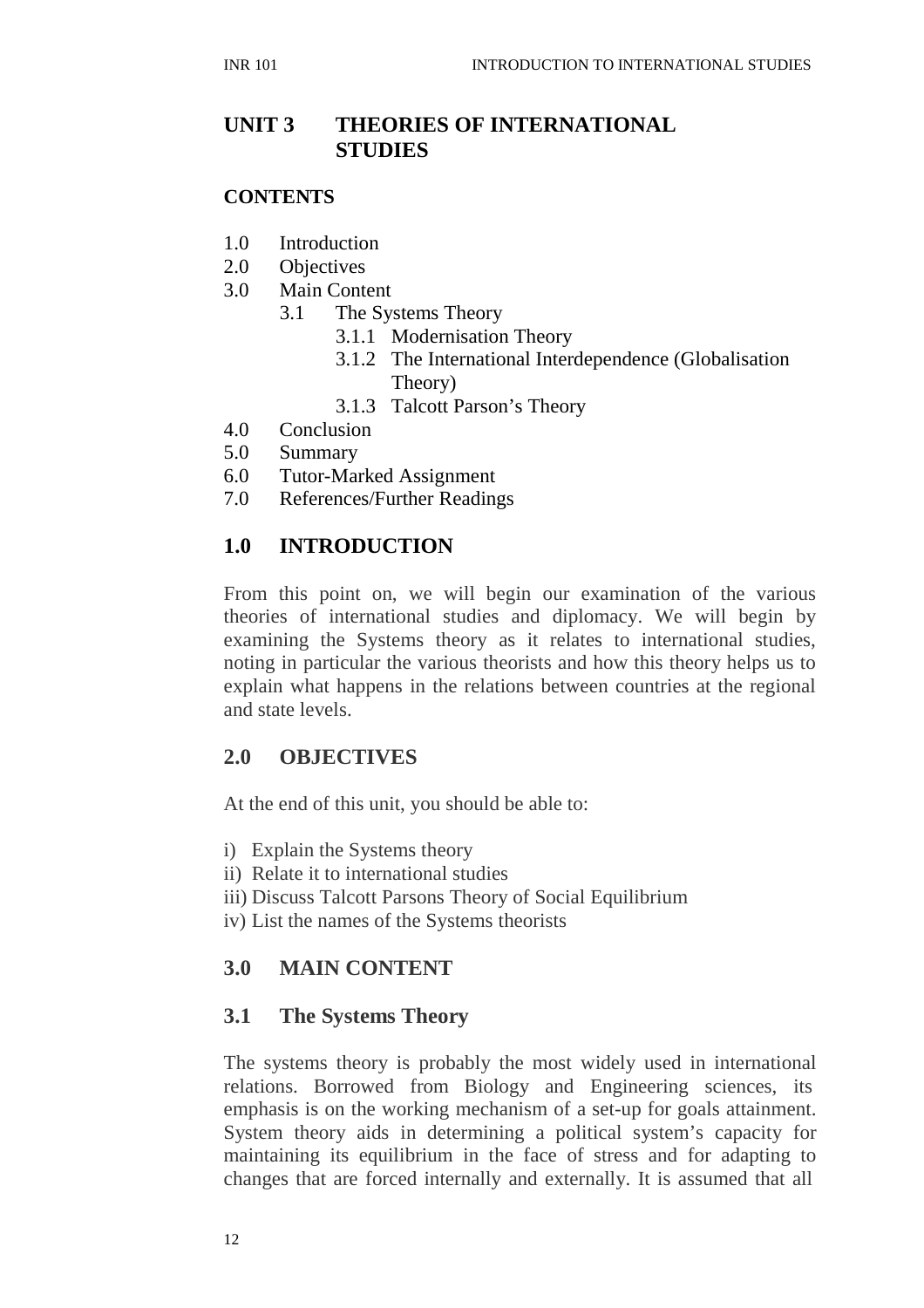existing political units interact with one another according to some regular and observable pattern of relationship.

A system is an autonomous unit of complex elements, which interacts and is capable of adapting within itself. Each set of element is interdependent. The behaviour of each state depends upon the behaviour of other states; or in terms of gamesmanship, every player's move or "strategy" – the set of moves he calculates he must take to win – depends on the moves of every other player. A system, then, is an abstract way of looking at a part of reality for purposes of analysis; hence we speak of a human being's "circulatory system", in which the parts or "subsystems" – the veins, arteries, organs, and cells – must all work properly if the larger body system is to give peak performance or, perhaps run at all. In other words, when man eats, digestion takes place, as well as waste disposal. This helps to lubricate the body system for a healthy living leading to reproduction. Any malfunctioning, say the blood system, must destabilize other sub-systems; hence drug may be taken to create proper functioning for continuity.

In the game of international politics, each state in the state system is the guardian of its own security and independence. Each regards other states as potential enemies who might threaten fundamental interests. That is, each state action either destabilizes or attempts to maintain equilibrium. Consequently, states generally feel insecure and regard one another with a good of apprehension and distrust. The result is that all become very concerned with their strengths or power. In other to prevent an attack, a state feels it must be as powerful as the potential aggressor, for disproportion of power might tempt the other state to attack. A "balance of power", or terror or equilibrium, however would make victory in war unlikely. Therefore, equilibrium will in all probability deter attack (Morgenthau Power Theory). "Equilibrium is balanced power and balanced power is naturalized power". Thus, a balance of power is the preservation of the system itself. Any attempt by any nation to expand its power (destabilizes the system) and attain dominance, which would allow it to impose its will upon the other states; will be resisted. When the balance is disturbed, the tendency will be for responsive action to be taken to return it to a position of equilibrium. In other words, states are actors whose purpose is to play the role the system has "assigned" them in maintaining this equilibrium. If they fail in their assignment by disregarding the operational rule, that power must be counterbalanced, and thus place their own security in jeopardy. The balance of power is therefore an empirical description of how states do act (or more cautiously, how most of them, especially the great powers, act most of the time) and also a prescription for states to show how they should not. From the above analysis, a country is a subsystem whatever her

behaviour is; it either destabilizes or maintains equilibrium. The two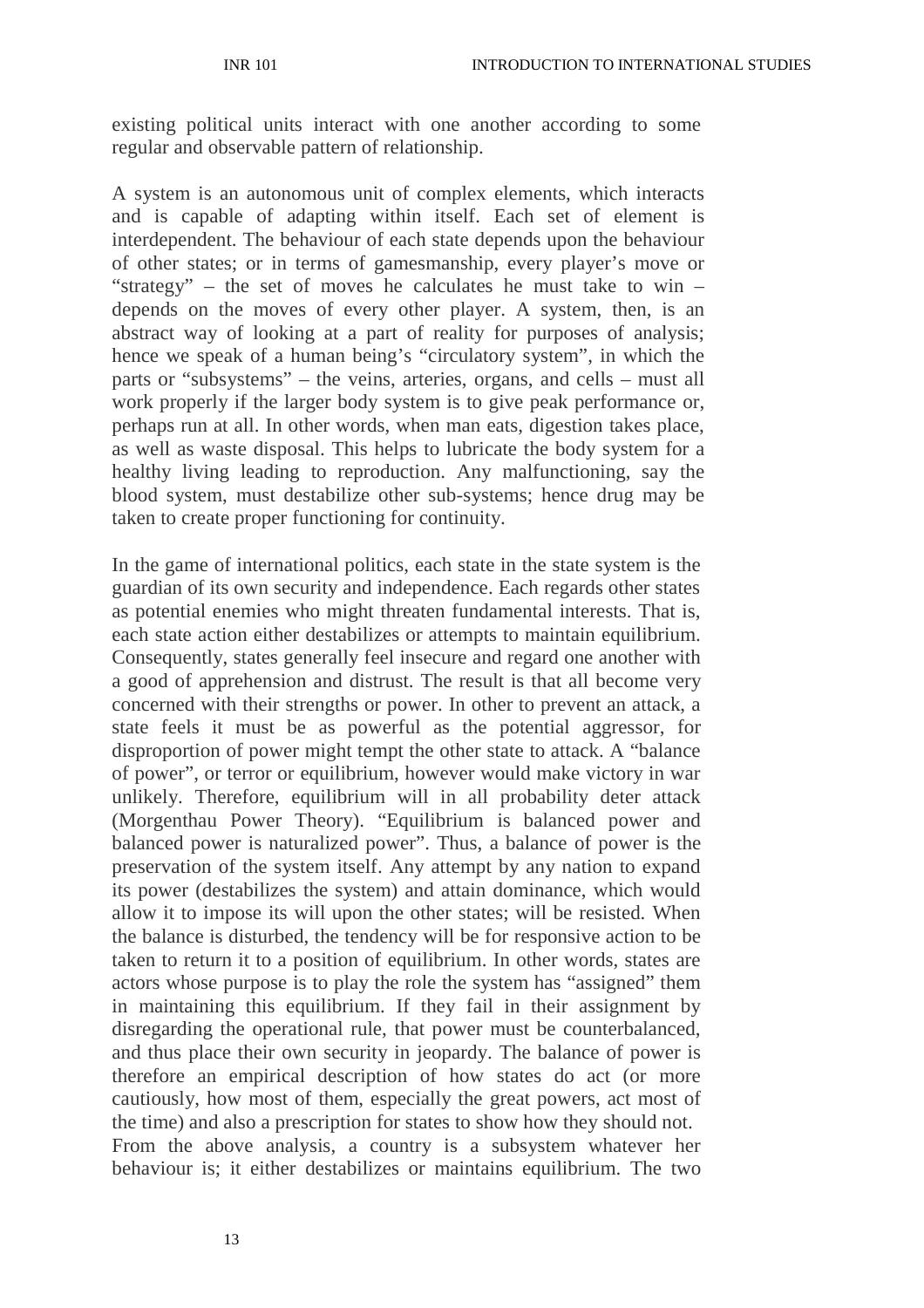world wars and their intervention by the U.S and the former Soviet Union on other states have in one way or the other destabilized the system or maintained it. The middle east crisis destabilized international peace, created global oil price inflation and nurtured the solar energy idea and subsequent effort to explored international system through an attack situation could affect the functioning of the other subsystems and therefore the whole system.

Thus, American bombing of Hiroshima and Nagasaki in 1941 partly brought World War II to an end. So was her bombing of Libyan cities of Tripoli and Benghazi to prevent Gaddafi's imperialistic posture. That Saddam Hussein annexed Kuwait disturbed by the system, but the intervention of the UN and US-Allied Force, came to restore equilibrium in the Gulf.

The inability of the north to transfer technology to the south explains the imbalance in the economies of the third world. The Liberian, Sudanese, Somalian, Sierra Leonean, Rwandan, Burundi crises have disturbed the African system, but efforts by the ECOMOG, the AU, the US and the UN are ongoing to restore equilibrium.

## **3.1.1 Modernisation Theory**

This theory argues that third world participation in the world economy through such channels of foreign trade, foreign investments, and foreign loans would transform the developing societies of Europe and North America. Underlying this argument was the assumption that active participation in the global economic activities on the part of the developing societies would stimulate a greater surplus and increased socio-economic development. Moreover, the activity of the state in the third world would expand, the middle class would broaden, labor would become more organized, and investment in education, health and other social services would increase dramatically. This theory tallies with the third world philosophy of development since independence and apart form some internal measure to redress the total adoption of the mechanism of the theory, it still forms the core of their development strategies. It was on the basis of this that third World states began placing much hope on foreign investment, export promotion and various strands of debt-relief, and their domineering presence in their budget speeches.

It has since been discovered that despite the Third World's increased participation in the international economic order, their economy seems to be stagnating. Despite the effort to reformulate the theory by distributing its shortcoming to the internal structural weakness (official corruption, inefficient and oversized bureaucracy, and authoritarian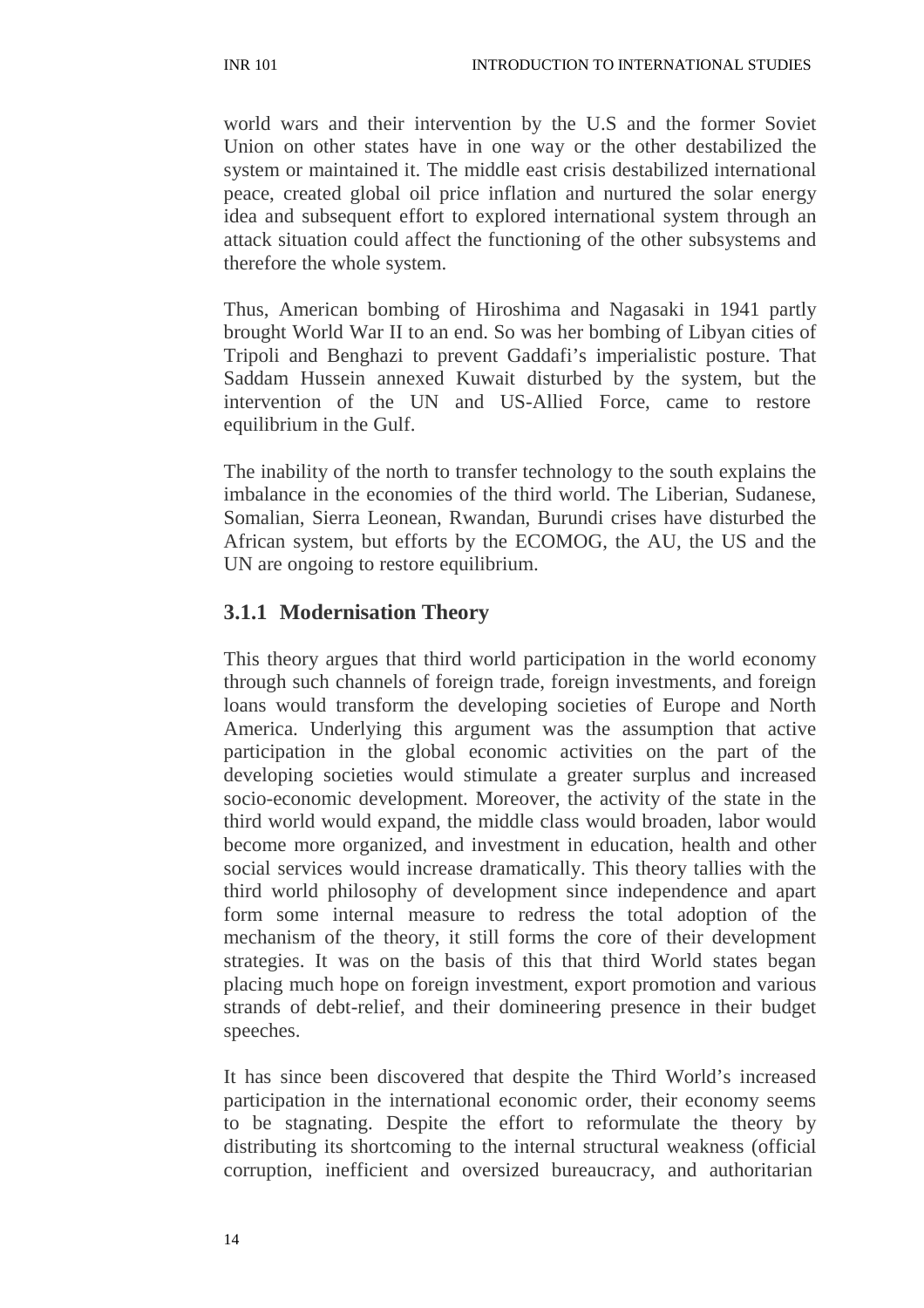leadership) of the state, the theory had come under severe attack by a group of third World Scholars, known as the dependency theorists.

# **3.1.2 The International Interdependence (Globalization) Theory**

This theory takes into cognizance the fact that states in the international society co-operate rather than antagonize (for what one has, the others may lack in sufficient quantity to survive). And that from a small society of independent and self-sufficient, the European states, the international community has developed into a very large interdependent international system called "global village". The membership of political units has tripled in this century, now closely knit. The world's nation-states are heavily interdependent in terms of their need for natural resources which are unevenly distributed: - gold in Africa, oil in the Middle East, Titanium in Oceania, Tin in South America and technological expertise in the United States, Asia and Europe. Nations with the largest population – China, India and Commonwealth of Independent States (Former Soviet Union) – impact gain, while the under-endowed developing nations, with two thirds of the world's populations, need all the products that the industrialized nations produce.

Transnational and cross-national reciprocal needs have greatly multiplied the number of transactions between states. Modern communication systems have accelerated the frequency of these contacts, making the world a global village – globalization.

Nation-states can prosper by negotiating trade and aid issues as well as sharing resources. Indeed higher standard of living is the ultimate objective of foreign policy. Therefore, mutual recognition by all states of one another's needs and interests provides the only rational terms upon which international politics should be conducted.

The interdependence model copes with war by alleging that historical, war is the exception rather than the rule in the relations between states. The monopoly of nuclear fusion by the major power notwithstanding, they can hardly wage conventional war successfully. The United States, for example, was relatively unsuccessful in waging guerilla war in Vietnam for a variety of reasons. The American military, unfamiliar with guerilla warfare, was unable to fight the war under constraint imposed by government policy; the impact upon the domestic economy was disastrous, and public opinion at home forced its president to decline to run for office again; while opinion abroad subjected the nation to unprecedented vilification. Thus the United States had to seek the support of other powers "Allied Forces" of the United Nations to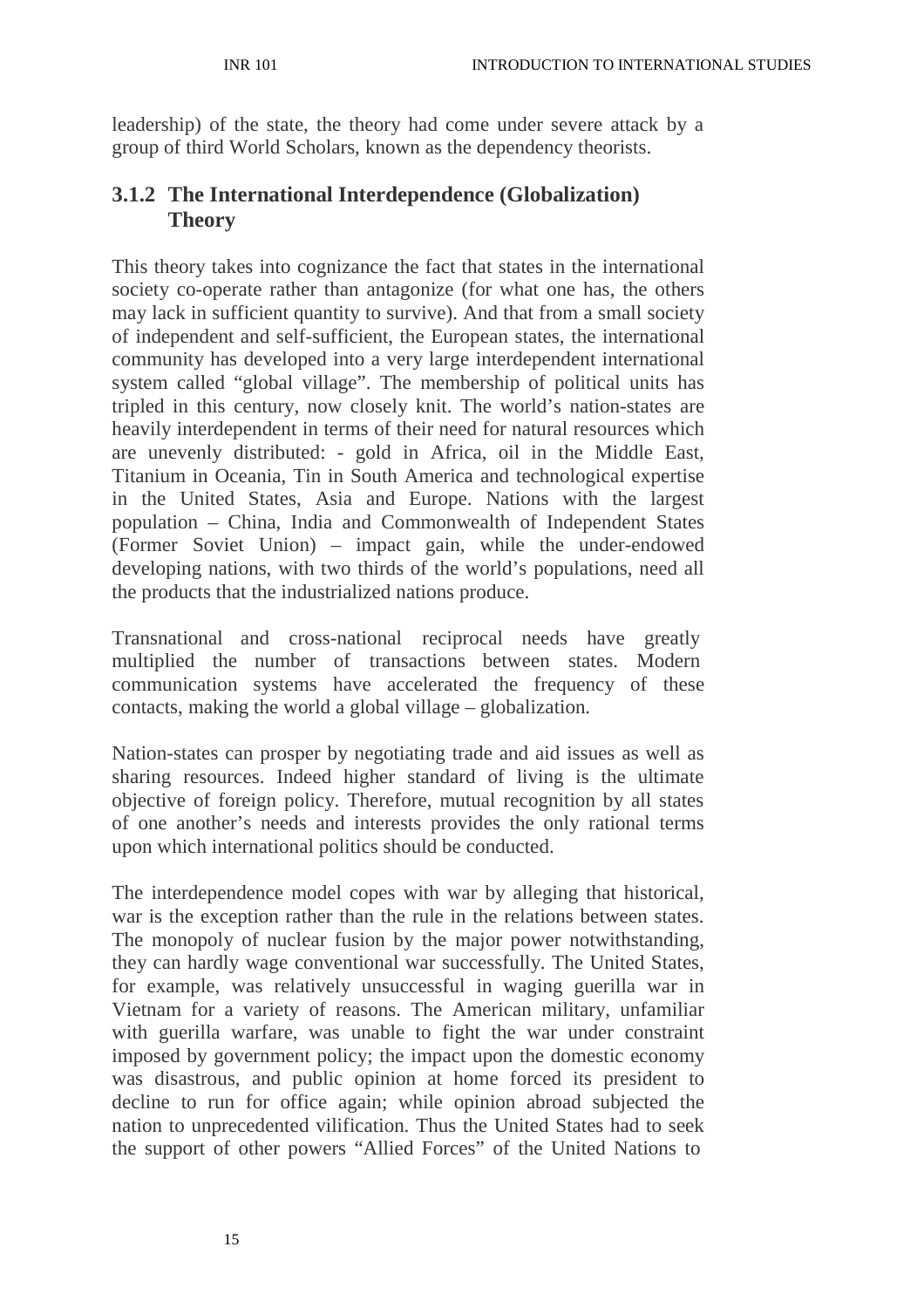prosecute the Gulf war in 1991 that led to the withdrawal of Iraq from Kuwait.

Proponents of the interdependence model would maintain that most of the transactions between states are in fact negotiated agreements in a peaceful environment, but there is competition.

Closely related to the interdependence theory is the transnational school. The center nexus of this school is that the state (union-state) and the state system have collapse with private interests taking over the pursuit of human security and welfare. This is as a result of the rapid and continuous developments in communications, transportation and military technology. The bottom-line of transnational interdependence reflects the diffusion of power in the international system where private interest can act to constrain official policies and where poor and weak states may be able to "take advantage of the trans – nationalisation of technology" to increase their destructive capability.

## **3.1.3 Talcott Parson's Theory**

According to Talcott Persons, if societal equilibrium is to be maintained, four functional pre-requisites must be performance:

- 1. Pattern maintenance the ability of a system to ensure the reproduction of its own basic patterns, it values and norms. Families and households serve this function.
- 2. Adaptation to the environment and to changes in areas of scientific and technological change.
- 3. Goal attainment the capacity of the system to achieve whatever goals the systems has accepted or set for itself. The polity and government perform this.
- 4. Integration of the different functions and subsystems into a cohesive coordinated whole. This is achieved through the cultural subsystems, e.g. mass communications, religion and education.

According to Parsons, the formulation of common values, which cuts across national boundaries, is essential to international order. Parsons sees the need for the development of procedural consensus agreement among participants in international politics about the institutions and procedures for the settlement of problems and differences.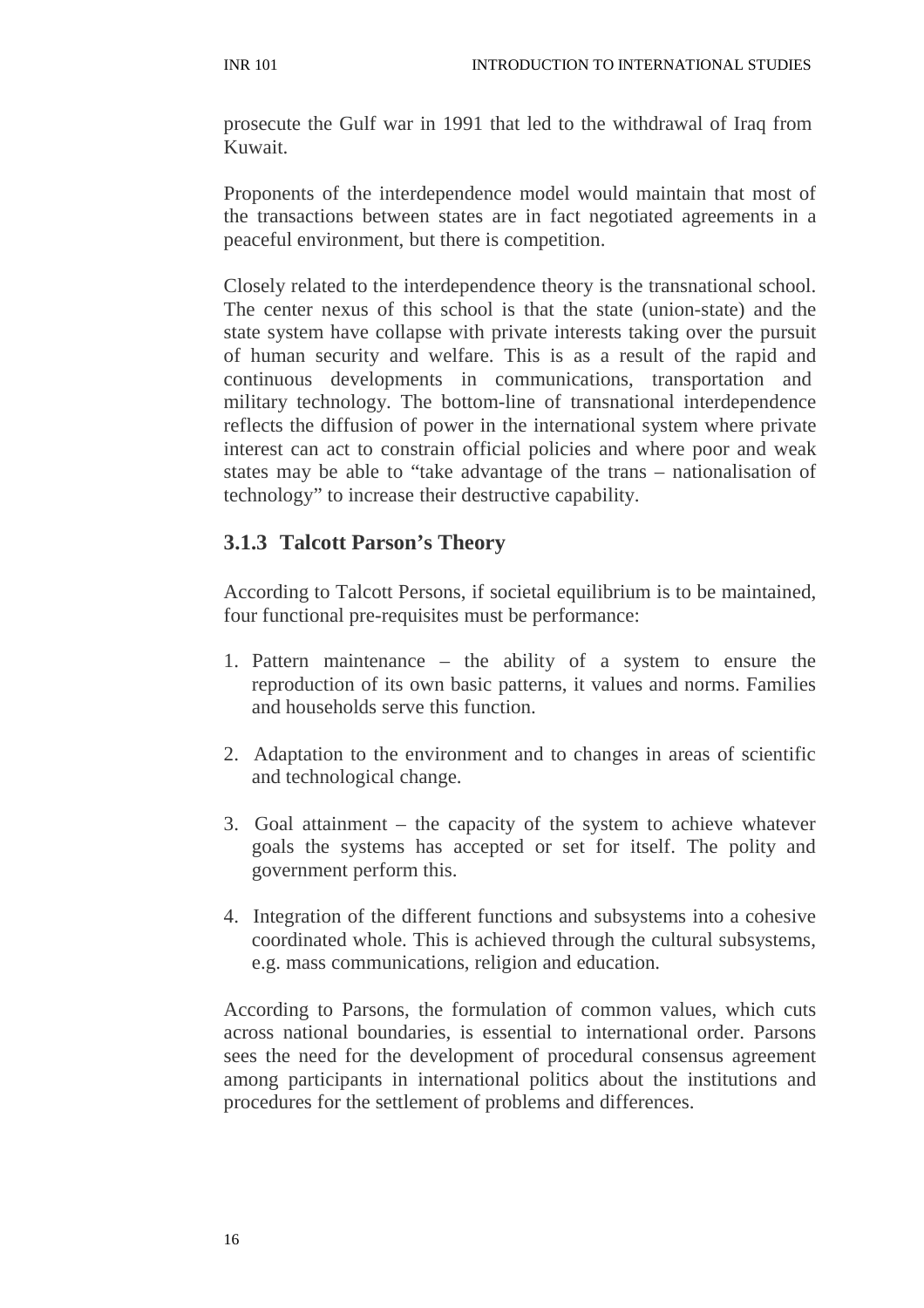#### **4.0 CONCLUSION**

What should be of interest to students of international politics is that system framework helps us to understand the different interactions that lead to decision-making in foreign policy and the linkage politics. Other theorists of system analysis include David Easton, Karl Deutsch, Gabriel Almond, David Spiro, Richard Rosecrance, George Modelski, and Morton Kaplan.

#### **5.0 SUMMAR**Y

We have comprehensively discussed the Systems theory, including Talcott Parson's theory of Social Equilibrium and the application of this to the study of international relations.

#### **6.0 TUTOR-MARKED ASSIGNMENTS**

- i) Discuss Talcott Parsons theory of Social Equilibrium and relate it to the international system.
- ii) How can the systems theory be used to understand the notion of international peace and stability?

## **7.0 REFERENCE/FURTHER READINGS**

Joseph Frankel, (1979) International Relations in a changing world, Oxford University Press.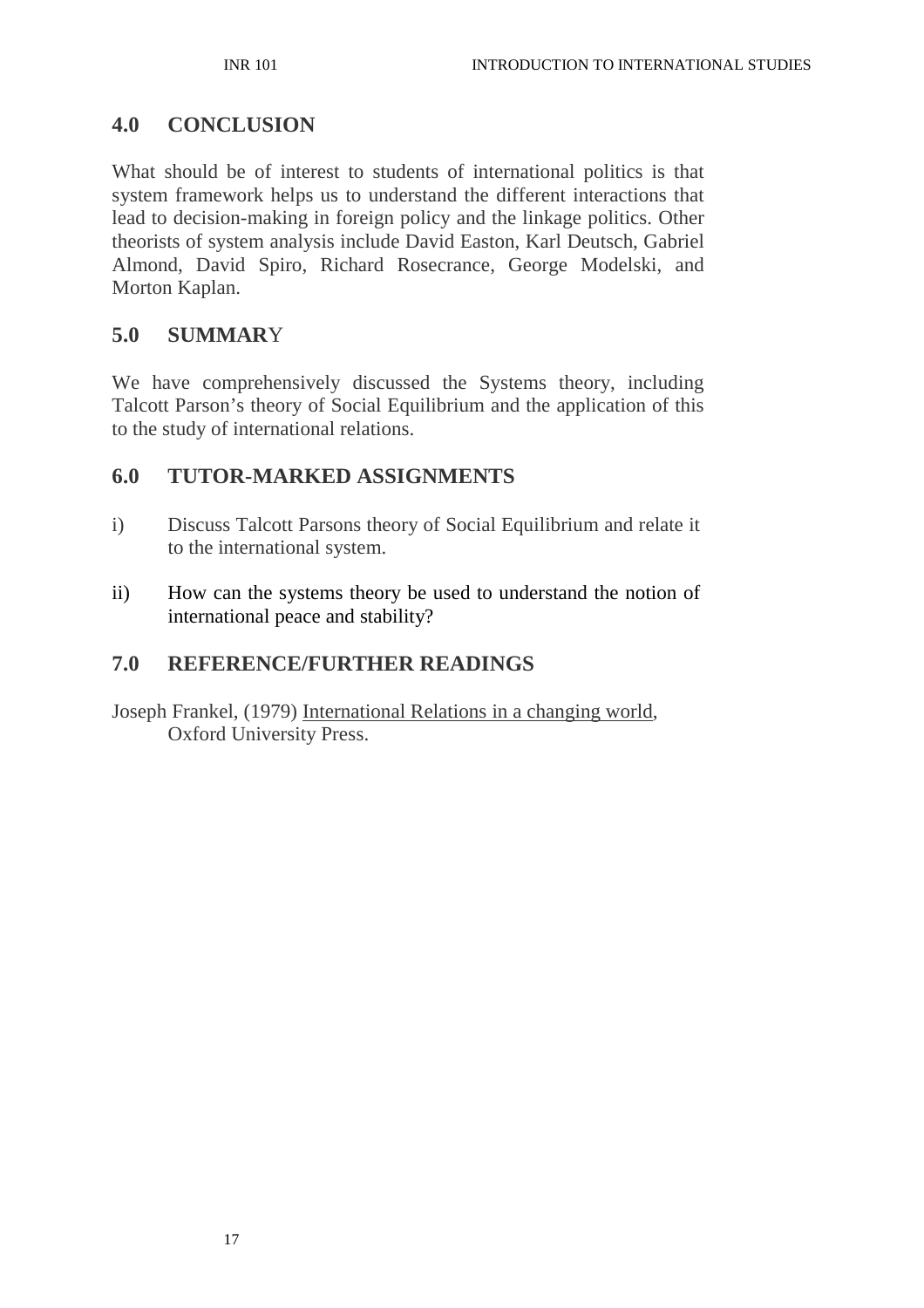#### **MODULE 2**

| Unit 1                      | What is Power? Unit  |
|-----------------------------|----------------------|
| $\mathcal{D}_{\mathcal{L}}$ | The Power Theory     |
| Unit 3                      | The Balance of Power |
| Unit 4                      | Diplomacy            |

#### **UNIT 1 WHAT IS POWER?**

#### **CONTENTS**

- 1.0 Introduction
- 2.0 Objectives
- 3.0 Main Content
	- 3.1 The Exercise of Power
- 4.0 Conclusion
- 5.0 Summary
- 6.0 Tutor-Marked Assignment
- 7.0 References/Further Readings

## **1.0 INTRODUCTION**

As seen earlier power means different things to different peoples, even to scholars of international relations. But such a state of affairs is not enough to pose problems to our making use of the concept (power) as an analytical tool. Power may be simply defined as "the capacity to produce intended effects" (J. Frankel, International Relations) & or "the ability to influence the behaviour of others in accordance with one's own ends", (A.F.K. Organski, World Politics). In this, we will examine the nature of power and the various types of power.

#### **2.0 OBJECTIVES**

At the end of this unit, you should be able to:

- i) Define power and explain its uses;
- ii) Identify the different types of power;
- iii) Discuss the way power is exercised;
- iv) Explain the fact that power is relational.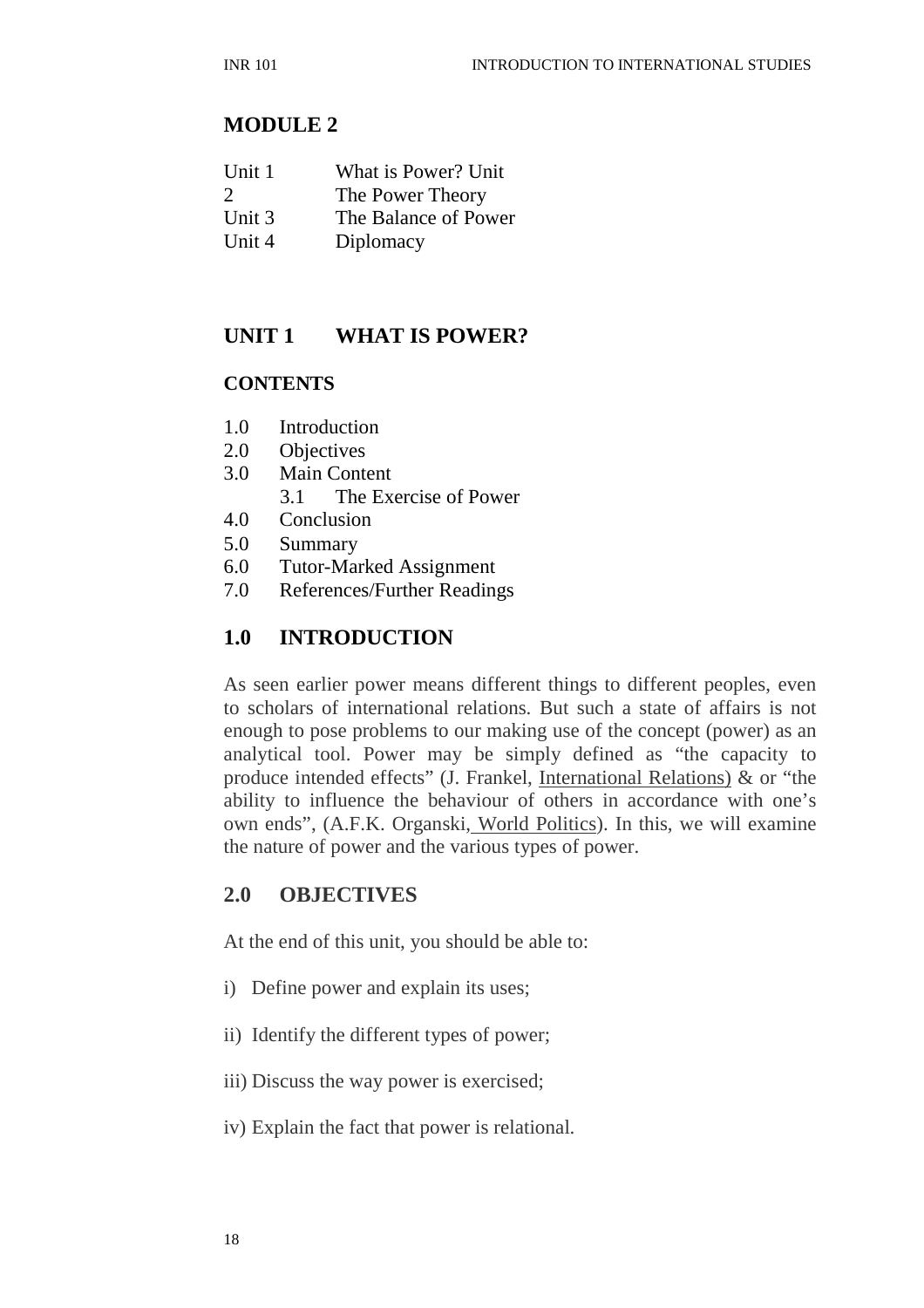#### **3.0 MAIN CONTENT**

#### **3.1 The Exercise of Power**

The exercise of power by a state is to be observed when the government of one state, because of the actions of another, changes its proposed behaviour: the change may involve an alteration of policy, or the maintenance of a policy that without the exercise of power would have been changed. Power may be exercised through or by the mere existence of a state, through diplomacy, economic pressure, subversion etc. It is however, not to be assumed that power is greatest when it is exercised in the most violent form. At first sight, it may seem that the ability of a state to impose its will by military victory is the ultimate measure of power: but it may on the contrary be argued that the need to resort to violence demonstrates a state's lack of power. This argument, particularly, gains force in our age when nuclear weapons can lead to the destruction of everything on earth: so no state would venture to resort to such use of power because of its consequence. K.J. Holsti has also defined power "as the general capacity of a state to control the behaviour of others". Spanier J. also contends that power is "the capacity to impel the behaviour of others in accordance with one's own objective". The above definition can be described as follows:

Actor (country) "A" seeks to influence "B" because it has established certain objectives, which it feels, cannot be achieved except and unless "B" does "X". If this is the basis of international relations, power can be viewed in several ways:

*Influence:* An aspect of power, which is essentially a means to an end. Government/States seek influence primarily for achieving or defending other goals, which may include prestige, territory, souls, raw materials, security, or alliances.

*Capability:* State "A" in the above example, acted towards "B" by mobilizing certain capabilities i.e. Any physical or mental object or quality available as an instrument of inducement, to persuade, reward, threaten, or punish e.g. A man walks to a bank and asks the cashier to surrender to him all her money. The clerk observes that the man is not armed and refuses to comply. The next time the man comes around with a pistol, the clerk would be forced to comply. In this instance, the man has mobilized certain resources or capabilities (the pistol) and succeeds in influencing the cashier to do as he wished. The pistol, just like a nation's military strength, is the instrument used to induce the cashier to change her behaviour to comply with the robber's objective.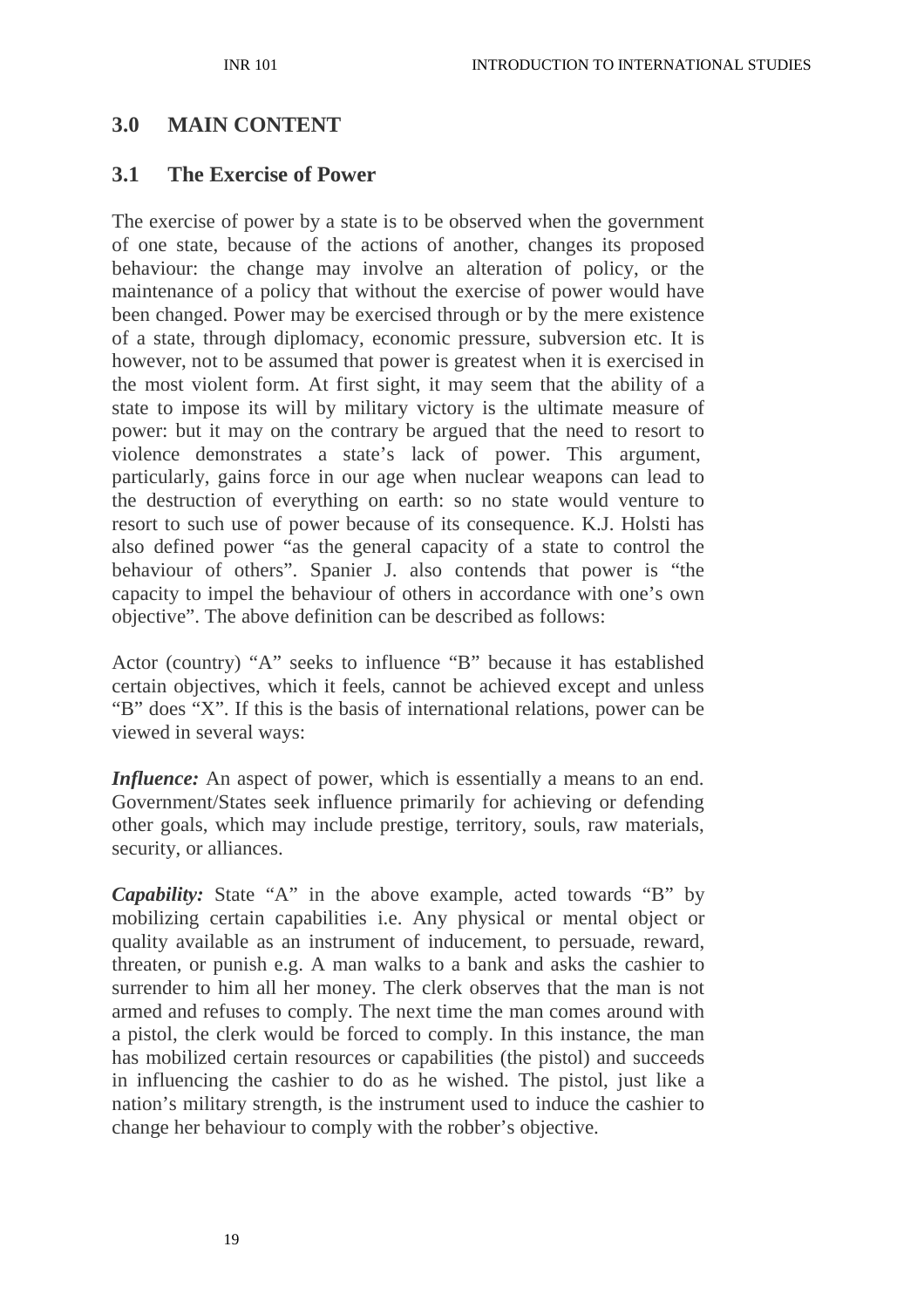*Relationship:* Power exists only in a relationship between or among two or more states. To speak of the power of say Great Britain, Germany, USA or USSR in isolation is meaningless. For example, in 1947 the USSR was able to persuade Poland and Czechoslovakia from participating in the Marshall Plan discussions but was not able to prevent the discussions form taking place. For another example, Neville Chamberlain was able in 1938 to obtain Hitler's signature to a piece of paper stating the desire of the two parties (Germany and England) never to go to war with each other again, but he was not able significantly to moderate Hitler's decisions to annex Czechoslovakia.

*Quantity:* Power can also be regarded as a quantity, but as a quantity it is only meaningful when compared to the power of others. Power is therefore relative. For example, if A can get B to do something, but B cannot get A to do similar thing, then we can say that A has more power than B regarding that particular issue.

The concept of power is therefore more usefully employed if its measurement includes the idea of minimizing loss: on this view the smaller the loss suffered in bringing about a behavioural change, the greater the power of the state, and its power may be seen as being greatest when its mere existence produces a change in another state's policy or prevents the adoption of a policy that would otherwise have been followed. The inability of the United States of America adequately to modify North Vietnam's behaviour without military violence and suffering of heaving losses reduced the ability of the US to influence behaviour in other areas, and seeing how the United States fared in Vietnam, other states may not yield to pressures from Washington on issues they regard as vital, in the hope that no United States administration would want to get into another "dirty war" like that again.

#### **Self Assessment Exercise**

Define power and discuss the various types of power.

#### **4.0 CONCLUSION**

In the final analysis, nation-states need power in order to win war, make peace or ensure justice. They also need power in order to make progress or prevent others from making progress. It is also clear that the basic components of power are resources, capacity and capabilities and willingness to employ them on order to control the behaviour of others.

What we need to know is that power is a feedback and dynamic relationship. Power relationships may vary from time to time and on an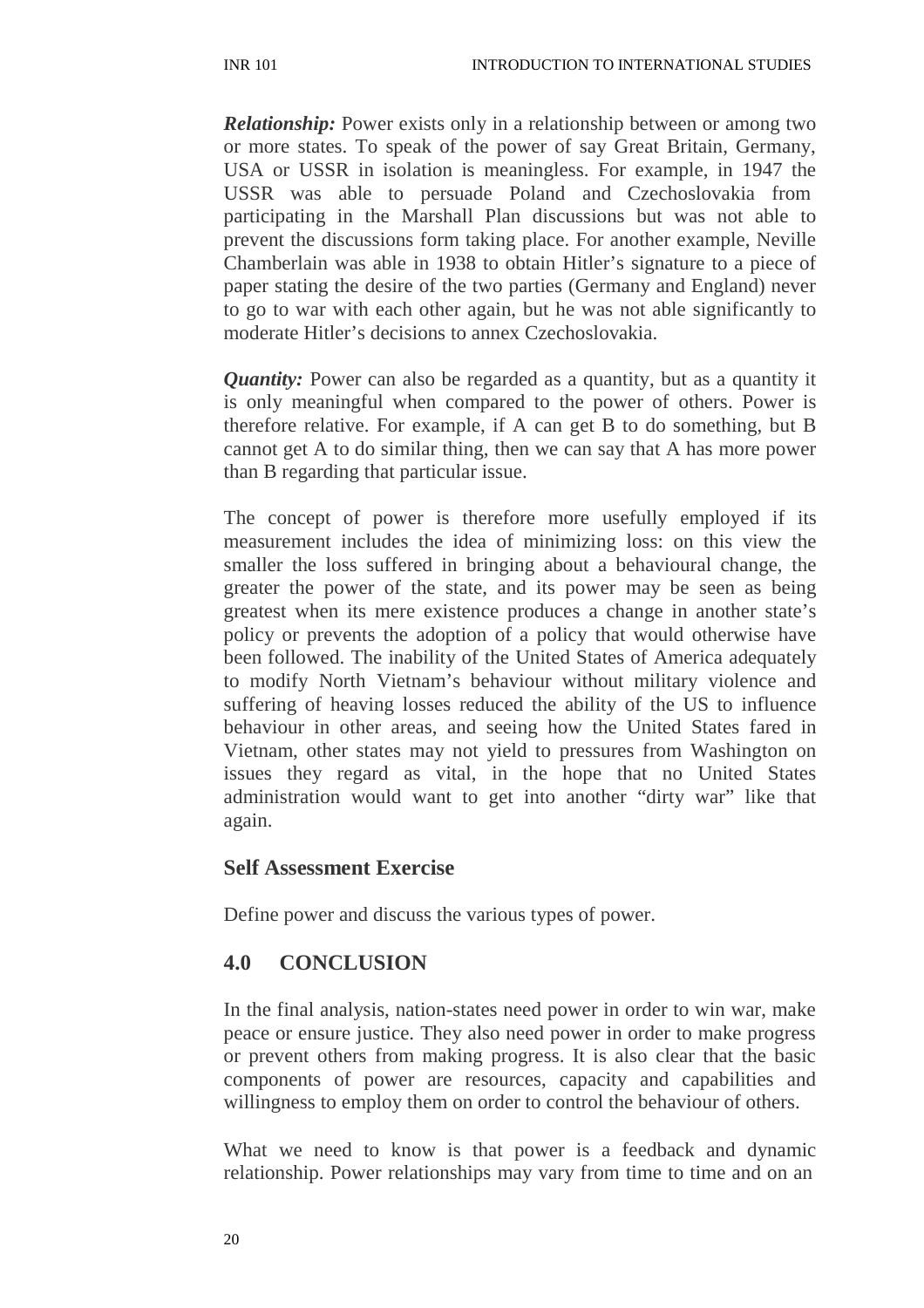issue-by-issue basis. It was power, which enabled the Europeans to colonize Africa. It is also power which enabled South Africa to maintain its inhuman apartheid policies in Southern Africa for over a century, and it is power that made the US and USSR (now Russian Federation) to live in relative peace since the end of World War II. In one word, what obtained previously in the international system could be referred to as a "Balance of Power" between the USA and USSR, the NATO and WARSAW Treaty Alliances. However, today it appears that the system is tending towards unilateralism, in which the United States of America is the sole superpower.

## **5.0 SUMMARY**

To summarize, power may be viewed from several aspects: it is a means, it is based on capabilities, it is a relationship and a process, and it can measured, at least crudely. We can break down the concept of power into three distinct analytic elements. Power comprises:

- (1) the acts (process, relationship) of influencing other states;
- (2) the capabilities used to ensure the wielding of influence, and
- (3) the responses to the acts (K.J. Holsti: International Politics: Framework for Analysis).

## **6.0 TUTOR-MARKED ASSIGNMENT**

- i) Discuss power as a key element in international politics.
- ii) Distinguish between real and potential uses of power with examples.

## **7.0 REFERENCES/FURTHER READINGS**

Holsti, K.J. (1992) International Politics, Prentice Hall.

Spanier, J. and Wendzel, D. (1996) Games Nations Play, CQ Press.

- Hart, J. (1976) "Three Approaches to the Measurement of Power in International Politics", International Organization, spring.
- Keohane, R. and Nye, J. (1989) Power and Interdependence,  $2<sup>nd</sup>$  Edition, Harper-Collins, Ch. 1-2.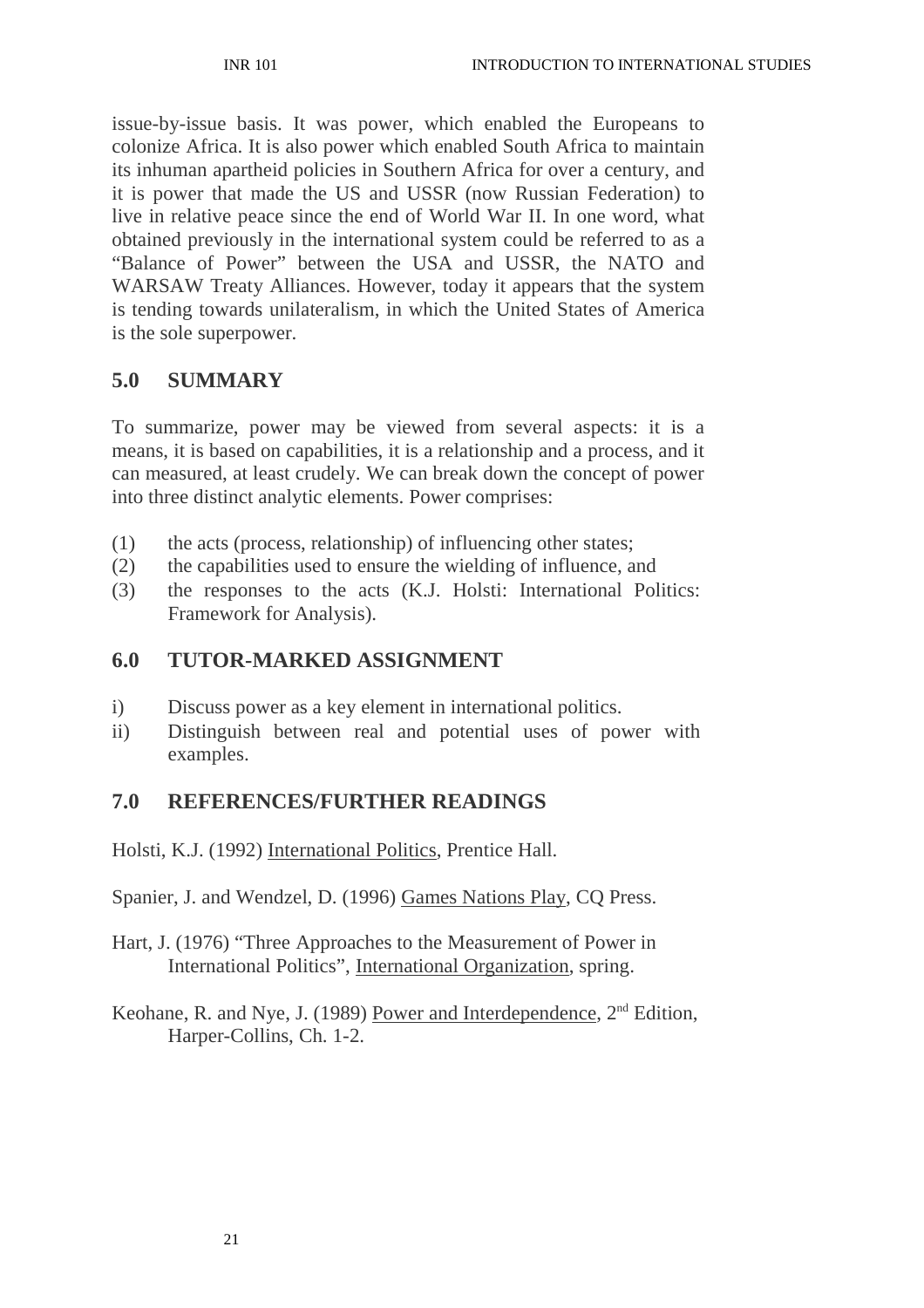## **UNIT 2 THE POWER THEORY**

#### **CONTENTS**

- 1.0 Introduction
- 2.0 Objectives
- 3.0 Main Content
	- 3.1 Power Theory
	- 3.1.1 The Decision-Making Theory
- 4.0 Conclusion
- 5.0 Summary
- 6.0 Tutor-Marked Assignment
- 7.0 References/Further Readings

## **1.0 INTRODUCTION**

We will examine the power theory in this unit. We should at this juncture remember that the issue of power and how it is used is central to the study of Political Science and international relations. The power approach is a way of understanding relations among nations in contradistinction to the legalistic and institutional approaches to the study of international politics. It takes the position that a country's National Interest is ensured through the potential use or use of power, which creates a balance of power that ensures that all countries respect one another. We will also discuss the Decision Making theory in this unit.

#### **2.0 OBJECTIVES**

At the end of this unit, you should be able to:

- i) Discuss the power Approach as a theory in Political Science and International Relations;
- ii) Explain what balance of power means;
- iii) Discuss the various theorists of the power approach;
- iv) Discuss the Decision Making Theory;
- v) The Neo-Classic Modernization Theory;
- vi) The International Interdependency (Globalization) Theory.

## **3.0 MAIN CONTENT**

#### **3.1 Power Theory**

The power theory in the study of international politics evolved from the weakness of the utopian-idealist school of the pre-World War II era that emphasized the legalistic and institutional approach. The idealist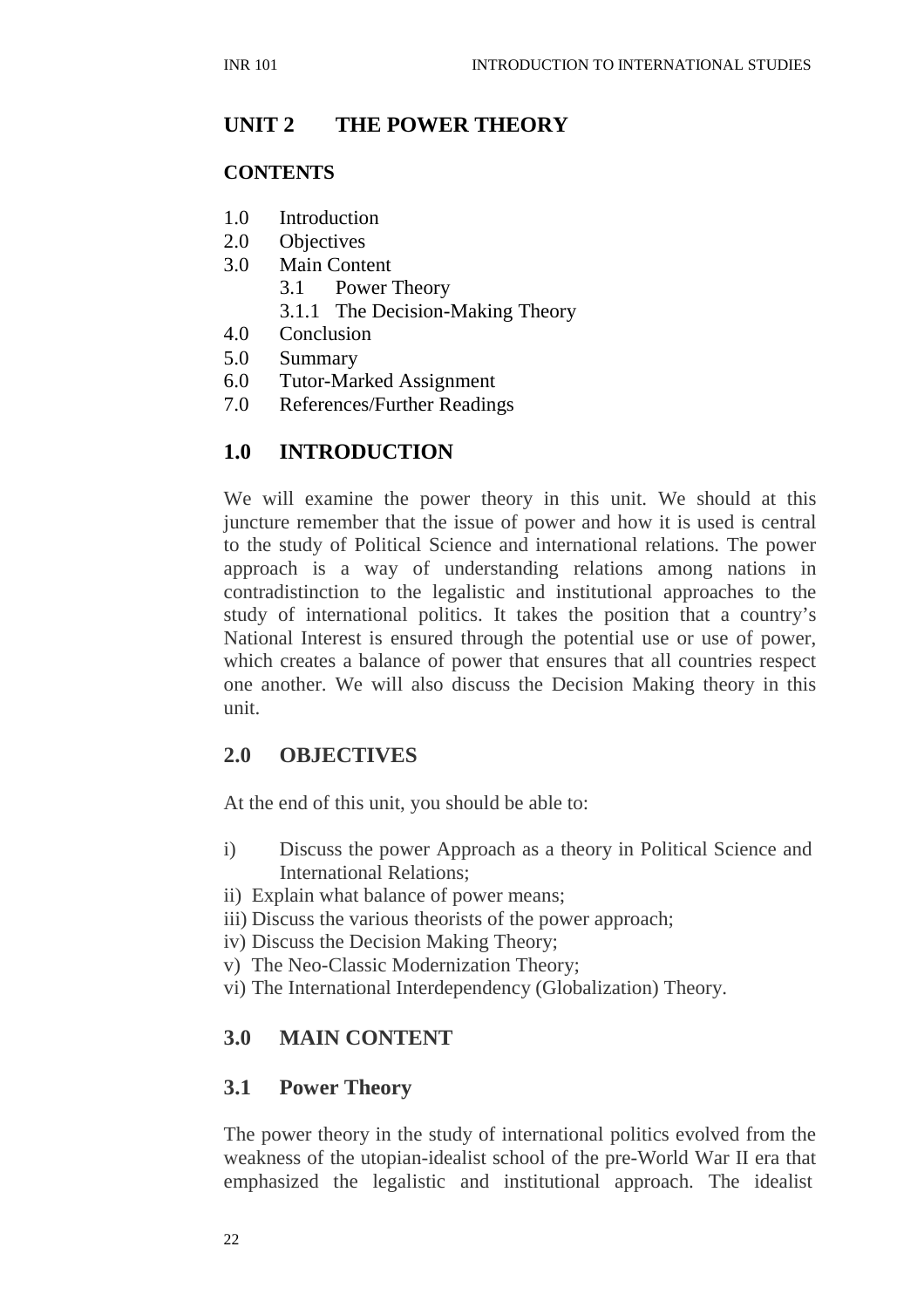believed that the international court and the League of Nations would prevent a war situation. However, at the close of World War II the futility of this approach became evident, with the Realists, stressing power and national interest rather than ideals. The main proponents of this school were Hans Morgenthau, E.H. Carr, R. Niebhur, George Kannan and Henry Kissinger. Their thesis was that the pursuit of national power is a natural development in the international system. That those states, which do not strive for power, encourage war, for, if all states strive for power concurrently, peace will evolve because the struggle itself creates balance of power and eliminates hegemony. Hans Morgenthau in his book, *Politics Among Nations*, argued that national interest should best be defined in terms of power pursuit. In fact, post-World War II is power politics.

Martin Wright noted that in *Modern International Politics* the idea of power predominates over the ideas of right. George Schwarzenbeger also, analyzed power as a prime factor in international politics. By definition, power is the ability of an actor in the international scene to use tangible and intangible resources and assets in such a way as to influence the outcome of international events to its own satisfaction. Power is a means to an end and it may at times become an end in itself. The possession of power is meaningless if its application is unable to bring about required results. Whether exercised or not, its possession influences attitudes, roles and politics. Hence most states were careful in the hey days of the cold war (probably being non-aligned) not to incur the wrath of the super-powers of the United States and the Soviet Union, the international "policemen" of the world.

The analyses range from the country's strategic location through economic, diplomatic, national orientation and military capability. Thus, the United States bombing of Hiroshima and Nagasaki (Japan) Tripoli and Benghazi (Libya), arrest of Manuel Noriega, a Sovereign leader from Panama, invasion of Grenada, getting the UN Security Council to pass resolutions in quick succession against Iraq in Kuwait, operation of Kuwait, Nigeria's ECOMOG intervention in Liberia/Sierra Leone, Soviet Union in Afghanistan, etc, could be explained within the power framework. The problem is that this theory considers other issues of morality and legalism irrelevant. It is also too radical and belligerent, for it portends to that power is the only way a state can achieve its national interest without having setbacks.

## **3.1.1 The Decision-Making Theory**

Pioneered by R.C. Snyder and the associates in the 1950s, the model suggests that international events are functions of the wishes and demands of statesmen and not states, passed into decision made;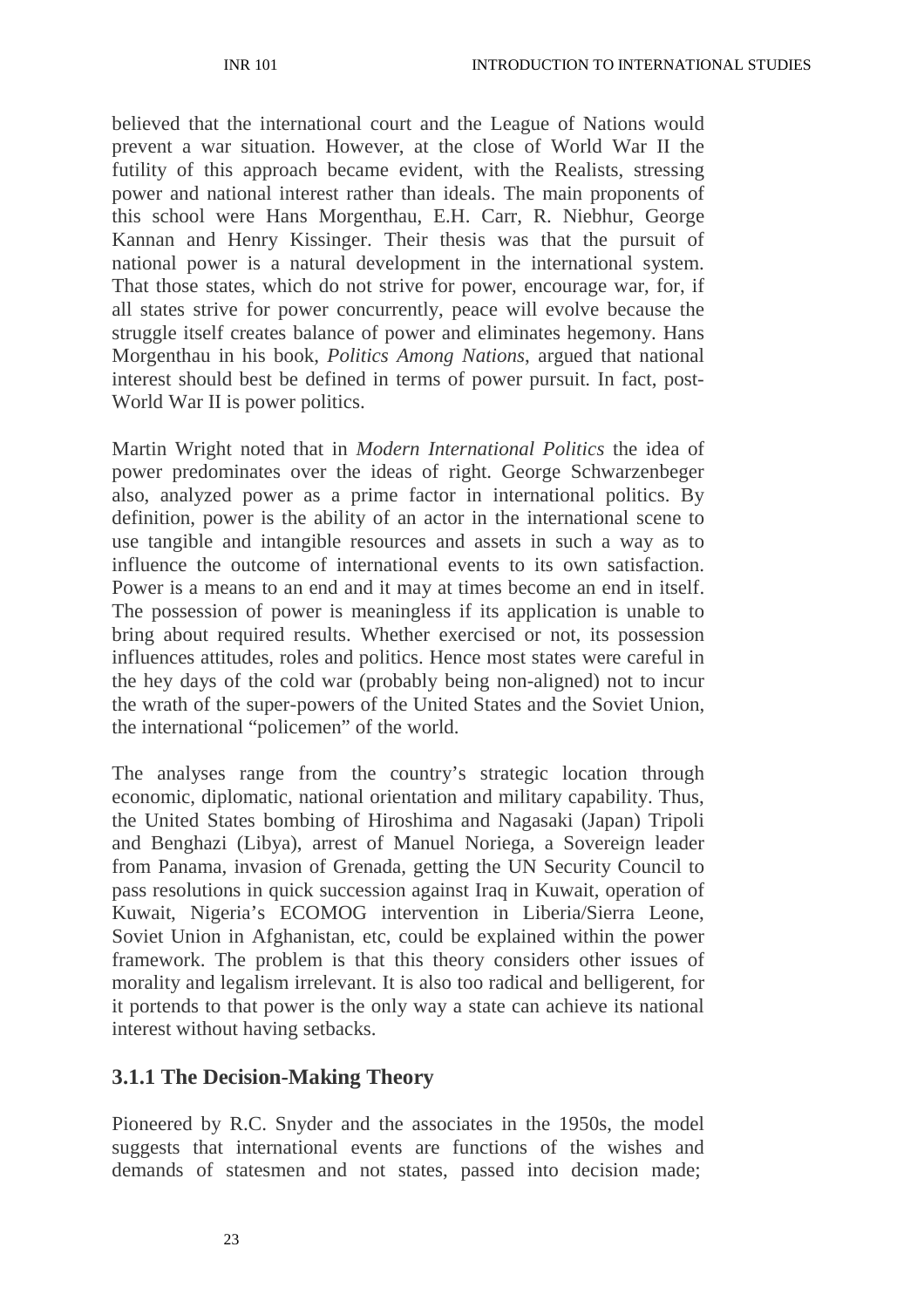whether rational or irrational. It also assumes that the decisions of this group are products of conscious effort based on adequate knowledge and guided by skill and training (available alternatives – the seeming best with less losses and high probability of better successes).

Moreover, the growing personalization of political power in most postcolonial states means that the motivation and personality of the key leadership groups are important domestic determinants of foreign policy. This could be deduced from case histories and biographical materials and from speeches, statements and remarks made not only by the small foreign policy elite and members of legislation but also by other groups such as political parties, interest and pressure groups, and mass media. The controversial decision by General Babangida to annul the June 12, 1993 presidential election, evolved from a set-up of military cabal in the armed forces and an element of the Northern oligarchy and not the whole set-up of that military administration, for example.

It is important to note the fact of rationality and irrationality in decisionmaking. It is therefore assumed that rational decisions will evolve in an open society where information flow, debates and discussions are free as against societies that are closed. In other words, irrational decision will be common in societies where information flow is controlled, censored or open to a few. While open societies are characterized by civilian democracies, where irrelevances and emotionalism are supposed to be played down, military regimes are normally characterized by closed systems where differing opinions are frowned against. This was the case with the military in Nigeria where the press was harassed and persecuted.

As we started earlier, United Nations of the mid-1940s is not certainly the same as the UN of the mid-1970s the only thing, which continues to remain, is the fact that it is still the international political institution. As such, most of the newly independent countries, which joined this international institution after gaining their independence, found themselves having to have to slow down their enthusiasm about the hope and the goodwill they have been anticipating within the UN system.

Looking at page 1 Article (purpose and principles) of the Charter of the world body, there is no question about its good intention as regards security for mankind. When the UN promised to remain international peace and security, and to that end to take effective collective measures for the prevention and removal of threats to the peace, and the suppressions of acts of aggression or other breaches of the peace, the young nations were really taken in. They thought very sincerely that the world body would deliver what it had promised them in its charter. They found it to be their only saving grace since its principles of justice and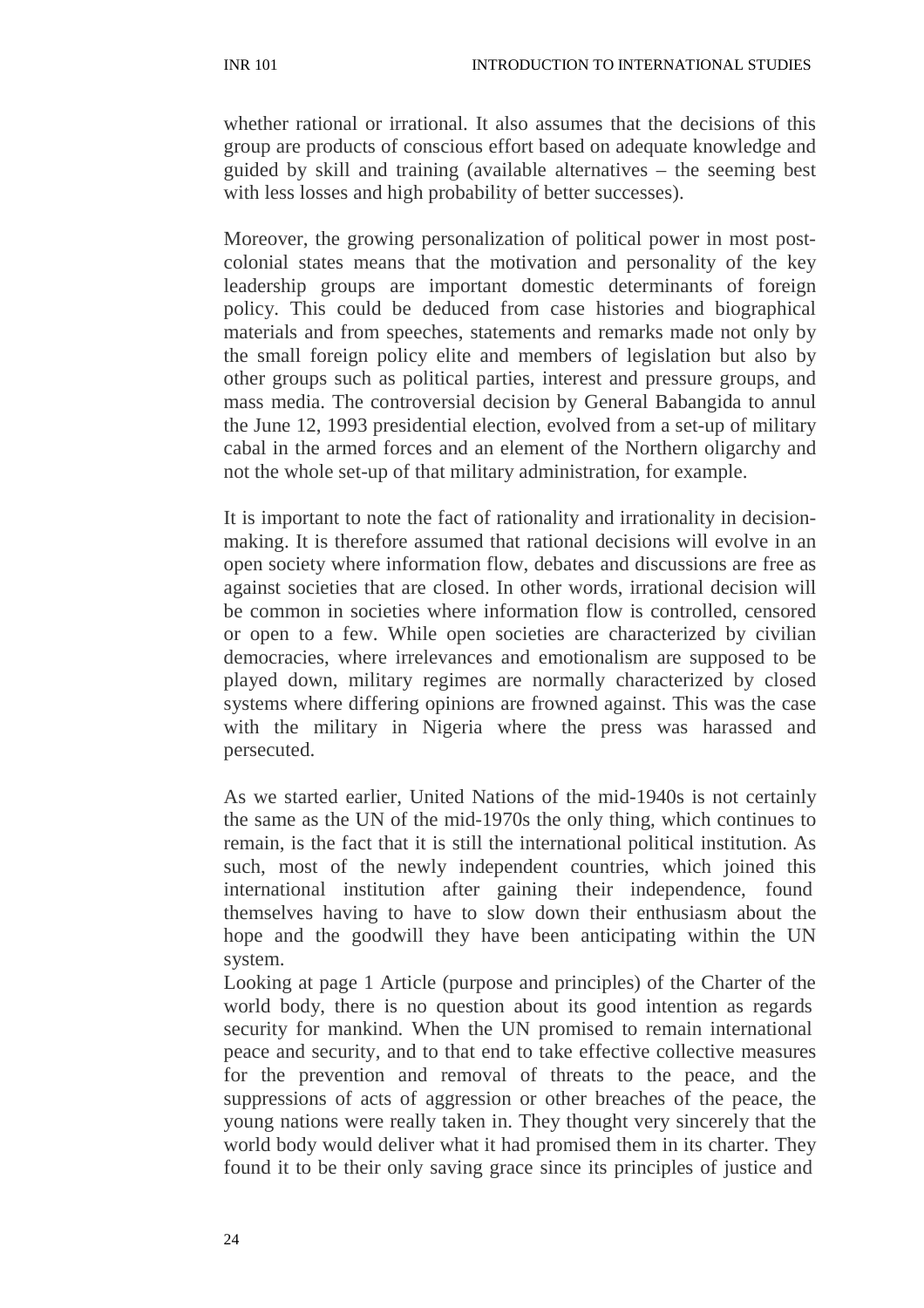international law could at least offer all the confidence and hope. However, the fear and ever growing insecurity of the weaker nations have continued to grow.

The question of the settlement or adjustment of international disputes could not be truly answered by the United Nations. We have witnessed the activities of the UN Peacekeeping Force in the world over the last thirty-five years. It could be seen that the United Nations peacekeeping Force and other activities relating to war (civil or otherwise) were only restricted to the developing countries. The UN Charter has given us to understand that the relations among nations are based on respect for the principle of equal rights and self-determination of people.

But this is quite open to question in the light of what prevails today in world politics, especially after the 11 September, 2001 terrorist bombing of the World Trade Center (WTC) and the Pentagon, in the USA. At least the African nations in the UN can no longer take this argument very seriously since the question of colonialism in Africa has not been answered, which also negates the principle completely. To achieve international peace and security, and to solve international problem peacefully, there must be encouraging respect for human rights and for fundamental freedoms "for all without distinction as to race, sex, language, or religion".

Therefore, the negation of this political reality by the imperialist powers of the world, who still wish to enslave others, has brought about the demand for changing the global balance of power. The debates and the discussions on the re-structuring of the United Nations system are all the time being sabotaged by the same enemies of human calamitous end. This factor has led the democratic dispensation of Obasanjo's regime to take Nigeria out of the International Monetary Fund (I.M.F). If we examine the constitutional scheme of the United Nations we shall see that it was built upon three political assumptions: (1) that the great powers acting unison, would deal with any threat to peace and security, regardless of its source; (11) that their combined resort to war, and (111) that no such threat would emanate from one of the great powers themselves.

Before now, the international scene was dominated by cold war between the different ideological schools of major powers. As such they could not act in unison whenever their divergent interest was at stake. This fact was established in many regions in the world in which conflict resulted as a result of foreign interference. And the developing world is not free hitherto.

Because this constitutional scheme of the United Nations has been defied by the political reality of the postwar world, the need for re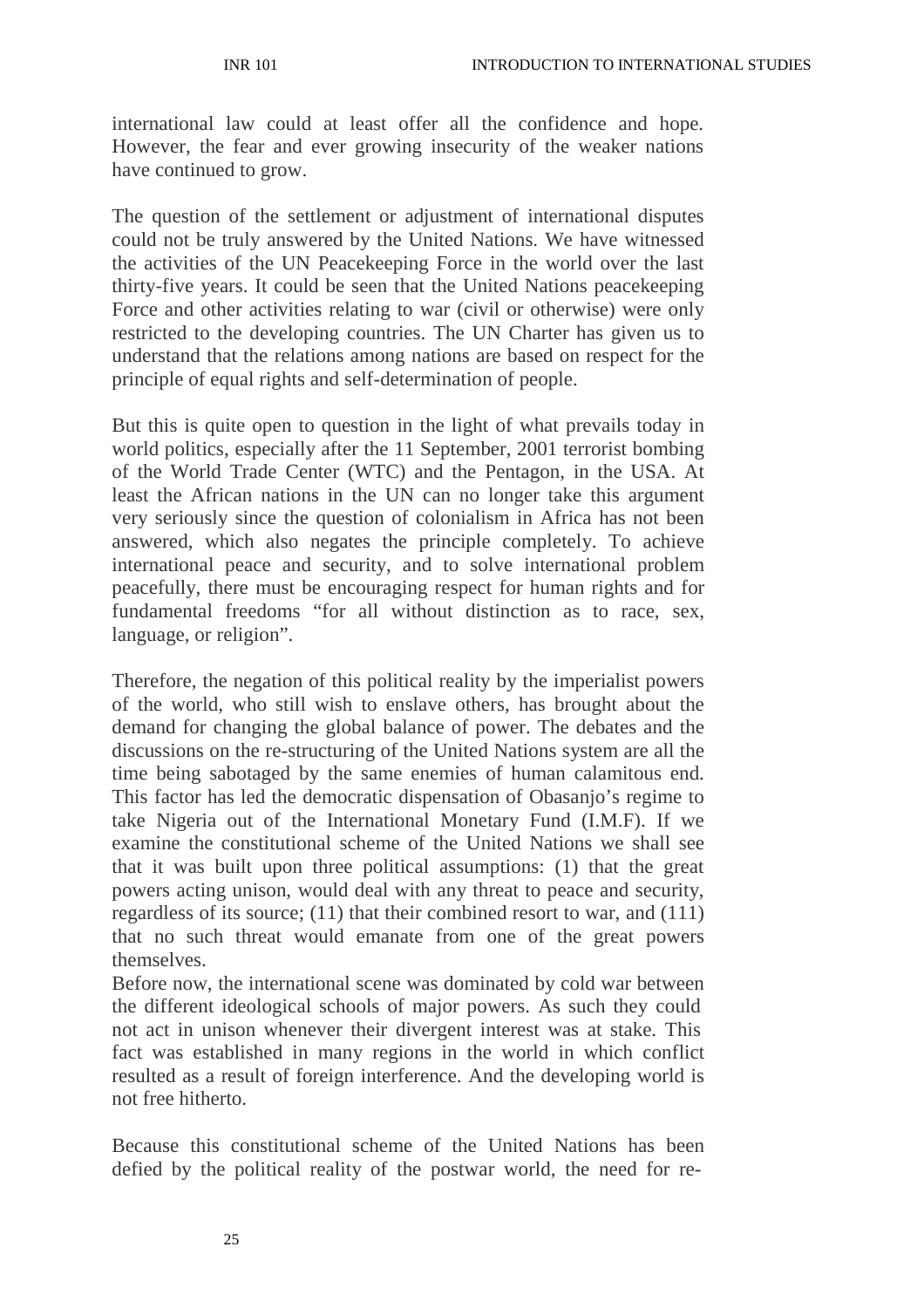structuring is also pertinent indeed. In our earlier discussion in the chapter, we have shown how the young nations in the UN system have been bringing about some structural changes beyond the anticipation of the founding fathers. In the same token these same representatives of the weaker societies are today asking for a new political order based on equality and justice. Hence this political demand is in conformity with the charter, so, there is no contradiction whatsoever. Many warnings are signals:

Morton A. Kaplan has engaged in an analysis with the intent to explain under what conditions different international system persist, vanish or change from varying starting points. But it would seem unlikely that the developing countries as a group may be able to off set the present bipolarity, given that fact that military capability is actually something that counts. So, the question of re-structuring the UN system is something like a political daydream. However, the weaker nations are trying to do this.

A major problem confronting them too is the fact that in as much as they demand political justice and equality at the international level, they are required to do the same at home. So, there are many questions yet to be answered about this situation. One only hopes that the basic contradiction would be solved so that that humanity could be saved from all the evils and tyrannies confronting it.

## **Self Assessment Exercise**

Discuss the Decision Making Theory.

## **4.0 CONCLUSION**

The power theory is one theory in political science that has remained relevant in the contemporary times, for good or for bad. It should be regarded as the realist theory of politics espoused principally by the Realist School of politics. In international politics, it is applied as *realpolitik*. Though, it is proactive in character, and often achieves result, the problem is the cost of achieving that result. A good example is the huge loss of money, material and human lives as a result of US belligerent intervention in Iraq. Though the immediate objective was achieved through the principle of power politics, the cost of achieving this may not justify the act.

The Decision Making theory on the other hand, maintains that statesmen and not necessarily states make decisions on behalf of their countries. And that sometimes these decisions may or may not be rational.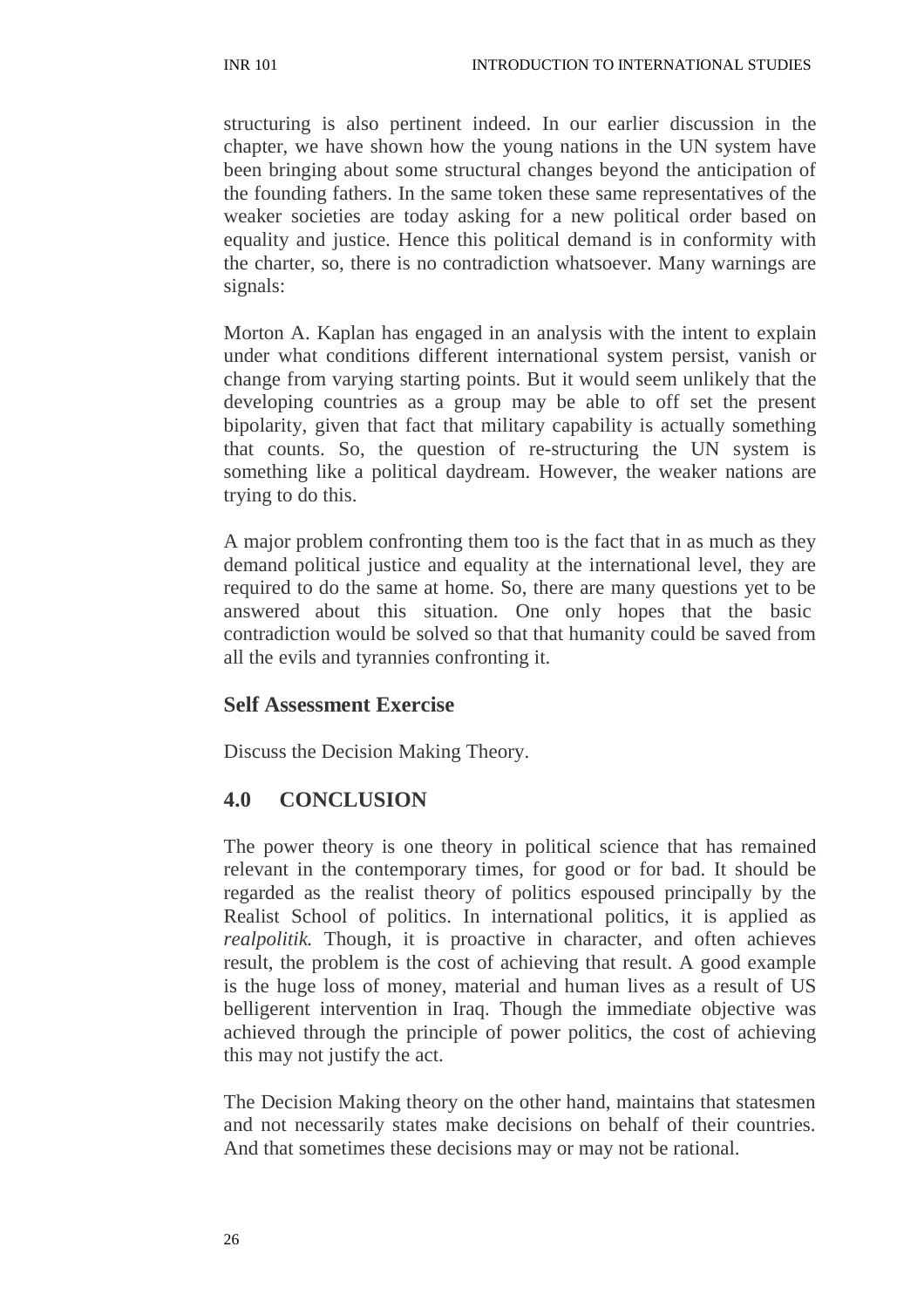## **5.0 SUMMARY**

We have examined the power theory and its application to the international system. We also presented some of the key theorists of the power approach. Further, we examined the nature of the Decision Making theory.

#### **6.0 TUTOR-MARKED ASSIGNMENT**

- i) Discuss the position of the Realist School of International Politics.
- ii) The Decision Making Theory is relevant in International Relations. Discuss.

## 7.0 **REFERENCES/FURTHER READINGS**

Hans Morgenthau, (1972) Politics Among Nations: The Struggle for Power and Peace, 5<sup>th</sup> Edition, Alfred Knopt, New York.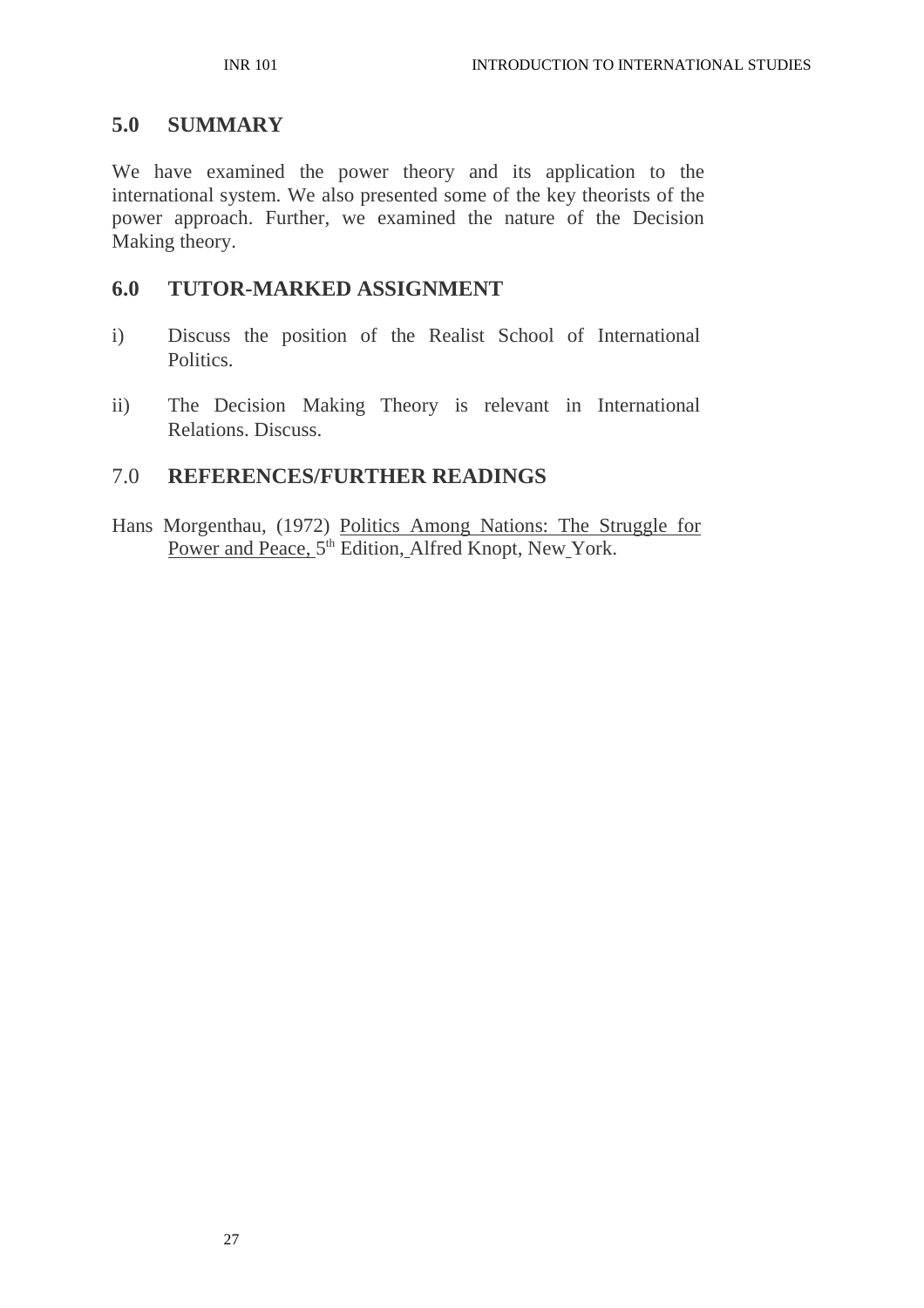## **UNIT 3 THE BALANCE OF POWER**

#### **CONTENTS**

- 1.0 Introduction
- 2.0 Objectives
- 3.0 Main Content
	- 3.1 What do we mean by Balance?
- 4.0 Conclusion
- 5.0 Summary
- 6.0 Tutor-Marked Assignment
- 7.0 References/Further Readings

## **1.0 INTRODUCTION**

Balance of power is a term commonly used in international relations. Its use is sometimes not clear. It could mean different things to different people or by the same people at different times. In this unit, we will examine the meaning and various uses of the term.

## **2.0 OBJECTIVES**

At the end of this unit, you should be able to:

- i) Discuss the term 'Balance of Power';
- ii) Explain the meaning of stable equilibrium;
- iii) Discuss Alliance formations in Europe;
- iv) Discuss the relevance of the 'Balance of Power' theory.

## **3.0 MAIN CONTENT**

#### **3.1 What do we mean by Balance?**

The word "balance" may evoke the image of a pair of scales with weights in either pan of such amount that the scales are posed in equilibrium. The "balance of power" in this sense is then intended to describe a situation in which two states or two groups of states, or all the states of the world grouped around two centers, are conceived to posses of roughly the same amount of power. In this way there will be no dominant power among the competing nation-states, groups or alliances. According to Tunde Adeniran, a Nigerian Professor of international relations, balance of power is derived from:

a) the existence of a number of sovereign political actors with specific, but unequal powers;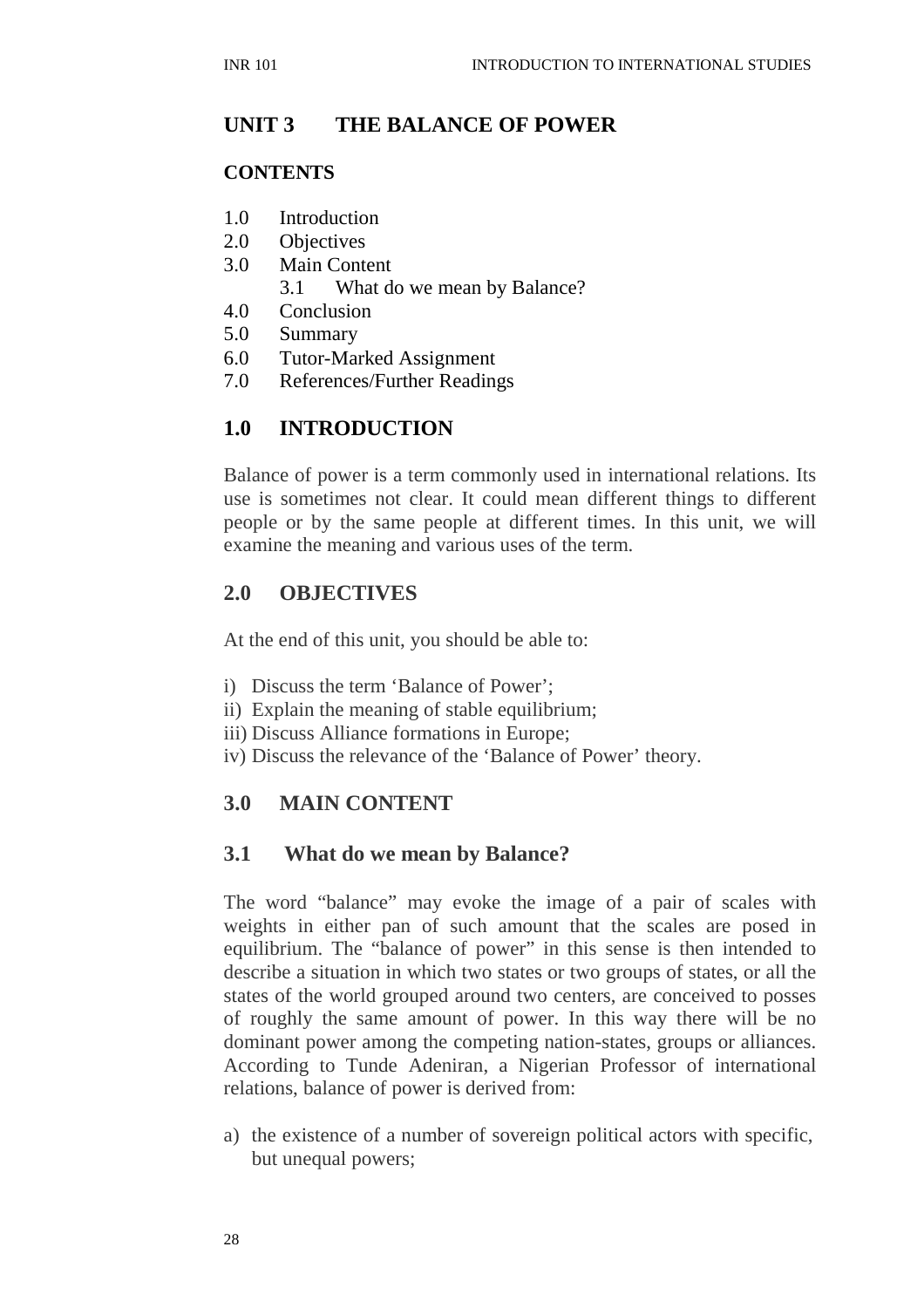- b) the existence of some small, intermediate and great nation-states; without any of them having the authority and power to control others; and
- c) persistent competition, periodic confrontation and possible conflict among them.

Since our discussion will revolve around the word "power". It is important that we understand the meaning of the term, what it means in international relations, the importance and relevance of that concept and how it manifests itself in international relations in the period of our study. We did this in the last unit.

The balance of power, like national interest, is a concept, which recurs with great frequency in international relations. As it was said while defining power, it is the ability of one entity to modify in a desired direction the behaviour of another entity. The phrase means that, neither Germany nor Russia; England or Austro-Hungary; Prussia or France; USA or USSR is able to destroy the other without unacceptable losses. None is able with degree of consistency to modify the behaviour of the other and not to change its own, or is able to cause the other significantly to modify its behaviour in a question, which it judges to involve a vital interest.

The balance of power, can also be used to describe a situation in which the power of two states or group of states is roughly equal and this carries the implication that, at least over some period of time, if the equality is disturbed, action will be taken to restore it. It carries the implication of stable equilibrium.

The balance of power concept is unfortunately also used to describe a situation of unbalance. This had led to a lot of confusion. When some statesmen say, "the balance of power must be in our favour", they imply the need for superiority. In another sense, the phrase "this caused a change in the balance of power" implies that the occurrence in question of something concrete caused the changed in the distribution of power. For example, let us go into a period, between 1853 and 1858, Prussia in the 1870 – 1971, Franco-Prussian war and the emergence of Germany as a united nation changed the balance of power in Europe.

From the above, a balance of power premise may refer to an attempt to establish or maintain an unbalance in one's favour, or to a decision to enter the balance of power game.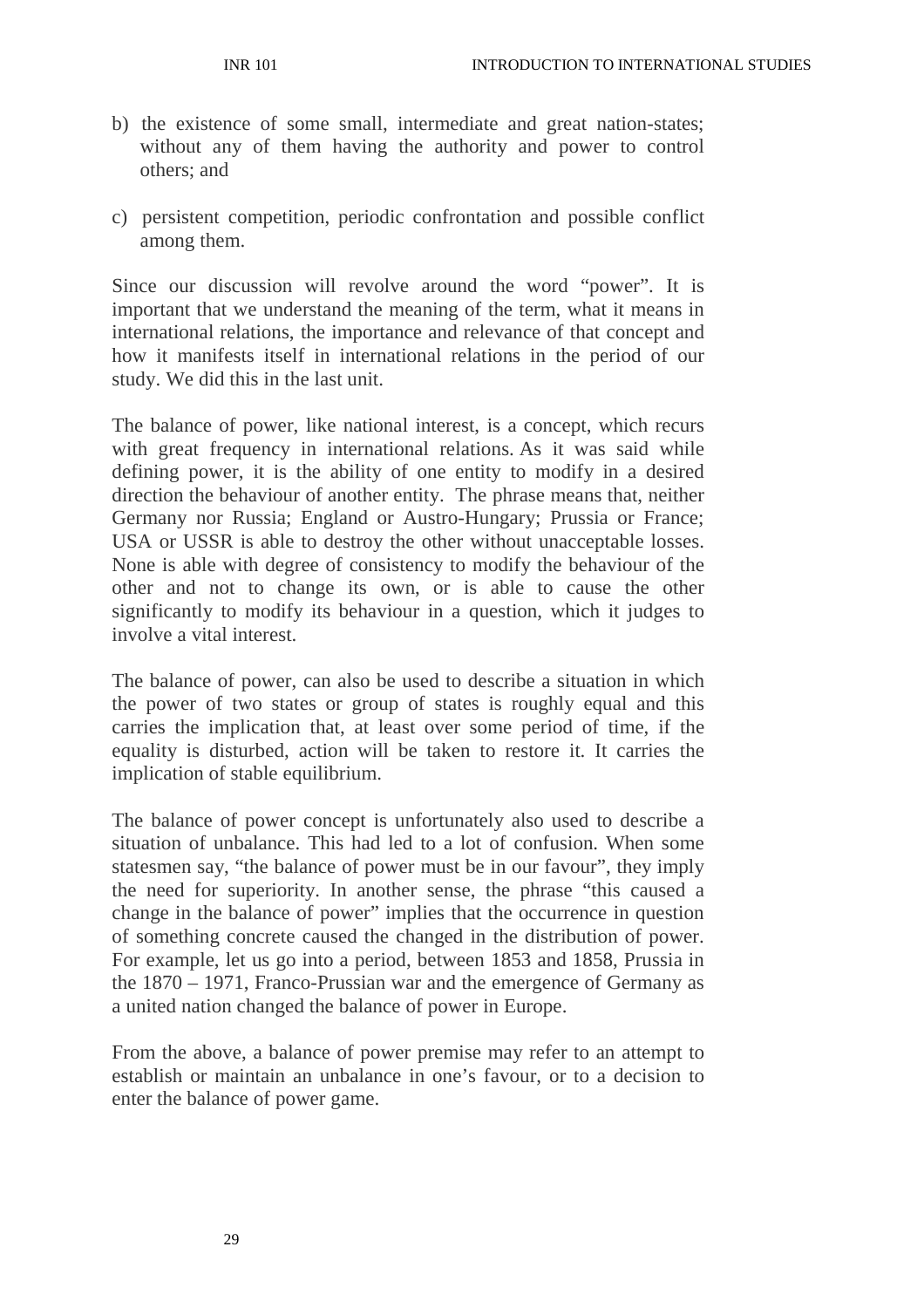An example can be found of maintaining equilibrium in Britain's policy in the 19<sup>th</sup> century. The British Foreign Minister, Castlereagh at Vienna in 1815 tried to create a situation, "just equilibrium" whereby he believed that the safety of Britain could be threatened if any one mainland state held a position of excessive dominance; (See C.K. Webster: The Foreign Policy of Castlereagh). He believed that Britain should participate in the Concert of powers designed to uphold the 1815 settlement, but his successors were of the opinion that Britain's interest could better be served if Britain withdrew from European Affairs, but only interviewing when necessary to prevent any power or group of powers from gaining ascendancy.

Furthermore, the balance of power was particularly reflected in Europe during the 19<sup>th</sup> Century. It was then, "the only system which, in a world of so much as at the mercy of force, made it possible for a considerable number of small states to remain in existence at all". The existing states were not necessarily equal in power (e.g. Russia was stronger than Austro-Hungry: but not stronger than Britain; so also were Prussia, France, Turkey, the Balkan States etc.) and did not have to extend their domain or territory to maintain the balance of power whenever one increases her own. The balance was usually rectified or preserved through a reshuffling of alliances, e.g. Britain joined France to fight Russia in the Crimean War. The process gave the smaller states independence of action and real political autonomy in that they, and not the larger states, could shift allegiances readily and alter the patter of alliances.

In Europe at this time, the constant switching of alliances between Prussia, Russia and France and Austro-Hungary ensured a balance of power. It was therefore fluid, not constant and was bound to create mistrusts among Allies. Although it helped maintain peace, it has also been accused of being the cause of wars.

As can be seen from the above functions, the nation or nations that would hold the balance should be strong enough. This is where another problem of the balance of power concept comes in. For any nation strong enough to maintain a balance would want it to be in her own favour. For, what sense is there for a nation who holds balance to remain only as strong as the enemy? Of course, security lies in having an edge over one's potential enemy or enemies. That was precisely the policy of Britain in the early  $18<sup>th</sup>$  and  $19<sup>th</sup>$  centuries and that of Metternich in the mi-19<sup>th</sup> century and of Bismarch after 1871.

It is for this reason that Hans J. Morgenthau, the power-politics apostle, concluded that since the end of the  $18<sup>th</sup>$  century, wars and not the balance of power policy have prevented one single state from achieving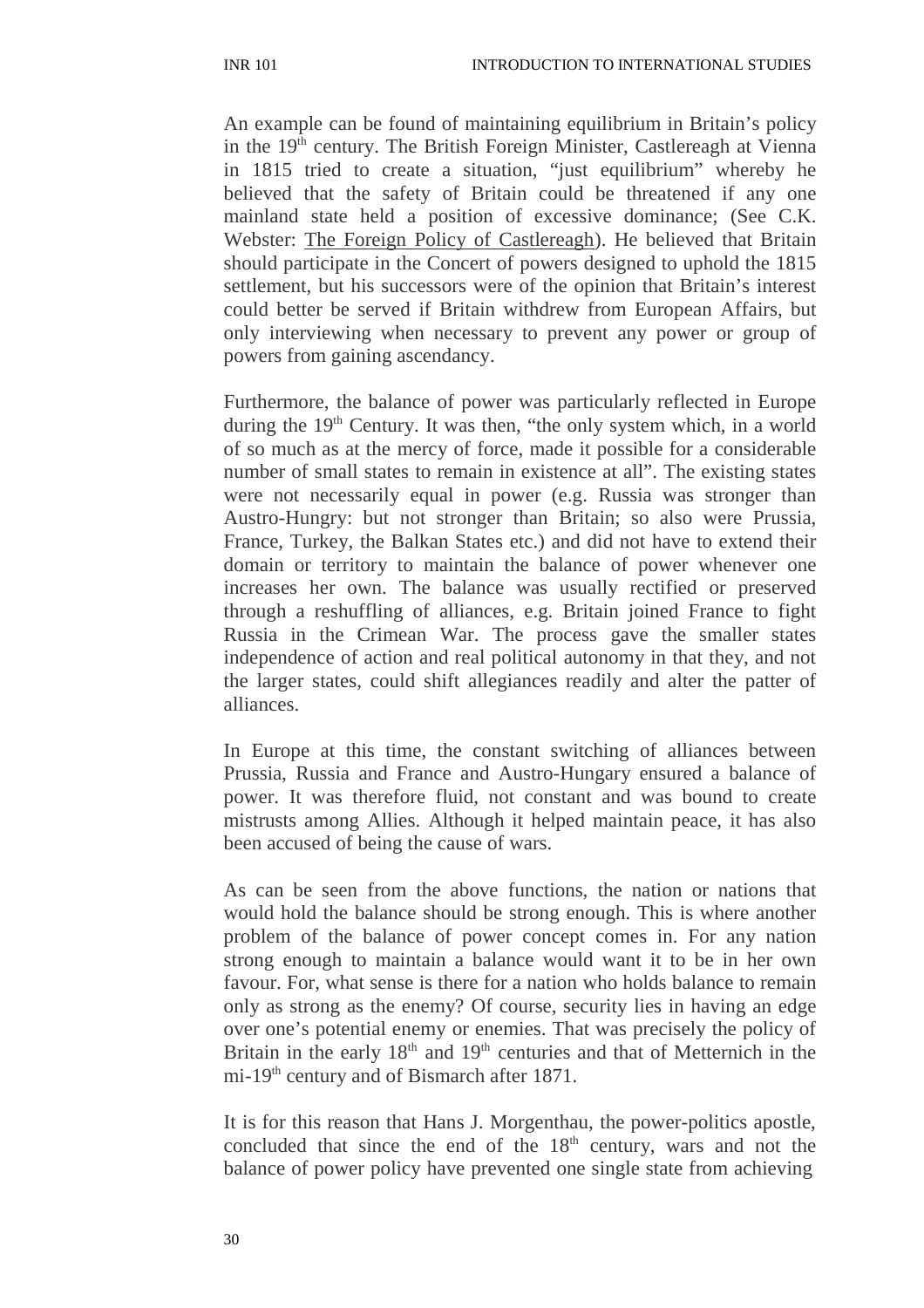total domination over others. He, therefore, felt that we should not rely much on the theory of the balance of power because it is unrealistic, uncertain, and rather inadequate for explaining state behaviour, especially the moral consensus and national restraint during the years from 1648 to 1914.

## **Self Assessment Exercise**

What do you understand by the 'Balance of Power' in the international system?

# **4.0 CONCLUSION**

In the final analysis, the balance of power is generally believed to achieve the following:

- (a) prevent a single state, or group of states, from becoming too powerful and thereby establishing its superiority;
- (b) maintain the status quo and ensure that the system, or any of its constituent parts do not collapse;
- (c) preserve the security and stability of the international system;
- (d) ensure that aggressors and potential aggressors are checked; and
- (e) do everything necessary to maintain peace and prevent war.

In conclusion, our major practical approach will cover the period between the 1815 Vienna Congress (after the final defeat or Napoleon at the Battle of Waterloo) to the Unification of Germany in 1870 – 1971. During this period, despite the fact that France was defeated, she was rehabilitated, brought up the rank of a world power as Russia, all in the name of maintaining a balance of power. The great architects of this period were Prime Klemans Von Metternich (1773 – 1859): Russian Tsar Alexander I (1777 – 1825) and Prince Otto Von Edward Bismarch (1815 – 1898). The balance of power was maintained by the decision of the European states and their practice of non-interference in the internal affairs of member-states; collective opposition to revolts or revolutions; the formation of alliances; diplomatic bargaining and the creation of buffer states.

## **5.0 SUMMARY**

We have discussed the notion of Balance of Power in the international system, but especially as it existed in Europe in the  $18<sup>th</sup>$  and  $19<sup>th</sup>$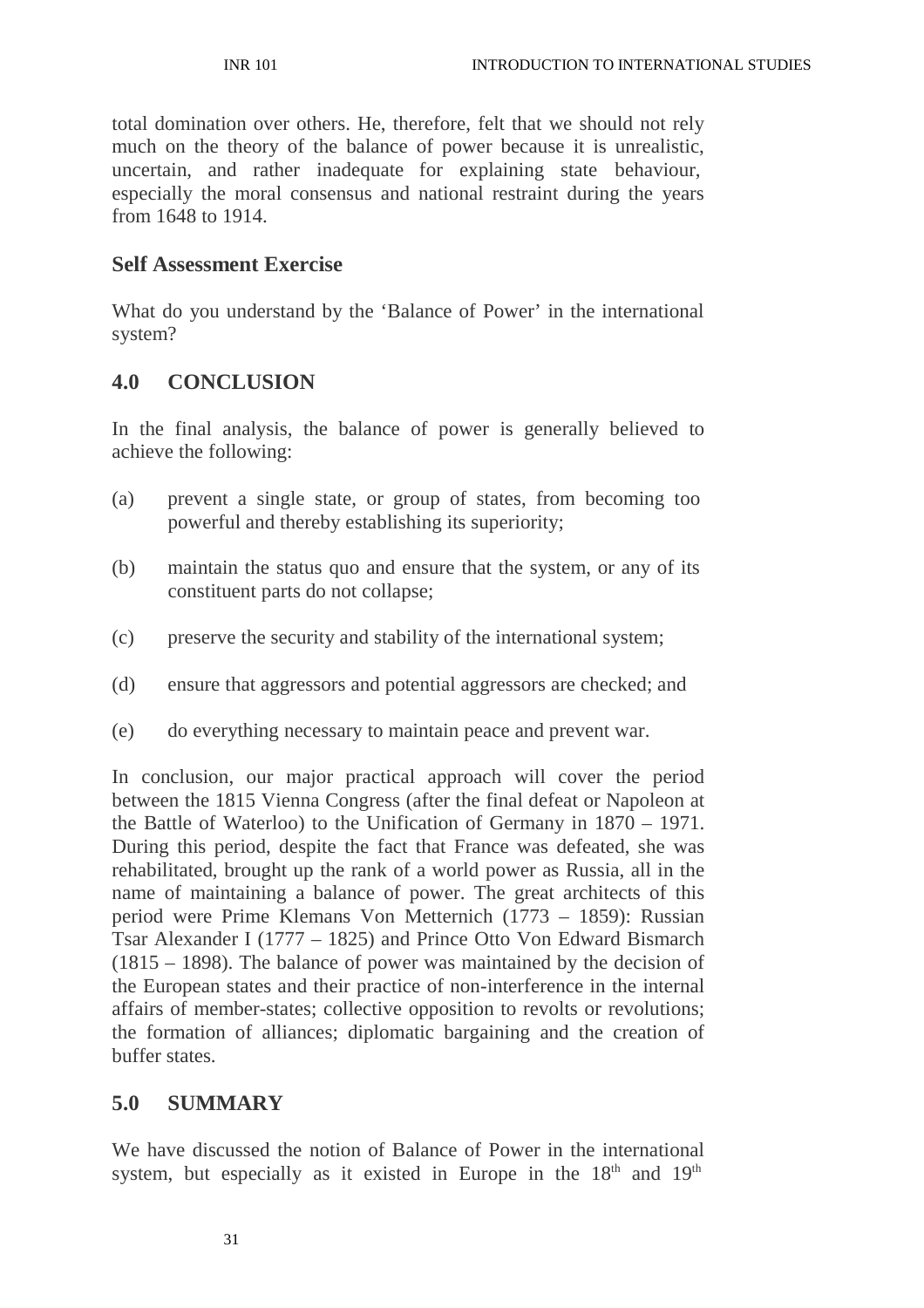centuries. There are tremendous lessons to be learned from this, especially in respect of developments in the international system in contemporary times.

## **6.0 TUTOR-MARKED ASSIGNMENT**

- i) Discuss the Concert of Power, as it existed in Europe.
- ii) How relevant is the "Balance of Power" theory in contemporary times?

# **7.0 REFERENCES/FURTHER READINGS**

Keohane, R. and Nye, J. (1989) Power and Interdependence, 2nd Edition, Harper Collins, Ch.1-2.

Robert Axelrod, (1984) The Evolution of Cooperation, Basic Books.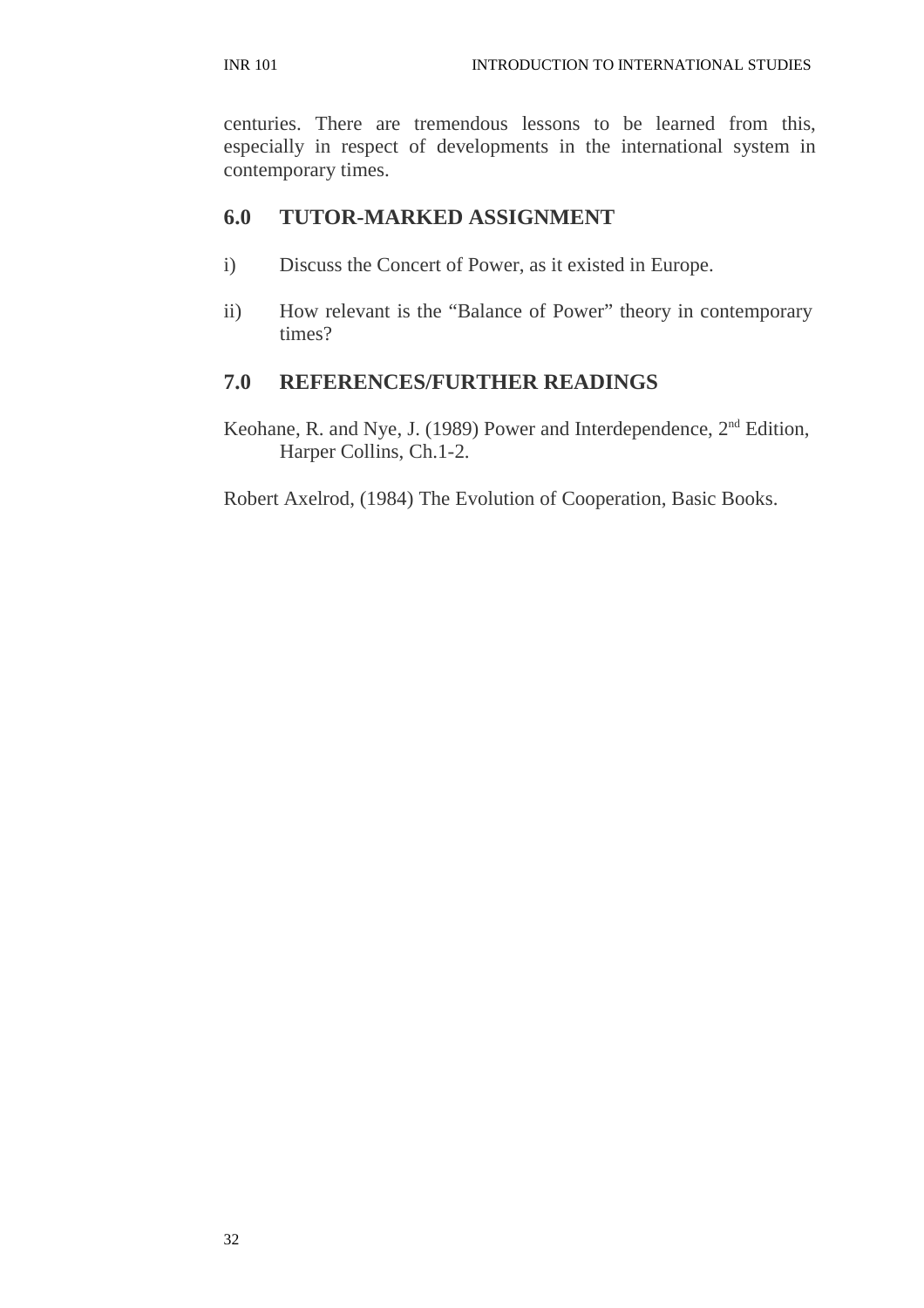# **UNIT 4 DIPLOMACY**

#### **CONTENTS**

- 1.0 Introduction
- 2.0 Objectives
- 3.0 Main Content
	- 3.1 Meaning of Diplomacy
	- 3.2 Types of Diplomacy
	- 3.2.1 Permanent Traditional Diplomacy
	- 3.2.2 Permanent Conference Diplomacy
	- 3.2.3 Parliamentary Conference Diplomacy
	- 3.2.4 Personal Diplomacy
	- 3.2.5 Ad-hoc Conference Diplomacy
	- 3.2.6 Economic Diplomacy
- 4.0 Conclusion
- 5.0 Summary
- 6.0 Tutor-Marked Assignment
- 7.0 References/Further Readings

## **1.0 INTRODUCTION**

We intend to examine in this unit, diplomacy as a primary political instrument used by nation-states in the pursuit of their national interests. We will try to understand what diplomacy means, and the various types of diplomacy or combinations of diplomacy that a country may resort to in the pursuit of its goals in the international system. Further, we will also examine economic diplomacy as an important instrument of enhancing a country's interests.

## **2.0 OBJECTIVES**

At the end of this unit, you should be able to:

- i) Explain the meaning and uses of Diplomacy
- ii) Discuss the various types of Diplomacy
- iii) Explain what is meant by personal Diplomacy
- iv) Explain the meaning of Economic Diplomacy

## **3.0 MAIN CONTENT**

## **3.1 Meaning of Diplomacy**

Diplomacy is the primary political instrument used by nation-states in pursuing foreign policy goals. It is a technique of coercion, persuasion (technique), adjustment, and of reaching agreement through direct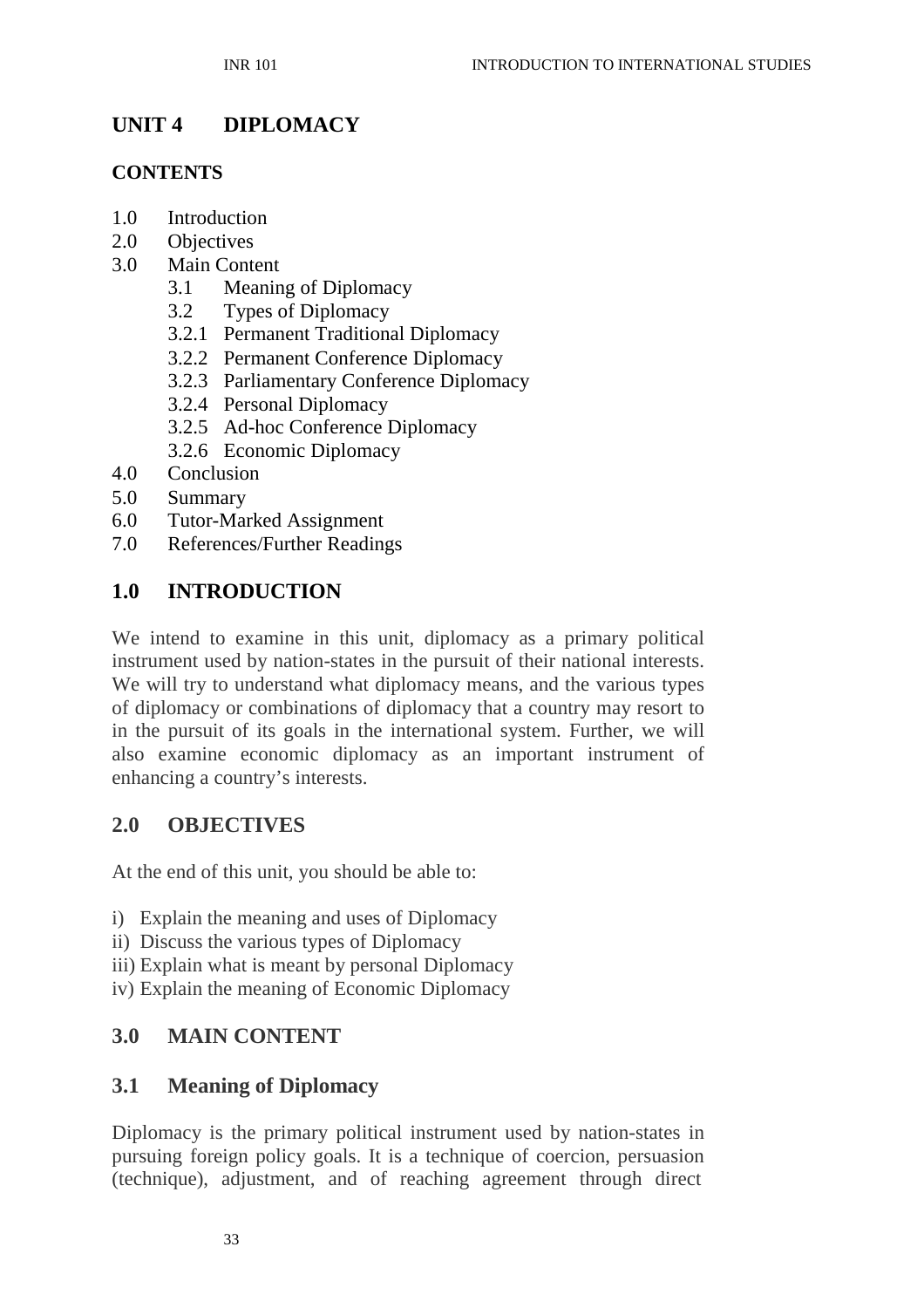communication. It refers to the process of bargaining among states in order to narrow areas of disagreement, resolve conflicts or reach accommodation on issues over which agreement cannot, otherwise, be reached. Diplomatic negotiation may be initiated not really for agreement but for propaganda purposes. If relationships are cordial between nations the duty of ambassadors, envoys, or foreign ministers is to maintain a kind of continuity or whenever there is a crisis, they involve themselves in more rigorous diplomatic exercise. They may bring in a third party like states or international organizations, e.g. Nigeria, France and United Nations in the Congo, Middle East, Angola; the AU in Chad or Sudan; Western Sahara, Nigeria in Sudan, etc. These are ad hoc bodies and may terminate after the crisis. A state in a crisis may push a party or parties in a dispute to defer to a neutral ground e.g. Vienna, Geneva, Helsinki in disarmament discussions. Of significant importance was the shift of the United Nations General Assembly from New York to Geneva to allow Yasir Arafat of the declared Palestine State to address the United Nations when United States refused to grant Arafat Visa to the United States for reasons of security.

There is also the problem of sitting arrangement (technique), whether a meeting should be an open or a closed one. At times actors prefer a close encounter to hide away from the pressure of the press and other powerful lobbyists. In the negotiation process, actors put their demands on the genuineness of claims and diplomatic skill of diplomats. Failure of course could lead to crisis depending on the nature of the demand.

The use of threat and rewards is to force states to follow a given line. They range from diplomatic breakage, economic sanctions, like the one imposed by the USA; the European Union, from the Babangida to Abacha regimes in Nigeria, for their anti-democratic dispositions; and the Commonwealth suspension of Nigeria from the body on abuse of human rights (hanging of Ken Sawo Wiwa in 1995). Some approaches like candour and frankness are very necessary for compromise attainment. However, a lot of deception, duplicity and lies colour diplomatic negotiations.

Diplomacy is different from foreign policy, for while foreign policy is the substantive aspect. In principle, this distinction may be necessary but in practice, both are complementary. Types of diplomacy include permanent tradition diplomacy; personal diplomacy; permanent conference diplomacy; parliamentary conference diplomacy; multilateral diplomacy; ad hoc conference diplomacy; revolutionary diplomacy and economic diplomacy, etc.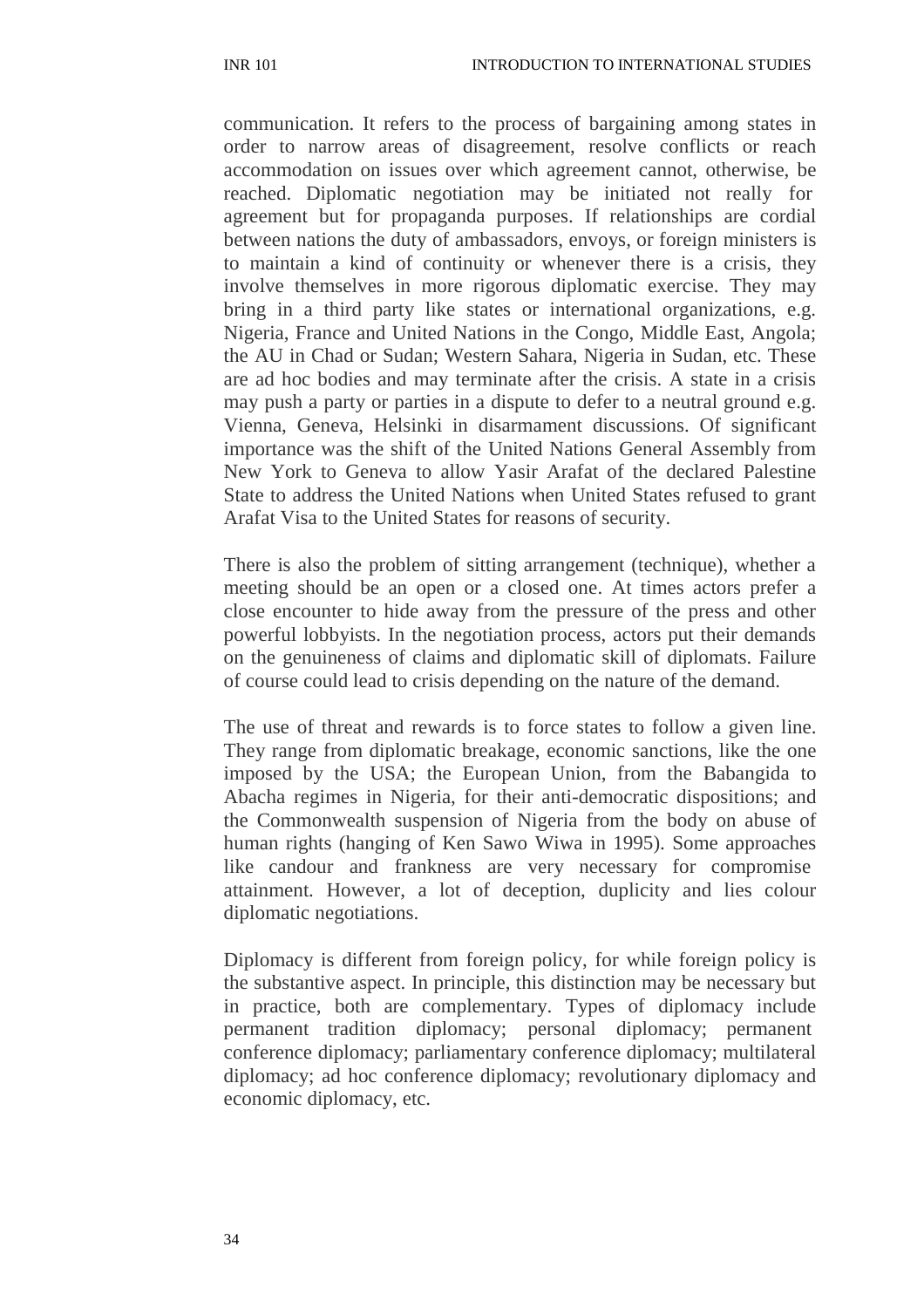## **3.2 Types of Diplomacy**

## **3.2.1 Permanent Traditional Diplomacy**

This is where a traditional permanent structure is usually used in diplomatic discussions. That is for all diplomatic discussions, must involve the states' ministry of external affairs, through its minister, and direct to its Ambassadors, charge de affairs, protocol, information attaches, etc. The head of government would normally allow the external affairs minister make all the pronouncements, on behalf of the state whenever the Head of Government wants to make such pronouncements the minister maybe of the legislature must also have an input.

In cases of change of government, this structure is not altered, although personnel may change such as the ministers and Ambassador sometimes. No matter how radical or revolutionary a regime may be it cannot afford to change this structure all the time.

## **3.2.2 Permanent Conference Diplomacy**

Here diplomatic discussions are carried out through various conferences. Particularly over issues that go beyond the power of individual state organizations such as the ECOWAS, AU, UN, Non-allied Movement (NAM), European Union (EU), the Commonwealth, Arab league, WTO, etc hold annual summits and extra-ordinary summits on general or specific issues concerning World Conflict and Peace. Thus, before ECOWAS launched ECOMOG, it met, discussed and approved military monitoring action on Liberia to curtail conflict and promote harmony in the war torn area.

The AU annual summits normally highlight African problems with possible solutions. With one voice they call on the international community to resolve crisis on economic matters. Within the OAU/AU there was the committee on Southern Africa Liberation and Apartheid. There is also a mediation and reconciliation committee, with peacekeeping missions. One problem with the AU however, is the inability of its leaders to put weight behind agreed actions. This was the reason why it failed in its peacekeeping mission in Chad, where Nigeria was abandoned to carry the burden.

## **3.2.3 Parliamentary Conference Diplomacy**

Each state constitution recognizes the importance of establishing committees on foreign affairs. It normally debates foreign affairs issues and pass them on to the whole house for general debate. As it is normal,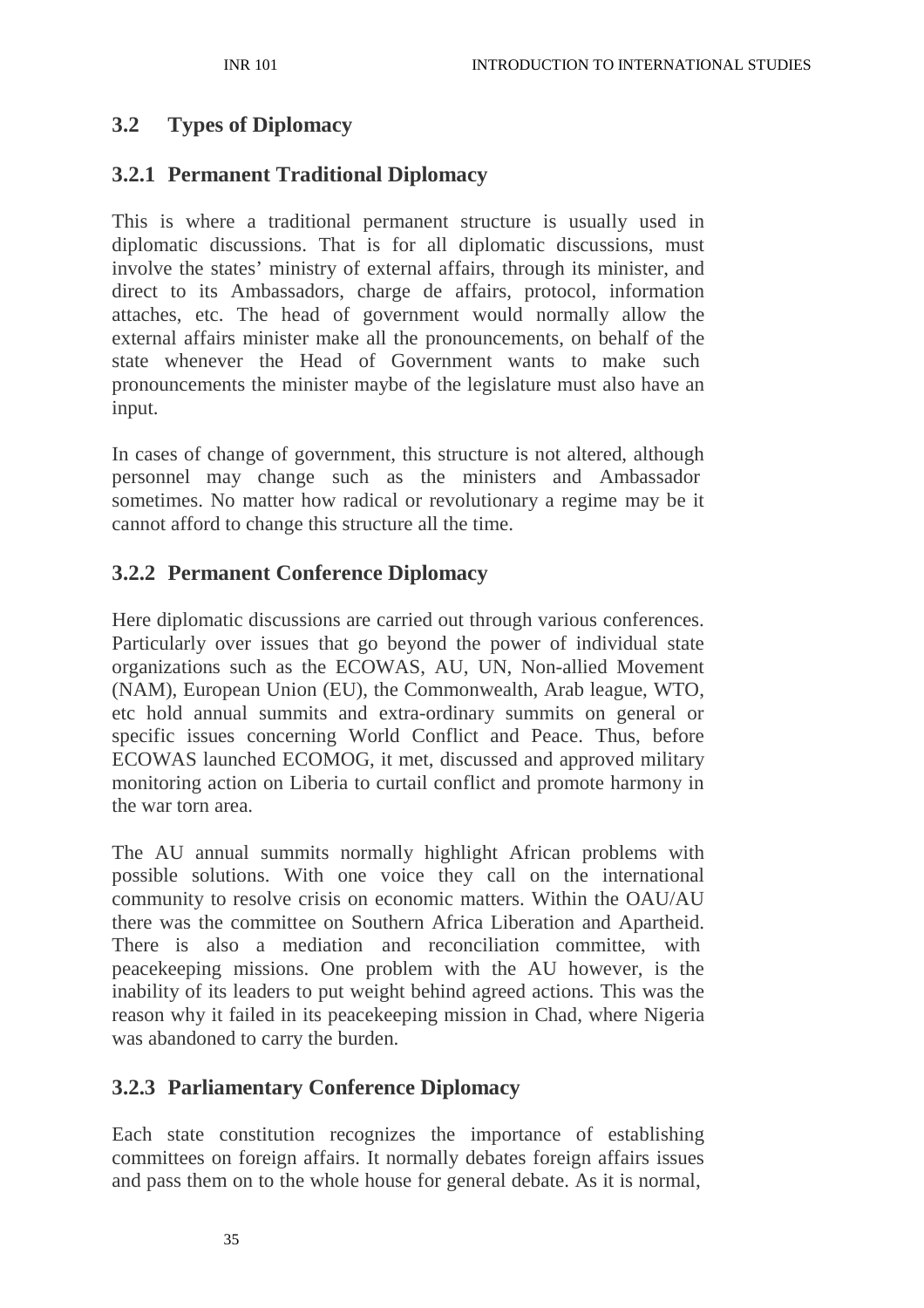parliament must ratify treaties signed by the Head of Government. The inability of Nigeria's Supreme Military Council to ratify the cessation of the Bakassi Peninsula to Cameroun by Gowon is the cause of the present problem between Nigeria and Cameroun at the Bakassi Peninsula. .

## **3.2.4 Personal Diplomacy**

This is a diplomatic style where the Head of State or the Foreign Affairs Minister, dumps the permanent traditional structures for personal initiative. This entails diplomatic shuttles and allies, traveling from one country to another for image laundering and other matters. Although the journeys are usually in the company of by staff of the relevant ministries, the promises by the envoy are made out of his own volition. General Yakubu Gowon, and Chief Olusegun Obasanjo are the best examples in Nigeria. During one of the diplomatic shuttles Gown promised to pay the salaries of Grenada civil servants for six months. The danger in this type of diplomacy is that the environment he visits easily influences a weak leader. But for strong leaders it is difficult. This was why the expectations of the Nigerian government were high that Margaret Thatcher's visit to Nigeria may influence her thinking over apartheid in South Africa. However, Nigeria miscalculated, because Britain believes in following the traditional policy-making process.

## **3.2.5 Ad Hoc Conference Diplomacy**

This is a temporary diplomatic format set up by states or organizations for specific purposes, and it terminates after the purpose might have been achieved, e.g. The OAU's Apartheid Committee. Chief Olusegun Obasanjo was one time co-chairman, Eminent Persons Group on South Africa, etc. As soon as apartheid was crushed in 1994, the ad hoc committees were disbanded.

## **3.2.6 Economic Diplomacy**

This connotes the means by which government influences and controls certain productive arms of government in concert with the private sector interest in the economies of other countries for her domestic benefit, which are economic and political. The concept dates back to 1580 when the policy of technical assistance was in vogue with objective of promoting export markets. There is offensive economic diplomacy where a country in pursuit of its international relations, with its buoyant economic is not only ready to change the course of events and situations, but also has the capability to strike first at any instance when its national economic interest is at stake. This may entail the extension or denial of financial benefits, petroleum products, food supplies, the granting or denial or withdrawal of trade concessions, the establishment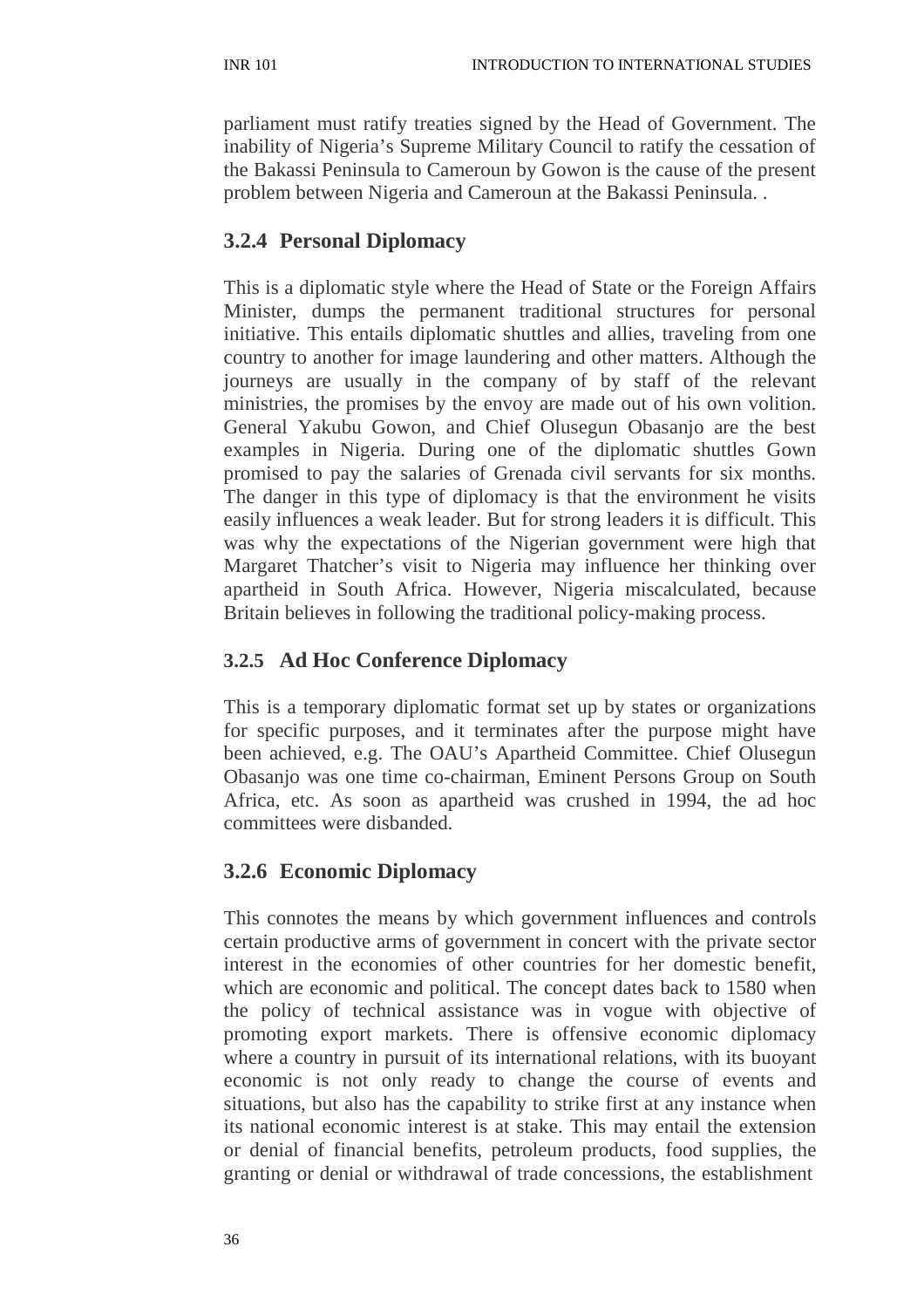or disinvestments of foreign investment etc. Nigeria for example, nationalized BP assets in Shell PDC on August 2, 1979 over Zimbabwe's independence. The Arab states oil embargo of 1973 was to pressurize the western world. The Monroe Doctrine, Marshal economic plan and Brezhnev doctrine etc. are such other examples.

There is also the Defensive Economic Diplomacy, where a country that is exploited and objectified, reacts violently at its opponents and tries to force them out rather than succumb to servitude. A country may want to be a master of itself. For example, Japan, China, Cuba, Nicaragua, etc., put up such struggles to sustain their sovereignty. There is also the need to restructure the existing international economic order.

Nigeria's economic diplomacy started in 1988 on the heels of the economic crisis and the Structural Adjustment Programme (SAP). The emphases were:

- a) attraction of foreign investment;
- b) aggressive promotion; and
- c) debt management.

## **4.0 CONCLUSION**

Diplomacy is a very important dimension and instrument of carrying out foreign relations by countries. It involves tact, some element of cunning, lies, and a certain amount of pressure or force, both potential and real: and ironically some element of trust and frankness. What a combination! Now, you can understand the amorphous character of diplomacy. It is usually at the discretion of the envoys and leaders of countries to know which approach is to be pursued or combinations of approaches to use at any given instance.

## **5.0 SUMMARY**

We have discussed the meaning of diplomacy and types of diplomacy. Even, in our personal relationships, some degree of diplomacy is usually necessary for us to achieve our aims. Therefore, you can imagine the importance of this to nations.

## **6.0 TUTOR-MARKED ASSIGNMENTS**

- i) What is diplomacy in International Relations?
- ii) Define diplomacy and discuss the various types of diplomacy?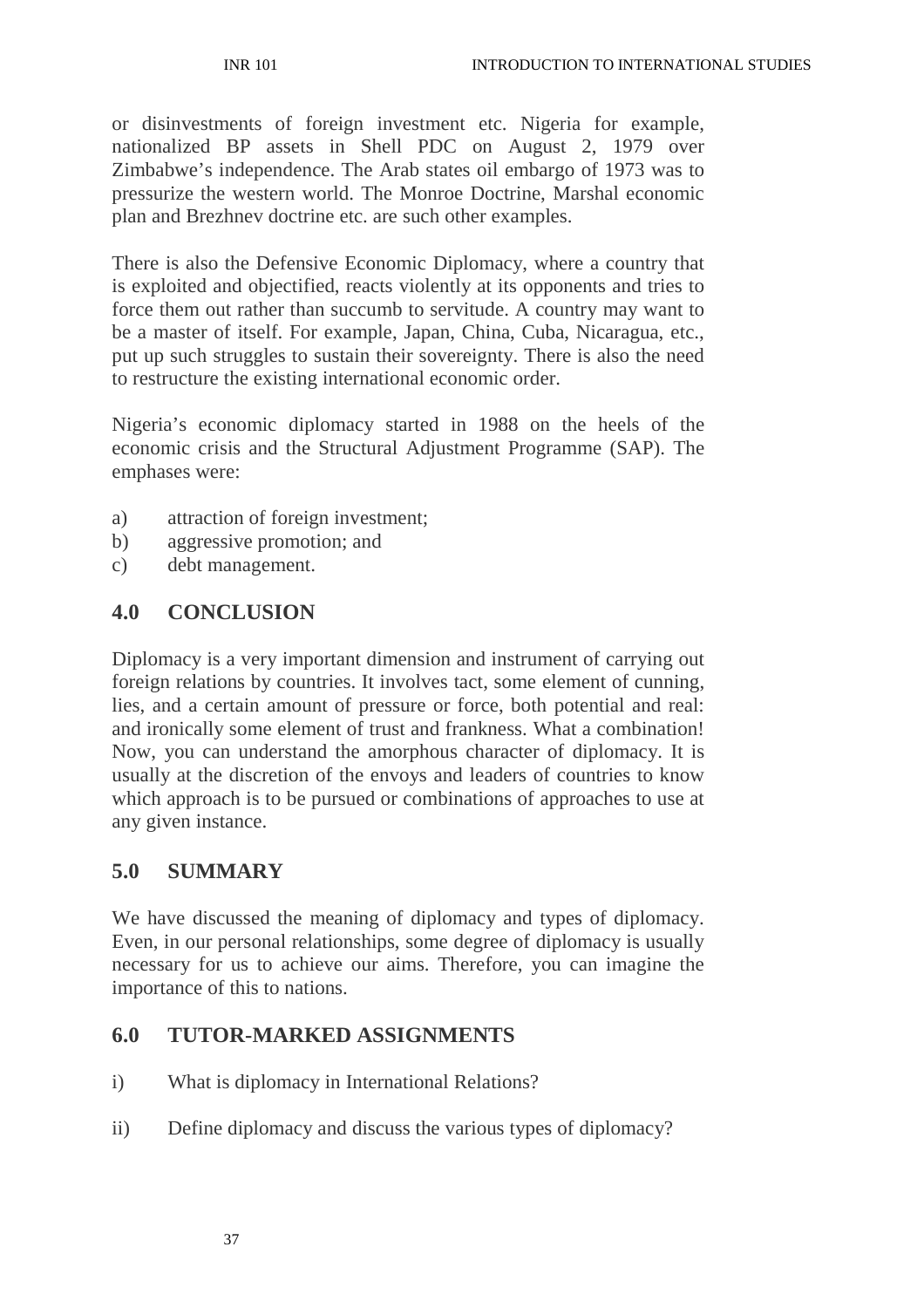## **7.0 REFERENCES/FURTHER READINGS**

Rosenau, I.N. (ed.), (1969) International Politics and Foreign Policy, New York, Free Press.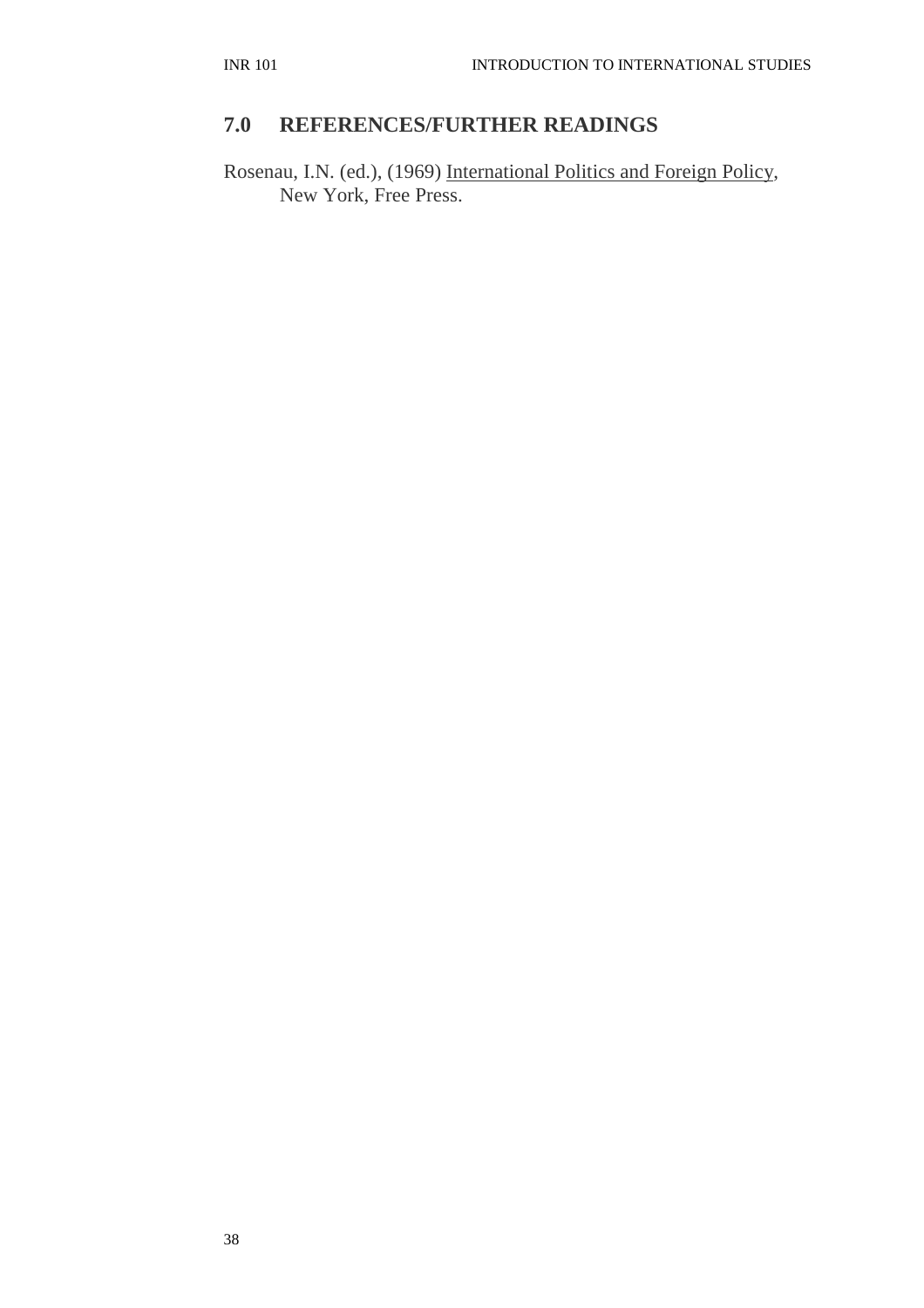## **MODULE 3**

- Unit 1 Concept of Foreign Policy
- Unit 2 Foreign Policy and National Interest
- Unit 3 Methods and Techniques of formulating Foreign Policy
- Unit 4 Foreign Policy Execution

# **UNIT 1 CONCEPT OF FOREIGN POLICY**

## **CONTENTS**

- 1.0 Introduction
- 2.0 Objective
- 3.0 Main Content
	- 3.1 Foreign Policy: The Question of Definition
		- 3.1.1 Dr. Condoleezza Rice Discusses Foreign Policy
		- 3.1.2 Mongolia's Foreign Policy
		- 3.1.3 General Provisions
		- 3.1.4 Mongolia's Foreign Policy in the Political Field
		- 3.1.5 Economic Foreign Policy
		- 3.1.6 Foreign Policy in Science and Technology
		- 3.1.7 Cultural and Humanitarian Foreign Policy
- 4.0 Conclusion
- 5.0 Summary
- 6.0 Tutor-Marked Assignment
- 7.0 References/Further Readings

## **1.0 INTRODUCTION**

In this unit, we shall discuss the concept of foreign policy. Foreign policy is one of the most important areas of the study of international relations. It is an important key to the rational explanation of how states behave in the international arena. It is not possible to understand interstate relations without understanding the foreign policy of any given state. What then is foreign policy?

## **2.0 OBJECTIVES**

At the end of this unit, you should be able to:

- i) Define what foreign policy is;
- ii) Explain the meaning of policy;
- iii) Discuss the nature and processes of foreign policy;
- iv) Discuss foreign policy in relation to National Interest;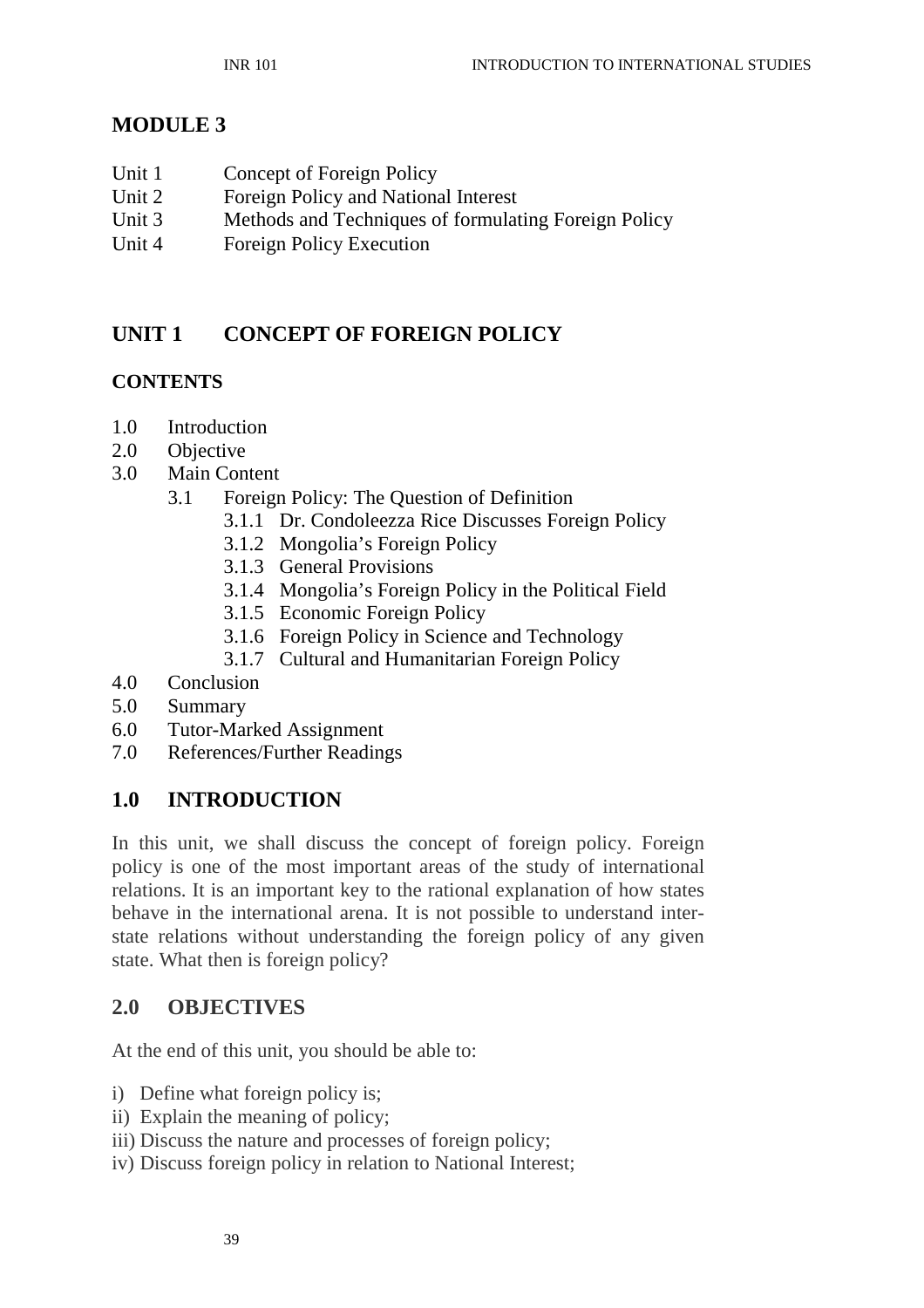v) Highlight Dr. Condoleezza Rice Discusses Foreign Policy.

#### **3.0MAIN CONTENT**

#### **3.1Foreign Policy: The Question of Definition**

Foreign policy, a scholar has argued, "is a coordinated strategy with which institutionally designated decision-makers seek to manipulate the international environment" in order to achieve certain national objectives. It is the decision that defines goals, set precedents, or lay down courses of actions, and the actions taken to implement those decisions. It has also been defined as the actions of a state towards external environment and the conditions, usually domestic, under which those decisions are formulated. Stated objectives, variables affecting their choice, and some techniques employed to achieve these objectives are closely related to the study of foreign policy. Foreign policy has also been defined as the actions and reaction of countries to the external environment.

In pursuit of their goals and national interests, states devise and follow certain courses, principles and standards of action called policies. Foreign policies, says a US Department of State publication are the courses of action (adopted) by a nation in the interests of the welfare of its peoples. The courses, principles, and standard, are both the means by which states seek to attain their objectives (goals) and the measure they use to judge and evaluate their interests and conduct in world politics. But states are not monolithic decision-making entities. Rather, they consist of aggregates of public and private officials and organizations with differing perceptions, interests and objectives. Policy is often the product of high political pulling and hauling among competing interests within a state, rather than the product of one man's judgment.

Foreign policy is not something applied only abroad existing in a compartment distinct from domestic policy; they are inevitably both aspects of a state's total national policy. Thus national policies are foreign policies to an extent that they affect or influence other states. The character of state policies varies considerably. Toward certain countries a state may have very specific objective and may seek to apply carefully delineated courses of action; towards others it may have no more than indefinite aims, perhaps of maintaining peace or commerce. The foreign policy of a state can hardly be thought of as a blueprint, exact in its measures and specifications. Like any other national policies, those, which are foreign, are a mixture of elements (reactions to the past present, and plans for the future).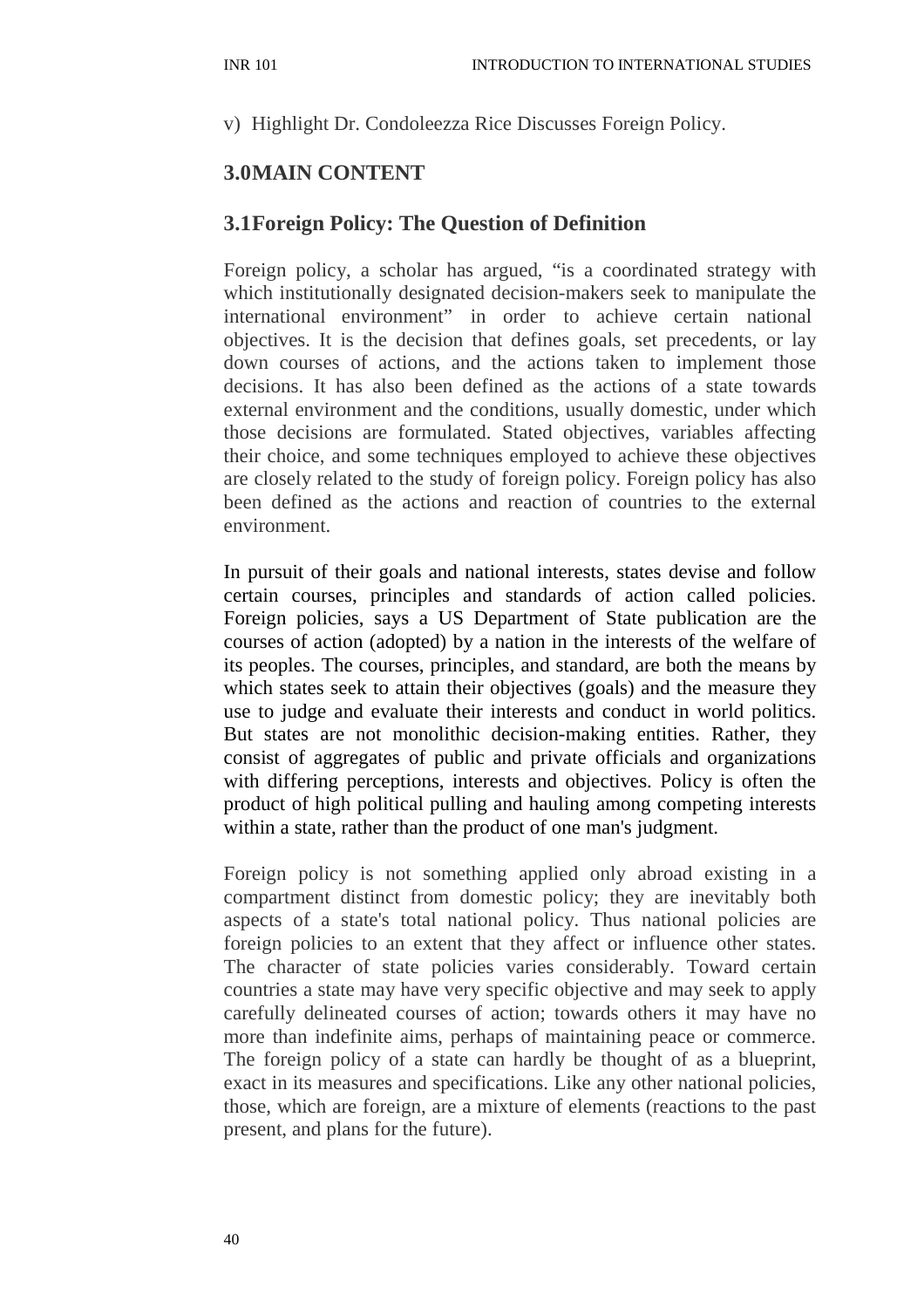The demands on foreign policy have an expanded apace. The pressures of technological development, emergence of multi-national corporations, expanding populations and land for resources, and rapid expansion of communication and increasing economic inter-dependence of nations have inexorably trust most states into the international political arena. Even issues that were once considered within exclusive domain of domestic politics have become the subject of international relations, as illustrated by South Africa's Apartheid policies. Changing international conditions have required the more advanced nations to reassess their foreign policies. Until 1945, there was little doubt in England that the British interests lay in control of the seas, possession of worldwide bases, and the maintenance of the balance of power in Europe. From the seventeenth to the twentieth century, Britain maintained the largest merchant marine and the most powerful Navy in the Atlantic and allied or associated herself with various European states, including Russia at times, to maintain the European balance of power. Changing economic, military, and political circumstances since World War II have turned British interests to closer military and political ties with the United States, participation in NATO, the E.U. and relinquishment of her empire status. In 1917 and again in 1941 the United States reversed its policy of isolationism" to participate in World War I and II. After World War II, the United States found herself involved in the international system within which she should no longer hope to maintain her security in isolation. The Cold War era brought on a series of coalitions and military pacts – The North Atlantic Treaty Organization (NATO), Organization of American States (OAS) etc. to contain what was perceived threat of widespread communist aggression.

Having defined foreign policy it should be borne in mind that political decision-making is a modality of decision making in general whether in economic or business actions. Normally we connect with the notion of decision making some objective function, which is to be maximized. And to talk of maximization is to suggest that we may have to assume that policy makers are rational. This is to say, an individual decisionmaker responds to an event on the basis of a cool, clear-headed, meansend calculation. He uses the best information avai1able, and also draws from the universe of possible responses the one likely to maximize his goals. In the field of foreign affairs, the objective function to be maximized is the promotion and the protection of the national interest of the state, where 'national interest' is taken to mean the protection of the territorial integrity of a nation from physical and cultural incursions. This simply means that governments take all measures that would best achieve the maintenance of the geographical boundaries of a state; make sure that the culture of the people is not adversely affected by external influences in a way that a dissonance is created between the existing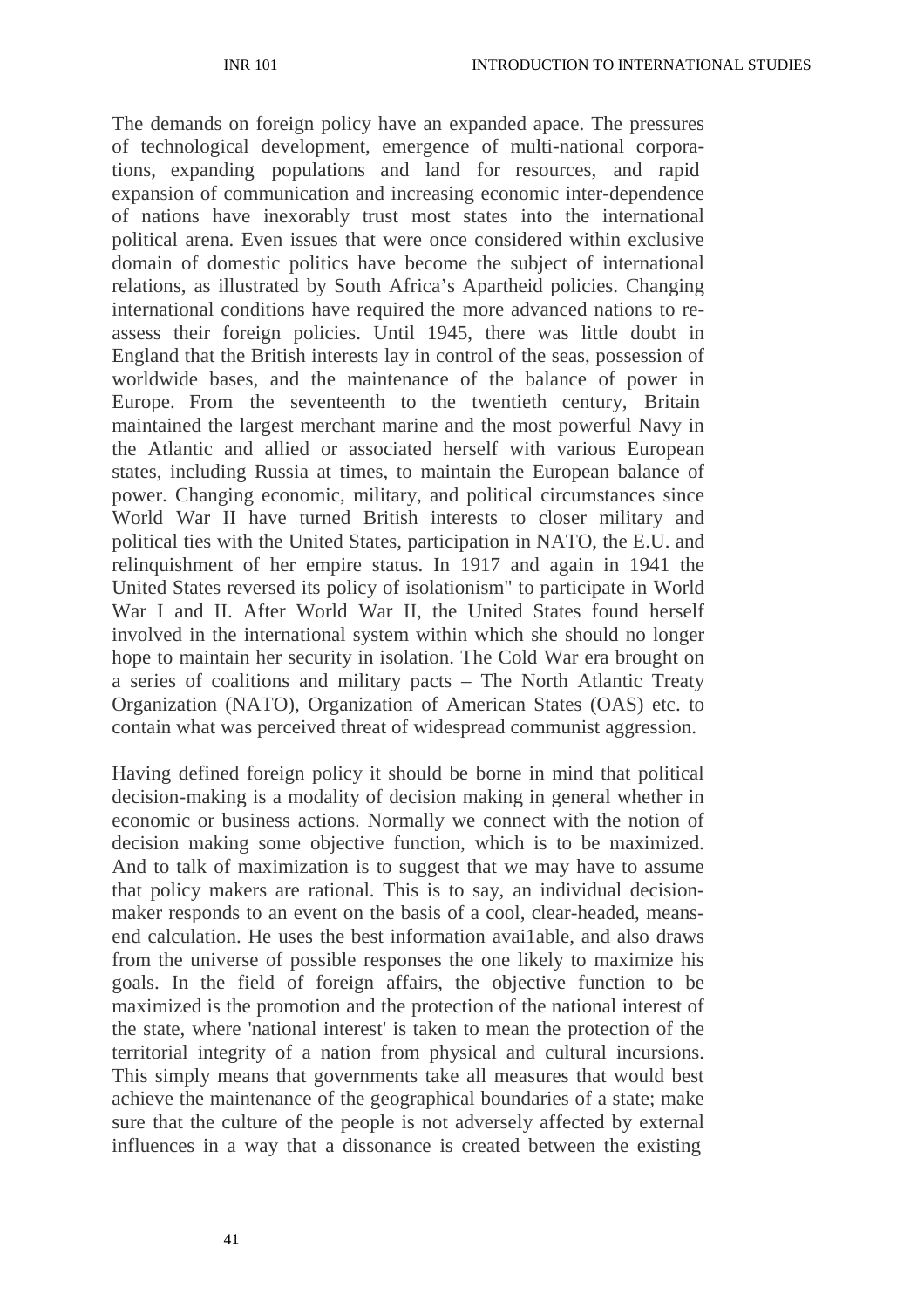political structures and the political culture; and promote the state's economic values at home and in other countries.

## **3.1.1 Dr. Condoleezza Rice Discusses Foreign Policy**

Remarks by National Security Adviser Condoleezza Rice at 28th Annual Convention of the National Association of Black Journalists:

"DR. RICE: It is a great honor for me to be before this distinguished group. By advancing opportunity for black journalists you are advancing the values of freedom itself. Your work helps ensure that our democracy has a broad perspective and a firm moral standing.

It has been almost two years since the September 11th attacks -- and it is worth taking a moment to reflect and report on the strategy that America has pursued in responding to that awful day.

No less than December 7th, 1941, September 11th, 2001 forever changed the lives of every American and the strategic perspective of the United States. That day produced an acute sense of our vulnerability to attacks hatched in distant lands that come without warning, bringing tragedy to our shores.

In response, we resolved to take the fight to the terrorists themselves; to use all instruments of our national power to root out terror networks; and to hold accountable states that harbor terrorists.

But we also resolved that as we fight to make the world safer, we must work to make it better. We realized that to win the War on Terror, we must win a war of ideas by appealing to the hopes of decent people everywhere . . . helping to give them the chance for a better life and a brighter future . . . and reason to reject the false and destructive comforts of bitterness, grievance, and hate.

This resolve to work for a world that is both safer and better is captured by the President's National Security Strategy, issued almost one year ago. The strategy calls on America to use our position of unparalleled strength and influence to create a balance of power that favors freedom -- to create, in the President's words, the "conditions in which all nations and all societies can chose for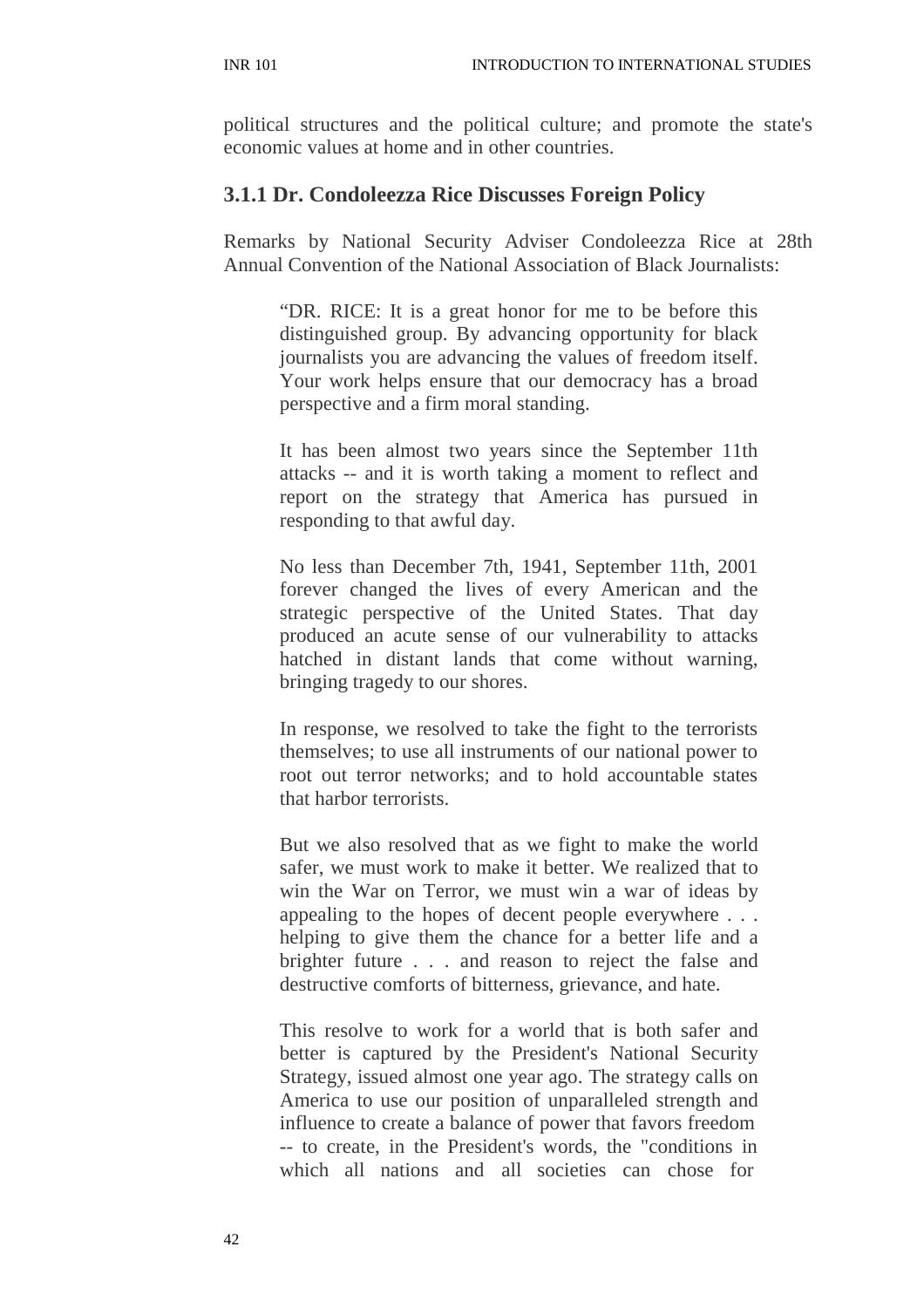themselves the rewards and challenges of political and economic liberty."

We have made good progress in implementing its core principles.

Al Queda has been deprived of its chief sanctuary. Nearly twothirds of its senior leaders, operational managers, and key facilitators have been captured or killed, and the rest are on the run -- permanently.

He is working with Congress to fund his proposal to increase United States development assistance by 50 percent -- with new funds going to countries that govern justly, invest in the health and education of their people, and encourage economic liberty.

The President has also made clear that fighting the scourge of HIV/AIDS is both a moral duty and a strategic priority. He has announced -- and Congress has approved -- a \$15 billion dollar commitment to fight AIDS abroad over the next five years, focusing on 14 countries in Africa and the Caribbean.

This security strategy is historic in its boldness. It is driven by a vision of freedom and a commitment to human dignity that is truly global, extending to every continent.

Yet there is one vital region of the world where all the challenges of our time come together, perhaps in their most difficult forms.

The Middle East is a region of tremendous potential. It is the birthplace and spiritual home of three of the world's great faiths … and an ancient center of learning and tolerance, and progress. It is filled with talented, resourceful people who - when blessed with greater political and economic freedom and better, more modern education -- can fully join in the progress of our times.

And yet, today the Middle East - a region of 22 countries, with a combined population of 300 million - has a combined GDP less than that of Spain. It is a region suffering from what leading Arab intellectuals call a political and economic "freedom deficit". And it is a region where hopelessness provides a fertile ground for ideologies that convince promising youths to aspire not to a university education, a career, or a family, but to blowing themselves up - taking as many innocent lives with them as possible. These ingredients are a recipe for great instability and pose a direct threat to America's security.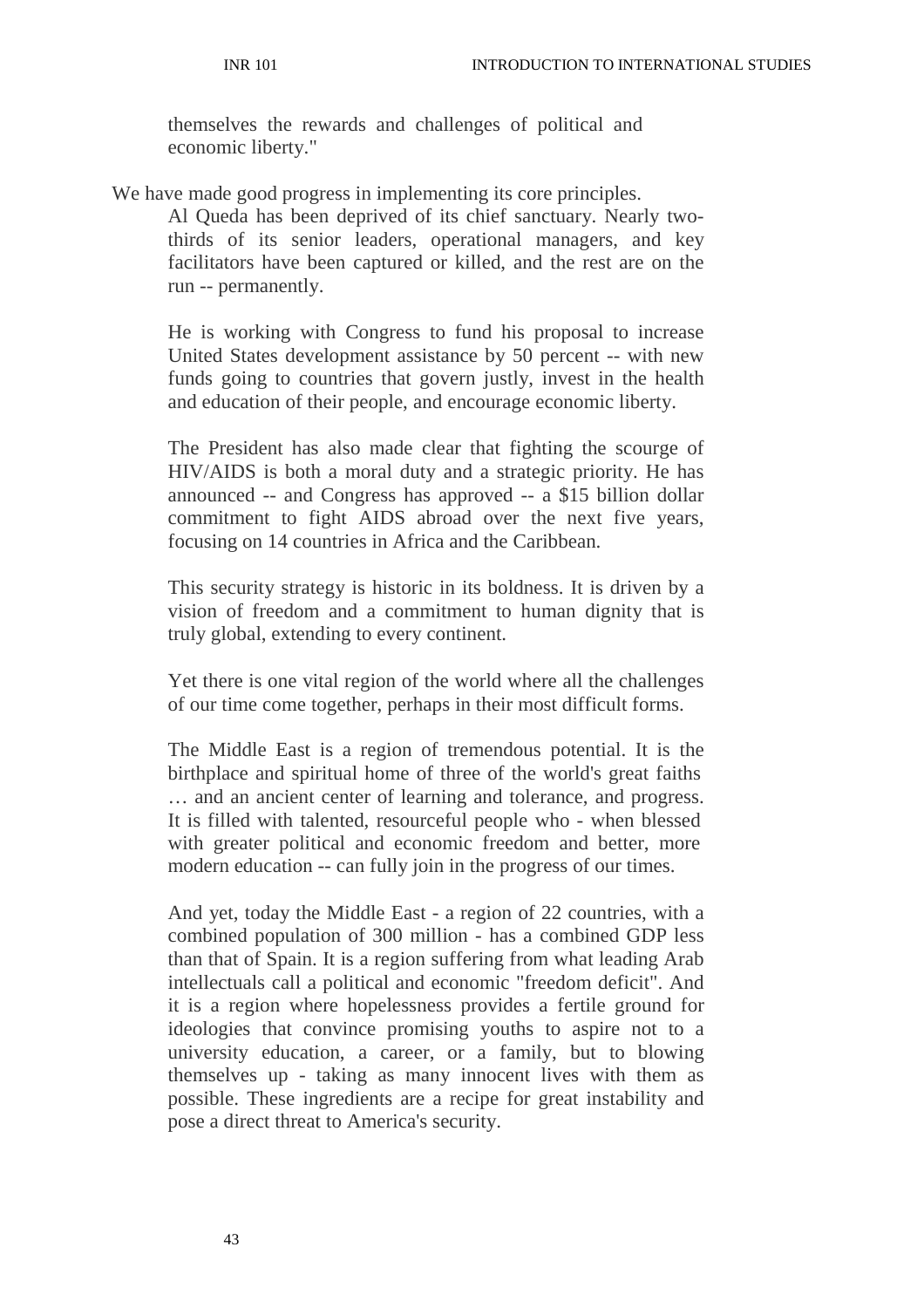Only nine days after September 11th, the President made clear that the War on Terrorism could not be won on defense. Homeland security is a vital challenge of our time, and we can and must do everything we can to "harden" targets within the United States -- airports, seaports, power plants, government buildings -- anything terrorists are likely to set their sights on.

But if we in the United States are not going to change who we are -- if we are to preserve the nature of our open society -- there is only so much of this "hardening" we can do. We must also address the source of the problem.

We have to go on the offense. Rooting the Taliban out of Afghanistan was the first battle because they had provided the home base and primary sanctuary for Al Queda. Everyday across the globe unparalleled law enforcement and intelligence cooperation efforts are underway, successfully breaking up and disrupting terrorist networks. Today, the United States and many other nations are helping Afghans rebuild their country, and form a representative government, with democratic institutions that protect the rights of their citizens and help them build a more hopeful future -- and so that Afghanistan is never again a haven for terrorism.

Confronting Saddam Hussein's Iraq was also essential. Let us be very clear about why we went to war with Saddam Hussein. Saddam Hussein's regime posed a threat to the security of the United States and the world. This was a regime that pursued, had used and possessed weapons of mass destruction. He had links to terror, twice invaded other nations; defied the international community and seventeen UN resolutions for twelve years and gave every indication that he would never disarm and never comply with the just demands of the world. That threat could not be allowed to remain unaddressed.

Now that Saddam's regime is gone, the people of Iraq are freer, and people everywhere need no longer fear his weapons, his aggression, and his cruelty. The war on terror will be greatly served by the removal of this source of instability in the world's most volatile region. And Saddam's removal provides a new opportunity for a different kind of Middle East.

But if that different future for the Middle East is to be realized, we and our allies must make a generational commitment to helping the people of the Middle East transform their region.

This has been the President's clear and consistent message.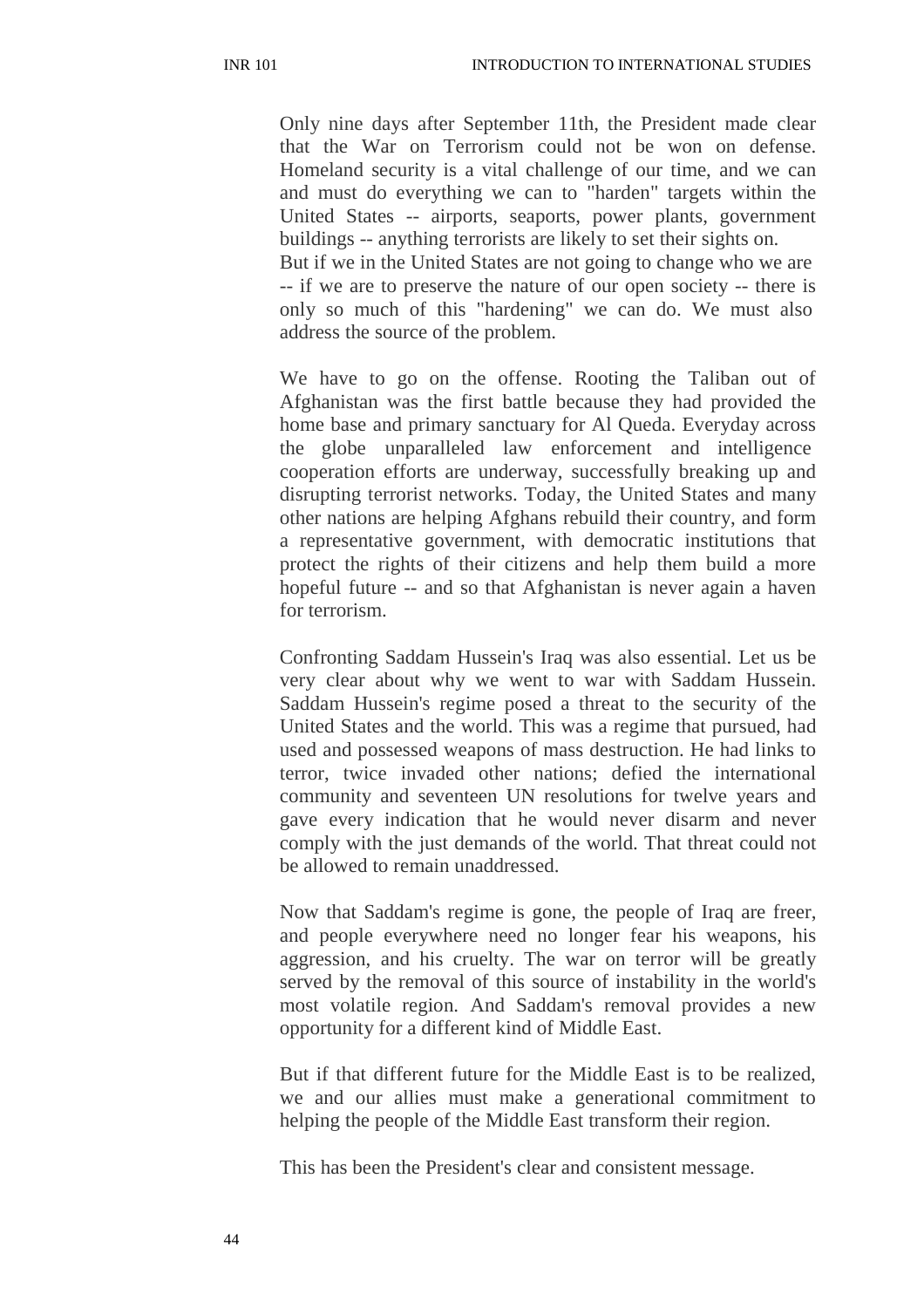As he said in his first State of the Union speech, "America will take the side of brave men and women who advocate these values around the world, including the Islamic world, because we have a greater objective than eliminating threats and containing resentment. We seek a just and peaceful world beyond the war on terror."

Seven months later, in laying out the case to confront Saddam at United Nations, he said: "Liberty for the Iraqi people is a great moral cause, and a great strategic goal. The people of Iraq deserve it; the security of all nations requires it. Free societies do not intimidate through cruelty and conquest, and open societies do not threaten the world with mass murder . . ."

And, three weeks before the onset of war, the President stated unequivocally: "The world has a clear interest in the spread of democratic values, because stable and free nations do not breed the ideologies of murder. They encourage the peaceful pursuit of a better life. And there are hopeful signs of a desire for freedom in the Middle East."

Those signs are multiplying. Consider, for instance, the recent progress towards peace for Israelis and Palestinians.

At the Red Sea Summits in June, Israelis, Palestinians, and neighboring Arab states united behind the vision the President has set forth -- a vision for two states, Israel and Palestine, living side by side in peace and security. Israeli leaders increasingly understand that it is in Israel's interest for Palestinians to govern themselves, in a state that is viable, peaceful, democratic, and committed to fighting terror. Israel has to fulfill its responsibilities to help that peaceful state emerge. A new Palestinian leadership is emerging that understands -- and says, in Arabic and English -- that terror is not a means to Palestinian statehood, but rather the greatest obstacle to statehood. And the President's vision and diplomacy have focused all parties on the crucial issue of what kind of Palestinian state we are seeking to establish. The President believes that Palestinians, like people everywhere, deserve democratic institutions, with honest leaders who truly serve the interests of their people. He is urging everyone interested in furthering the cause of peace to support Palestinian leaders committed to the path of reform because he understands that there will be no peace for either side until there is freedom for both sides. The President has made clear that all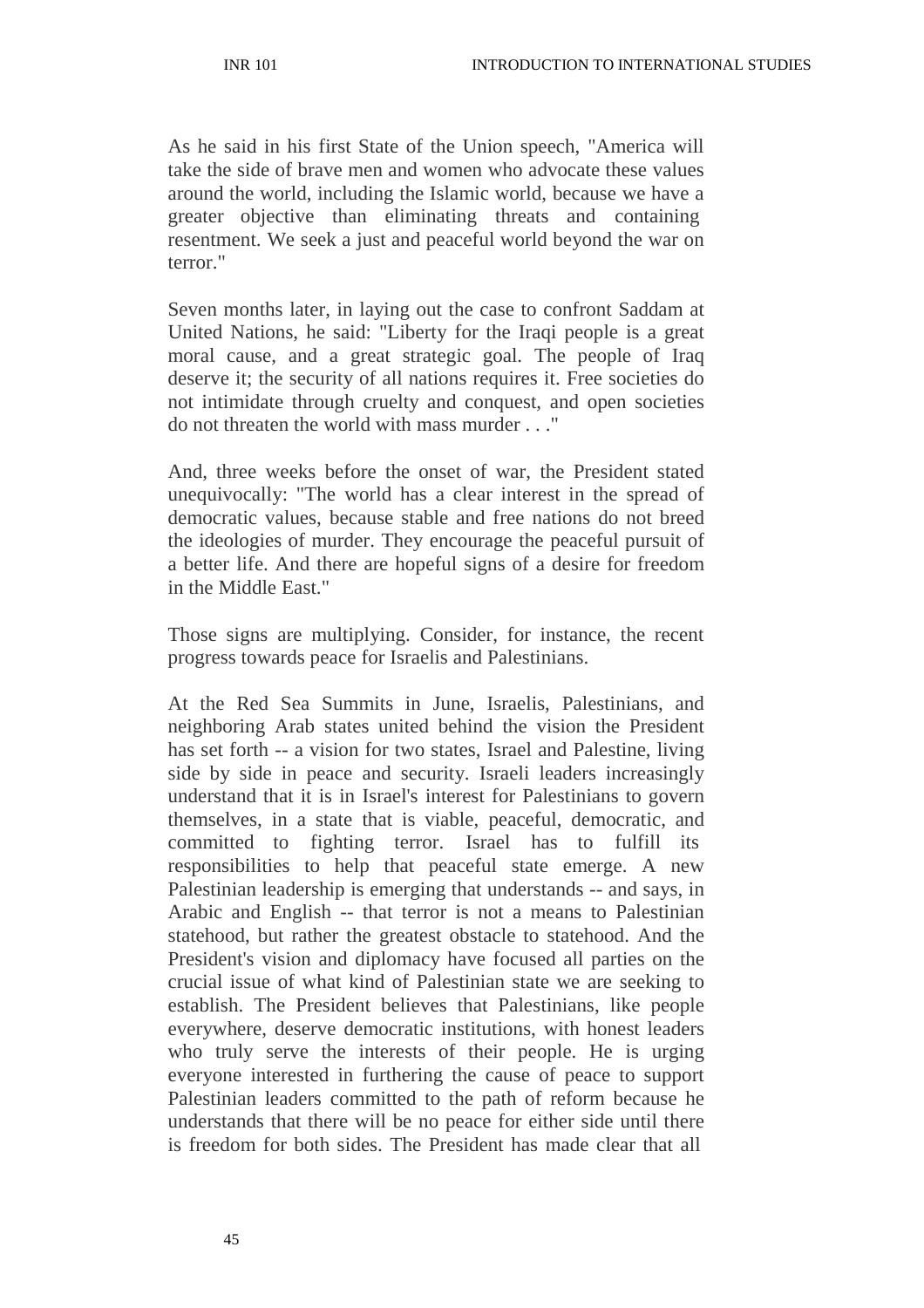parties must carryout their responsibilities and act as partners if a lasting peace is to be found.

In many ways, the opportunity before us today is similar to that we faced in the wake of World War II.

The horrific suffering and catastrophic costs of two European wars in less than thirty years convinced the United States to work in partnership with Europeans to make another war in Europe unthinkable . . . by helping to build a free, democratic, prosperous, and tolerant Europe.

American policy makers set out to create new institutions, such as NATO, to help realize this vision. We supported European efforts to promote economic integration -- efforts that eventually evolved into the European Union. We promoted democratic values at every opportunity. And, perhaps most importantly, we made a generational commitment to creating a democratic Germany -- which became a linchpin of a democratic Europe.

The historical analogy is important. Like the transformation of Europe, the transformation of the Middle East will require a commitment of many years. I do not mean that we will need to maintain a military presence in Iraq as was the case in Europe. I do mean that America and our friends and allies must engage broadly throughout the region, across many fronts, including diplomatic, economic, and cultural. And -- as in Europe -- our efforts must work in full partnership with the peoples of the region who share our commitment to human freedom and who see it in their own self-interest to defend that commitment.

And we must have the patience and perseverance to see it through. There is an understandable tendency to look back on America's experience in post-War Germany and see only the successes. But the road we traveled was very difficult. 1945 through 1947 were especially challenging. The Marshall Plan was actually a response to the failed efforts to rebuild Germany in late '45 and early '46. SS officers -- called "werewolves" -- attacked coalition forces and engaged in sabotage, much like today's Baathist and Fedayeen remnants.

In Iraq, much progress has already been made. Tomorrow marks the 100th day since President Bush announced the end of major combat operations. The road is hard. Remnants of the regime and other extremists are attacking progress -- just as they did today with the bombing of the Jordanian Embassy. And coalition soldiers continue to face mortal dangers and continue to sacrifice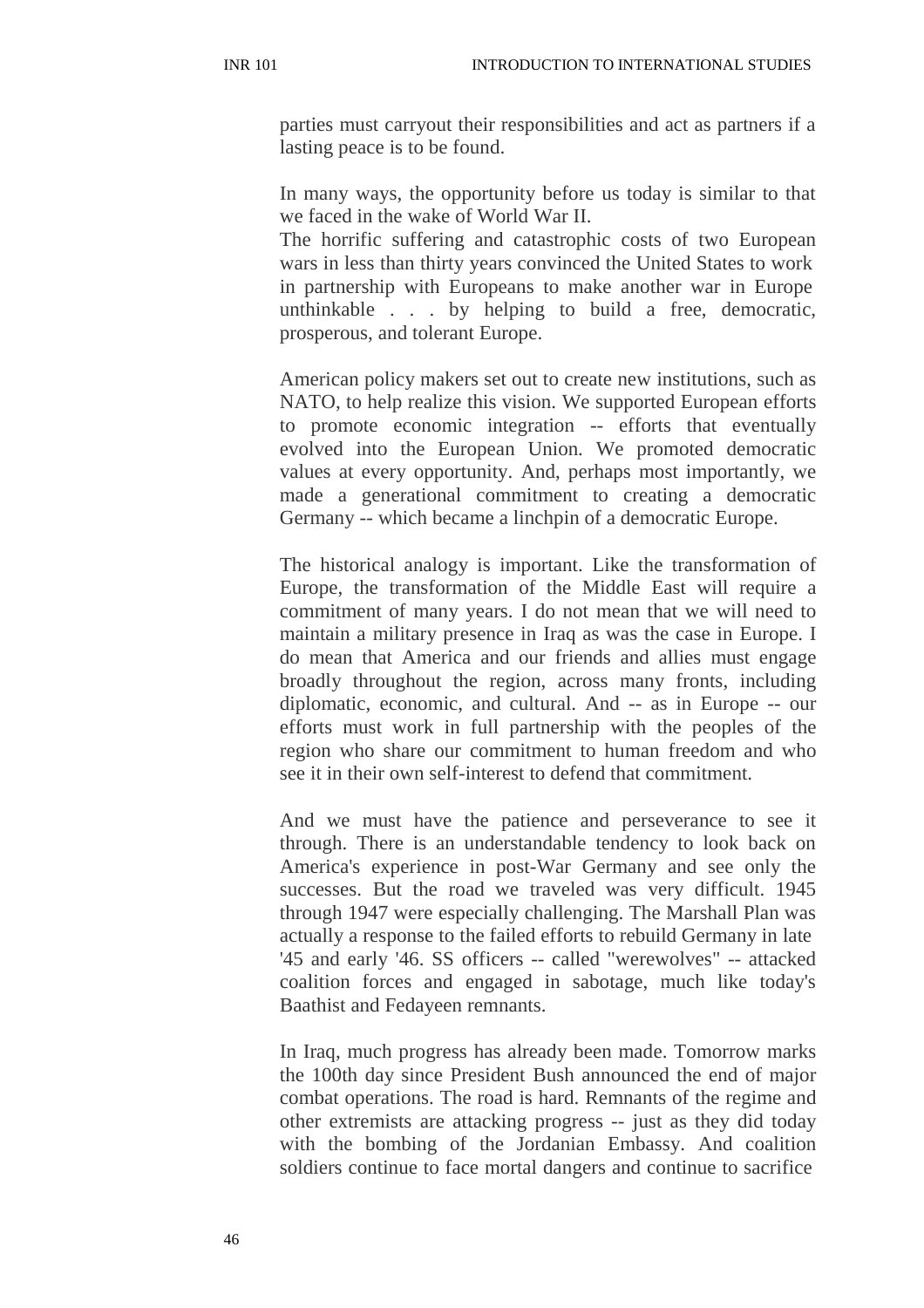for our future peace and security. Step by step, normal life in Iraq is being reborn, as basic services are restored -- in some cases beyond pre-war levels --transportation networks are rebuilt, and the economy is revived. Banks are opening throughout the country and a new currency -- without Saddam Hussein's picture -- is being prepared. A country in which, only months ago, dissent was punishable by death, now sees more than 150 newspapers competing in a new marketplace of ideas.

Most promising of all Governing Council, in which all of Iraq's major tribal, ethnic and religions groups are represented, has been formed. As it works closely with the Coalition Provisional Authority, it also serves as a first step toward Iraqi selfgovernment . . . and toward a democratic Iraq which can become a linchpin of a very different Middle East in which the ideologies of hate will not flourish.

But Democracy is not easy. Our own histories should remind us that the union of democratic principle and practice is always a work in progress. When the Founding Fathers said "We the People," they did not mean us. Our ancestors were considered three-fifths of a person. America has made great strides to overcome its birth defects -- but the struggle has been long and the cost has been high.

Like many of you, I grew up around the homegrown terrorism of the 1960s. I remember the bombing of the church in Birmingham in 1963, because one of the little girls that died was a friend of mine. Forty years removed from the tragedy I can honestly say that Denise McNair and the others did not die in vain. They - and all who suffered and struggled for civil rights -- helped reintroduce this nation to its founding ideals. And because of their sacrifice we are a better nation -- and a better example to a world where difference is still too often taken as a license to kill.

Knowing what we know about the difficulties of our own history, let us always be humble in singing freedom's praises. But let our voice not waver in speaking out on the side of people seeking freedom. And let us never indulge the condescending voices who allege that some people are not interested in freedom or aren't ready for freedom's responsibilities. That view was wrong in 1963 in Birmingham and it is wrong in 2003 in Baghdad.

The desire for freedom transcends race, religion and culture -- as countries as diverse as Germany, Indonesia, Japan, the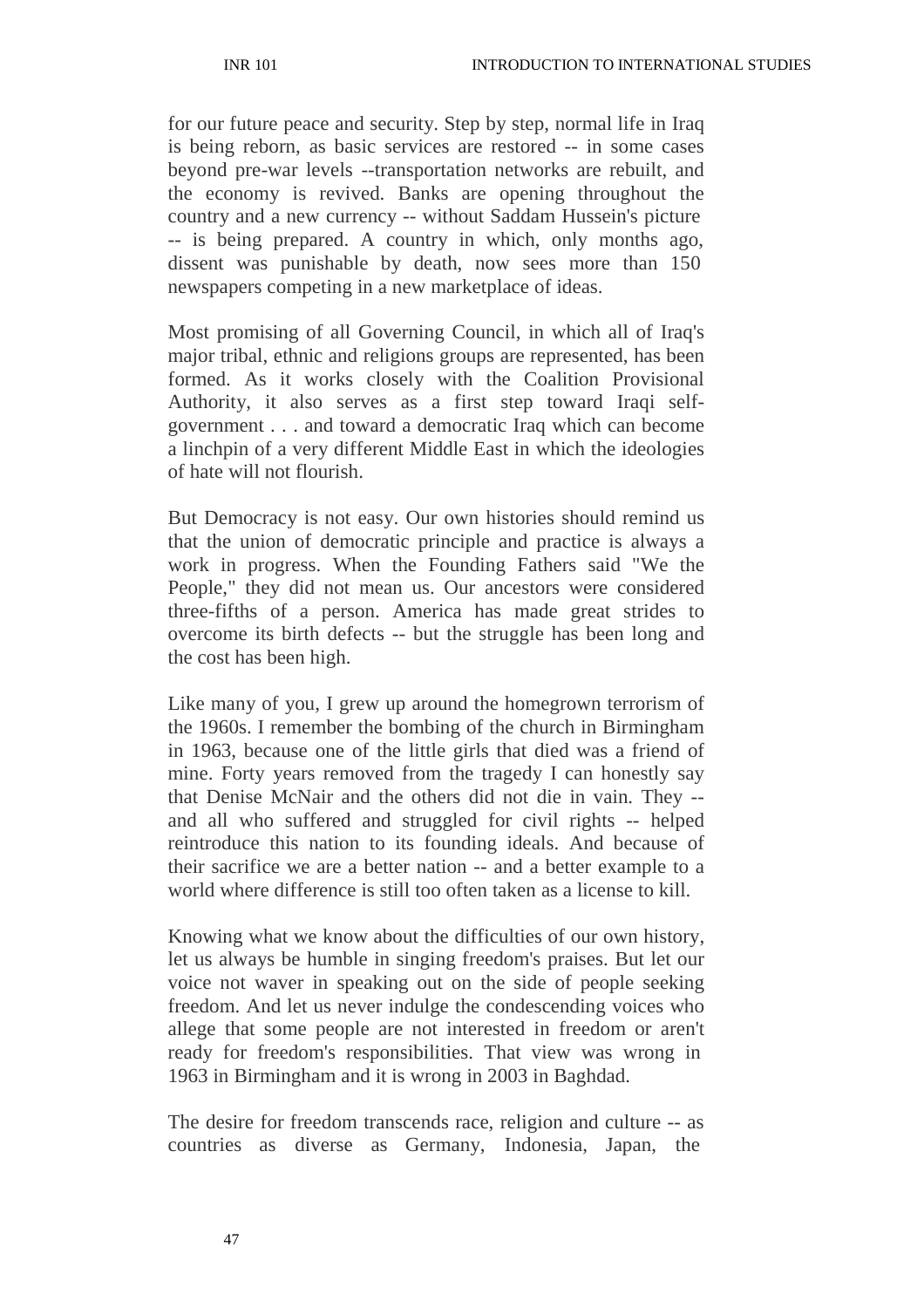Philippines, South Africa, South Korea, Taiwan, and Turkey have proved.

The people of the Middle East are not exempt from this desire. We have an opportunity -- and an obligation -- to help them turn desire into reality. That is the security challenge -- and moral mission -- of our time".

## **3.1.2 Mongolia's Foreign Policy**

The Cold War which dominated international relations since the end of World War II has come to an end, the mutually opposing bipolar world structure has collapsed, and a process of forming a new international order is gaining momentum.

In line with trends of advancing human society, in particular with requirements of economic and technological progress, the nations of the world are drawing closer together, and conditions for enhancing their relationship are taking shape.

The disintegration of the world socialist system and the Soviet Union has dramatically changed the external situation of Mongolia, which used to be aligned with them. The major changes taking place in Mongolia's two neighboring countries have a direct impact on its external environment.

The restructuring and reforming of the country's political, social and economic systems provide it with favorable conditions for conducting a foreign policy based on realism and according priority to its national interests

Based on these external and internal factors, the concept of Mongolia's foreign policy is defined as follows:

## **3.1.3 General Provisions**

1. Independent and sovereign Mongolia, in terms of its state structure, is unitary State upholding rights, freedoms, and a free economy, in political and geographical respects; it is a developing country in Asia, landlocked between two great powers. Mongolia's foreign policy shall be based on its national interests, as defined in its Constitution; the country's specific external and internal situation constitutes the basis for determining its foreign policy objectives, principles and priorities.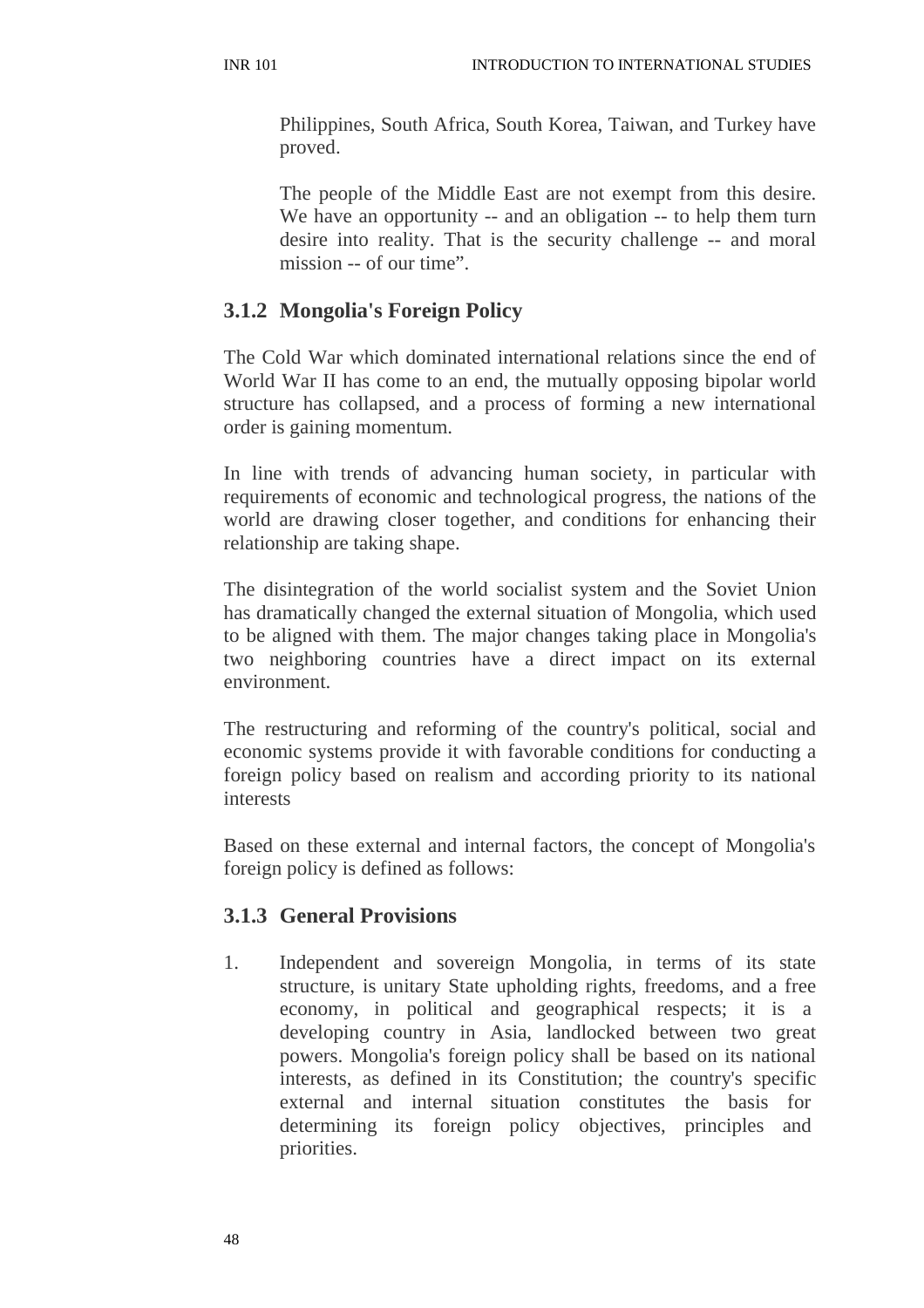- 2. Mongolia's foreign policy objectives reside in ensuring its independence and sovereignty by following the trend of human society's advancement, maintaining friendly relations with all countries, strengthening its position in the international community and forming with influential countries in the region and in the world a network of relationships based on the interdependence of political, economic and other interests.
- 3. Mongolia shall pursue an open and non-aligned policy. While following a policy of creating realistic interest of developed countries in Mongolia, it will seek to avoid becoming overly reliant or dependent on any particular country.
- 4. In formulating Mongolia's foreign policy and determining its priority directions and objectives, a flexible approach shall be applied, paying close attention to the development of international relations and to the regional and world political situation.
- 5. The priority of Mongolia's foreign policy shall be safeguarding of its security and vital national interests by political and diplomatic means, and creating a favorable external environment for its economic, scientific and technological development.
- 6. Consideration of foreign relations shall be in the political, economic, scientific, technological, cultural and humanitarian fields of foreign policy.

# **3.1.4 Mongolia's Foreign Policy in the Political Field**

- 7. Mongolia's foreign policy in the political field is an important instrument for ensuring and strengthening its security. Thus its results will be measured, first and foremost, by how the country's security and independence interests are met, and to what extend its international position has been strengthened and its prestige enhanced.
- 8. In developing its relations with other countries, Mongolia shall be guided by universally recognized principles and norms of international law as defined in the Charter of the United Nations, including mutual respect for each other's sovereignty, territorial integrity and inviolability of frontiers, and right of selfdetermination, non-interference in internal affairs, non-use of force, settlement of disputes by peaceful means, respect for human rights and freedoms, and equal and mutually beneficial cooperation.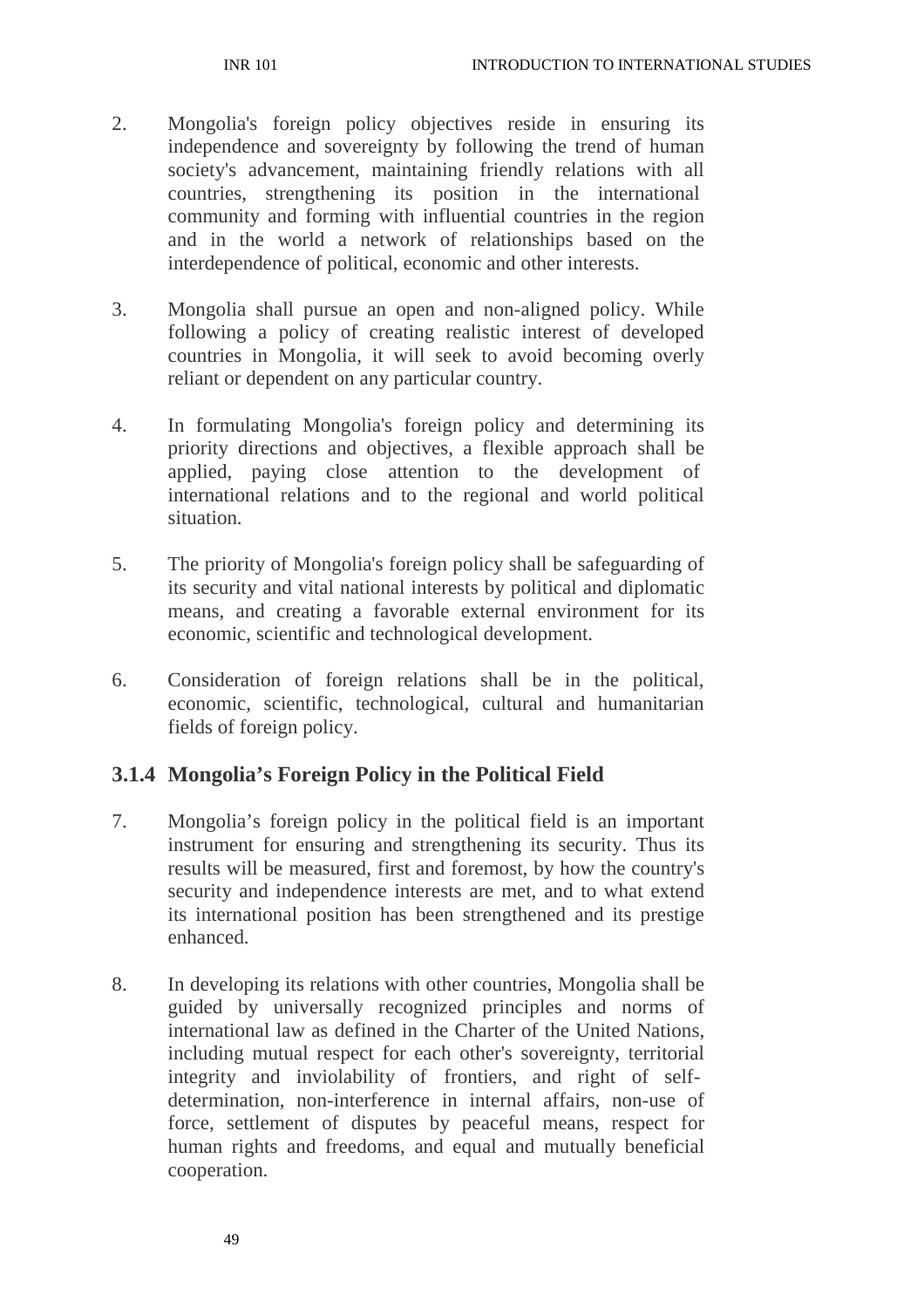- 9. In its foreign policy Mongolia shall uphold peace, strive to avoid confrontation with other countries and pursue a multi-based policy. While always championing its national interests, it will at the same time respect the legitimate interests of other countries and its partners. Mongolia will not interfere in the disputes between its two neighboring countries unless the disputes affect Mongolia's national interests. It shall pursue a policy of refraining from joining any military alliance or grouping, allowing the use of its territory or air space against any other country, and the stationing of foreign troops or weapons, including nuclear or any other type of mass destruction weapons in its territory.
- 10. Mongolia shall seek to guarantee its interests in the international arena through bilateral and multilateral treaties and agreements. Mongolia shall respect and observe international law, and fulfill in a good faith its obligations under international treaties.
- 11. As a member of the world community, Mongolia shall strive to make active contributions to the common cause of settling pressing regional and international issues. In doing so, it shall be guided primarily by its national interests, values and fundamental principles.
- 12. In implementing its foreign policy, Mongolia shall be guided by the following:
	- (a) Maintaining friendly relations with the Russian Federation and the People's Republic of China shall be a priority direction of Mongolia's foreign policy activity. It shall not adopt the line of either country but shall maintain in principle a balanced relationship with both of them and shall promote all-round good neighborly cooperation. In doing so, the traditional relations as well as the specific nature of our economic cooperation with these two countries will be taken into account.
	- (b) The second direction of Mongolia's foreign policy activity shall be developing friendly relations with highly developed countries of the West and East, such as the United States of America, Japan, and the Federal Republic of Germany. At the same time, it will also pursue a policy aimed at promoting friendly relations with such countries as India, the Republic of Korea, Thailand, Singapore, Turkey, Denmark, the Netherlands, Finland, Austria, Sweden, Switzerland, and at creating and bringing to an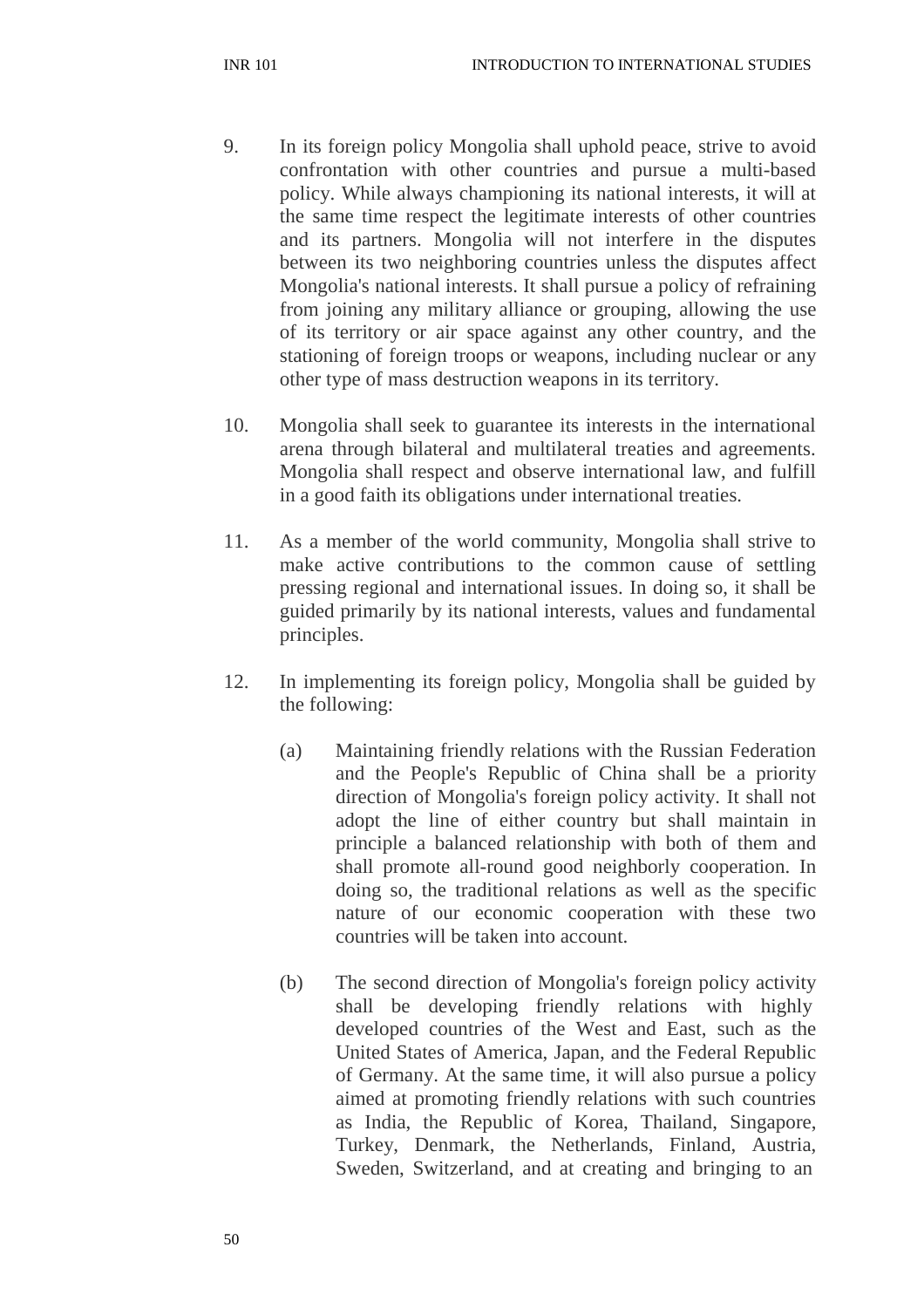appropriate level their economic and other interests in Mongolia.

- (c) The third direction of Mongolia's foreign policy activity shall be strengthening its position in Asia and securing a constructive participation in the political and economic integration process in the region. Within the framework of this objective, greater attention shall be given to Asia and the Pacific region, in particular to North-East and Central Asia. Mongolia shall take an active part in the process of initiating dialogues and negotiations on the issues of strengthening regional security and creating a collective security mechanism. It will strive to become a member of the Asia-Pacific Economic Cooperation forum (APEC). Prerequisites for participating in regional integration shall be crated primarily through expanding and promoting bilateral relations with the countries of the region.
- (d) The fourth direction of Mongolia's foreign policy activity shall be promoting cooperation with United Nations Organization and its specialized agencies, and with international financial and economic organizations, including the International Monetary Fund, the World Bank and the Asian Development Bank.
- (e) The fifth direction of Mongolia's foreign policy activity will be developing friendly relations with the countries of the former socialist community as well as the newly independent states. When developing relations with these countries, a flexible approach will be adopted, reinforcing the positive legacy of our past relations while at the same time taking into account the potential of promoting relations in conformity with new circumstances. Particular attention will be given to promoting relations with Poland, Hungary and the Czech Republic in Eastern Europe as well as with Kazakhstan, the Ukraine, Belarus, Kyrgyzstan and Uzbekistan.
- (f) The sixth direction of Mongolia's foreign policy activity shall be developing friendly relations with developing countries and cooperating with them, as much as possible, in the solution of common objectives. Beyond the framework of bilateral relations with these countries, this task will be realized mainly through cooperation within the framework of international organizations and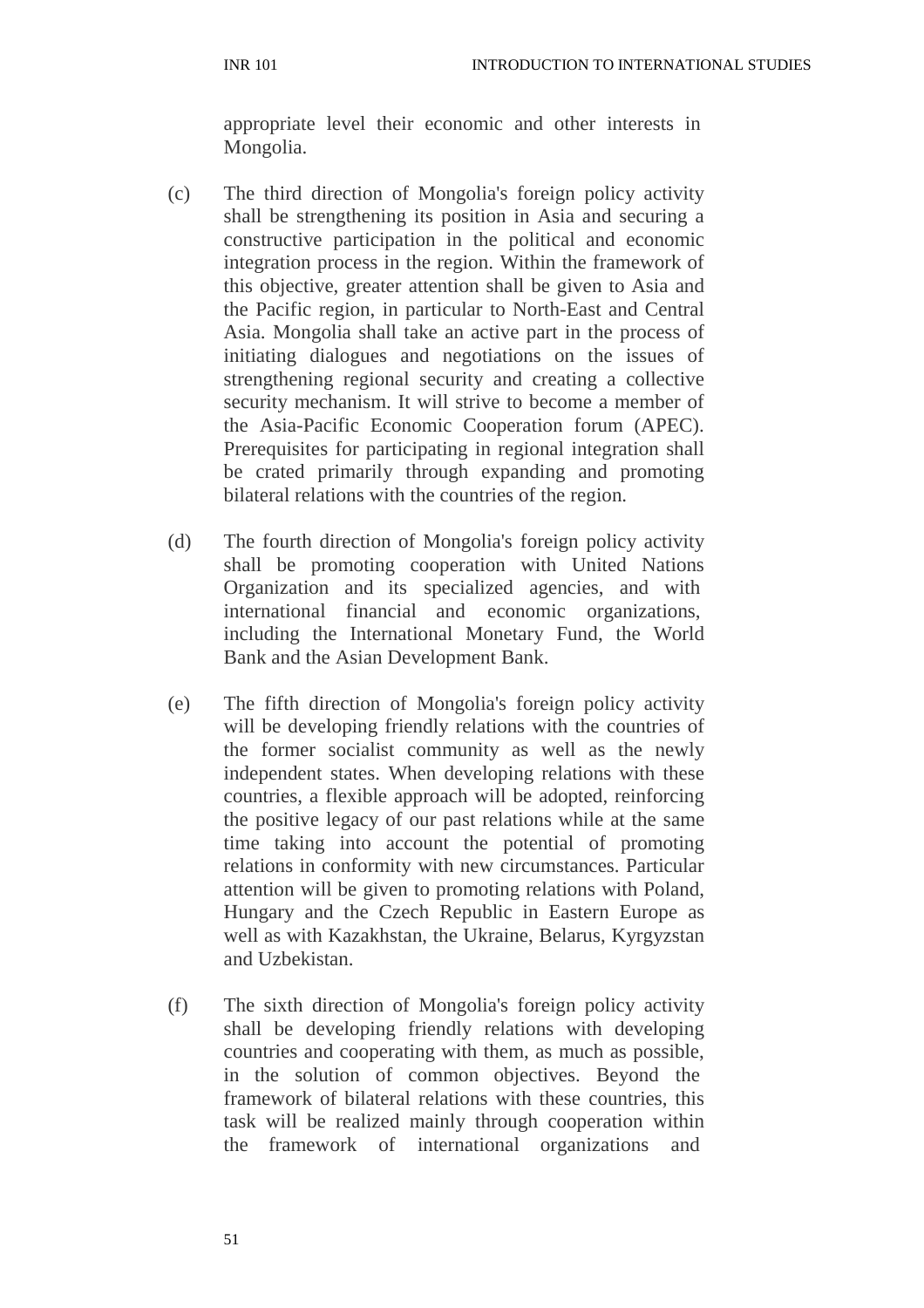movements, such as the United Nations, the Group of 77, and the Non-Aligned Movement.

- 13. The placement of Mongolia's plenipotentiary (diplomatic) representatives abroad shall be carried out with due regard to directions of foreign political relations so as to ensure conditions for their implementation.
- 14. The assignment of highly qualified and competent personnel from the economic, scientific, and technological spheres to Mongolia's diplomatic missions abroad shall be deemed a matter of principle.

# **3.1.5 Economic Foreign Policy**

- 15. The fundamental objective of Mongolia's policy concerning foreign economic relations lies in the optimal use of external factors to achieve adequate solutions to long-term and current economic goals in the light of the concept of sustainable development and eventually securing a proper place for its economy in regional economic integration.
- 16. In developing economic relations and cooperation with foreign countries, Mongolia, while safeguarding against any adverse impact on its economic security and against becoming dependent on any given country, shall pursue a policy designed to ensure conditions leading to equality, mutual benefit and faithful fulfillment of obligations, freedom from political and other pressures, based on the principles and norms of international economic relations.
- 17. In the implementation of projects connected with establishing economic, customs, and trade special zones, joint ventures or enterprises with full foreign investment or with granting concessions, their political and economic consequences shall be thoroughly examined to ensure that they do not adversely affect the country's economic security and that they will bring economic gains.
- 18. In selecting partners in the implementation of projects of crucial importance to the national interests, political interests shall have a significant role to play.
- 19. External debt issues shall be settled without detriment to national economic security, and loans will be accepted on the basis of a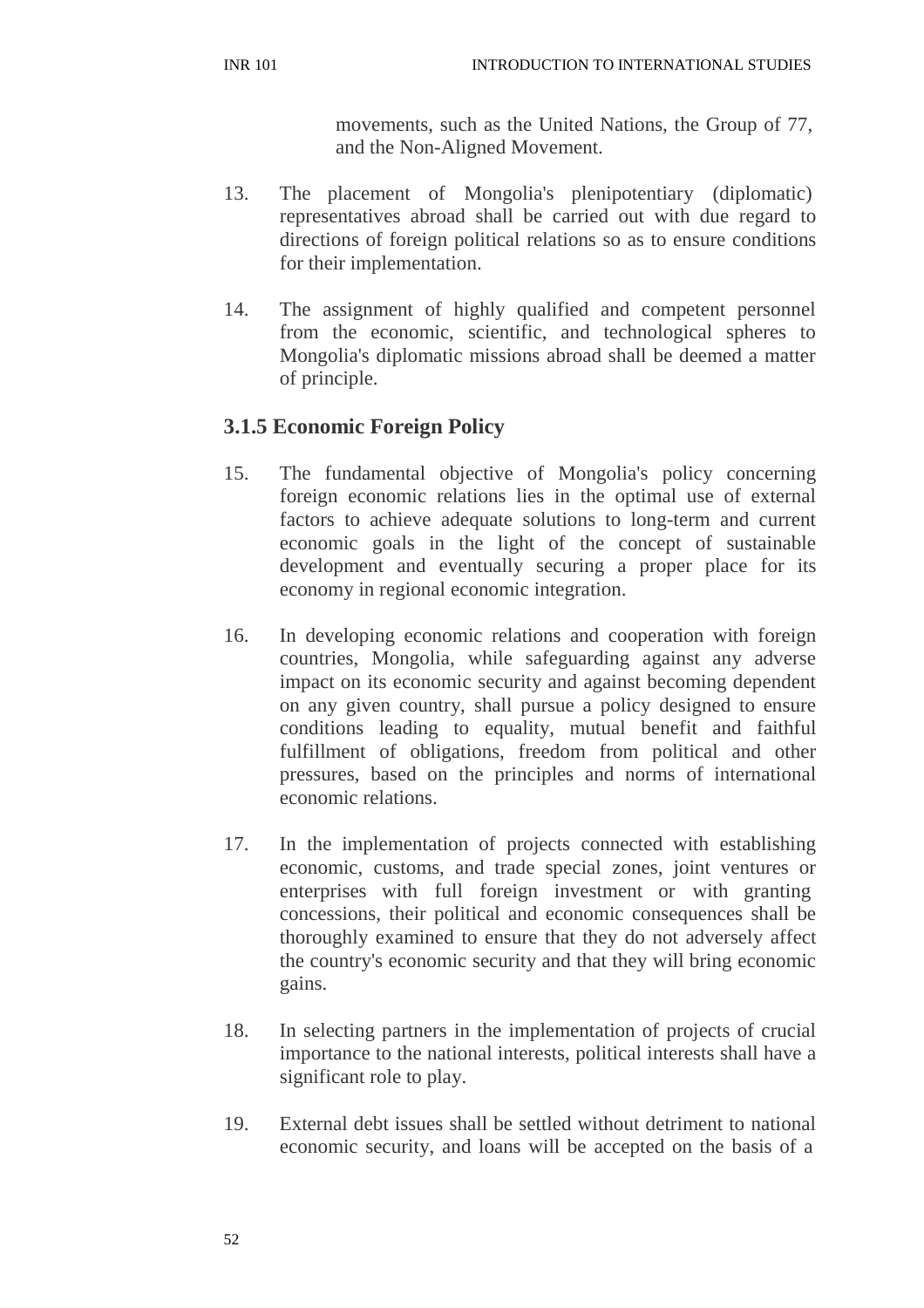thorough assessment of guarantees of their repayment and effective utilization.

- 20. In developing foreign economic relations, Mongolia shall adhere to the following main guidelines:
	- a) Foreign economic activities should be focused on enhancing the country's potential, increasing export resources, developing economic infrastructures and producing import substituting goods;
	- b) Mindful of the need to modernize the economy, presently dominated by raw materials production, and to develop basic sectors conducive to building a rational structure, measures will be taken to achieve the most effective level of processing minerals as well as raw materials of animal and plant extraction and to produce goods that are competitive on the world market.
	- c) Pursuing the policy of modernizing existing industries by re-equipping them with advanced technology and techniques and developing export-oriented industries such as food, light, mining and chemical industries, as will as biotechnology and new products on the basis of raw materials available in the country;
	- d) In enhancing its export potential, Mongolia shall promote cooperation with foreign countries in the fields of processing mineral resources, including gold, copper molybdenum, uranium and of manufacturing finished products thereof, as well as in the area of full processing agricultural raw materials and producing goods capable of competing on the world market;
	- e) Expanding markets for Mongolia's exports commodities;
	- f) Developing fuel, energy, transportation, communications and other necessary components of the economic infrastructure and creating favorable conditions for securing access to seaports and transit to them;
	- g) Integrating in the international transportation, information and communications networks, particularly those in Northeast Asia<sup>.</sup>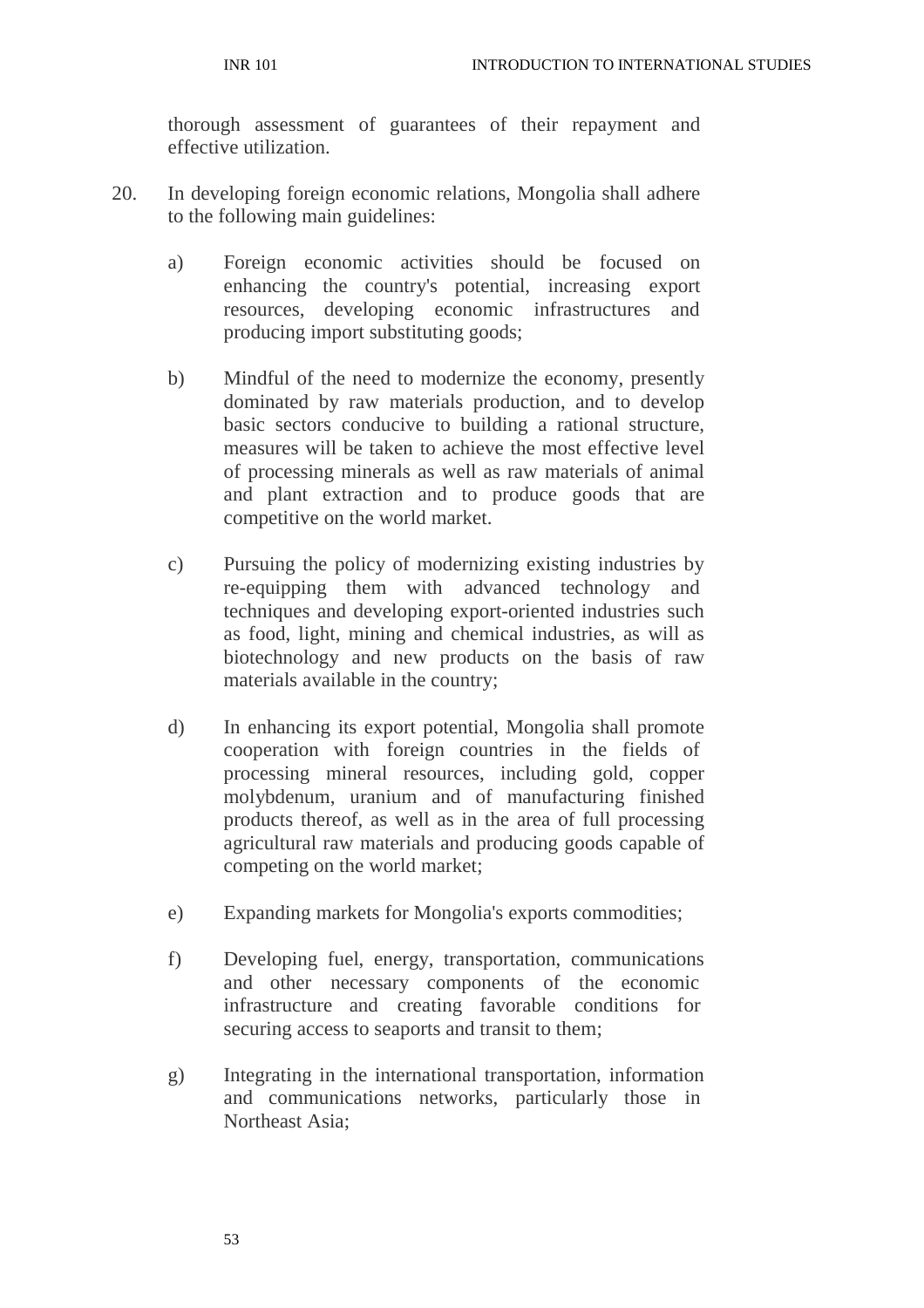- h) Pursuing a policy of securing foreign assistance and technology for developing small and medium industries oriental towards the production of import-substituting goods;
- i) Taking advantage of Mongolia 's natural, historical and cultural heritage, international tourism will be developed by enhancing its material basis, and raising its service level to world standards;
- j) Securing most favored nation treatment in foreign trade and retaining for a certain period the status, which enables Mongolia to get soft loans and grants.

# **3.1.6 Foreign Policy in Science and Technology**

- 21. The main objective of foreign relations in the scientific and technological fields will lie in making full use of external factors to build and enhance a modern national scientific, technical and technological potential capable of serving as a driving force for the effective development of the national economic and industry and able to be competitive at regional, continental and global levels.
- 22. Mongolia shall apply the principle of benefiting from world scientific and technological achievements to enrich the pool of national endowment and intellectual capacity which are congruous with the national human and natural resources, the level of social theory and thought as well as with the unique culture of its pastoral livestock breeding economy.
- 23. In implementing its scientific and technological foreign policy, Mongolia shall adhere to the following basic guidelines:
	- a) introducing advanced technology and methods into production and services. In doing so, priority will be given to the selective introduction of knowledge-intensive technology. Greater attention will be paid to introducing technologies related to processing mineral resources, raw materials of animal and plant extraction, and the use of renewable energy sources;
	- b) gearing the national scientific and technological information system to the international information network;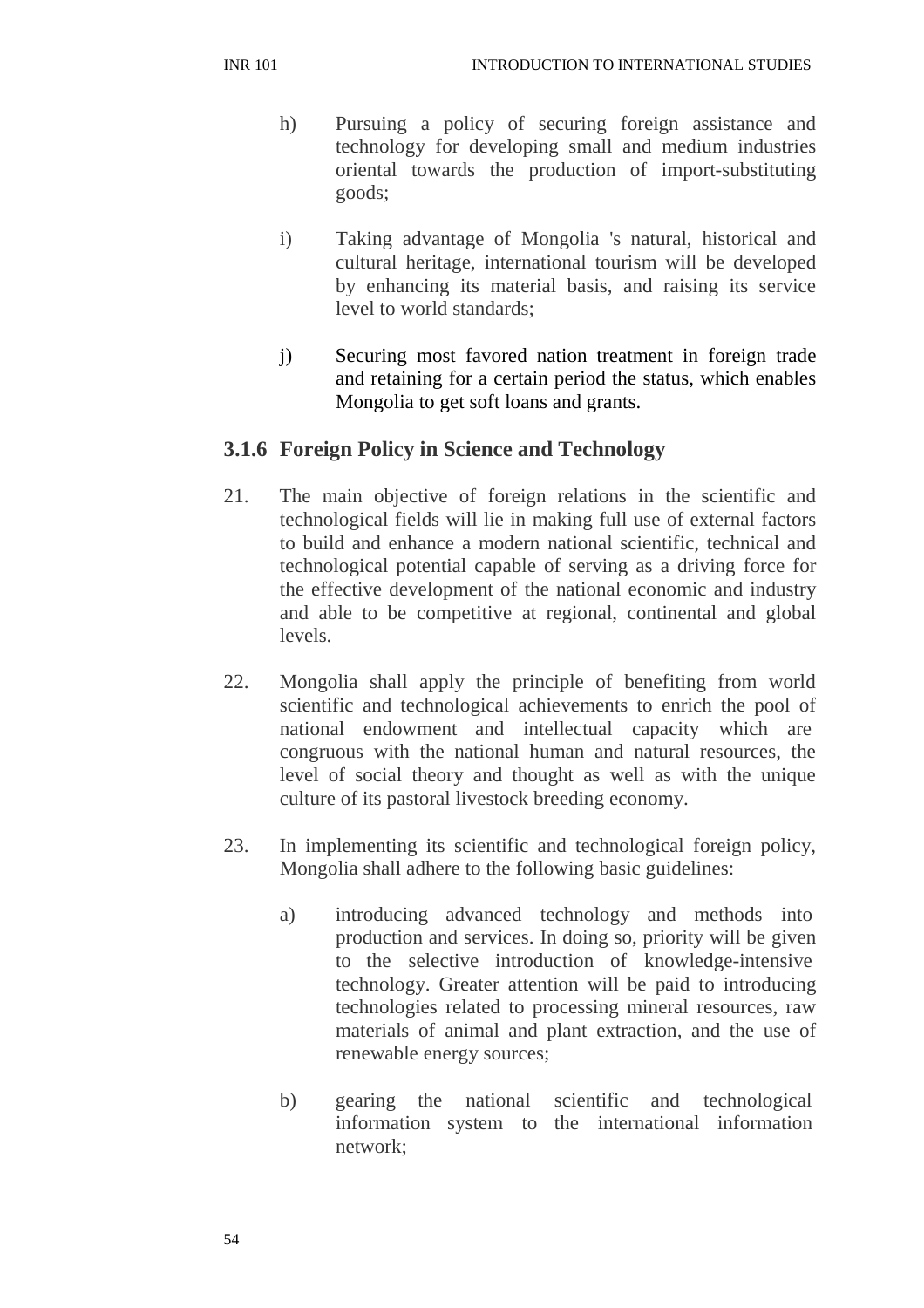c) developing bilateral and multilateral cooperation in the fields of intellectual property as well as science and technology.

## **3.1.7 Cultural and Humanitarian Foreign Policy**

- 24. The main objectives of cultural and humanitarian foreign relations reside in protecting the culture and way of life of Mongols, endowing their unique cultural heritage, enriching it with the achievements of world culture, restoring national historical and cultural assets, recovering cultural and art relics from abroad, using cultural cooperation for the purpose of educating and training skilled personnel capable of working in new conditions, introducing Mongolia to foreign countries, expanding the ranks of well-wishers and supporters of Mongolia , encouraging Mongolian Studies in other nations, and promoting mutual understanding and trust.
- 25. In promoting cultural and humanitarian cooperation, Mongolia will practice both Government and people's diplomacy, and apply the principle of respect for human rights, freedom, equality, and mutual benefit.
- 26. In developing humanitarian relations with foreign countries, Mongolia shall adhere to the following guidelines:
	- a) safeguarding the rights, freedoms, legitimate interests and the security of Mongolian citizens residing or traveling abroad through the promotion of broad cooperation with foreign countries in the legal sphere;
	- b) enhancing contacts and cooperation with Mongolian nationals residing abroad and mutual support in preserving and developing the Mongolian language, culture and traditions as well as securing their contributions to Mongolia's progress and growth;
	- c) taking preventive measures to thwart the influence of reactionary movements and groups prejudicial to the national security of Mongolia and the unity of its people;
	- d) giving priority to training in developed countries of Mongolian students, managerial personnel and specialists in the fields of market economic, politics, law, management and marketing as well as in the leading areas of the country's scientific and technological fields. In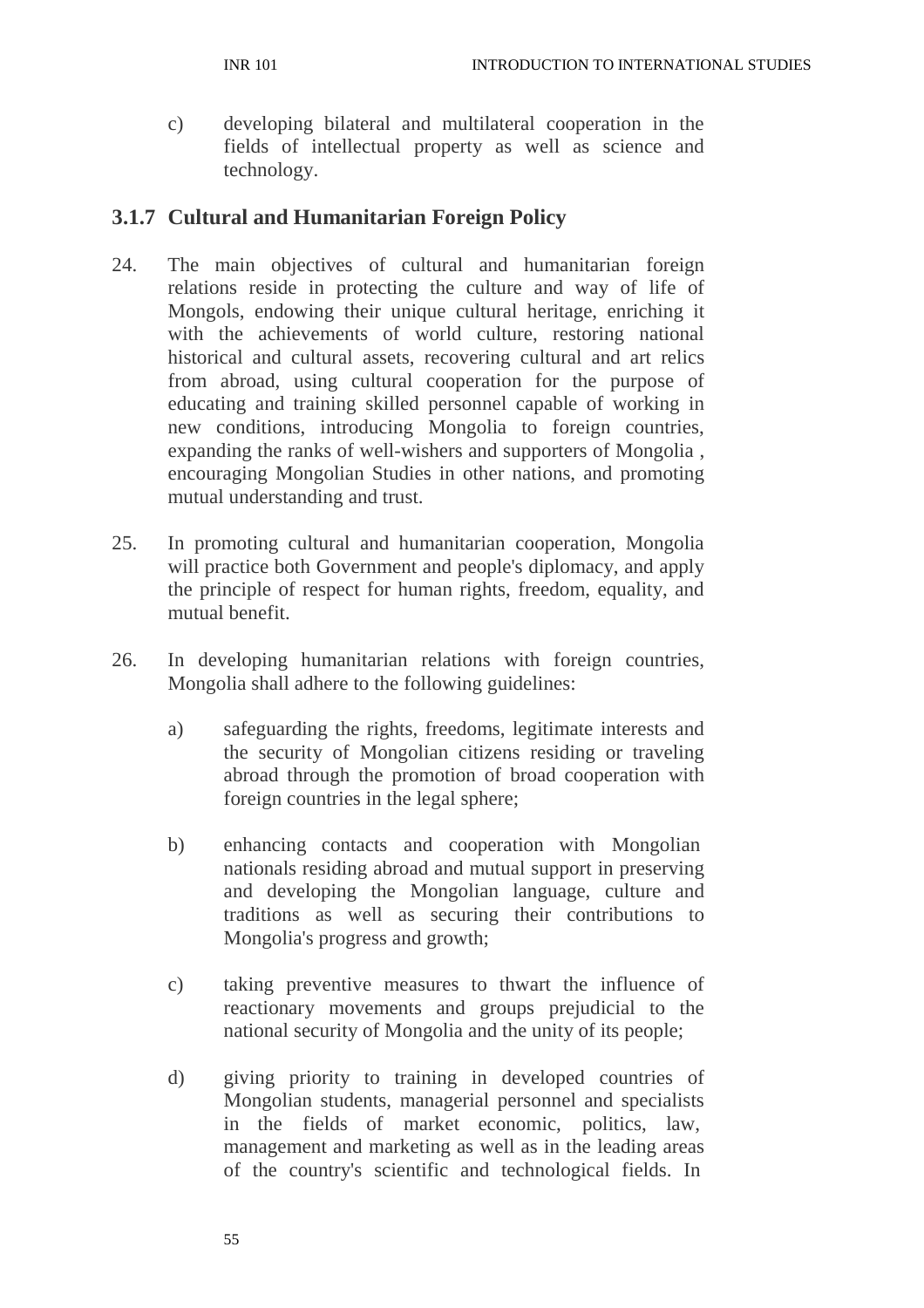doing so, Mongolia shall seek to benefit from specialized funds of international organizations and developed countries, scholarships of public and private universities and institutes for the purpose of training students, upgrading specialists, arranging degree studies, training highly skilled workers as for using the services of foreign lecturers and scholars of excellence;

- e) studying the advanced methods and technology of training and management of foreign countries in general education and vocational training with a view to applying them flexibly in a way suitable for the country's specific conditions;
- f) in restoring and protecting Mongolia's historical, cultural and natural heritage and assets and sharing them with other nations, Mongolia shall cooperation with Asian countries, which have similar historical, religious and cultural legacies as well as with other interested countries, UNESCO and other related international organizations;
- g) promoting active relations with international organizations, foundations and non-governmental institutions in the fields of education, culture, arts, sports and information, acceding to relevant treaties, establishing and promoting direct ties between similar organizations, encouraging the exchange of scholars, teachers, creative workers, representatives of the media and sportsmen, taking part in international cultural, art and sports events and organizing such measures in the country;
- h) promoting cooperation designed to help bring about favorable external conditions for ensuring the country's ecological security, maintaining its ecological balance and protecting nature.

## **Self Assessment Exercise**

What is Foreign Policy?

Is there any difference between domestic and foreign policy?

## **4.0 CONCLUSION**

What is important to observe is that the foreign policy of a country involves those acts or even processes that are usually activated to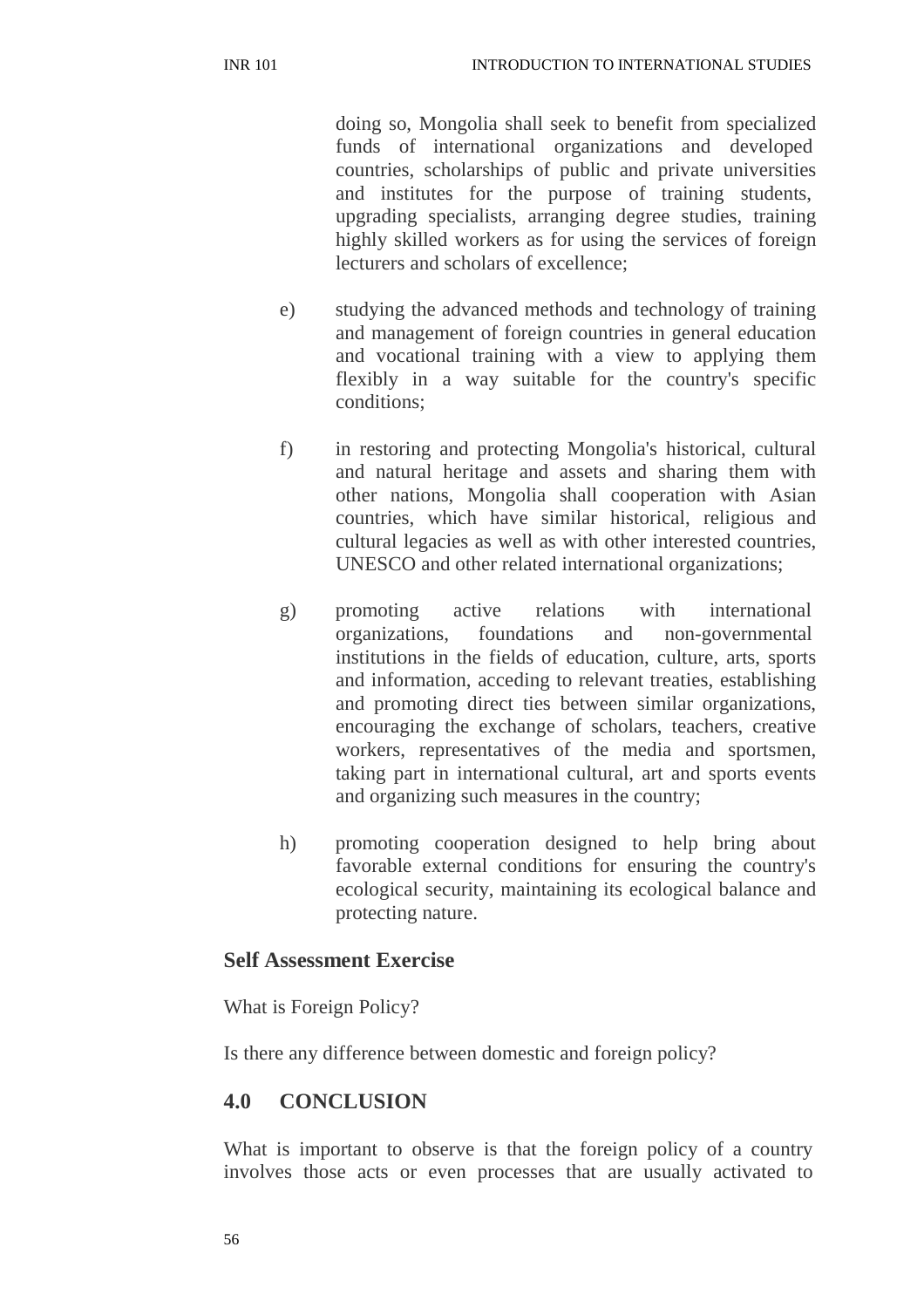promote what a country considers to be its National Interest. Though National Interest is a contentious concept, there are certain basic agreements as to what it should be. Usually, foreign policy is targeted at the external environment, but draws its strength from what happens at the domestic environment. We will take a closer look at the link between foreign policy and National Interest in the next unit.

## **5.0 SUMMARY**

We have discussed the meaning of foreign policy, and the link between state objectives, the processes of foreign policy and National Interest. We also discussed the decision making process that goes with these.

# **6.0 TUTOR-MARKED ASSIGNMENT**

"Foreign Policy is the actions and reactions of states to international occurrences". Discuss.

# **7.0 References/Further Readings**

Rosenau, I.N. (ed.), (1969) International Politics and Foreign Policy, New York, Free Press.

Spanier, J. and Wendzel, D. (1996) Games Nations Play, CQ Press.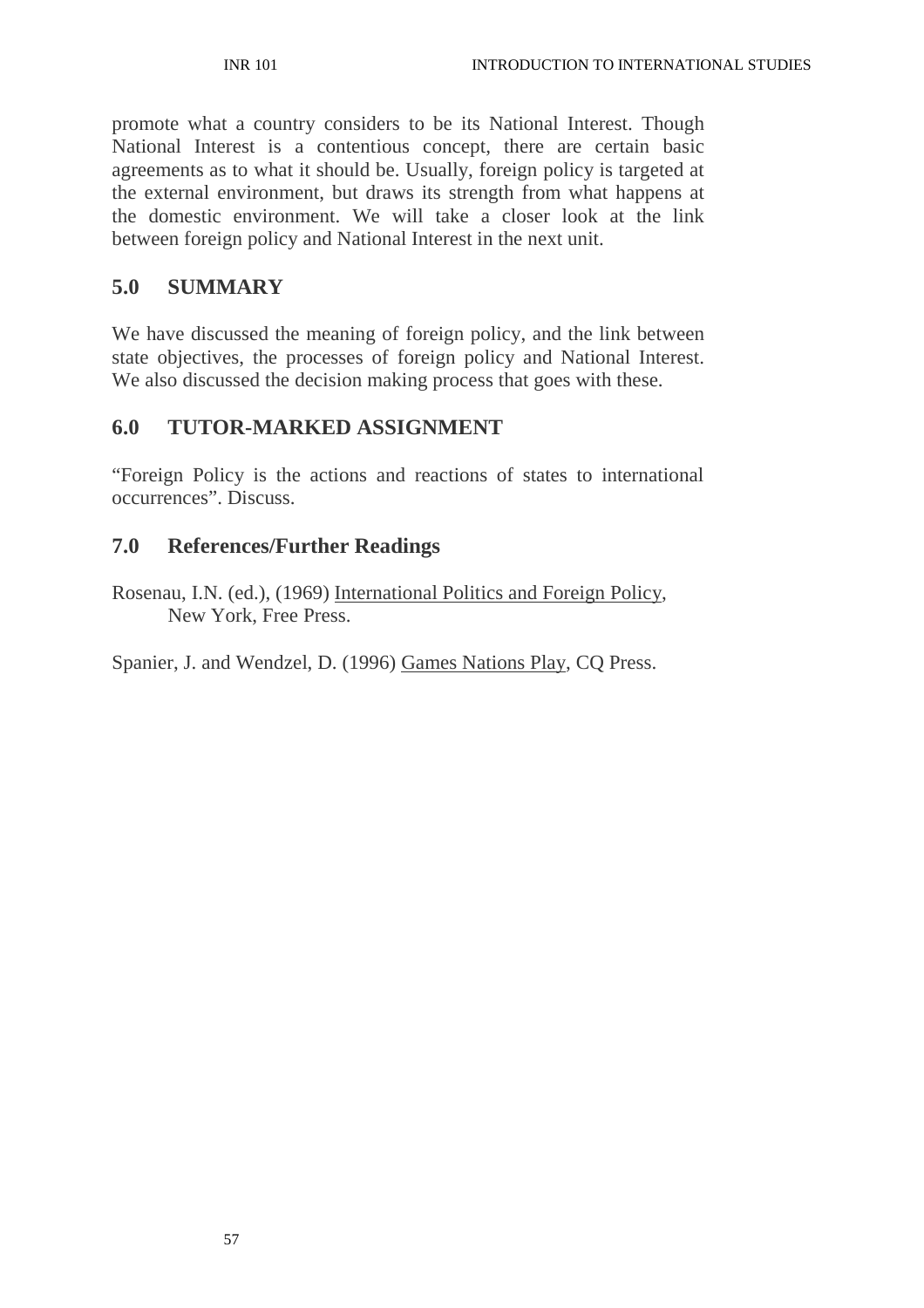### **UNIT 2 FOREIGN POLICY AND NATIONAL INTEREST**

#### **CONTENTS**

- 1.0 Introduction
- 2.0 Objectives
- 3.0 Main Content
	- 3.1 The Meaning of National Interest
		- 3.1.1 Foreign Policy
		- 3.1.2 Japan's Foreign Policy Influences
		- 3.1.3 International
		- 3.1.4 Domestic
- 4.0 Conclusion
- 5.0 Summary
- 6.0 Tutor-Marked Assignment
- 7.0 References/Further Readings

#### **1.0 INTRODUCTION**

The concept of a 'national interest' that guides all policy choices, domestic and foreign, may be an appealing ideal, but in practical terms national interest can be identified only in specific situational contexts. Some general definitions have been attempted such as Robert Osgood's "state of affairs valued solely for its benefit to the nation", or Hans Morgenthau's "political traditions and the total culture context within which a nation formulates its foreign policy". However, suffice it to observe that National Interest is a highly subjective concept. In this unit, we will examine the nature of this concept in relation to foreign policy.

### **2.0 OBJECTIVES**

At the end of this unit, you should be able to:

- i) Explain the nature and meaning of foreign policy;
- ii) Discuss National Interest in the context of foreign policy.

### **3.0 MAIN CONTENT**

#### **3.1 The Meaning of National Interest**

In his work, "The *Restoration of American Politics",* Morgenthau uses the term national interest in many different ways to cover a bewildering variety of meanings. This seems to be evidenced by the following array of terms: common interest, and conflicting interest, primary and secondary interest, inchoate interest, community of interests, political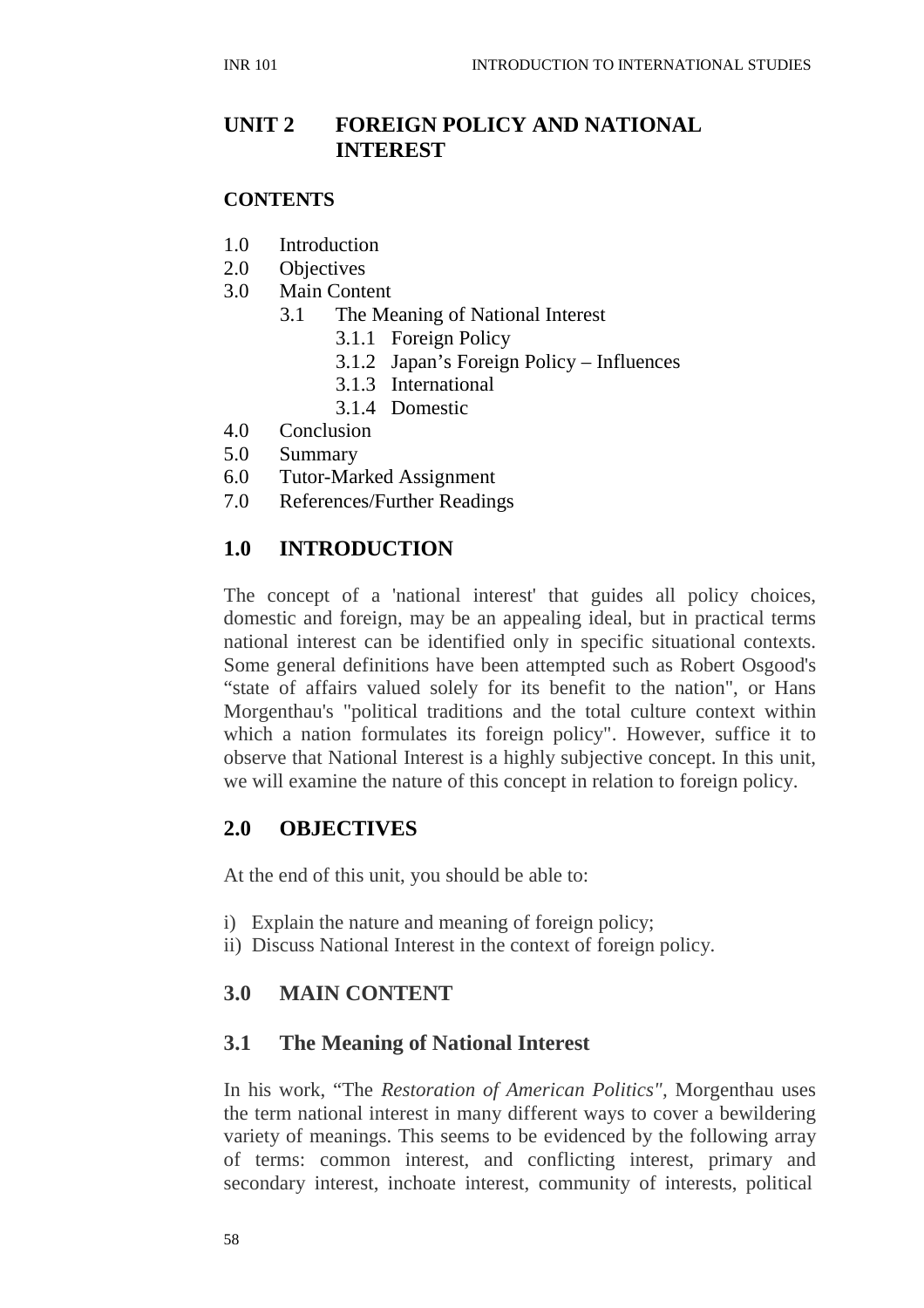and complementary interest, vital interests, legitimate interests, specific or limited interests, material interests, hard core interests, necessary and variable interests". Upon further investigation, however, these terms were broken down into two general categories, the national interests of a simple nation and the degree of commonality of interests of a simple nation and the degree of commonality of interests among two or more nations. Under the heading of the national interest we can group together several interests according to (a) the degree OF primacy of the interest; (b) the degree of permanence of the interest; (c) the degree of generality of the interest. The degree or lack of commonality of interests between two or more states could be represented by conflicting interest, community of interests, identical interests and ideological interest.

National interest is, however, frequently used as a concept that guides us in understanding the foreign policy of a particular country. There is therefore, some truth in Hans Morgenthau's contention that "no nation can have true guide as to what it must do and what it needs to do in foreign policy without accepting national interest as that guide". The term therefore tends to be used to explain what a nation is doing or about to do as foreign policy or her external relations. Since foreign policy is something pursued for the sake of the national interest, the question as to what actually constitute a national interest, has to be related to what the foreign policies of a particular country is.

The ultimate outcome that a state, whether that state is small or big, weak or strong, rich or poor consider in its vital interest could be classified into three:

- (a) All nation-states are interested in self-preservation; i.e. national security as well as stability of the system.
- (b) All nations are interested in economic wellbeing, economic stability and prosperity, the fight against unemployment, inflation, and unfavourable trade relations with others.
- (c) Nation-states are also generally interested in prestige and power, which implies that weak or poor nations want to have some degree of prestige among the comity of nations. The priorities that a nation's people collectively place on the achievement of these and other values are a product of their basic attitudes and beliefs, their perceptions of domestic and international pressure.

National interest is the key concept in foreign policy. In essence, it amounts to the sum total of all the national values (national in both meanings of the word, both pertaining to the nation and to the state). Joseph Frankel says the notion of "national interest is based upon the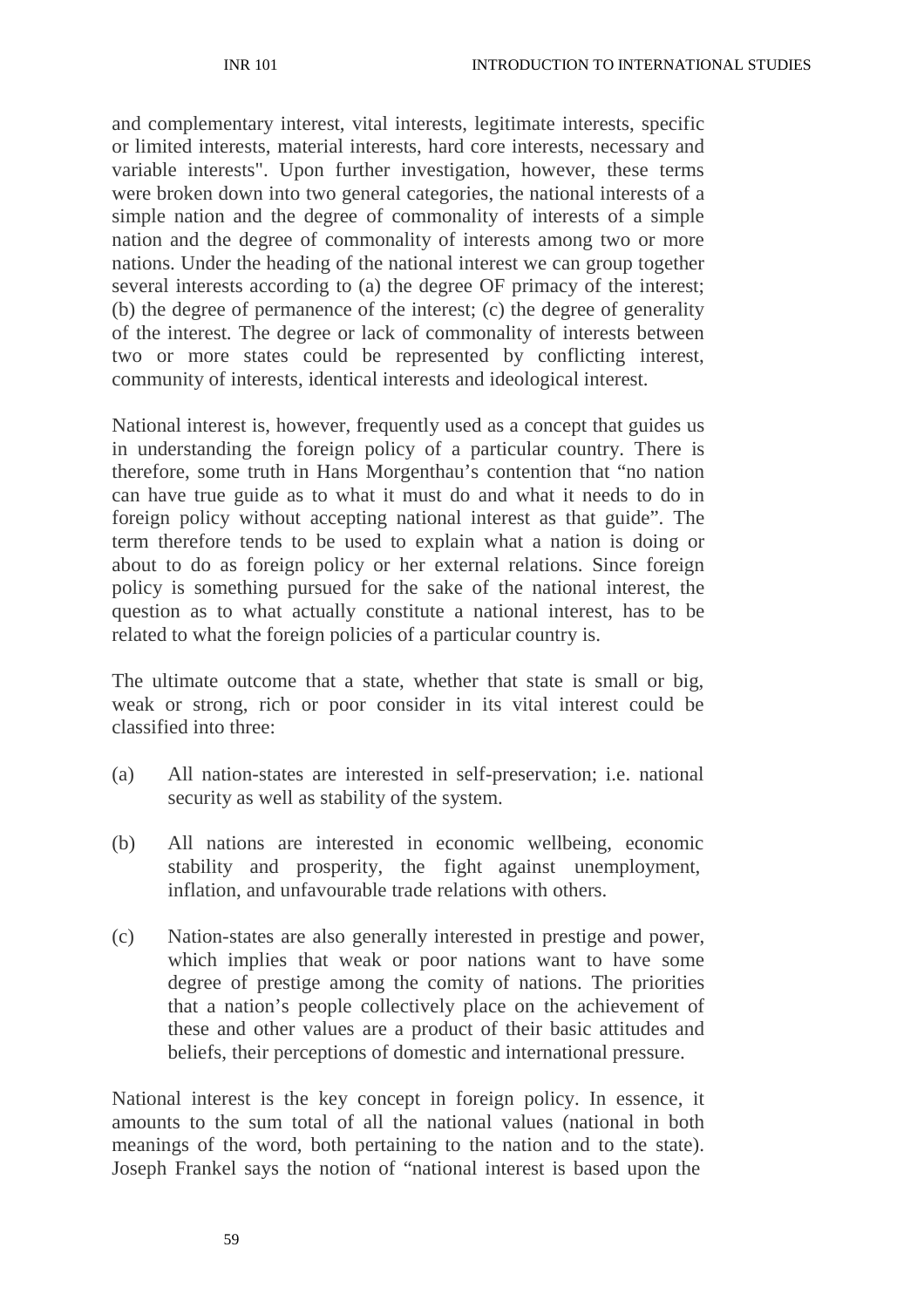values of the national community, values which can be regarded as the product of its culture and as the expression of its sense of cohesion, values which define for man what they believe to be right or just".

Whether considered as independent, a mediating or dependent variable, or just a rationalization, national interest constitutes an element in the making of foreign policy to which, however, it may be defined. Therefore, the Brookings Institution's definition of national interest as "the general and continuing ends for which the nation acts" appears to make commonsense to us.

### **3.1.1 Foreign Policy**

A political and strategic interest of the United States that guides the identification of recipients of foreign assistance and the fundamental characteristics of development assistance.

The national interest, often referred to by the French term raison d' tat, is a country's goals and ambitions whether economic, military, or cultural. The notion is an important one in international relations where pursuit of the national interest is the foundation of the realist school.

A foreign policy is a set of political goals that seeks to outline how a particular country will interact with the other countries of the world.

### **3.1.2 Japan's Foreign Policy – Influences**

#### **Structure Agency Norms**

Norms shape behaviour of policy-making actors; norms are dynamic, open to manipulation, and change over time. Japanese policy-makers are subject to 4 'internationally-embedded' norms and 3 'domesticallyembedded' norms:

### **3.1.3 International**

**Bilateralism** – i.e. the belief that Japanese foreign policy should be conducted on a bilateral basis with the US (e.g. Yoshida)

**Asianism** – i.e. belief that Japan should play its 'traditional' role of intermediary between Asia and the West; encourages Japan to develop and East Asian identity; reversal of Meiji policy (e.g. Ishihara)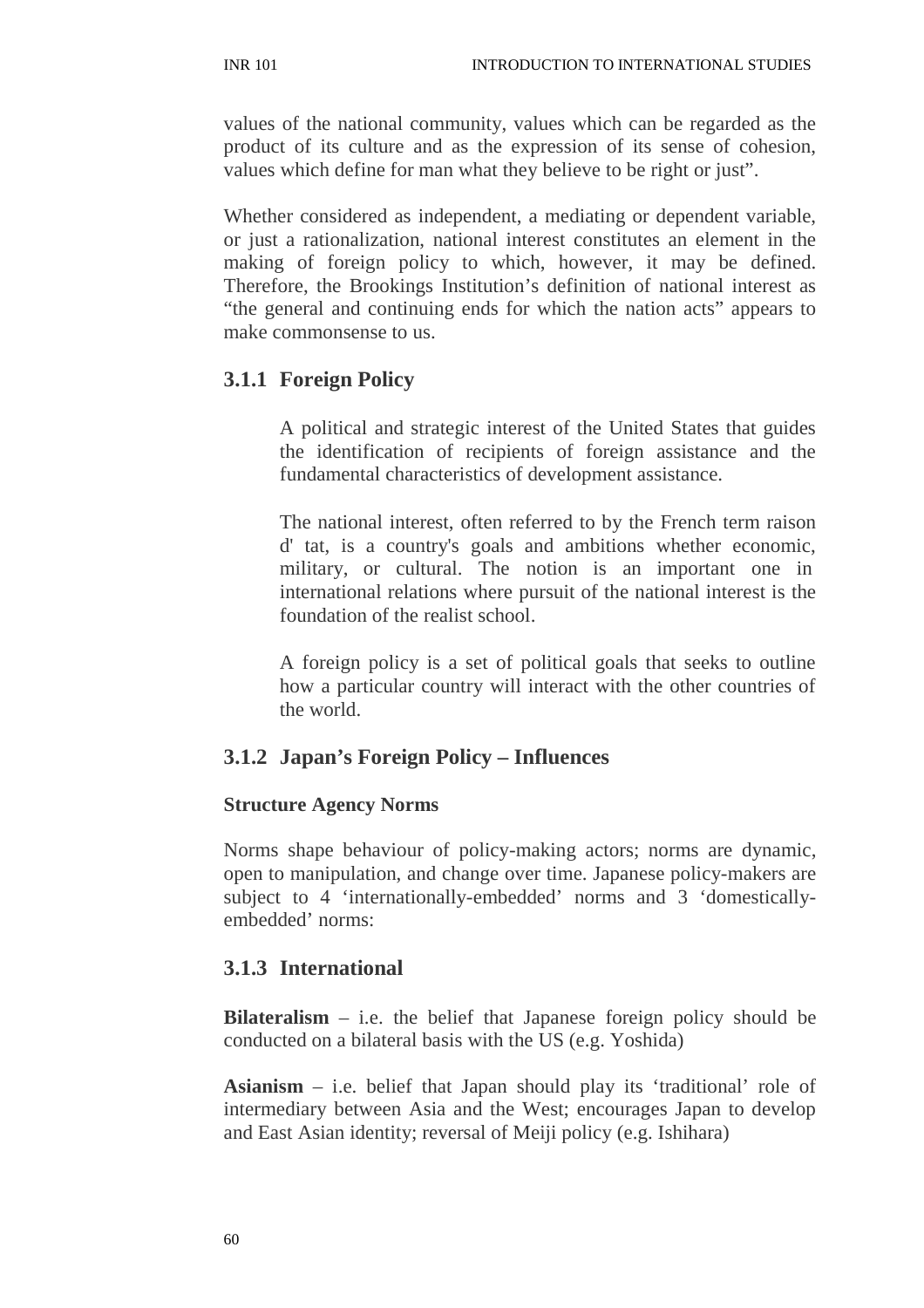**Trilateralism** – an emerging norm; 3-pillar system of economic interaction between EU-US-Japan (e.g. Obuchi)

**Internationalism** – belief in early-starter's concept that a traditional/orthodox power should make full use of its material capabilities to provide international public goods and uphold multilateral global institutions (e.g. Ozawa)

#### **3.1.4 Domestic**

**Antimilitarism** – stems from WWII experience, belief in pacifism and aversion to taking on greater military responsibility.

**Developmentalism** – late-comer / catch-up-ism, in political and economic sense.

**Economism** – a combination of Antimilitarism and Developmentalism which rejects militarism, and adopts an "economics-first" policy.

The roblem occurs when there is tension between international and domestic norms; the former shapes a 'normal', pro-active foreign policy; whereas the latter shapes an 'abnormal' foreign policy.

#### **Self Assessment Exercise**

"National Interest" is a subjective concept. Discuss.

#### **4.0 CONCLUSION**

The meaning of National Interest is highly contentious and subjective, and often depends on the decision makers' perceptions, or the interests of the dominant political and economic actors or elite in a particular society. They often determine what should be the National Interest as their interests play themselves out in the push and pull of politics. However, this is not to say that there are no commonly accepted interests of a country that should be protected at all times, such as the national security.

#### **5.0 SUMMARY**

We have discussed the meaning and nature of National Interest as it affects a country's welfare, protection and projection of what it considers its National Interest.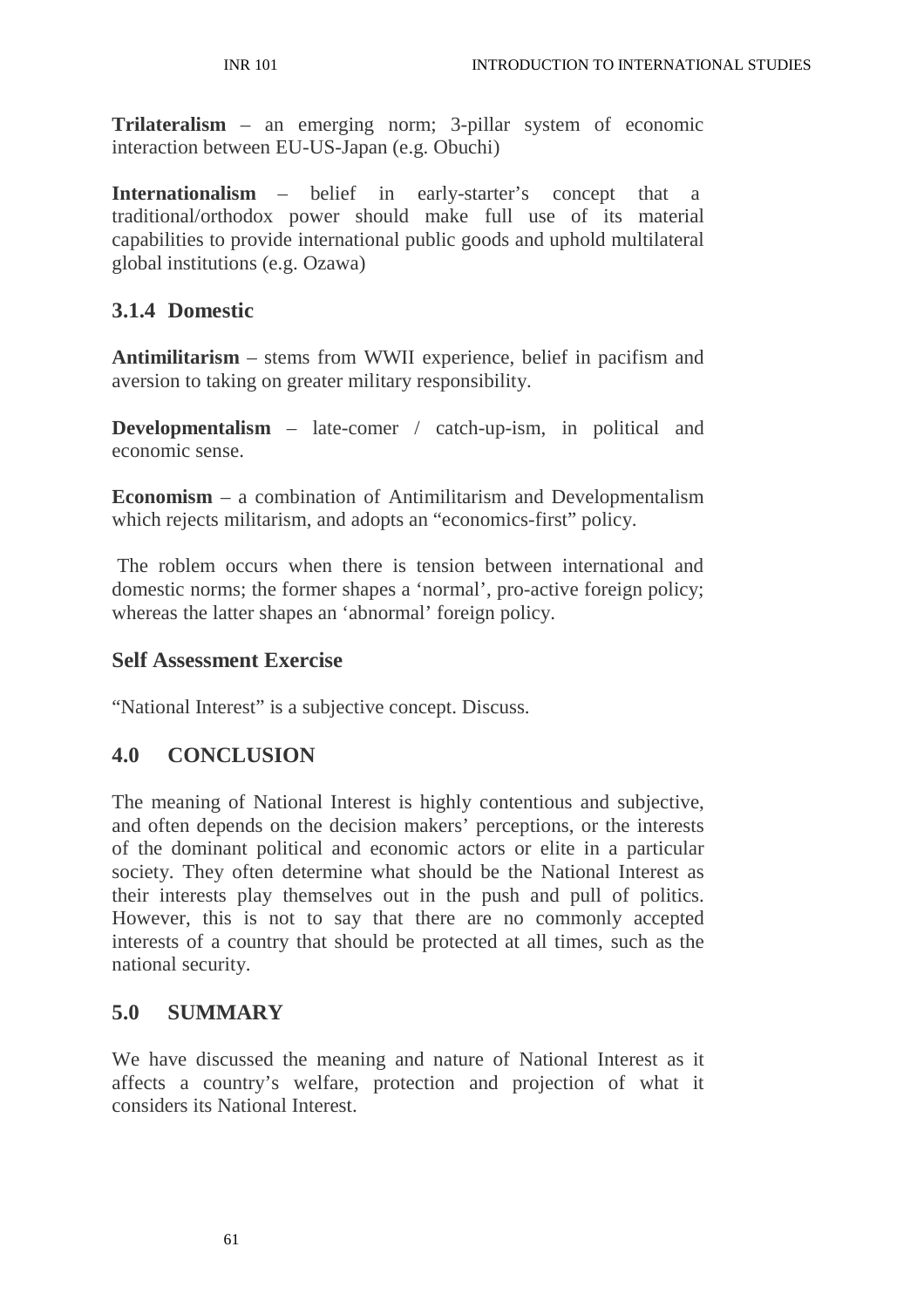### **6.0 TUTOR-MARKED ASSIGNMENT**

"National Interest is a key concept in the study of Foreign Policy". Discuss.

## **7.0 REFERENCES/FURTHER READINGS**

Joseph Frankel, (1979) International Relations in a Changing World, Oxford, Oxford University Press.

Holsti, K.J. (1992) International Politics, Prentice Hall.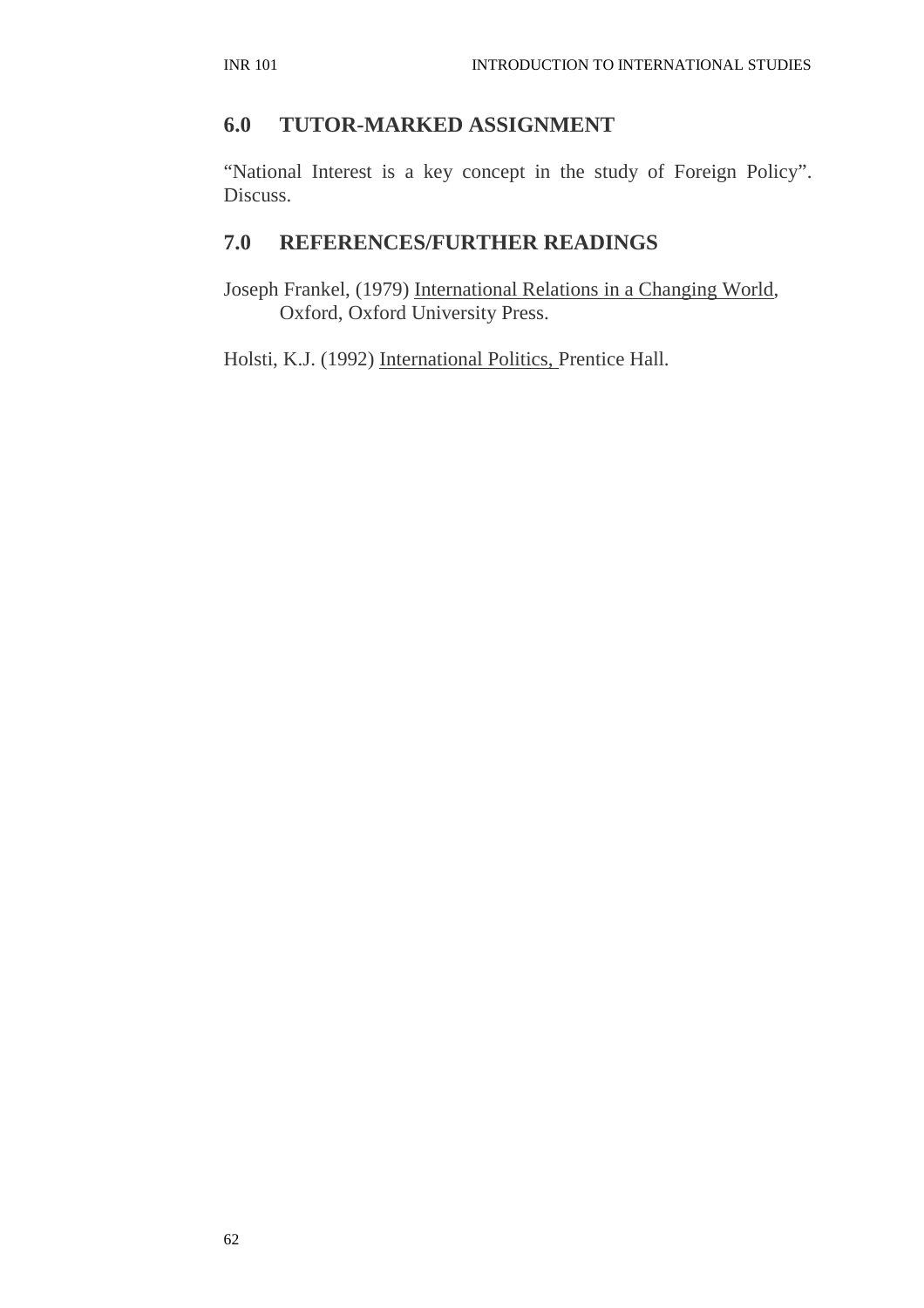## **UNIT 3 METHODS AND TECHNIQUES OF FORMULATING FOREIGN POLICY**

#### **CONTENTS**

- 1.0 Introduction
- 2.0 Objectives
- 3.0 Main Content
	- 3.1 Policy Formulation
	- 3.2 The Domestic Constraints on Foreign Policy
- 4.0 Conclusion
- 5.0 Summary
- 6.0 Tutor-Marked Assignment
- 7.0 References/Further Readings

### **1.0 INTRODUCTION**

In its practical aspects the formulation of foreign policy is the process of reaching decisions as to the way forces and situations abroad are to be influenced. As such, it lies essentially in the determination of this to be done, of actions to be pursued, of statements, of influences to be set in motion in order to affect persons, things and situations beyond the legal and jurisdictional limits of the policy-making country. In formulating foreign policy, countries must take into consideration the facts, conditions, and situation in world affairs, and then figure out the way or ways in which the nation can reach its goals. Into the process go all the elements that influence a state's conduct - among them reports from agents at home and abroad, the situation of the country in the world, developments abroad, conferences, commitments, and investigations, to mention a few. This is what we will examine more critically in this unit. They involve the methods and techniques used in the pursuit of foreign policy by nation-states.

#### **2.0 OBJECTIVE**S

At the end of this unit, you should be able to:

- i) Discuss what policy formulation means
- ii) Discuss the methods and techniques of foreign policy
- iii) Explain the role of a strong domestic economy for foreign policy
- iv) Analyse the importance of making foreign policy choices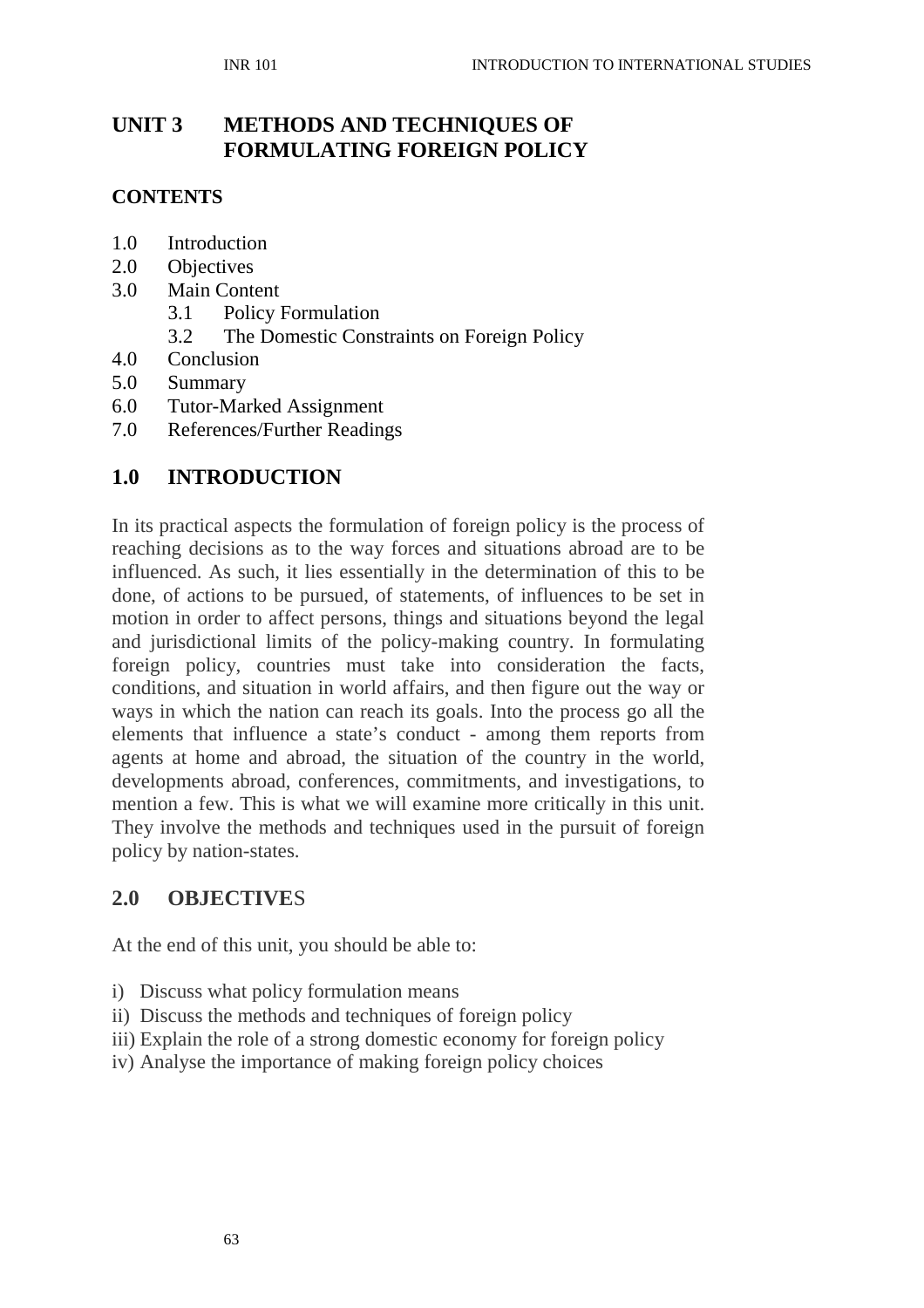## **3.0 MAIN CONTENT**

### **3.1 Policy Formulation**

Policy formulation, obviously, may result in good, bad and indifferent courses of action, their quality depending upon the decisions taken. It is a dynamic function, for it must deal with the changing times. To be effective, it calls for knowledge of the facts and situations. To be sound, it must also be based on an awareness of the state's power and influence both at home and abroad, and importance must also be given to the moral, ideology, and public opinion of a country. In short, foreign policies cannot be evolved in a vacuum. As they are unfolding a state must have the reactions and interest of other states in mind, for no country, however strong, can safety adopt policies without taking the actions, programmes, hopes, and aspirations of other countries into consideration. To be sure, guesses may sometimes produce good results but guesses are not substitutes for rationally formed policies.

Foreign policy is more than a bundle of official papers or series of pronouncements by high officials. Foreign policy is the way nations choose to deal with its external environment. C.B. Marshall, in the *"Limits of Foreign Policy"* describes the formulation of foreign policy as the *"forming of intentions"* as distinguished from our ends – regarding the world external to our jurisdiction.

To find the basis for the foreign policy of a country, therefore, it is necessary to ascertain why relevant decisions were actually made. This means looking at the thinking of the people who make the decisions, their image of the world and of their own polity, of finding which facts were factors to them; and how they took them into account.

One or two examples may help to show what is involved. At independence in 1960, one of the first pre-occupation of Nigeria was to define its position in the world, and the first official pronouncement of the Federal Government's policy on foreign affairs was made by the Prime Minister, Sir Abubakar Tafawa Balewa in the Federal House of Representatives on 20 August, 1960. Nigeria declared that the Prime Minister, would follow an independent policy which would be "founded on Nigeria's interest" and would be "consistent with the moral and democratic principles on which our constitution is based". The policy on each occasion would be "selected with proper independent objectivity", Sir Abukakar continued, while full attention would be paid "to the opinions expressed by our representatives". He was careful to point out that "while benefiting greatly from the free inter-change of ideas and consultation between the members of the Commonwealth and from their experience within the framework of the United Nations" his government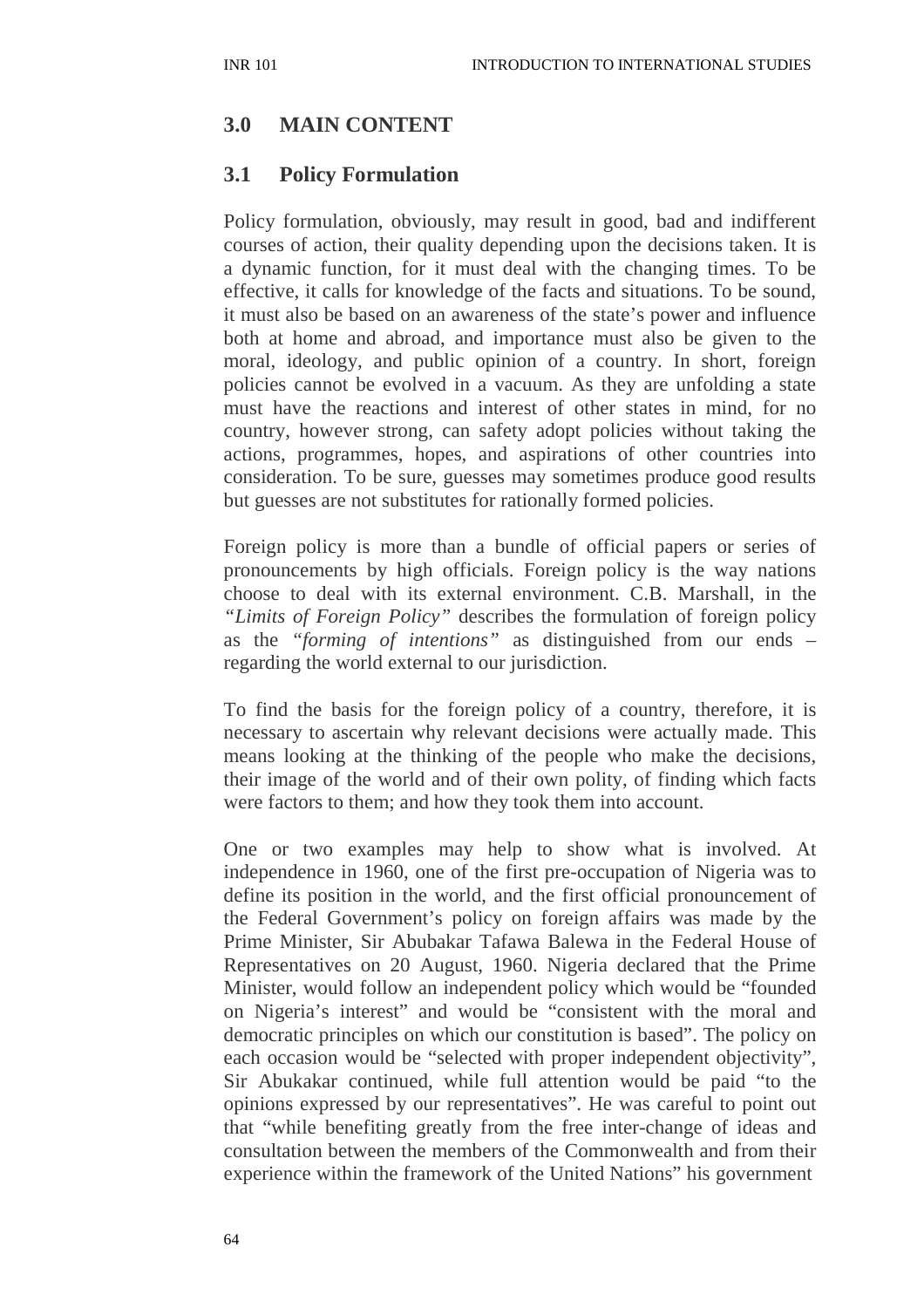would nevertheless, have "a free hand to select those policies which it considered to be most advantageous for Nigeria". Nigeria he emphasized, would consider herself in no way subordinate to any member of the Commonwealth, she would also be firmly opposed to "all forms of aggression" and would strive always to maintain the observance everywhere of those human rights which all parties in Nigeria have agreed upon as fundamental; in particular, freedom from racial discrimination".

## **3.2 The Domestic Constraints on Foreign Policy**

Unfortunately, the real world of foreign policy-making exists within an environment that includes a host of pressures from the domestic and international political systems. The domestic environment includes political pressures that may emanate from within or without the government, and organizational influences stemming from the manner in which governmental agencies perform their functions. The complexities of the international environment stem from a variety of factors. Prominent among these are (1) the various levels (from face to face meetings of national leaders to routine implementation of action programme) at which nations interact; (2) the inability of nations-states; and (3) the uncertainties that result from these conditions and from the inability of one nation to foresee changes in the international environment or to judge that environment from the same perspective as other nations.

Foreign and domestic policy issues are related products of the same political system and are designed to define and implement overall national purposes. Foreign and domestic policy must be mutually supporting of national policy aspirations and are to be achieved in an atmosphere of political stability. Philosopher Clausewitz put it succinctly when he said that foreign policy *"is an execution or reflection of the internal body politic of a nation".* If the domestic structures are based on commensurable notions of what is just, a consensus about permissible aims and methods of foreign policy develops. If domestic structures are reasonably stable, temptations to use an adventurous foreign policy to achieve domestic cohesion are at a minimum. The domestic structure is taken as given; foreign policy begins where domestic policy ends. When the domestic structures are based on fundamentally different conceptions of what is just, the conduct of international affairs grows more complex. Then it becomes difficult even to define the nature of disagreement because what seems most obvious to one side appears most problematic to the other. A policy dilemma arises because the *"pros"* and *"cons*" of a given course seem evenly balanced.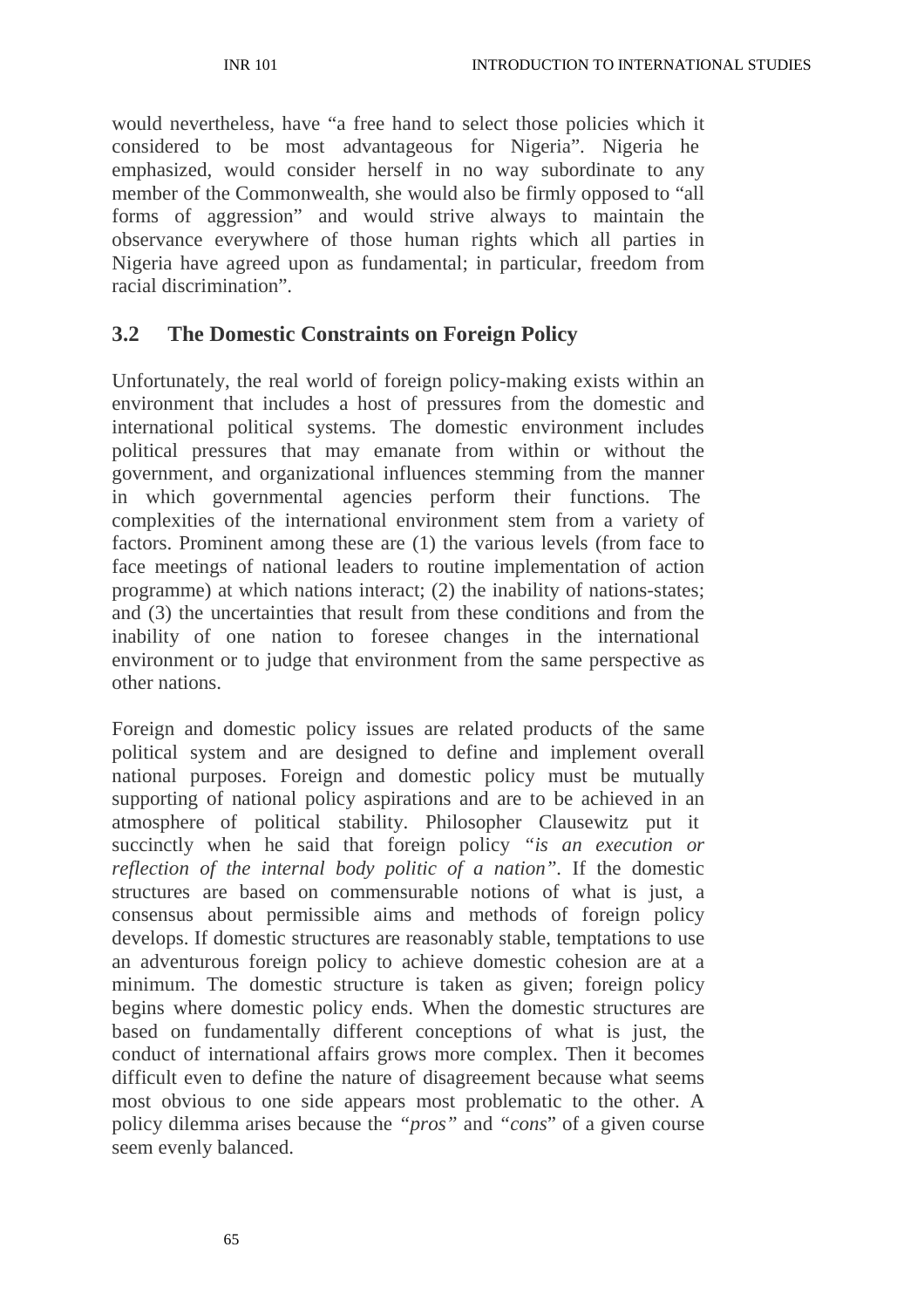The development of national economics requires the assembling of resources from other states and the expansion of market across international borders. The ability of a nation to exert military strength in the pursuit of its foreign policy objectives in turn depends upon a diversified and sound domestic industrial structure or help from allies that possess such resources. Both set of policies, foreign and domestic, are conditioned by the ideologies, popular attitudes and balance of political power that exist within the national system at any given time. Public policy programmes, both foreign and domestic, require the allocation of a nation's limited resources among conflicting claims and interests. For this reason all policy decisions that require the use of resources are interrelated. But the political conflict over the use of limited resources is not the only reason that foreign and domestic policies are interrelated. Foreign policy decisions often involve a whole range of choices that reflect the moral, religious, social, and economic interests of different groups and regions within a country.

While foreign policy choices affect domestic interests, domestic politics may also affect a nation's relations with other countries. Domestic issues may have a beneficial or dysfunctional effect on a nation's foreign policy position. For example, South Africa's apartheid policy with respect to her own population resulted in economic and political sanctions being imposed on her by the international community. Soviet emigration policy has been severely criticized by other nations as being discriminatory, since Jews were not allowed to emigrate this affected their policies towards the Soviet Union.

The inter-dependence of foreign and domestic policies could also be illustrated through Nigeria's foreign policy postures during the era of Tafawa Balewa (1960 – 1966) in Nigeria.

Throughout Balewa's term of office, there were two dimensions to Nigeria's external policy: the foreign political policy and the foreign economic policy. The first was based on the assumption of nonalignment as a weapon against colonialism, neo-colonialism, and racism, as a mechanism for projecting and asserting Nigeria's interest in international affairs, while the second was based on the assumption of non-alignment as an instrument of diversifying both the direction of trade and sources of aid.

Nigeria's foreign economic policy was highly programmatic and introspective since it was meant to respond to the exigencies of Nigeria's economic development process. Its chief concern was the provision of resources to fill the gap between domestic saving and the needs of planned development. The foreign political policy, on the other hand, was primarily concerned with an anti-colonial and anti-apartheid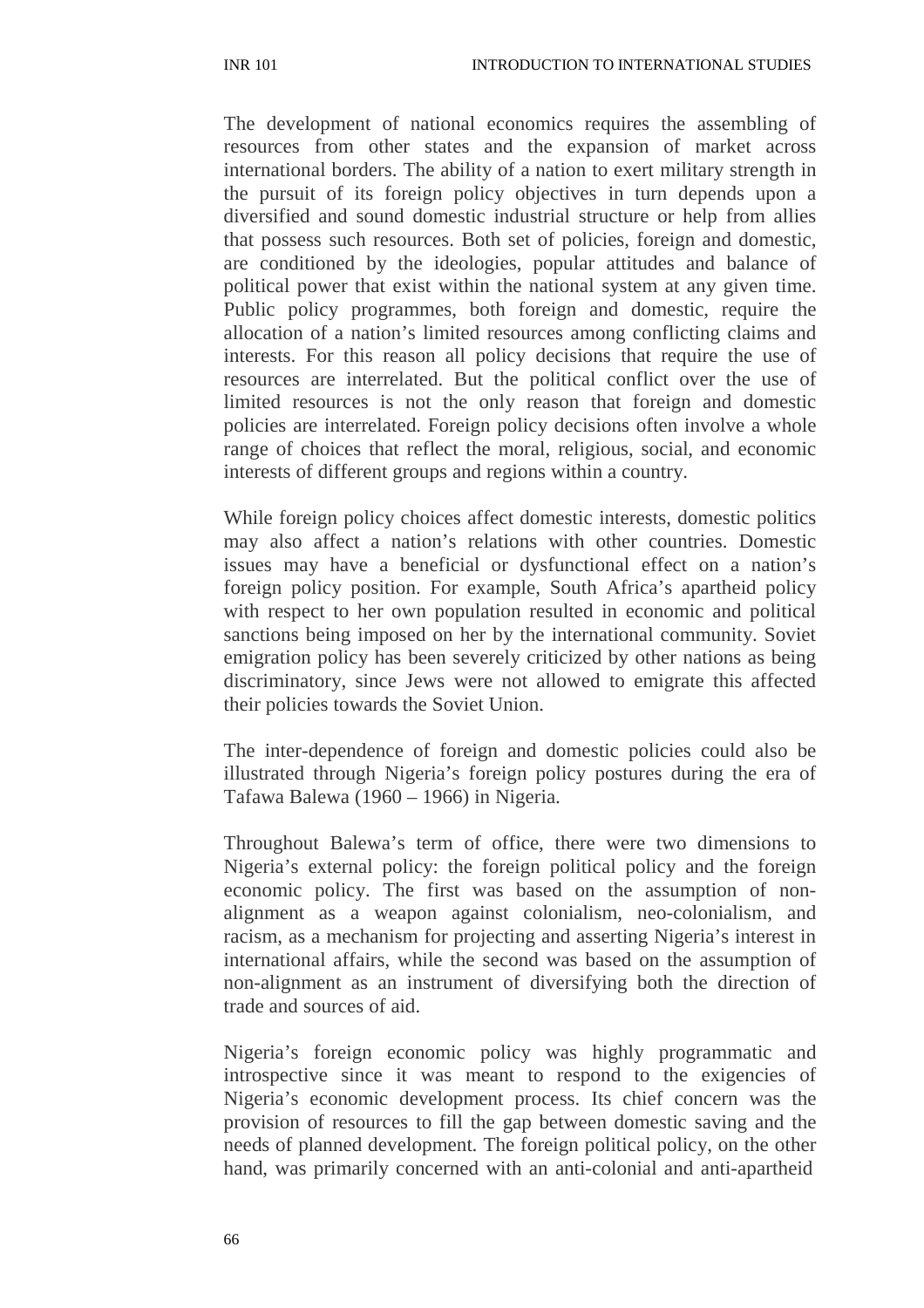campaign and with the promotion of international peace and security. Unlike the foreign economic policy, it was not essentially concerned with domestic issues.

Nigeria's economic alignment with the West, detracted from her political non-alignment and in this connection, the Balewa's government failure to diversify both the direction of trade and the sources of foreign economic assistance and thus disengage Nigeria from the West economically was perhaps the most conspicuous defect of the post independence Nigerian foreign economic policy. Mahmud Tukur had made a correct assessment of the situation when he wrote "Nigeria's foreign policy leadership never seemed to have attempted a national ordering of priorities. Decisions were based on prejudice rather than calculation. Moreover, since economic under-development was the main cause given during the Balewa era to the problems of economic development and foreign economic assistance, too little emphasis was laid to policies which could consolidate political independence, unite the people and inspire national pride. It is hardly surprising, then, that the Balewa's government despite its pragmatic considerations of promoting accelerated economic growth, found it increasingly difficult either to relate Nigeria's economic needs and domestic interest to the international economic scene or to use foreign economic policy as a mechanism to satisfy the psychological needs and the new expectations of a recently emancipated people.

Of course, the domestic structure is not irrelevant in any historical period. Granted that Nigeria's domestic political process and foreign policy are largely conditioned by the post-colonial situation, and granted that the domestic political structures not only "determine the amount of the social effort which can be devoted to foreign policy" but also set limits to the possibilities of foreign policy a few valid criticisms can still be laid squarely at the door of the Balewa's government.

In actual practice national interests and international objectives are interwoven, external and internal factors being inter-related in the achievement of national objectives. Thus for example, when domestic markets clearly could no longer absorb the total output of the American productive machine, the United States embarked upon a policy of reciprocal trade agreements with her allies that in effect, reduced tariff barriers and permitted greater trade abroad.

#### **Self Assessment Exercise**

Discuss the domestic constraints to foreign policy formulation and implementation using Nigeria as an Example.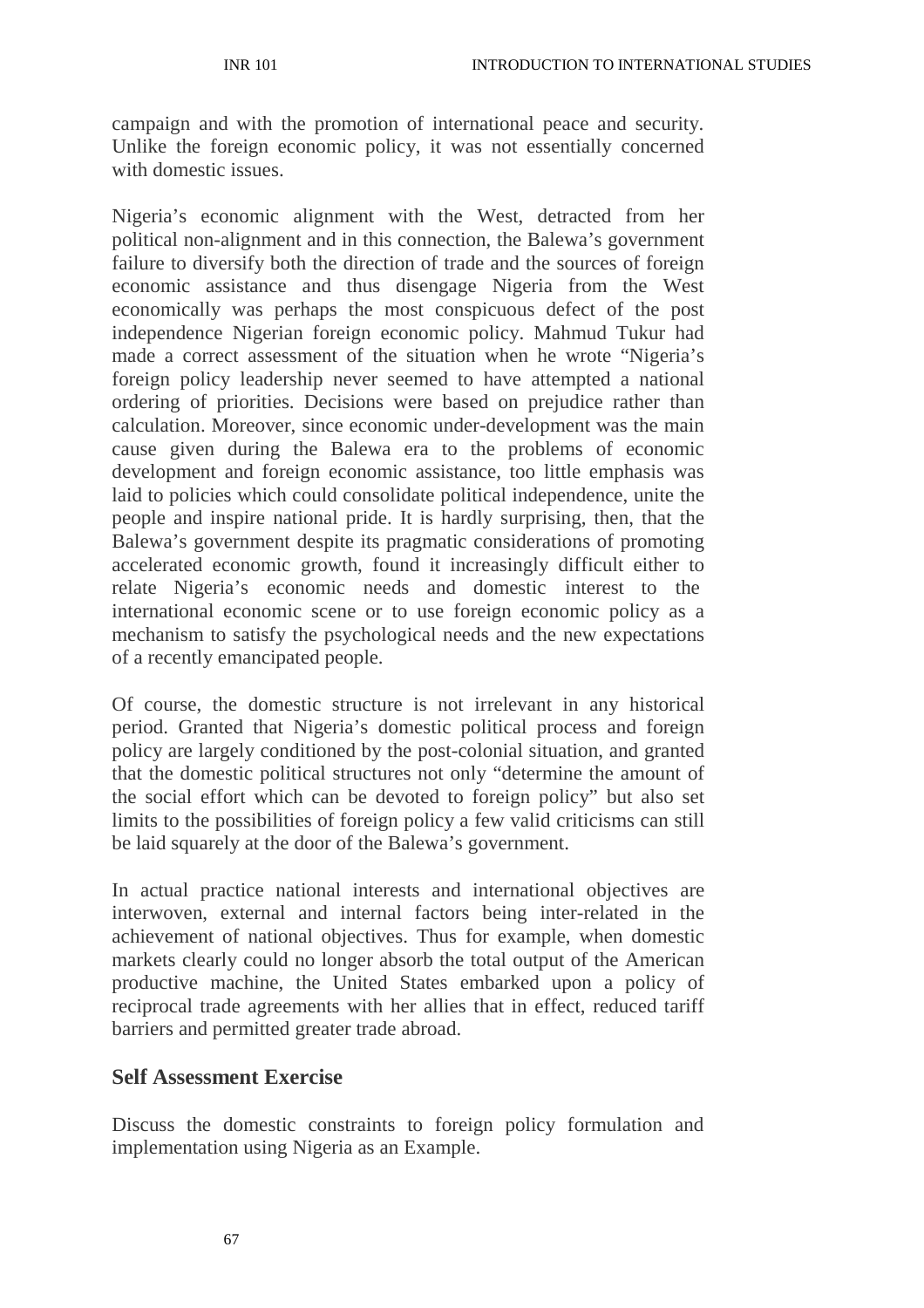## **4.0 CONCLUSION**

Ideally, in democracies the will of the people should rule the government and, in the final analysis, determines what the foreign policies of the state should be. In so far as that will pertain to matters at home, it is expressed through elections, laws, court decisions and administrative orders. In so far as it concerns affairs abroad, it manifests itself in agreements, pronouncements of governmental representatives, official notes, and governmental communications. Both domestic and foreign policies and acts of a given government proceed from a common source, whether it be a dictator, a ruling group, or the people themselves; and all policies are an expression of a common authority. That authority cannot with reason or safety make any compartmentalized distinction between foreign and domestic policies.

### **5.0 SUMMARY**

In this unit, we discussed the various methods and techniques of formulating foreign policy. The pivotal role of the domestic environment should never be underplayed, as without a strong domestic base, it is extremely difficult to back up your foreign policy positions. Again, the strength of the domestic economy should determine the foreign policy choices a state is able to make.

### **6.0 TUTOR-MARKED ASSIGNMENT**

Discuss the methods and constraints to foreign policy formulation?

### **7.0 REFERENCES/FURTHER READINGS**

Spanier, J. and Wendzel, D. (1996) Games Nations Play, CQ Press.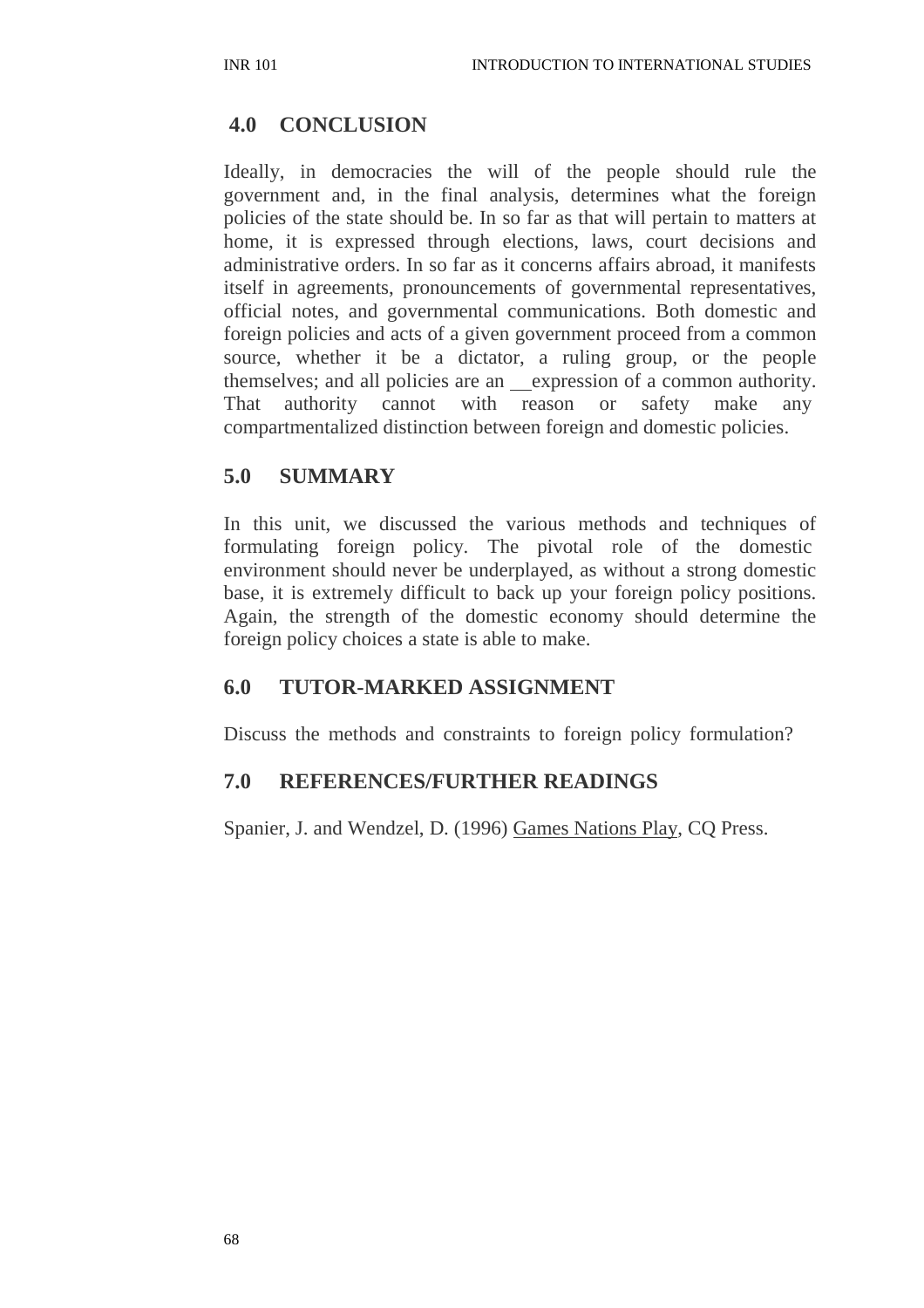# **UNIT 4 FOREIGN POLICY EXECUTION**

#### **CONTENTS**

- 1.0 Introduction
- 2.0 Objectives
- 3.0 Main Content
	- 3.1 Foreign Policy Statements
- 4.0 Conclusion
- 5.0 Summary
- 6.0 Tutor-Marked Assignment
- 7.0 References/Further Readings

## **1.0 INTRODUCTION**

A tenuous and ambiguous relationship exists between a policy and its implementation. Rather than a one-way casual chain, there exists a reciprocal relationship in which implementation may affect policy as well as the obverse. In this unit, we will examine the issue of foreign policy execution or implementation.

### **2.0 OBJECTIVES**

At the end of this unit, you should be able to:

- i) Explain the process of foreign policy execution;
- ii) Describe the actors that are usually involved;
- iii) Explain the instruments of foreign policy execution;
- iv) Discuss the linkage between foreign policy execution and foreign policy formulation

### **3.0 MAIN CONTENT**

### **3.1 Foreign Policy Statements**

Foreign policy statements merely signal the proffered interests and intentions of a nation. Without specific actions designed to implement those intentions, even explicitly stated policies may soon become ineffective. It is not sufficient for the Federal Republic of Nigeria to say, "We shall continue to do everything in our power to eliminate apartheid from our continent and to defend the dignity of man everywhere". If the means to implement that policy are not available, and a willingness to use those is not demonstrated, in the absence of the demonstrated means and will to carry out the stated intentions, a potential aggressor may treat the statement as pure rhetoric or bluff and not be deterred from aggression.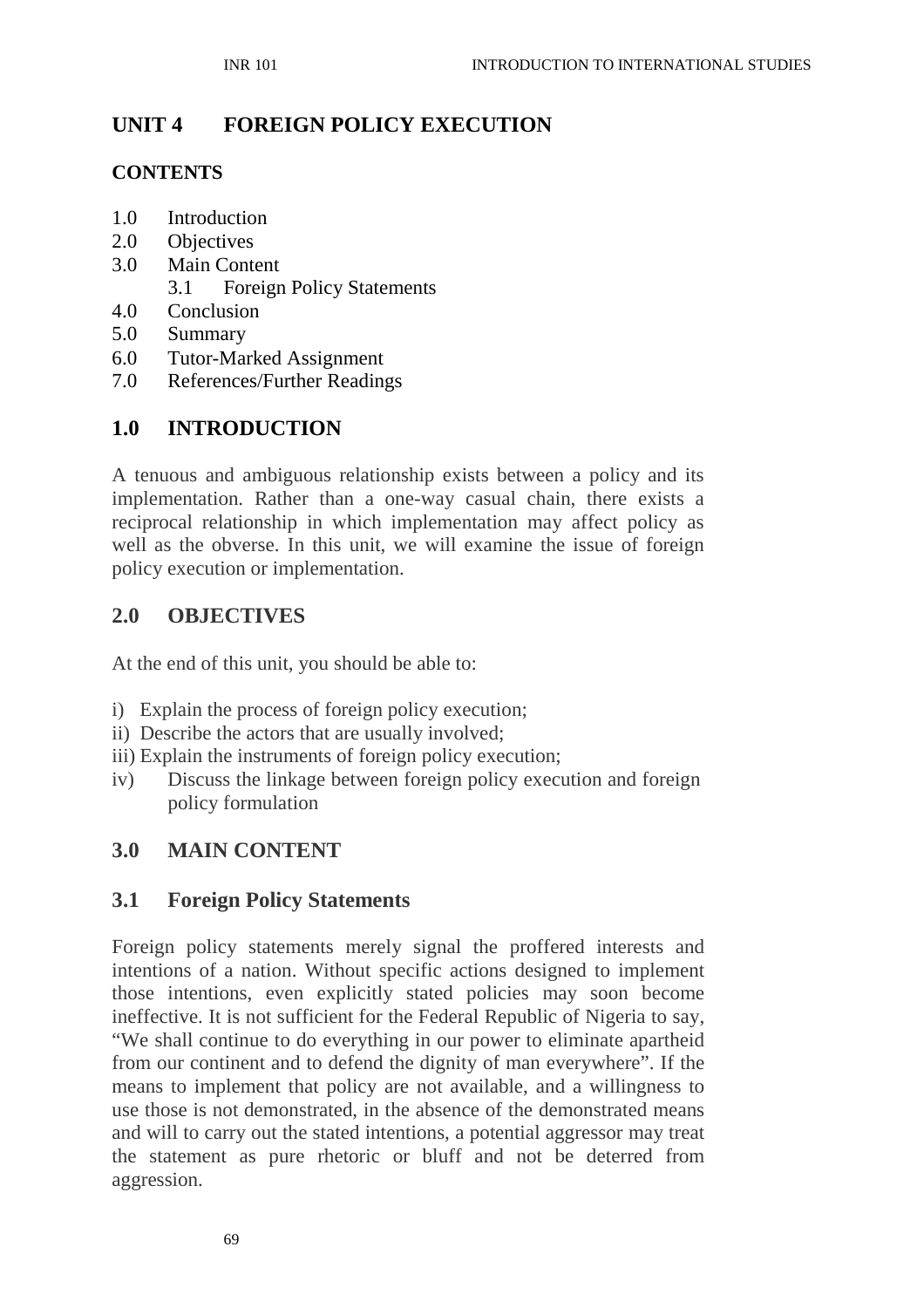Every nation has machineries for the execution of foreign policy. Foreign policies are executed through the Ministry of Foreign or External Affairs as well as by the Embassies, Commissions, or Charge d'Affairs abroad. The intention of the state is usually to ensure that the policies formulated and the decisions taken on the foreign policy issues that are of interest to that particular country do not suffer for lack of implementation; also, that when they get to the implementation stage they are executed in such a way as to achieve the intended goal.

The administration of foreign policy, especially at the higher levels, is only partially separable from its formulation. Nevertheless, the two processes are sufficiently distinct in important ways to justify separate consideration. Foreign policy administration begins, of course, with the executive who everywhere possesses the authority to direct the conduct of foreign relations and their related activities. The role of the former leader in such matters is normally limited to ceremonial and social occasions. The functions of the head of government however, as a political executive, are considerable. He has certain regular responsibilities of appointing diplomatic envoys, receiving those from other states, ordering negotiations with representations of foreign governments, declaring war, signing treaties, and ensuring peace.

Governments have one ministry or department principally responsible for the administration of foreign policy. Its head is designated by such titles as Secretary of State for Foreign Affairs in Great Britain, Secretary of State in the United States, Minister of Foreign Affairs in France, Secretary of State for External Affairs in Canada, Minister of Foreign Affairs in Nigeria.

For the measurement of her foreign relations and the making and implementation of foreign policy decisions, Nigeria since independence, has established a network of overseas mission and developed a large and complex administrative machinery which is directly concerned with foreign affairs – the Ministry of Foreign Affairs, formerly known as the Ministry of Foreign Affairs and Commonwealth Relations. The Ministry of Foreign Affairs is wholly concerned with the day-to-day conduct of Nigeria foreign relations. In addition to formulating and carrying out specific policies designed to achieve Nigeria's national objectives, the ministry and its principal functionaries are charged with the responsibility for the following matters - "establishment and administration of Nigeria's diplomatic and consular posts; conduct of government business in the legislature relating to foreign and Commonwealth affairs; relations with the diplomatic corps in Nigeria; issuance of passports and travel certificates, consular matters affecting Nigerians outside Nigeria, etc. The political head of the ministry is the Minister of Foreign Affairs. The Ministry of Foreign Affairs in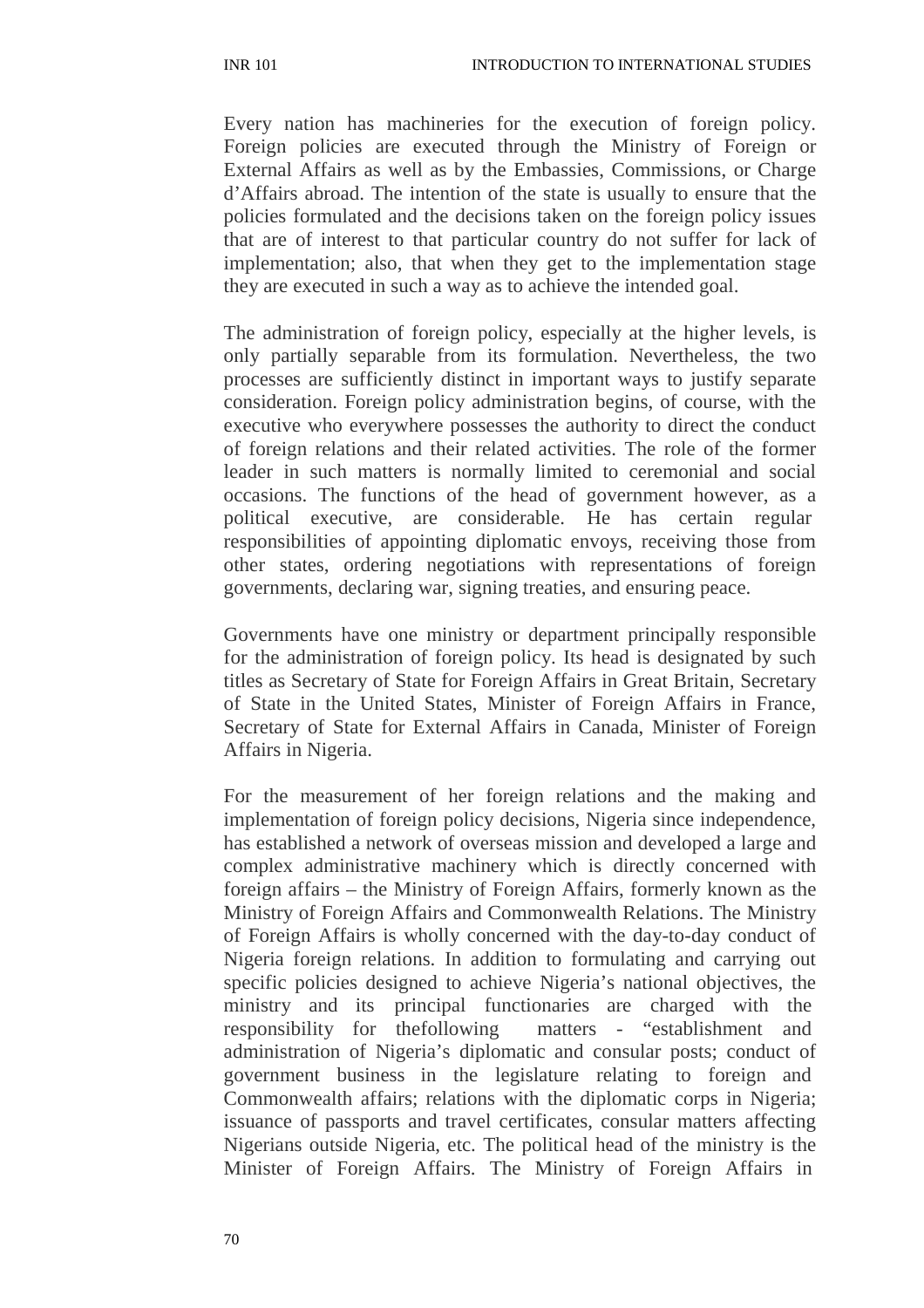organized partly on a geographical and partly on a functional basis. In this respect, the titles of the various divisions suggest their respective areas of activities and responsibilities. The principal functionaries of the Ministry of Foreign Affairs are not simply agents carrying out Nigeria's international policies, but they are part of the policy making process. To say that the Ministry of Foreign Affairs is the official machinery for handling foreign policy matters is not to say that external affairs are the exclusive concern of the ministry. In fact, there are few foreign policy issues, which do not cut across the traditional lines of demarcation, which separate the fields of responsibility assigned to various ministries and agencies. The never-ending problem of overlapping jurisdictions and conflicting sets of responsibilities in foreign affairs reflect the practical difficulties in the way of ensuring inter-ministerial coordination and reconciliation.

In the process of initiating, formulating and executing a particular policy, there are a number of forces involved apart from the officially designated people, such as people in government and in the foreign ministries; there are two other categories of people involved. One, there is external participants such as the agents of foreign governments or corporations, religious organizations, the civil society etc. who are interested in whatever policies a particular state pursues. As a result of this, they tend to deploy any means to influence the decisions taken. The second category of those who influence foreign policy are persons within the particular country. These include pressure groups, social or other organizations, and student bodies. They may, of course, be members of the foreign policy elite.

As mentioned, a policy is made effective by the steps that are taken to make it meaningful. Politics is not self-effecting. It must be supported by action programmes that generally operate in the external environment of a state, but domestic programmes also support foreign policy. Immigration, tariff, and agricultural surplus programmes and domestic policies with external relevant.

The programmes and actions taken to execute foreign policy are the instruments of policy. These instruments comprise power politics, diplomacy; international communication, including public information and the use of ideology, propaganda, and manipulation of opinion: economic actions; and use of military resources. Harold Lasswell of Yale University once described action programmes as covering "force, deals, goods and ideals".

The instruments of policy are the principal components of national strength and constitute national power when given purpose and direction. This power determines the degree of success or failure of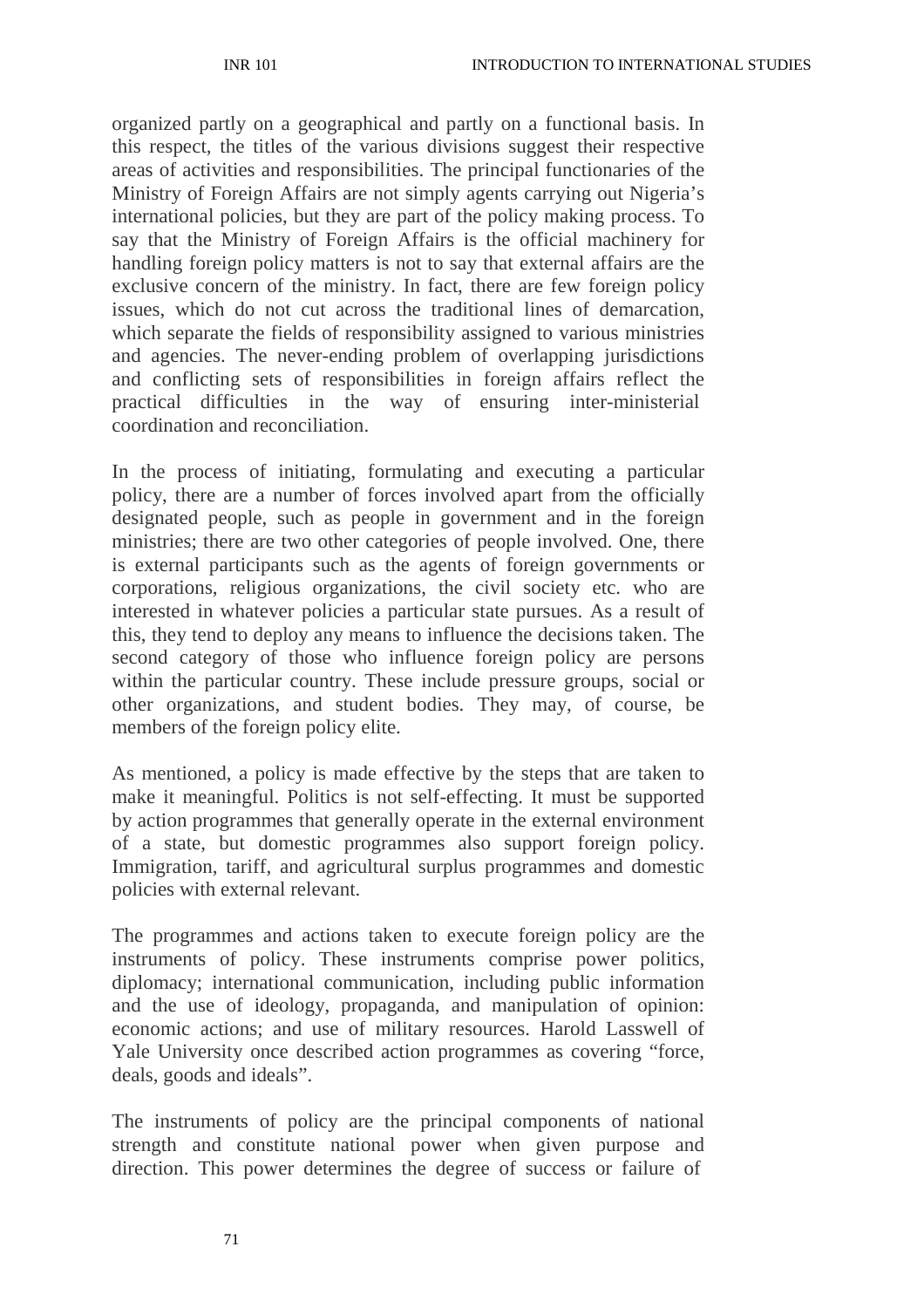national policy. The instruments of policy are the mechanisms that translate policy and programmes into day-to-day operations and, overtime, result in the outlines of policy for all interest observers to see. Policy formulation as we have seen is a most complex process. Implementing policy on a daily basis along the lines originally intended is one of the most different tasks confronting government's decisionmakers. Changing the course of programmes once started involves changing the minds and everyday routines of individuals and large organizations. Programme changes take time and inherently carry costs in terms of people, money, materials and processes. Rarely is any instrument used alone. Diplomacy is often directly supported by economic and military means. A state's diplomacy may be strengthened also by prestige gained from its economic, scientific, and military programmes. Inept diplomacy can weaken a state's policies. There are patterns of foreign policies integrating a variety of individual policies and employing a variety of foreign policies, while utilizing a variety of instruments to further a particular goal or set of related goals.

### **Self Assessment Exercise**

What are the various instruments for foreign policy execution?

## **4.0 CONCLUSION**

Foreign policy execution as an aspect of the pursuit of a country's interests cannot easily be separated from foreign policy formulation per se. The two are inter-related and are complementary to one another. However, without giving life to the policies formulated, a state may never be able to protect nor promote its national interests. A variety of actors are usually involved in the execution of foreign policy – the executive of the various countries being the key actors. However, the foreign policy elite, the academia, civil society, economic interest groups, and other pressure groups also contribute directly and indirectly to foreign policy formulation.

## **5.0 SUMMARY**

In this unit, we have discussed foreign policy, foreign policy execution and the link to the formulation. We also identified the various foreign policy actors involved in the execution and the instruments that are usually resorted to.

## **6.0 TUTOR-MARKED ASSIGNMENT**

Describe the process of Foreign Policy execution in Nigeria. Who are the key actors?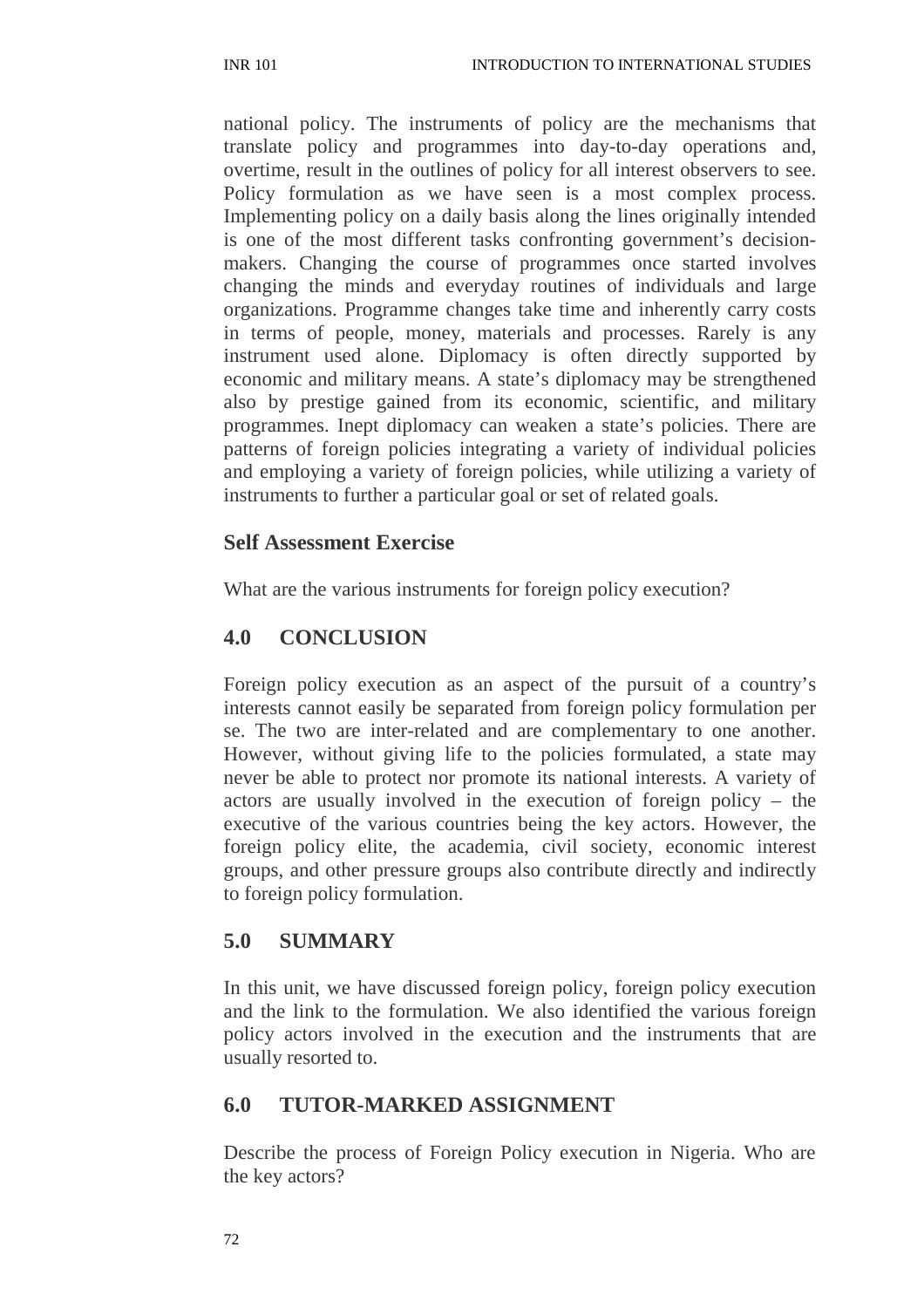# **7.0 REFERENCE/FURTHER READINGS**

Joseph Frankel, (1979) International Relations in a Changing World, Oxford University Press, Oxford.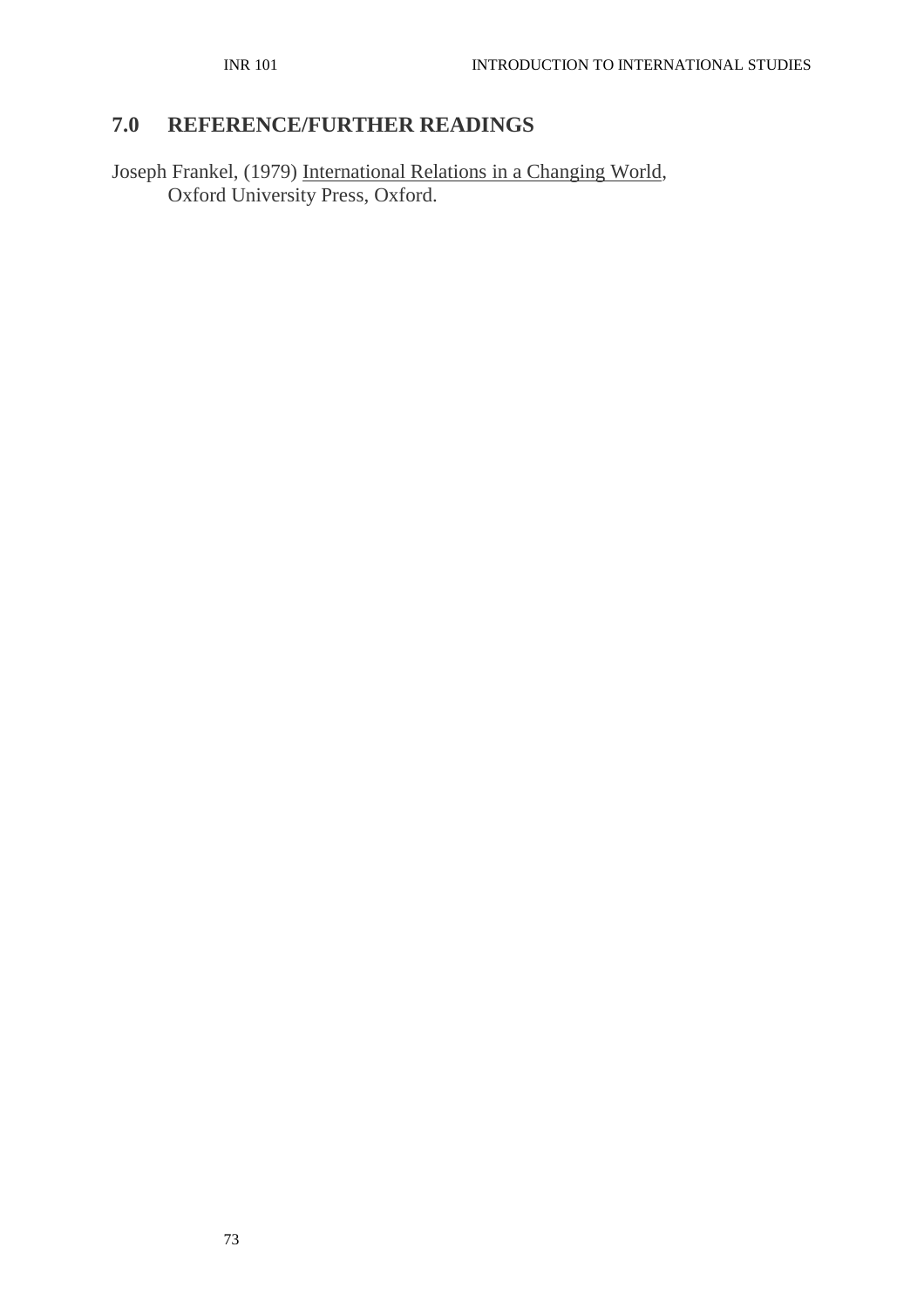## **MODULE 4**

- Unit 1 Principles of Bargaining and Negotiation
- Unit 2 Negotiating Skills
- Unit 3 The Search for National Security
- Unit 4 International Technical Assistance

# **UNIT 1 PRINCIPLES OF BARGAINING AND NEGOTIATION**

### **CONTENTS**

- 3.0 Introduction
- 4.0 Objectives
- 3.0 Main Content
	- 3.1 Negotiation
		- 3.1.1 Towards a successful Negotiation
		- 3.1.2 Negotiating Protocols
		- 3.1.3 The Joint Problem Solving Approach to Negotiation
- 4.0 Conclusion
- 5.0 Summary
- 6.0 Tutor-Marked Assignment
- 7.0 References/Further Readings

## **1.0 INTRODUCTION**

We shall examine in this unit the principles of bargaining and negotiation, the method of negotiating protocols and the Joint-problem solving approach to negotiation. In addition, other related elements of negotiation will be discussed.

## **2.0 OBJECTIVES**

At the end of this unit, you should be able to:

- i) Define negotiation;
- ii) Describe the ground rules for negotiation;
- iii) Distinguish between the Competitive and Joint-Problem Solving Approaches;
- iv) Explain the imperative of proper timing during negotiations.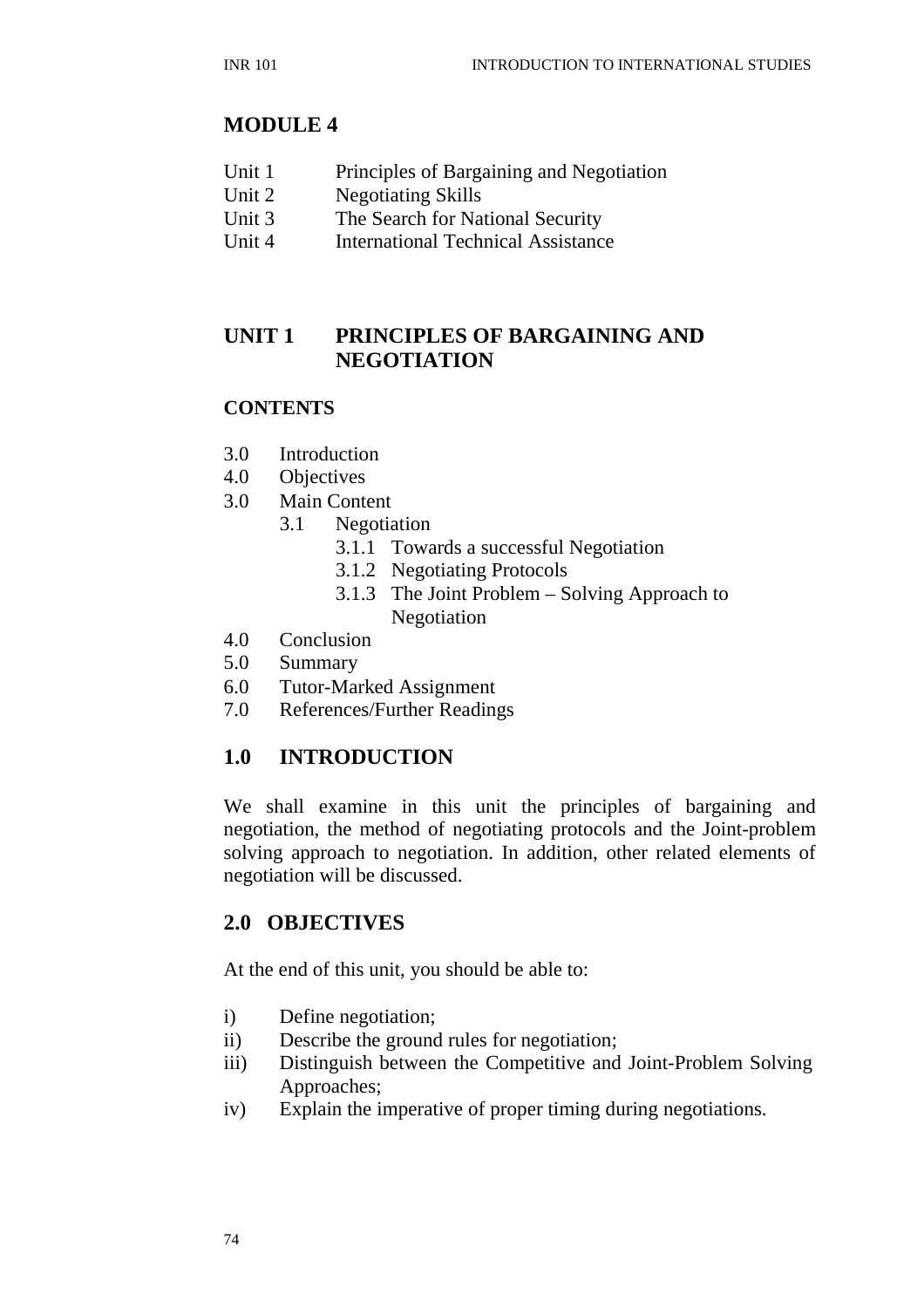## **3.0 MAIN CONTENT**

### **3.1 Negotiation**

Negotiation is a voluntary problem solving activity, or a communication or information sharing process in which the parties try to work out their real, perceived or potential differences through agreements that define their future behaviour. The agreement can be formal or informal, written or oral, explicit or tacit. A successful negotiation leaves the parties satisfied and lays a positive foundation for their future relationship.

## **3.1.1 Towards a Successful Negotiation**

Information release is a very important element of negotiation. The negotiating process has been described as: "the exchange of information (and its manipulation) which permits and compels learning by each party about his opponent, about himself, and about their common situation". That is about their expectations, requirements, and strengths. As a result of learning, there is modification of expectations and requirement such that the negotiators may shift their demands to some point at which they can agree. Negotiators continue to exchange information and to explore possibilities so long as they consider that they may gain an outcome that is more advantageous than the status quo. Negotiations are thus a dynamic process of exploration in which change is intrinsic. These include changes in each party's assessment of his requirements, in his expectations of what is possible, preferable and accountable, and changes in his understanding of the opponent's assessment and expectations.

Negotiating parties expect to give up something of value in order to obtain something of value. Sometimes, this bargaining occurs in a cooperative environment, sometimes in an adversarial atmosphere, often in a combination of the two. But when a negotiating climate can be created which increase trust levels, enhances openness and maximizes the flow of information the pertinent times can create solutions which no one envisaged on the other hand and which arouses the need for any party to make extensive compromises on important principles or values.

Unless a party's goal is the total destruction of the opposition, there comes a time in the life of every community or political conflict when it is in a party's interest to attempt to reach a negotiated settlement, since the parties are virtually always interdependent, total destruction of the opposition becomes self-defeating if not unrealistic, even if it could be achieved. The question, then is not whether to negotiate, but, (1) When a party lacks viable alternatives to negotiating, Sierra Leone's president Tejan Kabbah was forced to negotiate with the rebel Revolutionary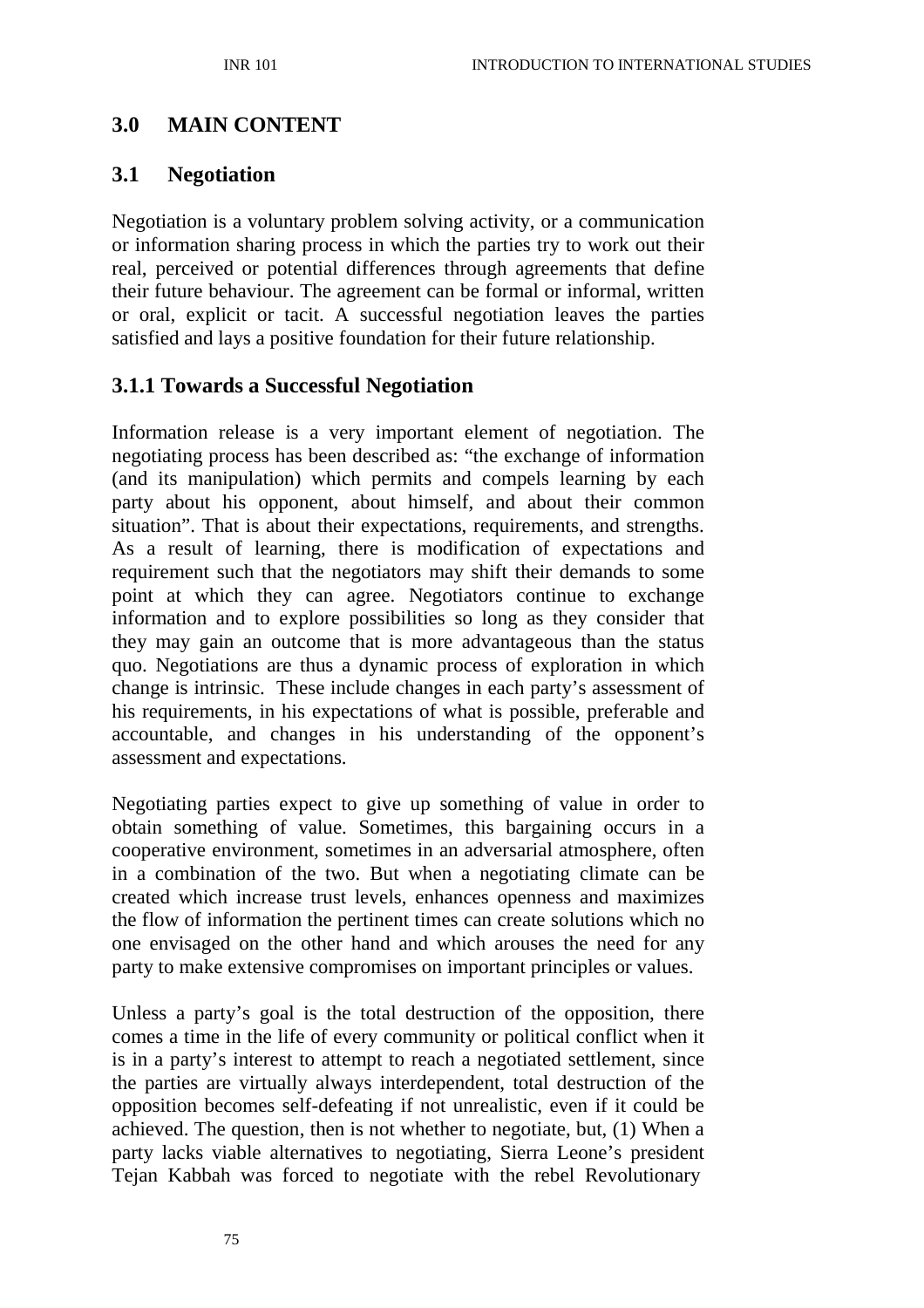force (RUF) for the release of Foday Sankoh and other issues when he took over most of the territories in January, 1999; (2) When a party's power appears to have peeked; (3) When failure to negotiate may weaken a party's power base; and (4) When the other side has few alternatives, appears to be under pressure to negotiate and appears willing to bargain in good faith, are times to consider coming to the round table. The decision can be facilitated by conducting a risk-benefit analysis which may address these questions:

- (a) How important is it for us to attempt to resolve the problem now: Are there forces at work which make it necessary to resolve the matter soon? Will a delay weaken or can it be expected to improve our power base?
- (b) Are there internal or external forces pressuring us to negotiate now? (OAU pressuring Tejan Kabbah). Will our power base erode if we do not respond?
- (c) What pressure makes it inadvisable to negotiate now? These might include opposition from our constituency or an impending leadership test which is best dealt with before making a commitment to negotiate.
- (d) What are our viable alternatives to negotiation? These can include such things as
	- (i) Combining peaceful protest activity;
	- (ii) Use of force;
	- (iii) Mounting a public education campaign;
	- (iv) Taking legal action, or
	- (v) Binding time in anticipation that something will happen to weaken the other party's position. The fewer the alternatives, the greater the pressure to negotiate.
- (e) Do we have sufficient power and leverage to enable us to get what we need through negotiation? If not, is it feasible to delay negotiations until we can improve our position?
- (f) How will delaying negotiation affect our power relationship with other parties? Will we be relatively stronger or weaker coming to the table later? Are we likely to do better now or later.
- (g) Are we prepared to make concessions and explore new oppositions which may be necessary to resolve the matter? Do other parties appear to be prepared to do likewise?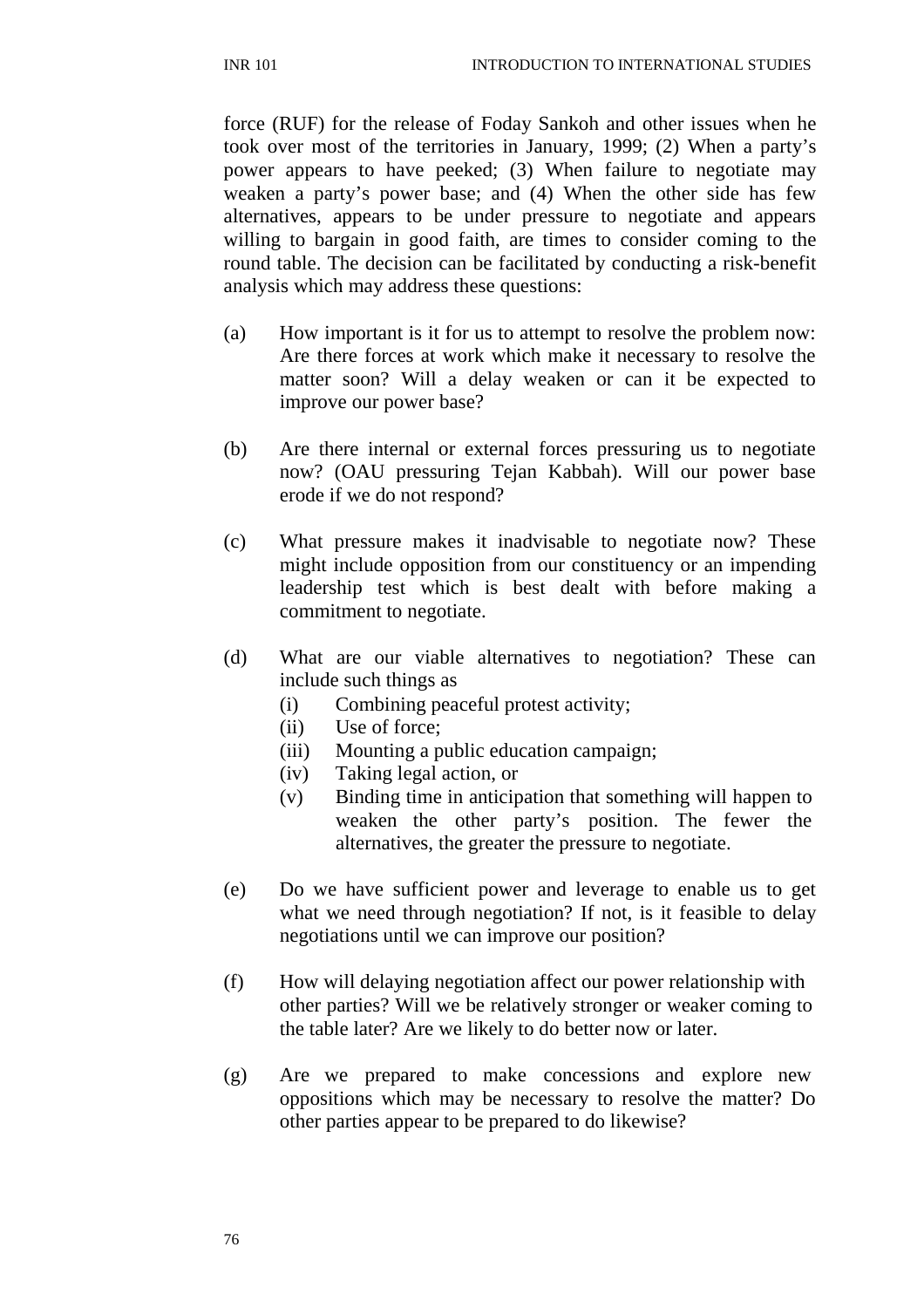- (h) What pre-conditions for negotiation will bind us? Will they diminish our power during negotiations or weaken us if negotiation reaches impasses?
- (i) What are the likely consequences of coming to the table and failing to reach a settlement? Will our situation deteriorate, will it be stronger or is it likely the status quo will prevail?

The above questions should be addressed from your perspective and as information allows from the other party(ies) as well. It is also in this way that countries decide whether to negotiate or not in their relations with other countries during conflicts.

### **3.1.2 Negotiating Protocols**

Once the parties have decided to move toward the negotiating table, they must agree on certain preconditions. Negotiations can determine who will convene the talks. They then must agree to the ground rules which will govern the process. Decisive and unambiguous protocols will help prevent subsequent misunderstandings and disagreement, which can bring negotiating to a standstill and leave the parties angry and mistrusting. Depending on the nature of the conflict, ground rules might specify the following issues:

- (a) The basic framework, including (i) the purpose of the negotiation; (ii) the agenda (iii) procedures for adding new issues to agenda; (iv) the need for consensus and defining what "consensus" means, (v) the extent to which parties agree to support and be bound by the agreements reached; and whether all issues must be resolved before any agreements can be considered. Also, (vii) the place where negotiations will be convened; (viii) any special room arrangements;(ix) starting times and length of the sessions; and (x) deadlines must be agreed upon.
- (b) The participants including (i) which parties will participate, (ii) procedure, for adding parties, if necessary; (iii) the maximum number of persons from each party to be present at the negotiations and (iv) the maximum numbers of individuals from each party to be seated at the negotiating table. Also (v) whether sessions will be closed or open to the public media. If sessions are closed, there should there be policies on confidentiality, including the use of recording devices, and (vi) how the parties will deal with the media.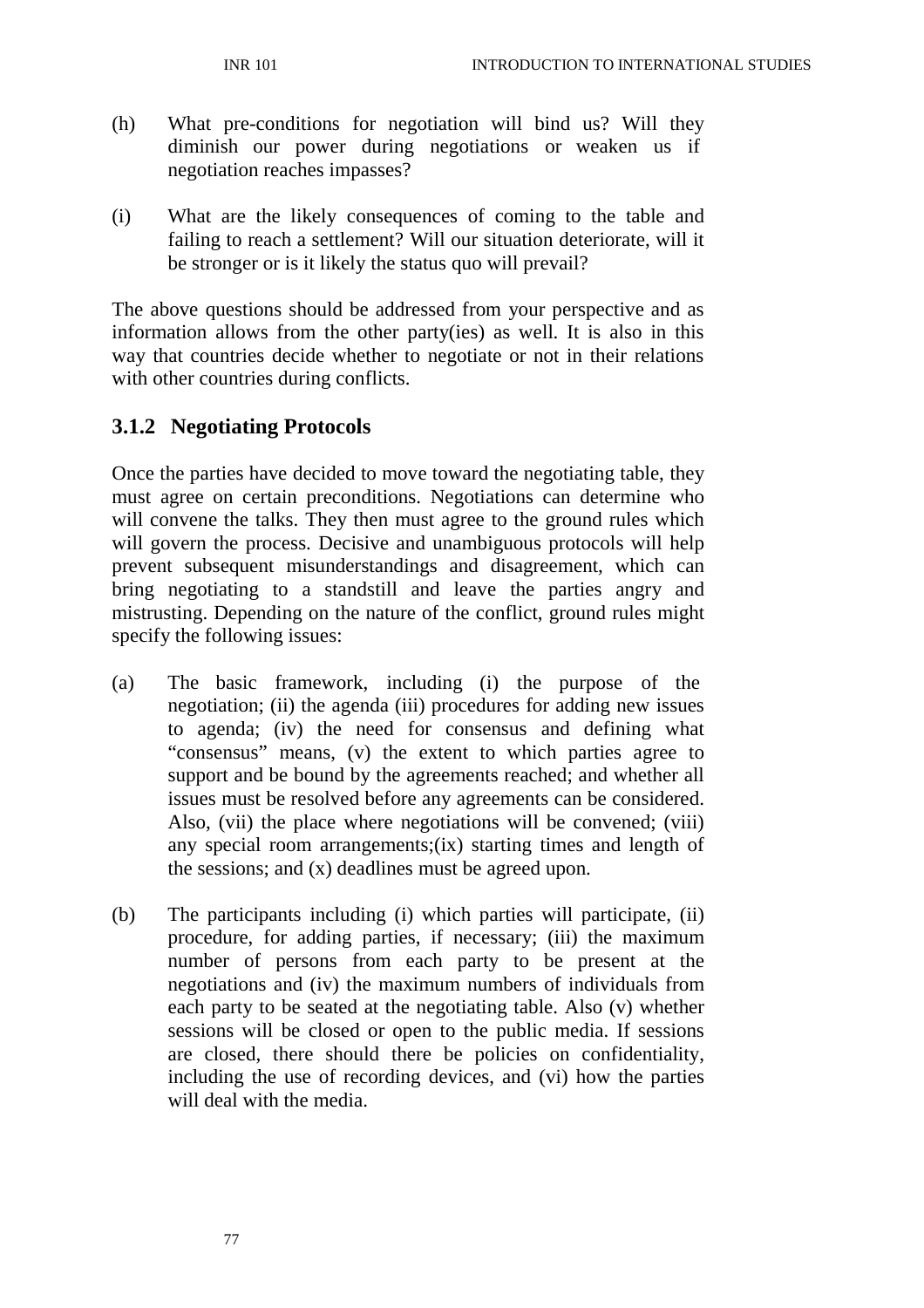- (c) Outside resources, including;
	- (i) the responsibilities of facilitators or mediators if they are to be used and the individuals or the organizations responsible for providing them;
	- (ii) whether outside observers will be invited or permitted to attend, how they will be selected and the limits of their number;
	- (iii) the terms on which parties will make financial or technical information available to each other during negotiations;
	- (iv) whether technical specialists will participate when needed to interpret his information, and
	- (v) whether sub-committees will be used to develop joint proposals and the method for selecting and using them.

Finally, the parties may want to include a brief statement that they agree to treat each other respectfully and avoid insulting or disparaging language during negotiations. This may seem trivial, but it can help set a positive climate at the start of negotiations and serve as a reminder to the parties when emotions flare during the process. In short, these are the key elements that must be considered and agreed upon during negotiations especially of protocols.

### **3.1.3 The Joint Problem-Solving Approach to Negotiation**

The is a variety of negotiation styles, but in community public policy and political negotiations, two approaches commonly used to confront the issues are the competitive mode and what can be called the joint problem-solving style.

Each style emphasizes a different set of behaviours and results in different types of outcomes. While individuals tend to use a combination of styles, many negotiators have a propensity to behave in ways consistent with one of the basic approaches; the one with which they are most comfortable and with which they feel most adept.

**Competitive***:* Classic competitive negotiation focuses on their own demands and demonstrates little concern for the interest of others. They are adversarial taking extreme positions at the opening of negotiations and making few concessions. They view negotiation as a win-loose proposition and consider it a sign of weakness to give any credence to opposing views. Their sole aim is to obtain as big a place of the pie as possible. They dominate the debate, exercising their power over the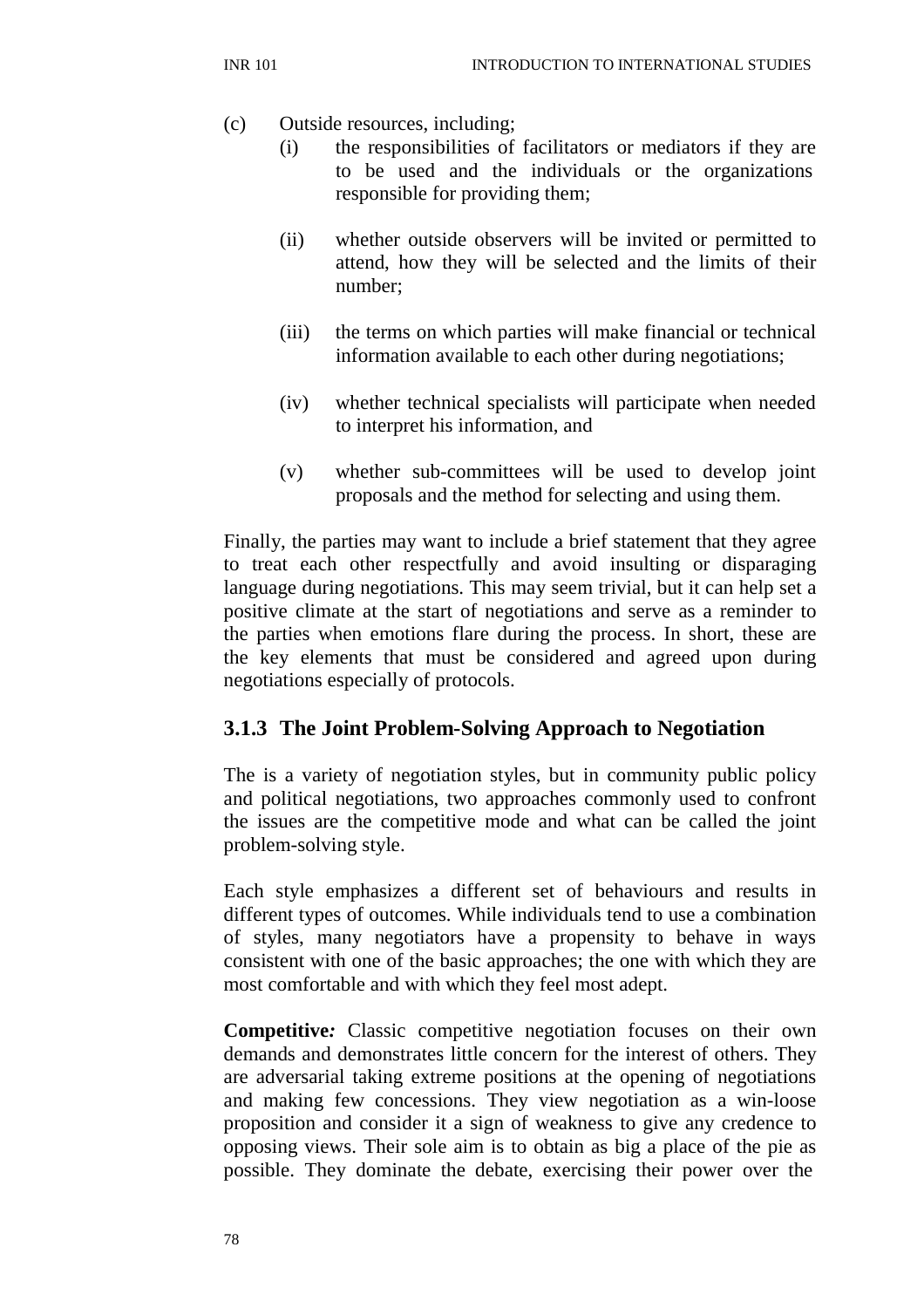other party to the extent possible, making concessions only when they are forced into it. They push through to the end of the negotiation giving little thought to the future relationship of the parties.

**Joint Problem-Solving***:* Negotiators use joint problem-solving to find ways to expand the pie rather than simply fighting for what they see when they arrive at the table. They create a cooperative, open and expansive climate by focusing on the parties interests rather than in their position. They seek to use power of the other parties rather than power over them in their effort to find solutions which mutually benefits the parties.

Joint Problem-Solving Negotiators are not averse to confronting conflict. In fact, they deem confrontation essential to the full exploration and understanding of their differences. But unlike the competitive, they prefer discussion which encourages the flow of new information over debate in which parties only try to prove the correctness of their position and belittle others.

There is a time for hard bargaining and fighting for positions in joint problem-solving negotiation, but only after a long and arduous process of discussion, analysis and exploration aimed at identifying the possibilities for mutual gain.

At the outset of a model of joint problem-solving negotiation, the parties do not make demands, or even discuss their positions. Rather, they approach each issue on the agenda by clearly defining it and discussing each party's interests and also create doubt in their minds about the validity of some of their original assumption. A climate is thus established which is conducive to the exploration of solutions based on these new insights.

When trust levels are low, the parties cannot be expected to come to the table to prepare to share a lot of information about their real needs and interest. They consider much of this information about their real strategies and guard it closely. But if the negotiation is well managed, an environment may be created that enables a party to take some risks and be incrementally forthcoming. If the other side reciprocates by sharing have-to-have confidential information, trust levels begin to decrease, tensions rise and there is a greater sharing of information and ideas about issues and the parties to the conflict.

# **4.0 CONCLUSION**

Bargaining and negotiation are important instruments of diplomacy and foreign policy execution. We should note the meaning, the necessity for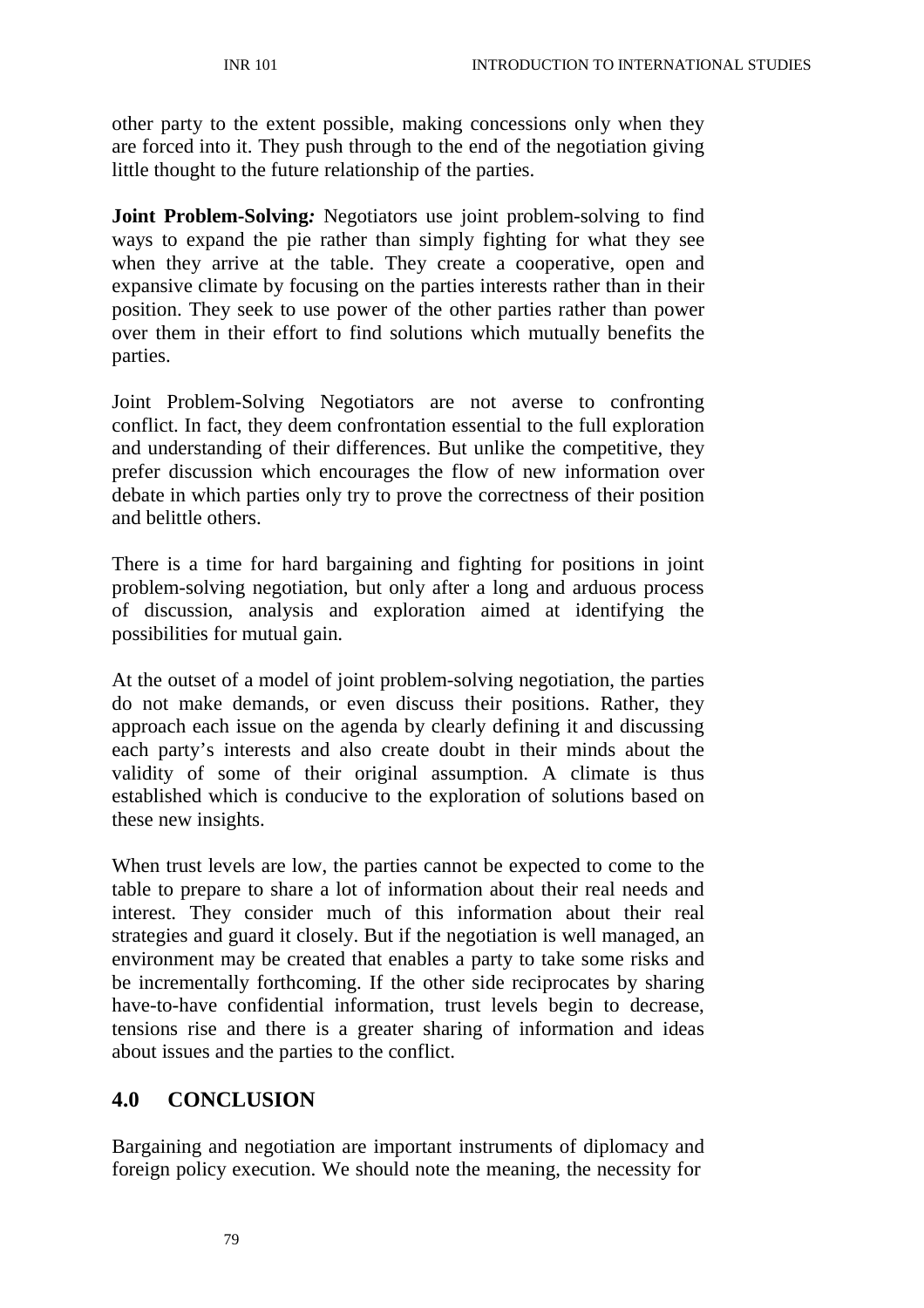the proper timing of negotiations. This is important so that ongoing negotiations do not cause further conflict or make the already existing conflict more difficult to resolve. Negotiation is however, a very important instrument of negotiation.

## **5.0 SUMMARY**

We have extensively discussed negotiation; the meaning, timing of negotiations, and the different types of negotiations; in particular Competitive as opposed to the Joint Problem-Solving Approaches. We also examined the ground rules that must be considered in preparation for negotiations.

# **6.0 TUTOR-MARKED ASSIGNMENT**

"Bargaining and Negotiations are important instruments of conflict resolution". Discuss.

# **7.0 REFERENCES/FURTHER READINGS**

Morten Deutsch, (1973) The Resolution of Conflict: Constructive and Destructive Proceses, Yale University Press, New Haven, CT.

Charles Hauss, (2001) International Conflict Resolution: International Relations for the  $21<sup>st</sup>$  Century, Continuum Publishing, New York.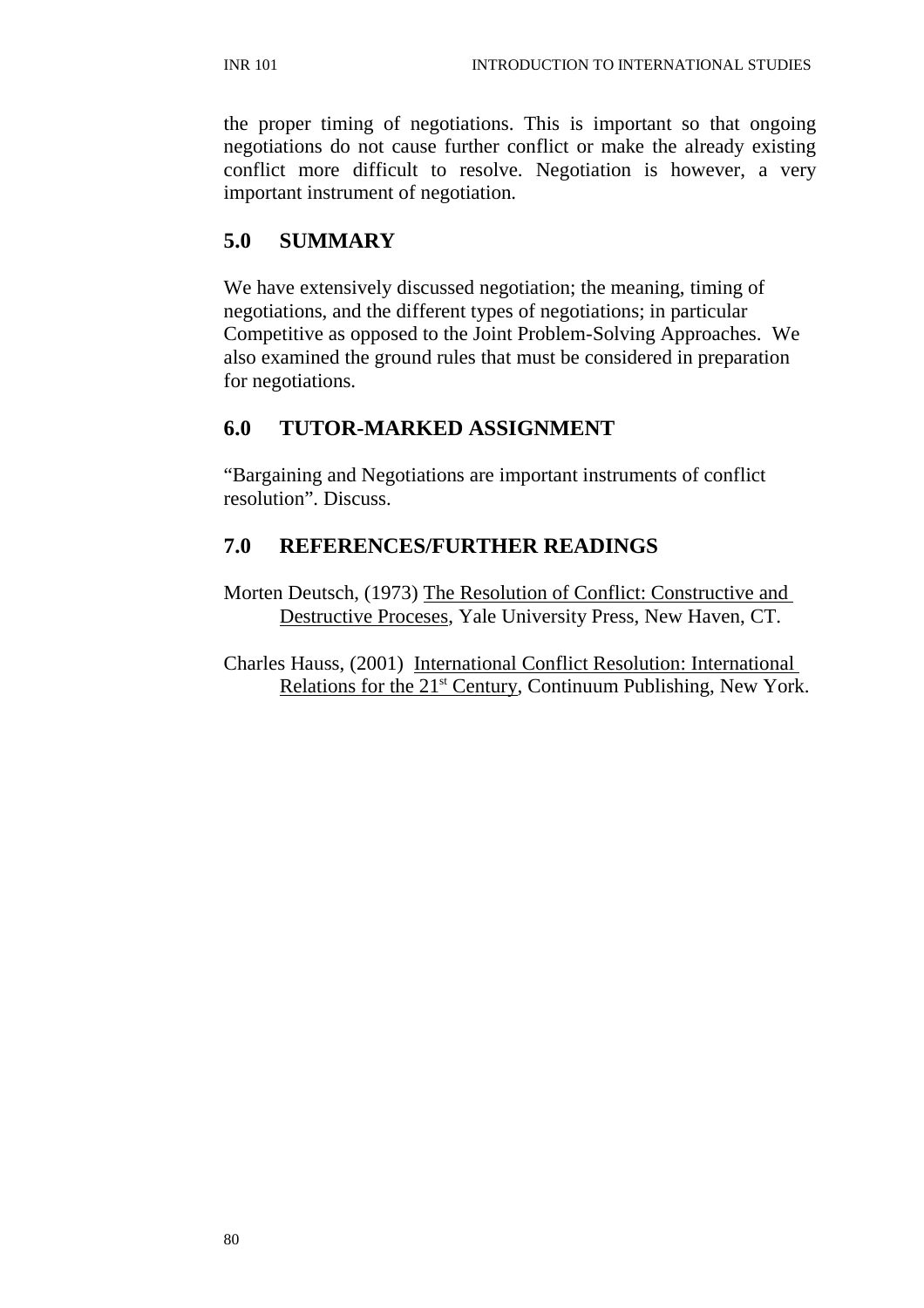## **UNIT 2 NEGOTIATING SKILLS**

#### **CONTENTS**

- 1.0 Introduction
- 2.0 Objectives
- 3.0 Main Content
	- 3.1 The Skills for Effective Problem Solving Negotiation
		- 3.1.1 Preparing for Negotiation
		- 3.1.2 The Negotiation Team
- 4.0 Conclusion
- 5.0 Summary
- 6.0 Tutor Marked Assignment
- 7.0 References/Further Readings

### **1.0 INTRODUCTION**

Notwithstanding the extra-ordinary advantages of joint problem-solving, many negotiators lack training in the skills necessary for its most effective use. This in part, is because in many cultures only negative values are placed on "conflict" and the skills required to confront and manage it effectively are not sufficiently valued to be taught at home or in schools.

The skills needed for effective joint problem-solving negotiations revolve around the need to communicate acceptance to other parties so that they are encouraged to continue the flow of information, rather than to communicate rejection which makes others defensive and closes down the information exchange. We will thus examine the issue of negotiating skills in this unit.

### **2.0 OBJECTIVES**

At the end of this unit, you should be able to:

- i) Identify and outline the skills necessary for effective problem solving;
- ii) Discuss the necessity for proper preparation before negotiations;
- iii) Explain the need for proper briefing and training for negotiation teams.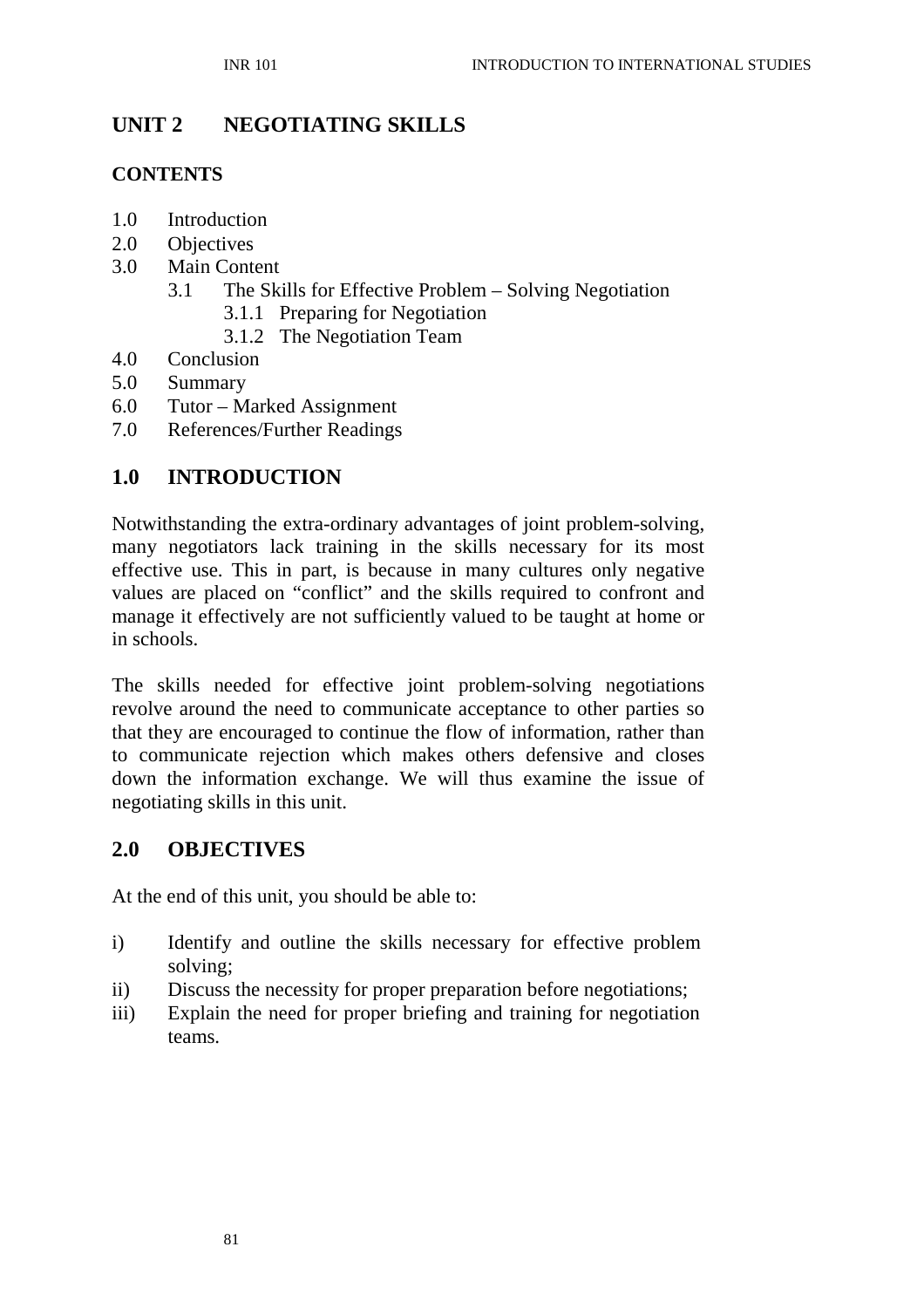# **3.0 MAIN CONTENT**

## **3.1 The Skills for Effective Problem – Solving Negotiation**

Five key skills for effective problem-solving negotiations are as follows:

- **(a) Empathic or Active Listening:** This skill means listening in a way that lets the speaker know that you understand and appreciate the problem and how the speaker feels about it. The listener throwing both verbal and non-verbal cues signals the speaker that "I accept and value both you and what you are saying, I am not judging you. I want to hear more and I desire to explore this matter further with you before deciding how to resolve it. Empathic listening not only surfaces information and ideas, but encourages the speaker, who has a full opportunity for expression to speak to a willing and effective listener.
- **(b) Withholding Judgment:** This is a component of empathic listening, but merits separate mention because of the difficulty many negotiators have by refraining from making and acting on judgment either before the parties come to the table or while an issue is still being defined and discussed. Responding in a way that judges the other party (that is a poor plan, or that is not a bad idea, but it will never work), creates defensiveness and shuts down the communication. Even a positive judgment (even a brilliant idea) can discourage the search for even better solutions.
- **(c) Dealing with Emotions:** Emotion, especially anger is a critical skill because the emotions of a negotiation are as real and important as the substance. Recognizing, acknowledging responding to another's anger is always in such a way that it:
	- (i) does not deny or belittle their feeling;
	- (ii) permits them to express their emotion; and
	- (iii) helps clear their head for rational discussion of the issue. This is imperative for efficient and productive negotiations. Being able to avoid getting "hooked" by another party's anger and knowing how to handle your own emotions during a negotiation is equally important.
- **(d) Asking Good Questions:** This is among the most overlooked skills of negotiation. Open-ended questions ("I don't understand how your plan would work", "will you tell me more about it"),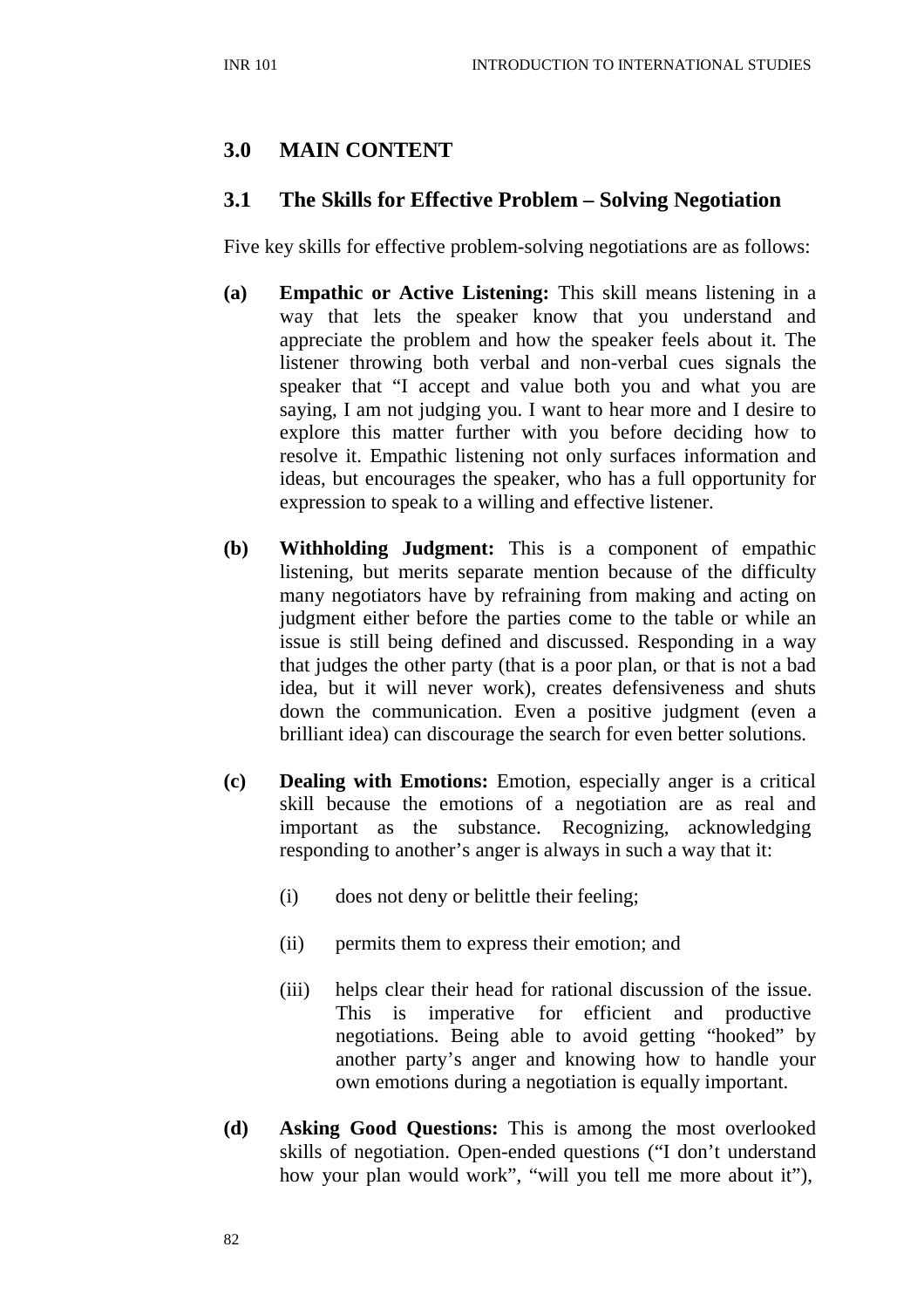encourages a communication to continue. Threatening questions such as "What in the world gave you the idea we could accept a plan like that?" shuts it down.

**(e) Creative Thinking:** This expands a party's search to generate solutions. Many negotiators have been conditioned to use only the analysis and logical portion of their brain. The formality of a negotiation setting can reinforce their tendency. If negotiators can free themselves to use the creative side of their brain as well as the analytic, they can expect to create even better solutions.

A party may devalue the skill required for effective joint problemsolving because they do not address some of the important traditional sources of power in a negotiation, such as the ability to punish or reward others, the ability to intimidate or coerce, etc. There can be no questioning the importance of power in any negotiation. But parties who come to the table equipped in the skills of joint problem-solving have another more subtle type of power. They are able to behave in ways that build trust and respect, reduce tensions, generate cooperation and encourage sharing of information and ideas about the problem and the parties.

# **3.1.1 Preparing for Negotiation**

**The Plan:** A negotiating plan should prioritize all agenda issues, indicating the perceived,

- (i) minimal needs (bottom lines); and
- (ii) possible outcomes.

Thought should be given to how each issue will be presented, including the content of the presentation, who should present it and how other parties might respond and why.

A plan should address the style of negotiation to be used. If it is joint problem-solving, consideration should be given to the type of information not known to other parties that must be held in confidence at all times and which can be released incrementally as a show of good faith.

As much information as available should be compiled about the other parties and the members of their negotiation team. Information about the statements they have made on the issues, their reputations, their professional backgrounds can influence, predict and explain their behaviour during negotiations.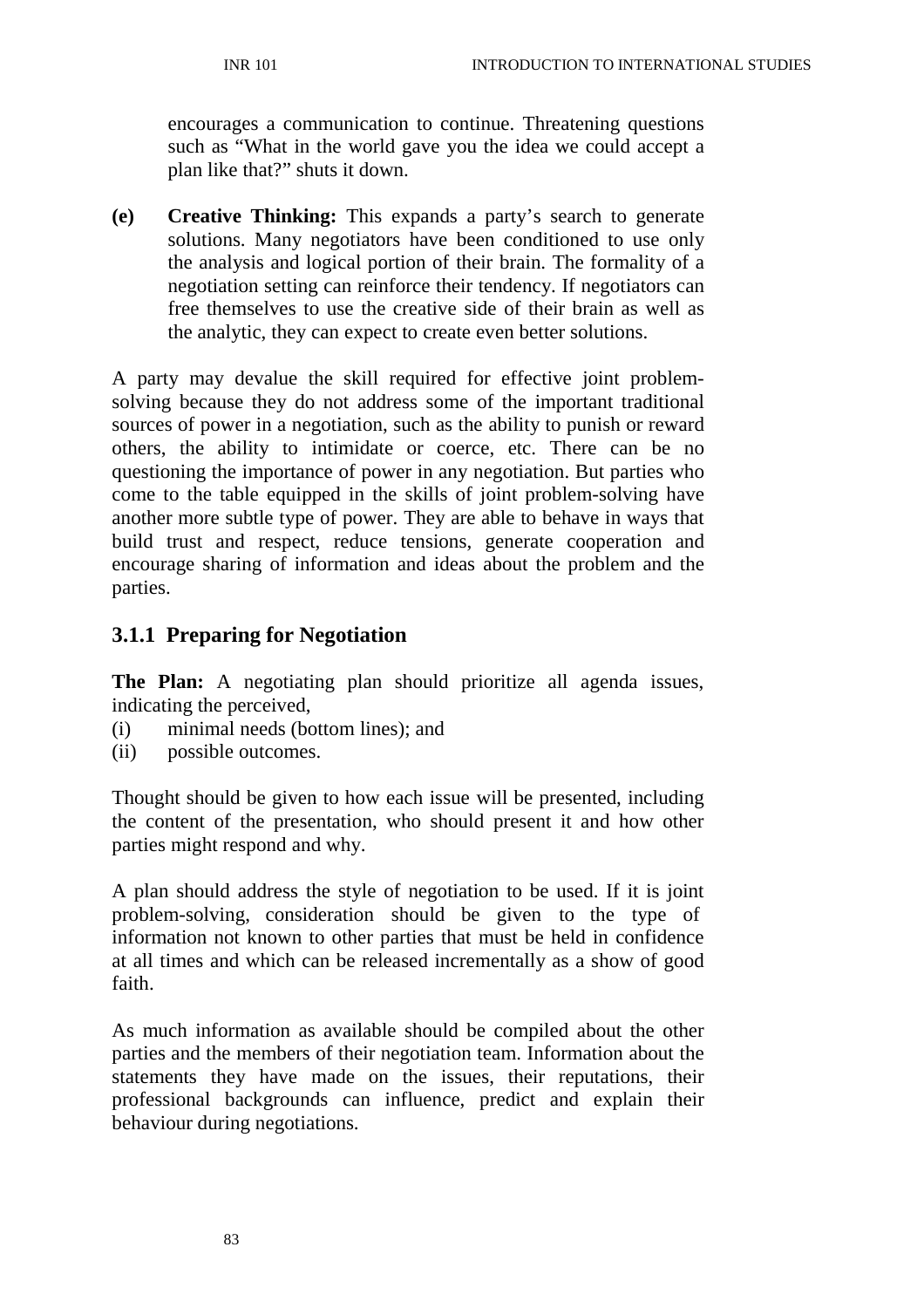Other dimensions of a plan can include the methods that will be used to:

- (i) communicate what is happening in negotiations to your constituents and obtain accurate feedback from them;
- (ii) communicate when needed with influential parties outside the negotiations;
- (iii) work with the media in ways that protect your interests without violating the negotiation protocols;
- (iv) monitor the media during the course of negotiations and transmit that information to your negotiating team and other key persons; and
- (v) obtain desired feedback or counsel from advisors or other supporters.

# **3.1.2 The Negotiation Team**

A negotiating team should include individuals who are knowledgeable, articulate, energetic, hardworking and capable of discipline and teamwork. Every team member should have a designated role, such as:

- (a) team leader;
- (b) designates spokespersons(s);
- (c) person(s) to take comprehensive notes of what is said;
- (d) person(s) to observe non-verbal behaviour;
- (e) resources specialist; and
- (f) a person(s) to display charts or distributes written materials, etc.

Team members should draft their opening statement, presentations on the issues and potential questions. They should anticipate the negotiation. Provides an opportunity to rehearse presentations and prepare responses.

# **4.0 CONCLUSION**

It is important that countries pay attention to the quality of negotiations they engage in, and of the quality of negotiators sent. For many countries, especially in the developing countries, it is often the case that they do not get good representations during negotiations at the global level. This is often underplayed to their own detriment. Training and skills are essential to effective negotiations, more so in this era of multilevel governance and multilateral diplomacy.

# **5.0 SUMMARY**

In this unit, we have discussed the need for ensuring that the negotiation skills of those engaged in negotiations are adequate. Preparing well before negotiations commence is very important. Negotiation is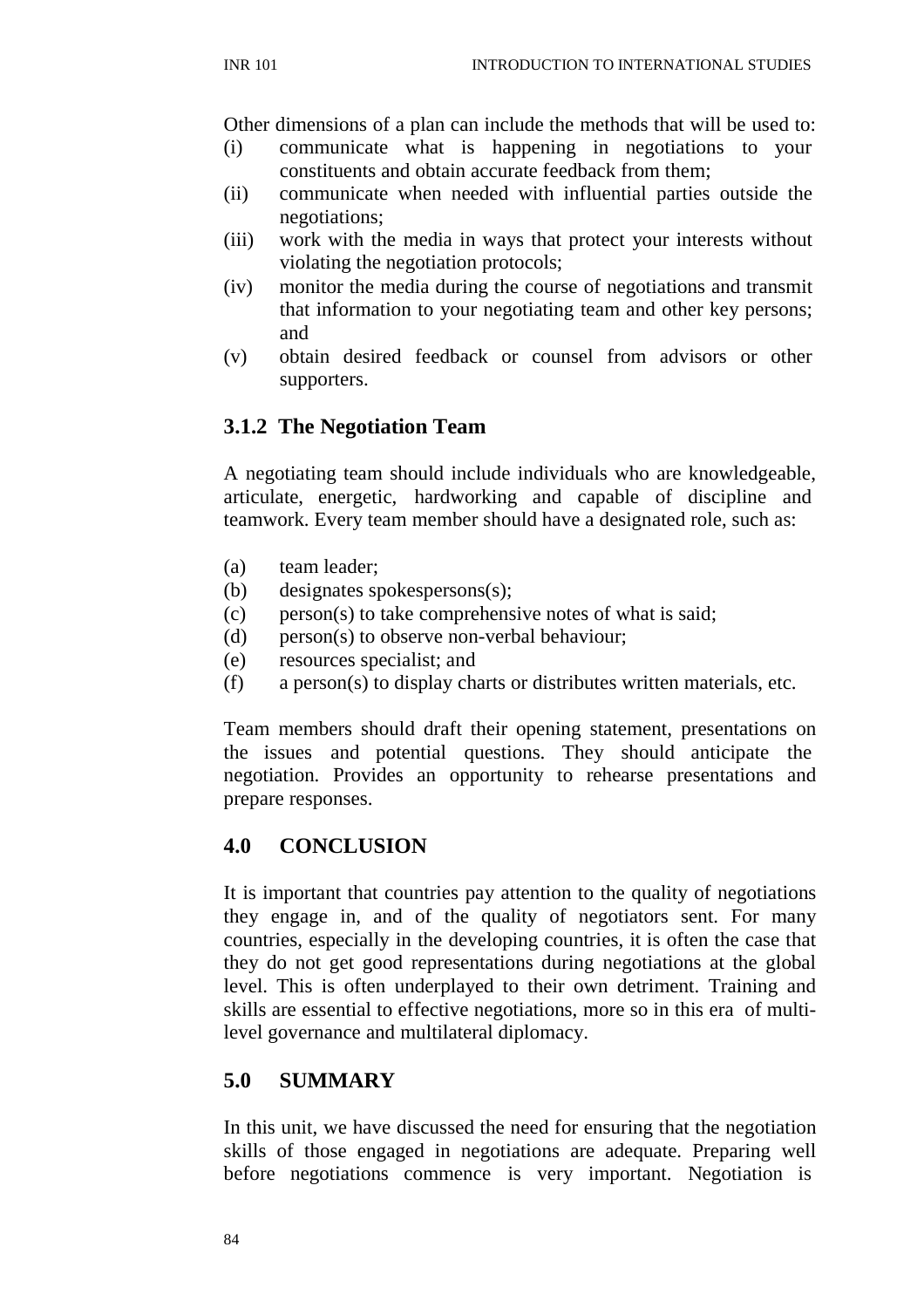increasingly becoming a very important instrument of diplomacy and international Relations in the 21st century.

## **6.0 TUTOR MARKED ASSIGNMENT**

What do you consider the skills necessary for effective problem solving during negotiation?

# **7.0 REFERENCES/FURTHER READINGS**

P. Terrence Hopmann, (1979) The Negotiation Process and the Resolution of International Conflicts, Oxford University Press, New York.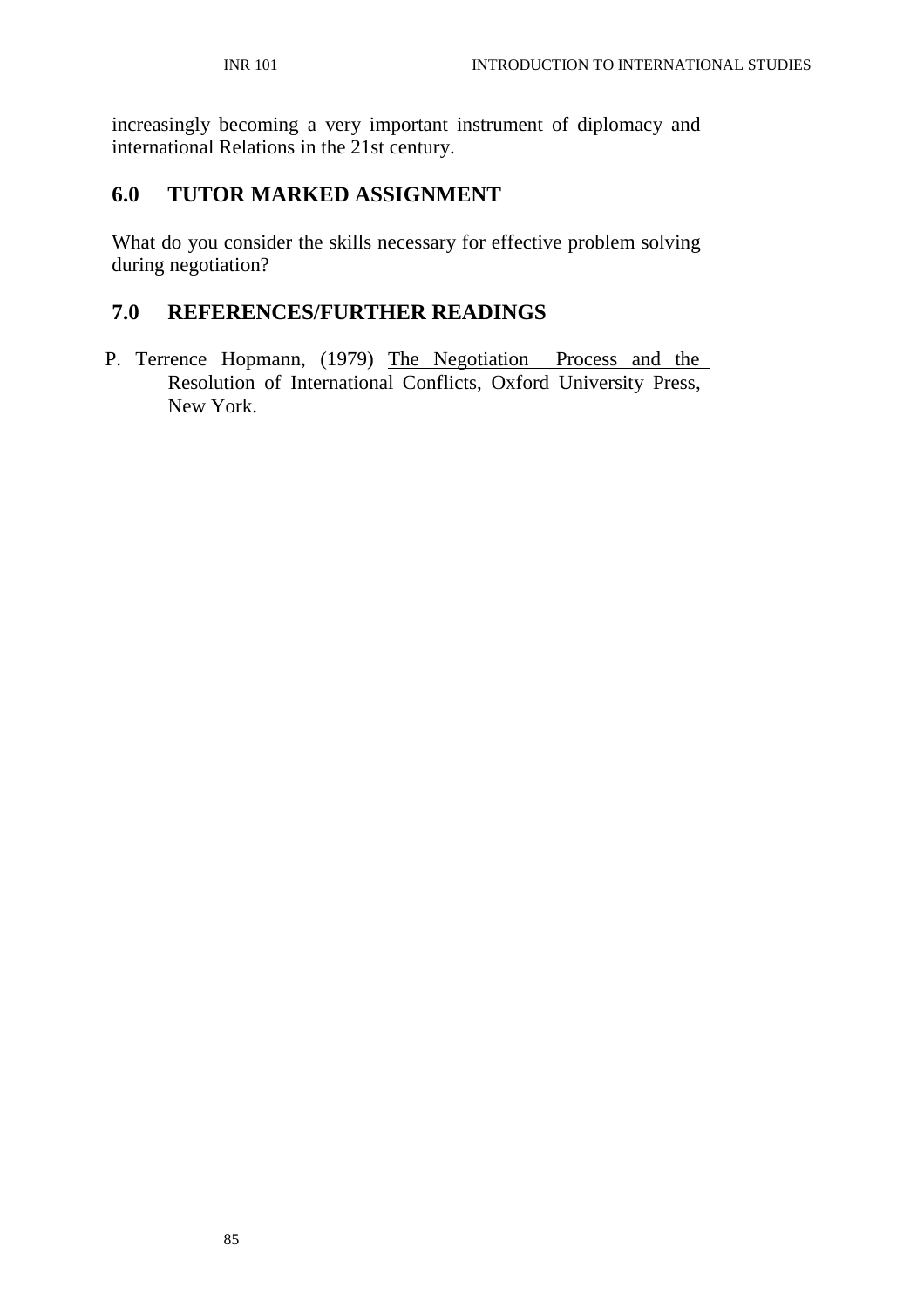## **UNIT 3 THE SEARCH OF NATIONAL SECURITY**

#### **CONTENTS**

- 1.0 Introduction
- 2.0 Objectives
- 3.0 Main Content
	- 3.1 National Security
	- 3.3 Foreign Aid
	- 3.3.1 Types of Foreign Aid
	- 3.3 Alliance
	- 3.4 Alliance Formation
- 4.0 Conclusion
- 5.0 Summary
- 6.0 Tutor-Marked Assignment
- 7.0 References/Further Readings/Further Readings

### **1.0 INTRODUCTION**

This unit introduces us to the issue of National Security, and its importance for the survival of a country. National Security is very essential even for those countries that have professed neutrality in international politics like Switzerland, Sweden and Japan. Some degree of security is still necessary for the protection and welfare of their citizens and their country. In this unit, we will also examine the issue of foreign aid and of Alliance formation in the international system.

### **2.0 OBJECTIVES**

At the end of this unit, you should be able to:

- i) Explain what national security means;
- ii) Identify the measures necessary to ensure National Security;
- iii) Discuss the dichotomy between National Security and Civil Rights;
- iv) Discuss Foreign Aid in international relations;
- v) Discuss Alliance Formation as an aspect of National Security.

## **3.0 MAIN CONTENT**

### **3.1 The Meaning of National Security**

National security involves the measures taken by a state to ensure its survival and safety. National security includes the deterrence of attack, from within and without, as well as the protection and wellbeing of citizens.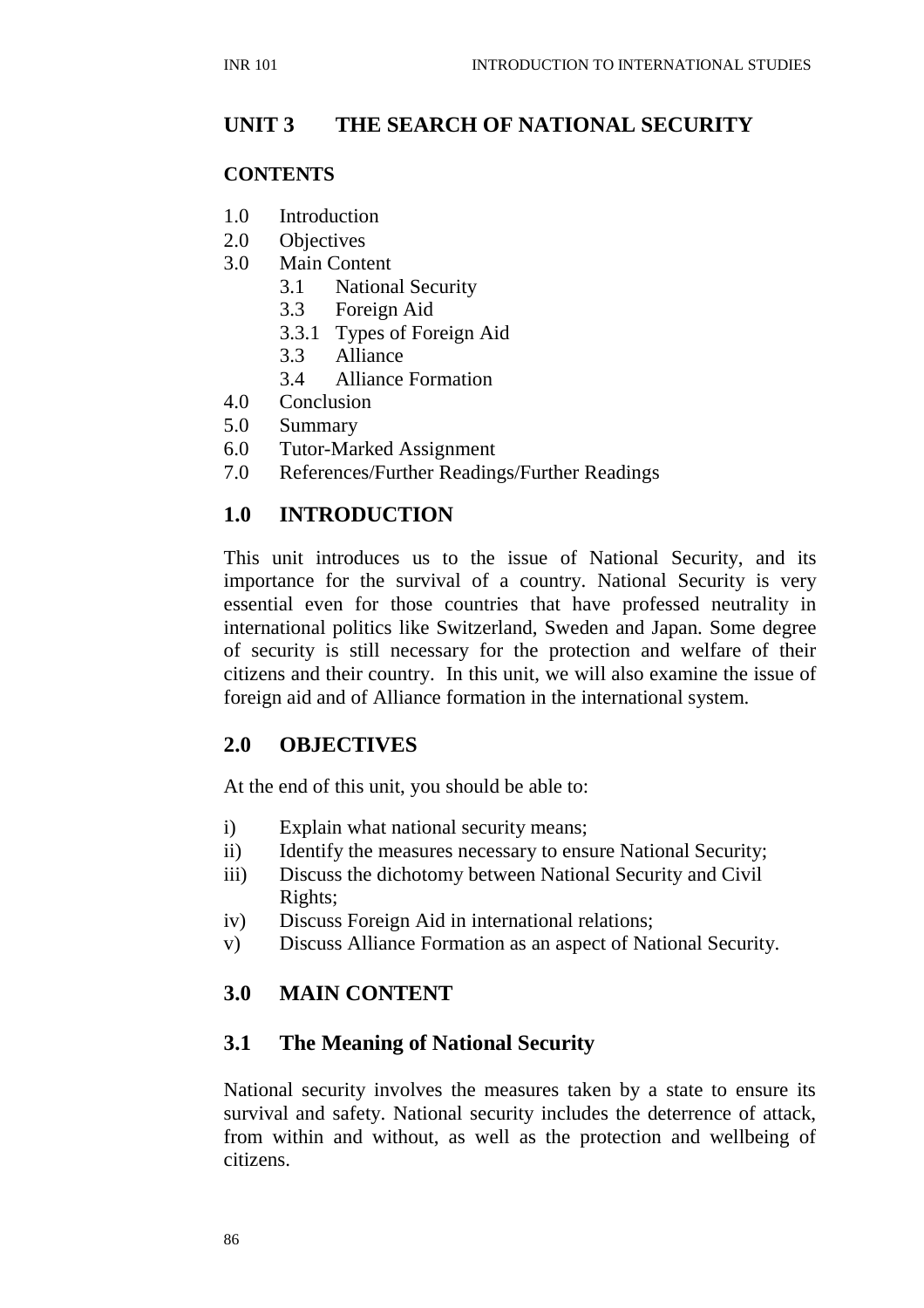Measures Taken to Ensure National Security include:

- the maintenance of armed forces;
- civil defence measures and emergency preparedness;
- attempts to create resilience and national infrastructure;
- the maintenance of intelligence services to detect threats;
- the protection of classified information.

National security for example, has become a popular topic in the United States as the terrorist attack of 9/11 brought an end to many people's beliefs that US was safe from national security threats. In many nations around the world, including the United States, terrorism is becoming the primary focus of national security measures.

As the world's interest in national security has risen the once forgotten conflict between national security and civil rights has reemerged as a major topic of discussion. The United States controversial Patriot Act has brought this issue to the attention of even the average citizen. The debate centers on the question, "is it justified to restrict the people's freedoms for the sake of the nation's security?"

## **3.2 Foreign Aid**

Foreign aid, international aid or development assistance is when one country helps another country through some form of donation or assistance. Usually this refers to helping out a country that has a special need caused by poverty, underdevelopment, natural disasters, armed conflicts, etc.

The main receivers of foreign aid are developing nations (third world countries), and the main contributors are the industrialized countries. Foreign aid comes naturally with two important features- the first is that the receiving country gets some assistance from willing partners who will help improve its economy in the short to medium term; the second is that such aid come with conditionalities, political and economic which may not necessarily be in the best interest of the recipients.

In terms of bilateral assistance, often this has some economic and political conditionalities attached. These conditionalities may include the practice of western style democracy, embracing the market economy with the attendant requirements of deregulation and privatization of one's economy. These demands may come from the advanced industrialized countries or from multilateral bodies like the UN, the IMF and the World Bank. The important thing is that countries receiving foreign aid should *ab initio* consider the implications of such aid for their countries.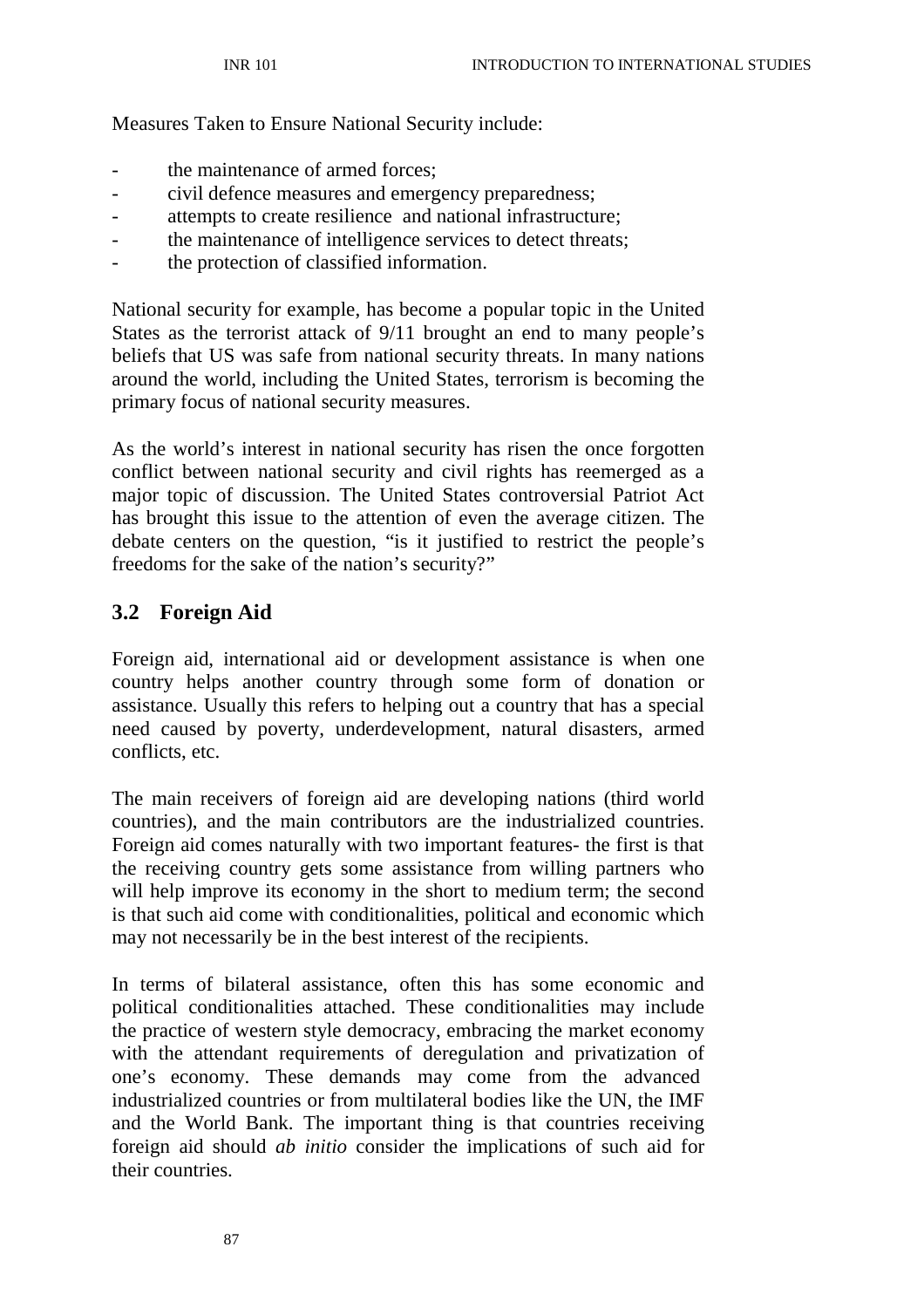### **3.2.1 Types of Foreign Aid**

One major type of foreign aid, development aid, is aid given by developed countries to support economic development in developing countries. Humanitarian aid, on the other hand, is short-term foreign aid used to alleviate suffering caused by a humanitarian crisis such as genocide, famine, or a natural disaster. Finally, military aid is used to assist an ally in its defense efforts, or to assist a poor country in maintaining control over its own territory.

Other types of foreign aid exist as well, although many could be considered to fall under one of the three categories listed above. Latin American countries, as well as countries on other parts of the world, receive a great deal of aid designed to help them fight drug trafficking and cultivation. Many countries receive military aid to help with counter-insurgency efforts, or to help them fight terrorism. Much of the aid to Africa is used to help combat diseases such as AIDS and malaria. The World Health Organization assists countries in keeping under control possible pandemics such as Avian Flu and (in the recent past) SARS. Other problems poor countries are assisted with include landmines, corruption, democratization, adjustment to trade liberalization, money laundering, and peace building.

There has been some criticism of foreign aid. The von Mises Institute has pointed out that it can be route to reward multinational companies rather than the citizens of the country that it is supposed to help. Corruption in many third world nations leads to a portion of the aid money being siphoned off into private bank accounts. In addition, it can be a method of corruption at home. The money, once in the hands of corrupt dictators and off the stringent accounting books of most Western nations can then be kicked back to corrupt domestic politicians in a number of ways. And as an apparent act of charity it is also less politic to scrutinize such a transaction.

Development aid (also *development assistance*, *international aid*, *overseas aid* or *foreign aid*) is aid given by developed countries to support economic development in developing countries. It is distinguished from humanitarian aid as being aimed at alleviating poverty in the long term, rather than alleviating suffering in the short term (Foreign aid, on the other hand, includes both development aid and humanitarian aid. Some governments include military assistance in the notion "foreign aid", while a lot of NGOs tend to disapprove).

Historically the term used for the donation of expertise has been **technical assistance**.The nations of the Organisation for Economic Cooperation and Development (OECD), made up of the developed nations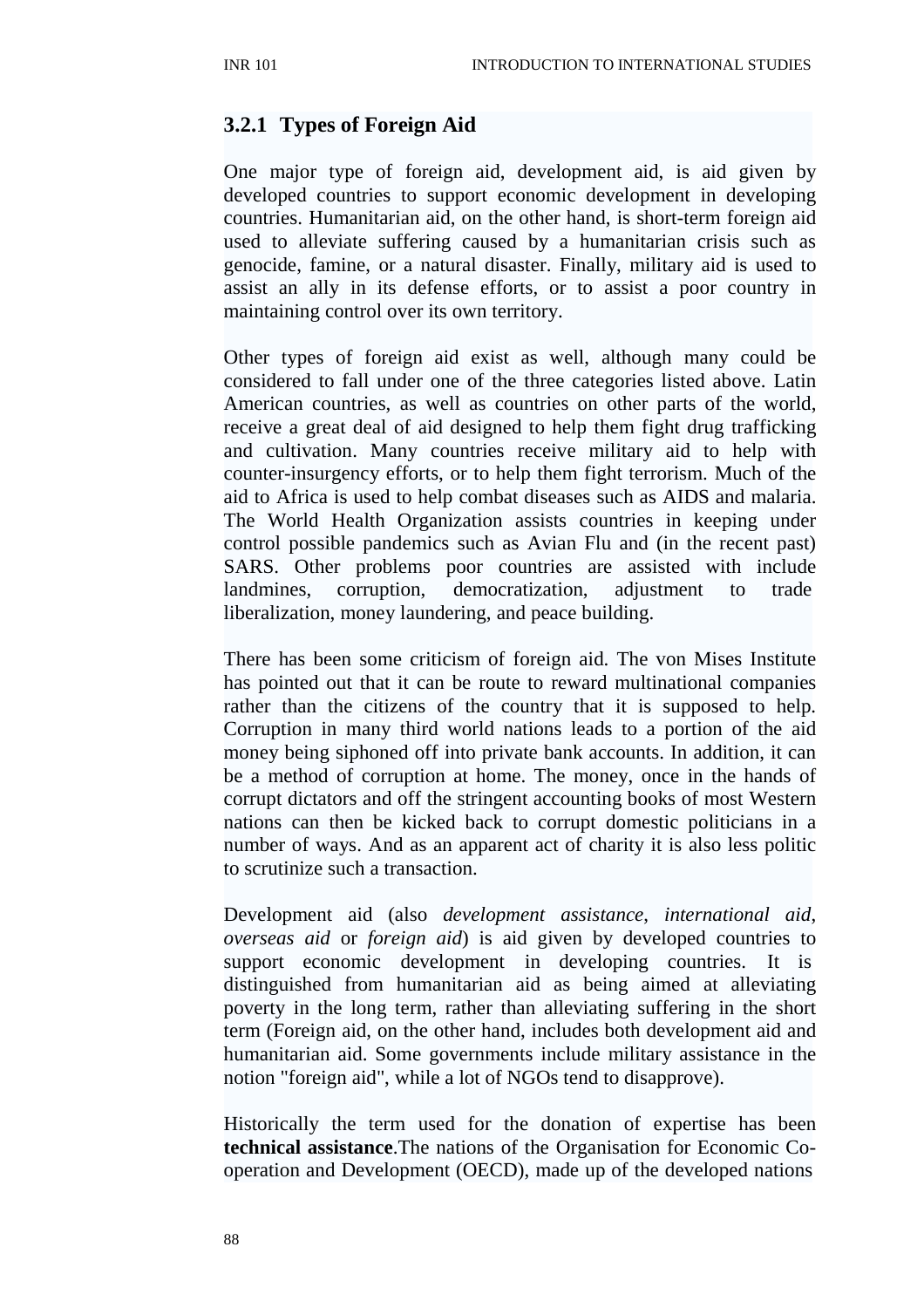of the world, have committed to providing a certain level of development assistance to underdeveloped countries. This is called Official Development Assistance (ODA), and is given by governments on certain concessional terms, usually as simple donations. It is given by governments through individual countries' international aid agencies (bilateral aid), through multilateral institutions such as the World Bank, or through development charities such as Oxfam.

## **Background**

The offer to give development aid has to be understood in the context of the cold war. The speech in which Harry Truman announced the foundation of NATO is also a founding document of development policy. "In addition, we will provide military advice and equipment to free nations which will cooperate with us in the maintenance of peace and security. Fourth, we must embark on a bold new program for making the benefits of our scientific advances and industrial progress available for the improvement and growth of underdeveloped areas. More than half the people of the world are living in conditions approaching misery. Their food is inadequate. They are victims of disease. Their economic life is primitive and stagnant. Their poverty is a handicap and a threat both to them and to more prosperous areas. For the first time in history, humanity possesses the knowledge and skill to relieve the suffering of these people."

Development aid was aimed at offering technical solutions to social problems without altering basic social structures. The United States was often fiercely opposed to even moderate changes in social structures, for example the land reform in Guatemala in the early 1950s.

# **2004 ODA figures(An Example)**

The combined Official Development Assistance of OECD countries in 2004 was \$78.6 billion USD. The United States is the world's largest contributor of ODA in absolute terms, \$19 billion, but this figure should be compared to the combined European Union contribution that totaled \$42.9 billion. Expressed as a percentage of GNI, Norway's contributions remained in the lead at 0.87%, with the combined EU at 0.36%. The United States remains the lowest contributor in the OECD as a percentage of GNI, at 0.16%.

## **Effectiveness of Foreign Aid**

Aid effectiveness refers to the degree to which development aid works, and is a subject of significant disagreement. Dissident economists such as Peter Bauer and Milton Friedman argued in the 1960s that aid is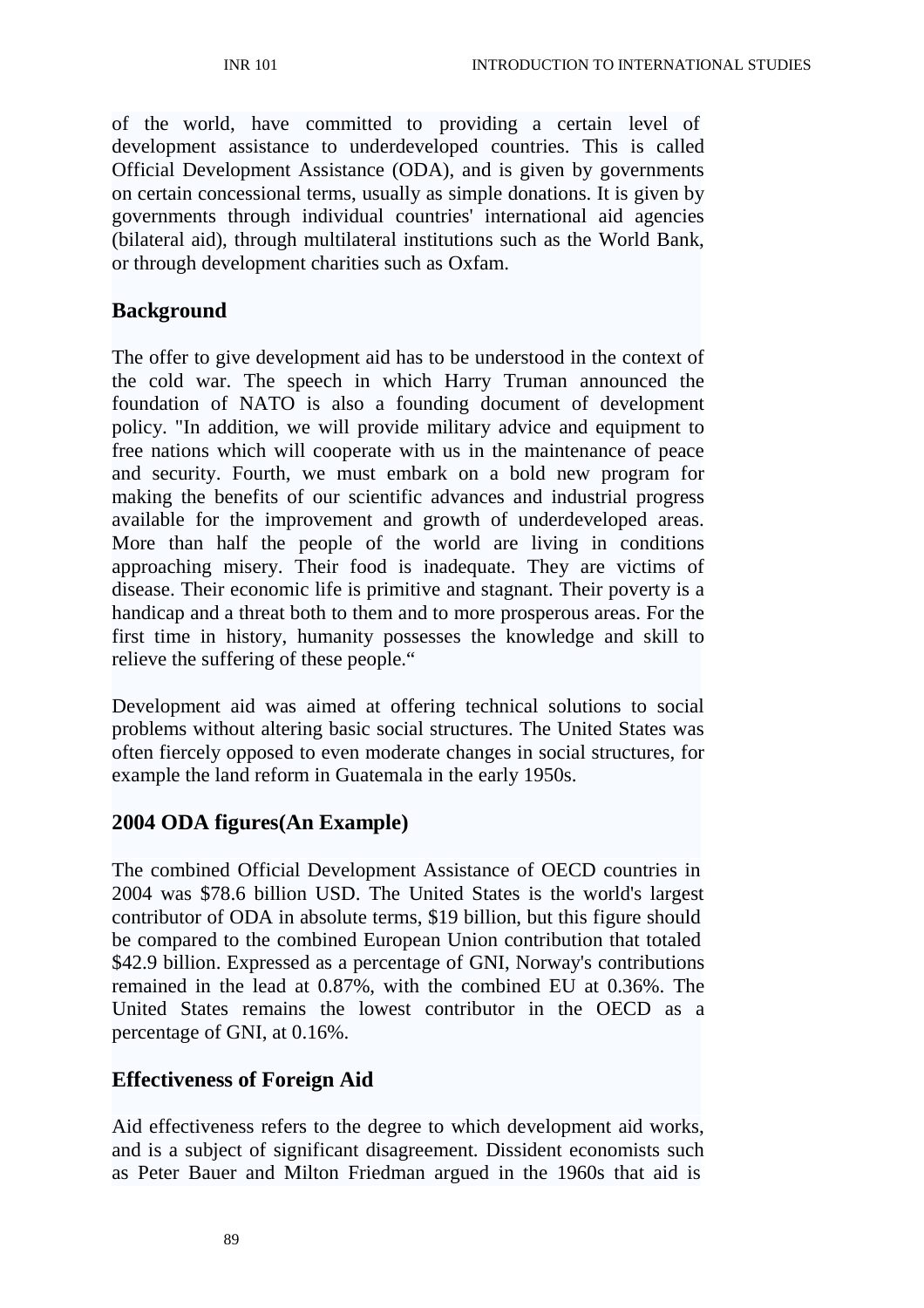ineffective. Many econometric studies in recent years have supported the view that development aid has no effect on the speed with which countries develop. Negative side effects of aid can include an unbalanced appreciation of the recipient's currency (known as Dutch Disease), increasing corruption, and adverse political effects such as postponements of necessary economic and democratic reforms.

There is also a lot of debate about which form development aid should take in order to be effective. It has been argued that a lot of governmentto-government aid was ineffective because it was merely a way to support strategically important leaders. A good example of this is the former dictator of Zaire, Mobuto Sese Seko, who lost support from the west after the cold war had ended.

Another major point of critisism has been that western countries often project their own needs and solutions onto other societies and cultures. As a result of this critisism, western help in some cases has become more 'endogenous', which means that needs as well as solutions are being devised in accordance with local cultures.It has also been argued that help based on direct donation creates dependency and corruption, and has an adverse effect on local production. As a result, a shift has taken place towards aid based on activation of local assets and stimulation measures such as micro-loans.

A lot of aid has also proven ineffective because many third world countries are artificial, young countries in which ethnic tensions are strong: sometimes one ethnic group will refuse to help making a rivalling ethnic group more powerful.In some cases, western surplusses that resulted from faulty agriculture- or other policies have been dumped in poor countries, thus wiping out local production and increasing dependency.In a several instances, loans that were considered as irretrievable (for instance because funds had been embezzled by a dictator who has already died or dissapeared), have been written off by donor countries, who subsequently booked this as development aid.In many cases western governments placed orders with western companies as a form of subsidizing them, and then later shipped these goods to poor countries who often had no use for them. These projects are sometimes called 'white elephants'.

Many of the aforementioned mistakes have happened because spending money abroad is often bad for the economy: it takes the donated money out of the economy and stops its economic chain-effect of wealth creation. This is one of the reasons why some people underwrite the slogan "not aid but trade".A common criticism in recent years is that rich countries have put so many conditions on aid that it has reduced aid effectiveness. In the example of tied aid, donor countries often require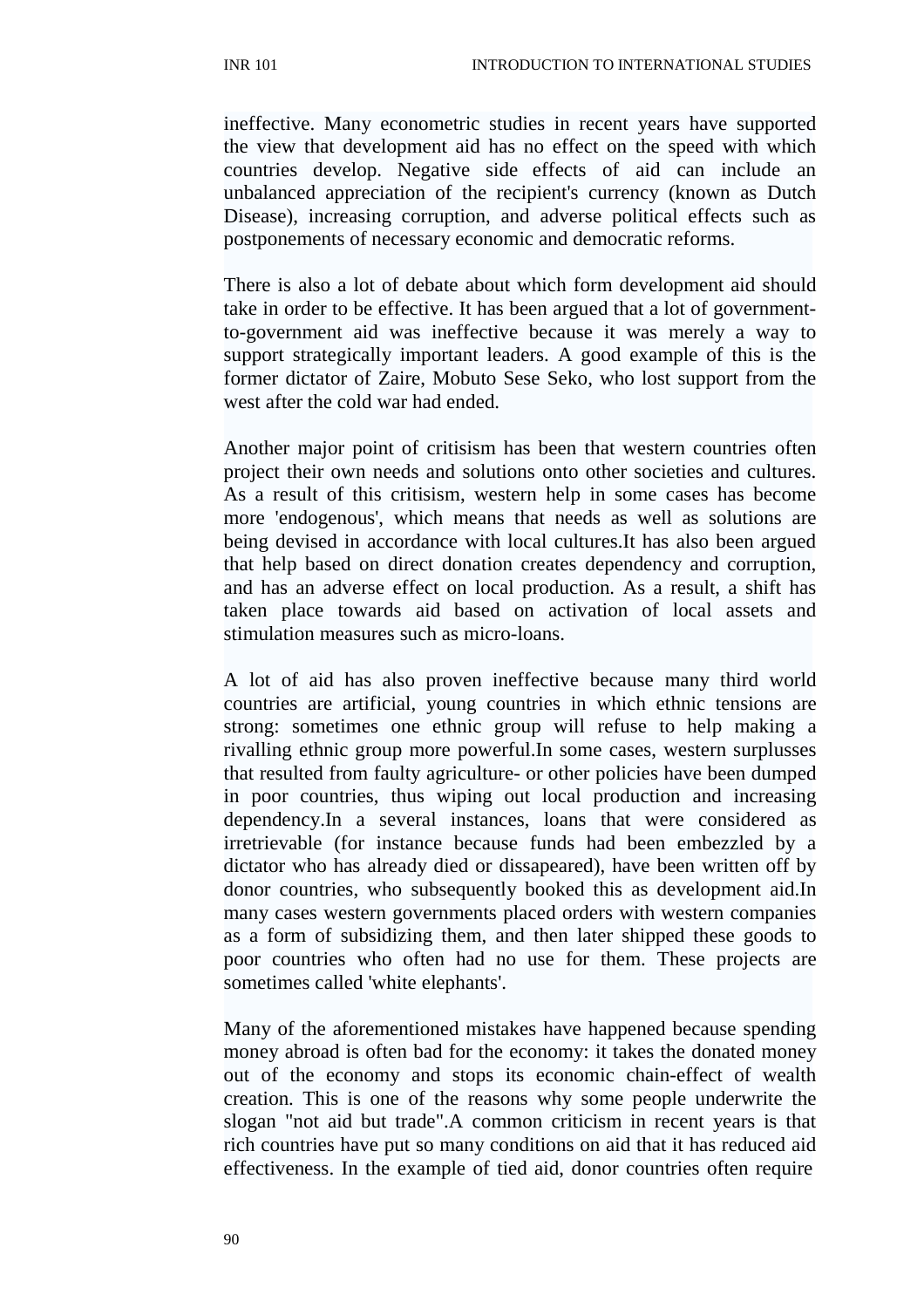the recipient to purchase goods and services from the donor, even if these are cheaper elsewhere. Other conditions include opening up the country to foreign investment, even if it might not be ready to do so.

The Massachusetts Institute of Technology's Abhijit Banerjee and Ruimin He have undertaken a rigorous study of the relatively few independent evaluations of aid program successes and failures. They suggest the following interventions are usually highly effective forms of aid in normal circumstances:

subsidies given directly to families to be spent of children's education and health education vouchers for school uniforms & textbooks teaching selected illiterate adults to read and write deworming drugs and vitamin/nutritional supplements vaccination and HIV/AIDS prevention programs indoor sprays against malaria, anti-mosquito bed netting suitable fertilizers clean water supplies www.foreignaid.com

#### **3.3 Alliance**

#### **Definition of Alliance**

The lack of an accepted definition of alliance is the first indication that the literature is characterized by a marked absence of agreement on many issues. Some authors use the terms alliance, coalition pact and block interchangeable whereas others distinguish among them on various criteria. Nor is there agreement on classifying types of alliance. Most authors seem to agree that the adjectives "offensive" and "defensive" are two value-laden to be of much utility. It is, moreover, distinctly unfashionable for signatories to a treaty of alliance to proclaim aggressive purposes; not even Ribbentrop and Molotov did so as they signed the Nazi-Soviet Pact of 1939. Categories such as "preservation" and "redistribution" are among the suggested alternatives. "Defensive Pact", "neutrality and non aggression pact", and "entente" are variously considered as techniques of state craft, or regulating mechanisms in the balance of power.

There is little to be gained by a restrictive definition, and a broad one offers the distinct advantage of enlarging the scope of our discourse. We will not limit ourselves to any one of these usages. We require only that the agreement to collaborate be made by formal treaty – open or secret and that it be concerned directly with national security issues. The first stipulation rules out the accidental or temporary coordination of foreign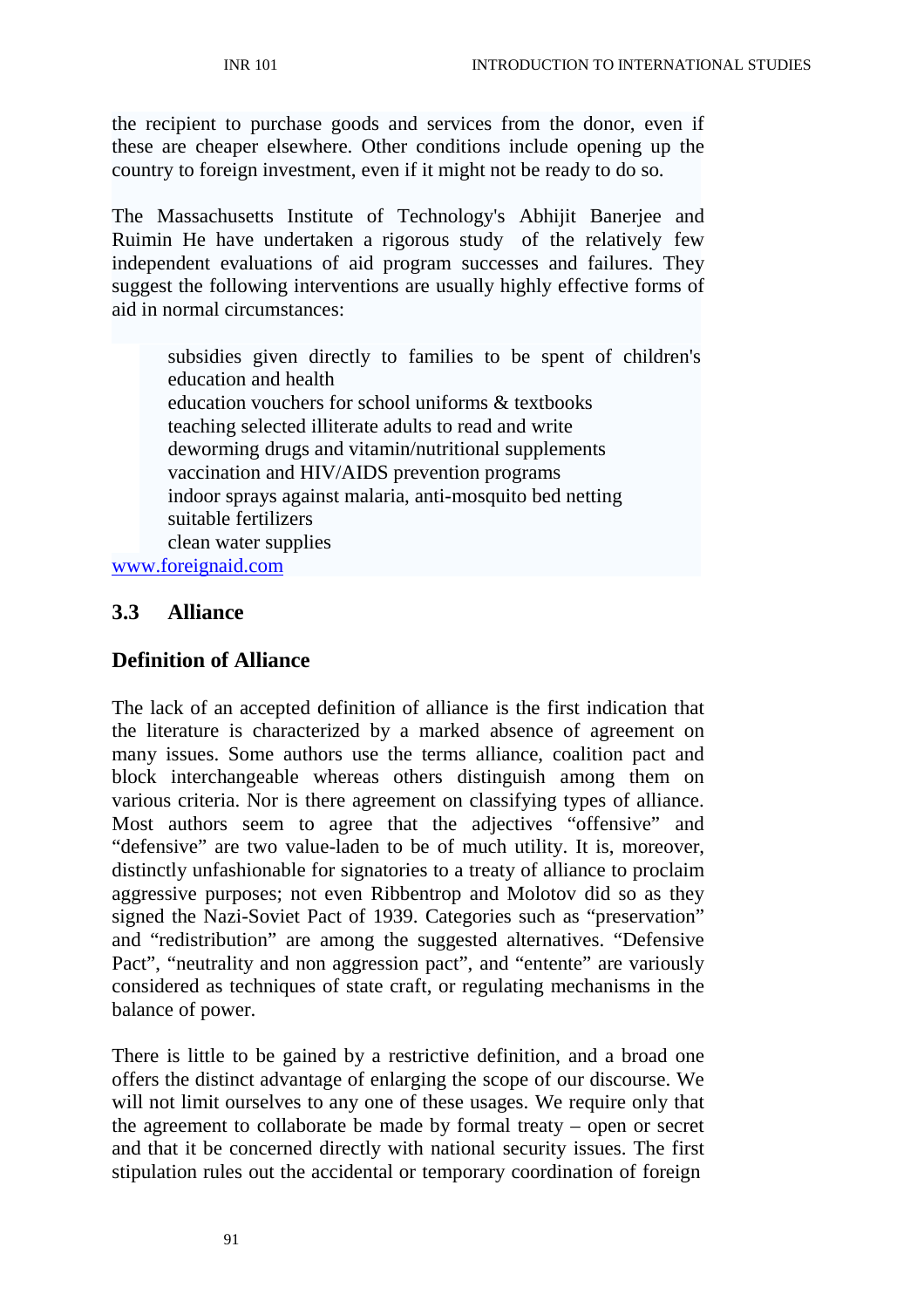policy acts such as occurred in 1956 when the United States and the Soviet Union found themselves on the same side with respect to the Suez crisis.

However, in the post-war years bilateral and multi-lateral alliances and other security arrangements have proliferated, and alliance politics, which embraces political-strategic aspects and diplomatic and other relationships, has become a prominent feature of international relations. This was especially true when alliance systems were flourishing, as they seemed to be in 1950s and early 1968. Even though most of the major multi-lateral alliances, including NATO, the Warsaw Pact, SEATO, and CENTO, now are in disarray and have lost much of their original purposes and momentum, the politics of NATO and other alliance system remains an important new dimension in the study of contemporary international relations. Furthermore, Alliance can be defined as a formal agreement between two or more nations to collaborate on national security issues.

## **3.4 Alliance Formation**

With rare exceptions, the decision to participate in alliance is made by sovereign and independent nations. We shall consider two closely related questions about the motives that give rise to alliance policies. First, why do nations choose to undertake or shun external commitment? There is little agreement among alliance theorists. Many place considerable emphasis on the external environment, stressing such factors as the structure of the international system or the level of conflict and threat among its member-nations. Some types of nations are regarded as "alliance prone", whereas others are seen as more likely to remain free from external military ties. Second, why do nations elect to join others? One position is that nations with important characteristics in common are more likely to align than dissimilar nations. A different view is held by a substantial group of theorists who regard alliances as the pragmatic expression of transient, albeit urgent, interests, rather than as the international manifestation of sentimental ties arising from common ethnic, cultural, ideological or other attributes**.**

### **Self Assessment Exercise**

What do you understand by Alliance in the international system?

# **4.0 CONCLUSION**

There is little doubt that National Security is an important aspect of the duty of a sovereign state in order to ensure the protection of its citizens in the present times. It involves elements of internal and external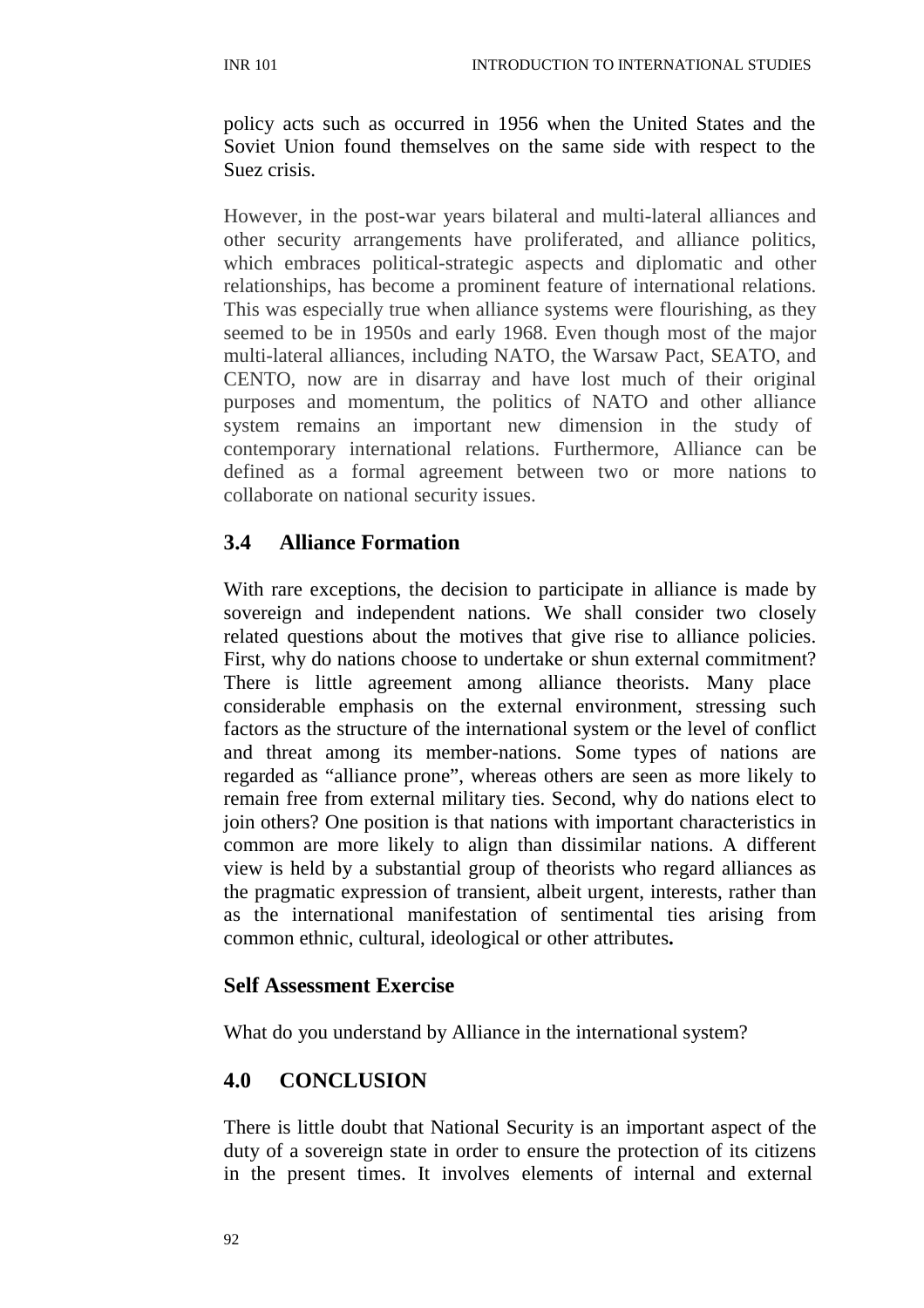protection involving the use of the armed forces, intelligence services, the civil society as well as benign foreign governments. As is presently mouthed, "Home Security is the responsibility of all". Therefore, it is necessary that all countries take those basic minimum measures to ensure national security.

Also, foreign aid although not always desirable is still an important aspect of the foreign policies of the advanced countries. Foreign aid when properly used by the recipient adds value to the economy, but when misapplied or misused become a burden or a curse for the country.

Though Alliances are fairly common and necessary especially in times of adversity, it appears to have become increasingly popular in recent times. However, what appears to be happening is the cooptation of weaker countries into ad hoc arrangements, often with short – term objectives. A typical example is the 'Coalition of the Willing' raised by the United States to prosecute the war against Iraq. However, The North Atlantic Treaty Alliance (NATO) remains important evidence that the days of Alliances are not yet over in the international system.

## **5.0 SUMMARY**

We have discussed the important issue of National Security and identified the measures usually taken to ensure that it is not jeopardized. We also examined the issue of foreign aid and the implications for the receiving countries. In this unit, we also comprehensively discussed the definition of Alliance, Alliance formation and the relevance in contemporary times.

## **6.0 TUTOR-MARKED ASSIGNMENTS**

- i) "Foreign Aid is a necessity for the developing countries experiencing economic difficulties". Discuss.
- ii) What do you understand by National Security? Is Alliance Formation still relevant in the 21st Century?

## **7.0 REFERENCES/FURTHER READINGS**

- Joseph Frankel, (1979) International Politics in a Changing World, Oxford University Press, Oxford.
- Paul, T.V. and John A. Hall (eds.), (1998) International Order and the Future of World Politics, Cambridge University Press, Cambridge.

Robert Axelrod, (1984) The Evolution of Cooperation, Basic Books.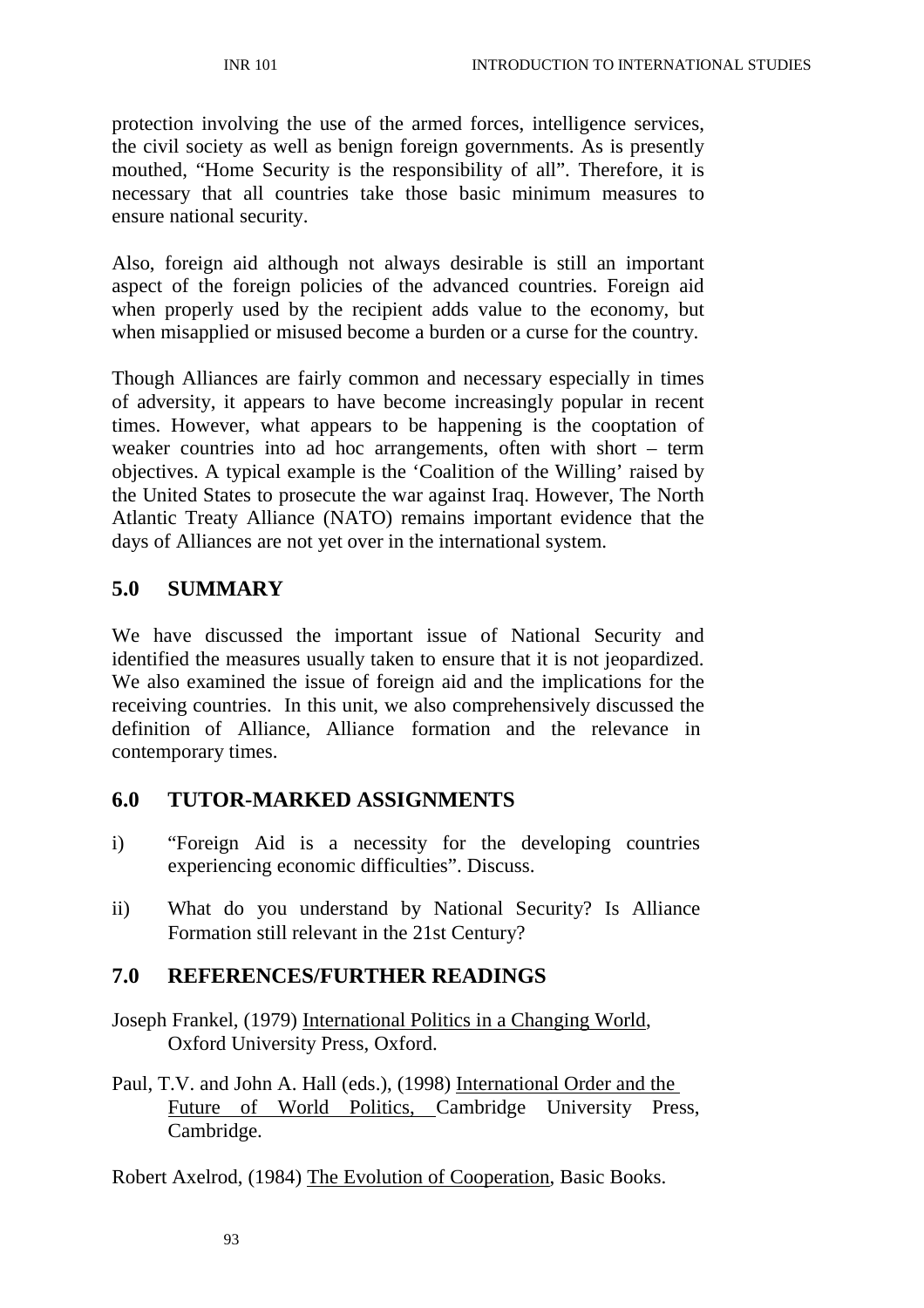## **UNIT 4 INTERNATIONAL TECHNICAL ASSISTANCE**

#### **CONTENTS**

- 1.0 Introduction
- 2.0 Objectives
- 3.0 Main Content
	- 3.1 Nigeria's Technical Aids Corps Scheme
	- 3.2 International Technical Assistance
		- 3.2.1 Long-term Technical Assistance
		- 3.2.2 Short-term Technical Assistance
		- 3.2.3 Procedures
		- 3.2.4 Processing
		- 3.2.6 Funding
		- 3.2.7 International Technical Assistance Measures
- 4.0 Conclusion
- 5.0 Summary
- 6.0 Tutor-Marked Assignment
- 7.0 References/Further Readings

#### **1.0 INTRODUCTION**

In this unit, we will examine international technical assistance which is another way states deploy to project their foreign policy and interests just as in the case of extending foreign aid. However, in this unit, we will focus attention on Nigeria's technical assistance to other developing countries. However, examples may be cited from other countries.

#### **2.0 OBJECTIVES**

At the end of this unit, you should be able to:

- i) Discuss international technical assistance;
- ii) Explain Nigeria's Technical Aids Corp Scheme;
- iii) Explain the importance of this in international politics.

#### **3.0 MAIN CONTENT**

#### **3.1 Nigeria's Technical Aids Corp Scheme (TAC)**

The Technical Aid Corps scheme was established in 1987 by the Federal Government of Nigeria to streamline the nation's hitherto uncoordinated foreign aid and technical assistance policy. Since its inception it has become an important tool of the nation's foreign policy and, plays a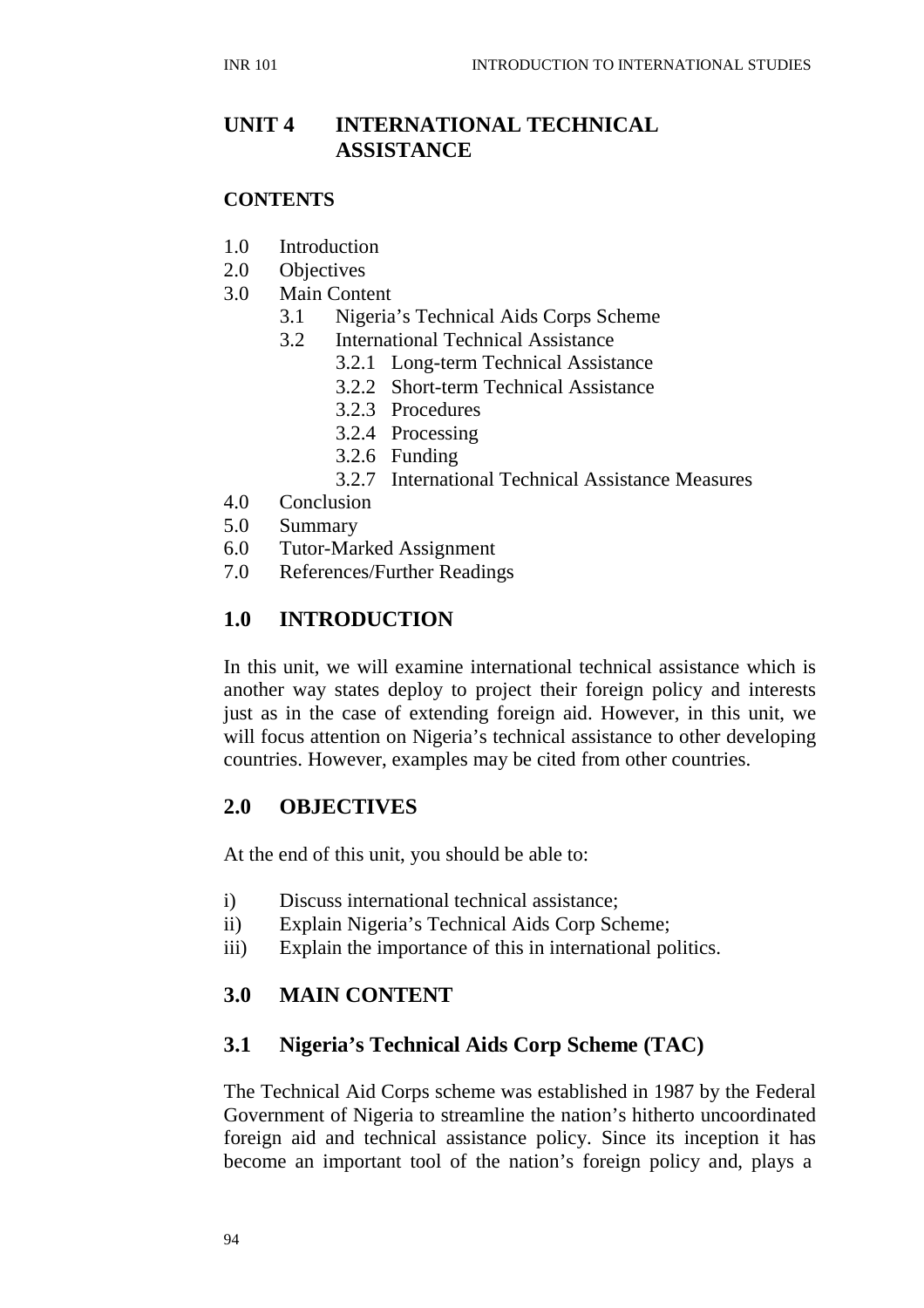very important role in cementing relations with friendly countries of the African, Caribbean and Pacific regions. It was legally backed up in 1993, by Decree 27 to aid its activities. The TAC programme is managed under the Ministry of Foreign Affairs.

This Scheme is basically an alternative to direct financial aid to African countries, especially those of the Caribbean and Pacific countries (ACP). Nigeria shares its technical know-how and expertise based on already assessed and perceived needs to the recipient countries. The Technical Aid Corps Scheme however, invariably promotes cooperation and understanding between Nigeria and the ACP states.

The programme involves the development of highly experienced Nigerian professionals in the fields of medicine, nursing, education, engineering, agriculture, accountancy and other related fields to African, Caribbean and Pacific (ACP) for a period of two years in the first instance, subject to possible extension.

The assistance offered under the scheme is covered by a TAC country Agreement between Nigeria and the individual recipient country. This agreement outlines the obligations and responsibilities of each party. Since its inception 17 years ago, over 2,000 volunteers have served in more than 27 ACP countries

## **3.2 International Technical Assistance**

The Natural Resources Conservation Service receives numerous requests to provide technical assistance in foreign countries. NRCS helps improve the management and conservation of natural resources globally by providing long- and short-term technical assistance and leadership with our foreign partners.

Due to lack of statutory authority to fund technical assistance outside the U.S., NRCS participates in these activities on a reimbursable basis, through USDA's Foreign Agricultural Service/International Cooperation and Development (FAS/ICD). Under provisions of the Economy Act, NRCS may provide technical expertise to another federal agency on a reimbursable basis. Funding agencies include the U.S. Agency for International Development, the Food and Agriculture Organization of the United Nations, the World Bank, and host countries.

## **3.2.1 Long-Term Technical Assistance**

Over the years, 196 employees have provided *long-term (resident)*  international technical services for natural resource conservation projects in 16 countries on every continent except Antarctica. They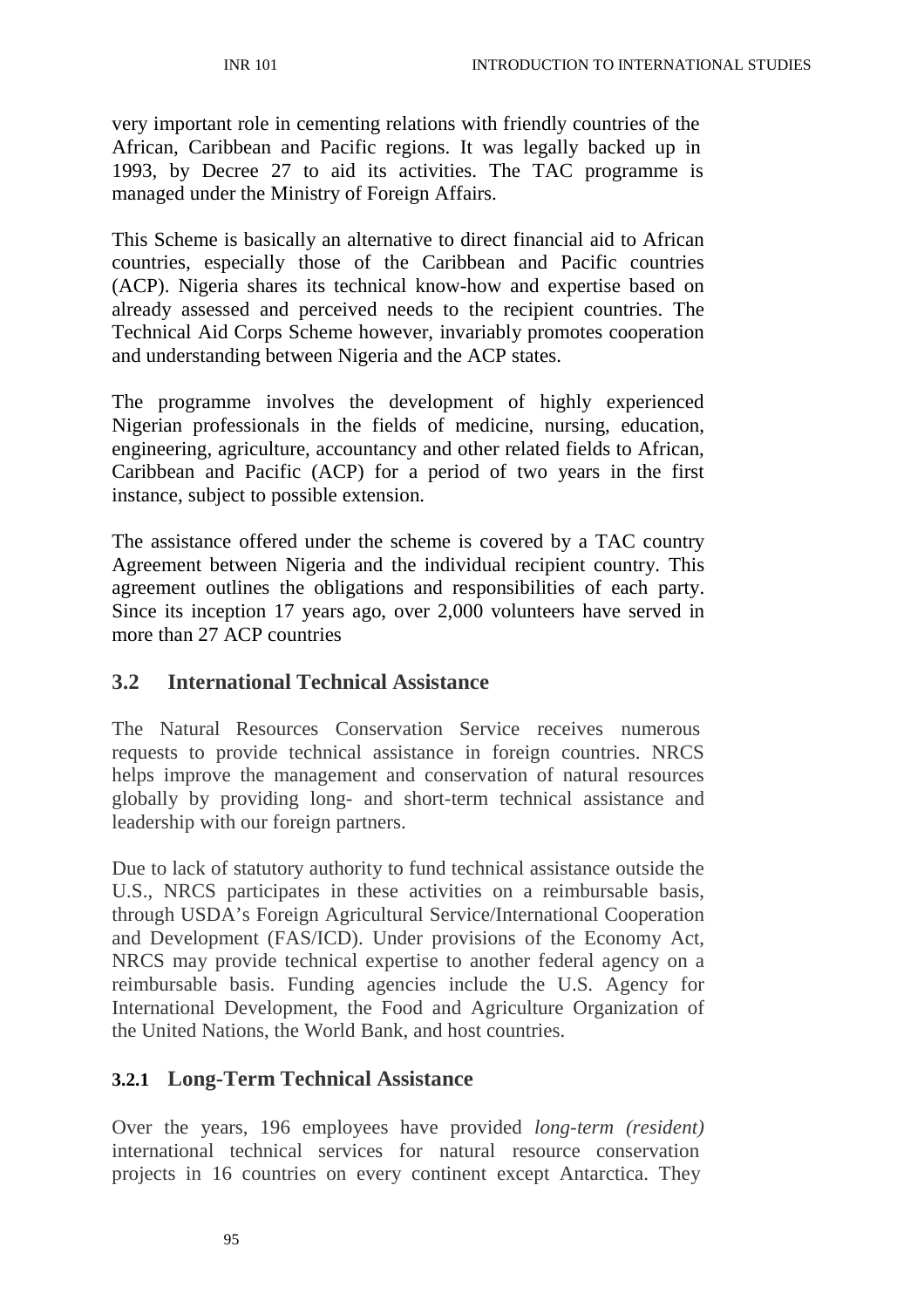resided in country with their families for a minimum of one year, usually two or more.

#### **3.2.2 Short-Term Technical Assistance**

NRCS has provided *short-term* technical assistance and leadership, usually two weeks in duration, in developing programmes and projects in over 140 other countries to conserve and improve natural resources. During FY 1999, NRCS specialists participated in 32 assignments in ten foreign countries to develop and implement policies and programs for the conservation of natural resources.

#### **3.2.3 Procedures**

## **Scope of Work**

Requests for nominations originate outside NRCS and are forwarded to IPD directly or through FAS/ICD. IPD works with FAS/ICD to evaluate the scope of work to determine whether NRCS has and can make available the required expertise.

Evaluation and Selection: Specific detailed selection criteria are generated from the scope of work and generally include the following:

Technical expertise; Availability (duration of assignment); International experience; Language capability.

NRCS consults with the funding agency in reviewing the scope of work for completeness and accuracy in describing the technical expertise required. Appropriate technical divisions in NHQ will be involved in this step of the process.

Through the networks within NRCS (such as technical divisions, program managers, and special emphasis program managers), a list of viable candidates will be developed. Candidates are evaluated against the established selection criteria.

After the top candidate is identified, but before contact with the staff member, a contact will be made with the supervisor and state conservationist to ensure they are aware of the request and concur in the candidate's participation.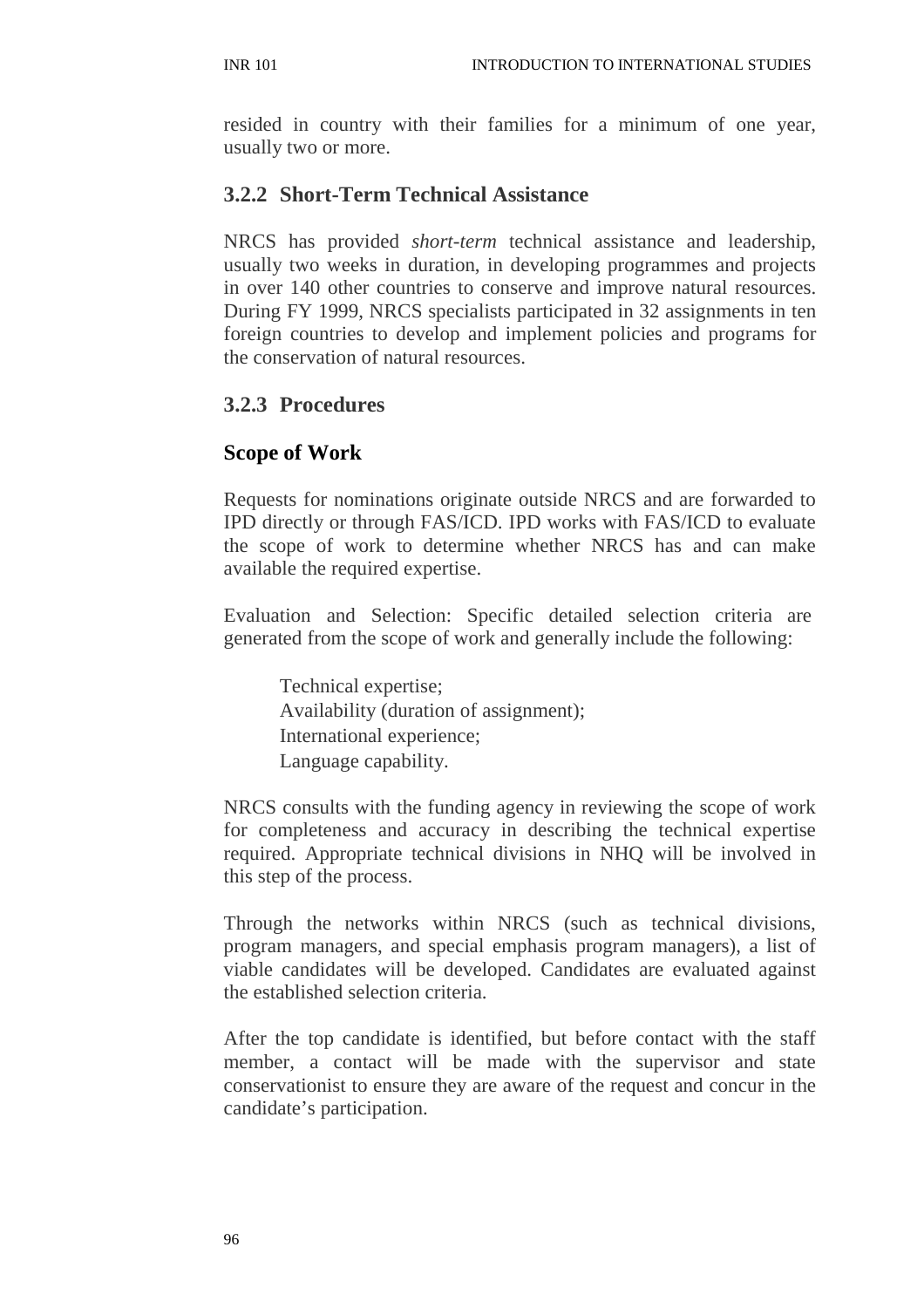#### **3.2.4 Processing**

Once the selection process is complete, an International Travel Request Form (ITRF) is completed by the traveler and forwarded to IPD, either electronically or by fax. The ITRF ensures that all necessary information is provided, as follows:

Name, organizational unit, discipline Purpose of travel Benefit to NRCS, if any. (Avoid generalities and include assessment of nominee's effectiveness in carrying out the assignment and transferring technology upon return). Passport information Approvals of supervisor and state conservationist

The ITRF is shared with FAS/ICD for purposes of arranging travel and securing country clearance.

#### **Responsibilities**

The employee, NRCS, and FAS/ICD each have specific responsibilities in the process of implementing a technical assistance activity. NRCS will provide overall guidance in this process. Employee Responsibilities:

Complete ITRF and secure approvals of supervisor and state conservationist. Work with NRCS to secure official passport and visa. Secure necessary immunizations.

#### **NRCS Responsibilities:**

Advise the traveler on immunizations and other travel preparations.

Secure official passport and visa.

Develop budget and submit to FAS/ICD for issuance of Form AD-52, an Interagency Reimbursable Agreement.

## **FAS/ICD Responsibilities:**

Issue travel authorization and tickets. Secure country clearance. Issue Form AD-672 for reimbursement of costs.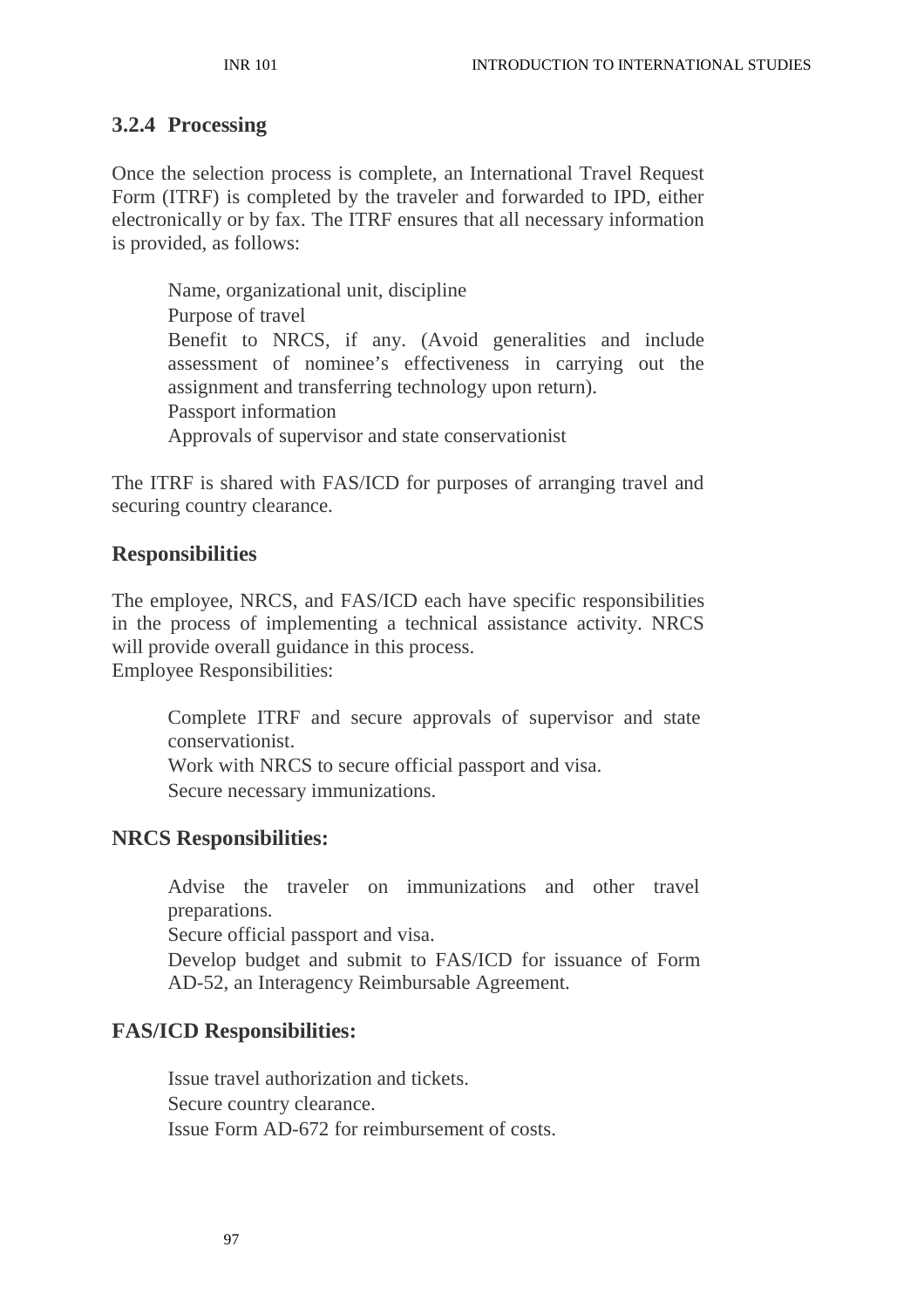## **3.2.5 Funding**

NRCS will develop a budget to support the services provided and forward the budget to the funding agency.

Funding for the project is held by the funding agency and obligated by Form AD-672.

NRCS bills against the AD-672 when the activity is completed and actual costs are known.

#### **3.2.6 International Technical Assistance Measures**

- 1. Article 22 of the Covenant establishes a mechanism by which the Economic and Social Council may bring to the attention of relevant United Nations bodies any matters arising out of reports submitted under the Covenant "which may assist such bodies in deciding, each within its field of competence, on the advisability of international measures likely to contribute to the effective progressive implementation of the ... Covenant". While the primary responsibility under article 22 is vested in the Council, it is clearly appropriate for the Committee on Economic, Social and Cultural Rights to play an active role in advising and assisting the Council in this regard.
- 2. Recommendations in accordance with article 22 may be made to any "organs of the United Nations, their subsidiary organs and specialized agencies concerned with furnishing technical assistance". The Committee considers that this provision should be interpreted so as to include virtually all United Nations organs and agencies involved in any aspect of international development cooperation. It would therefore be appropriate for recommendations in accordance with article 22 to be addressed, inter alia, to the Secretary-General, subsidiary organs of the Council such as the Commission on Human Rights, the Commission on Social Development and the Commission on the Status of Women, other bodies such as UNDP, UNICEF and CDP, agencies such as the World Bank and IMF, and any of the other specialized agencies such as ILO, FAO, UNESCO and WHO.
- 3. Article 22 could lead either to recommendations of a general policy nature or to more narrowly focused recommendations relating to a specific situation. In the former context, the principal role of the Committee would seem to be to encourage greater attention to efforts to promote economic, social and cultural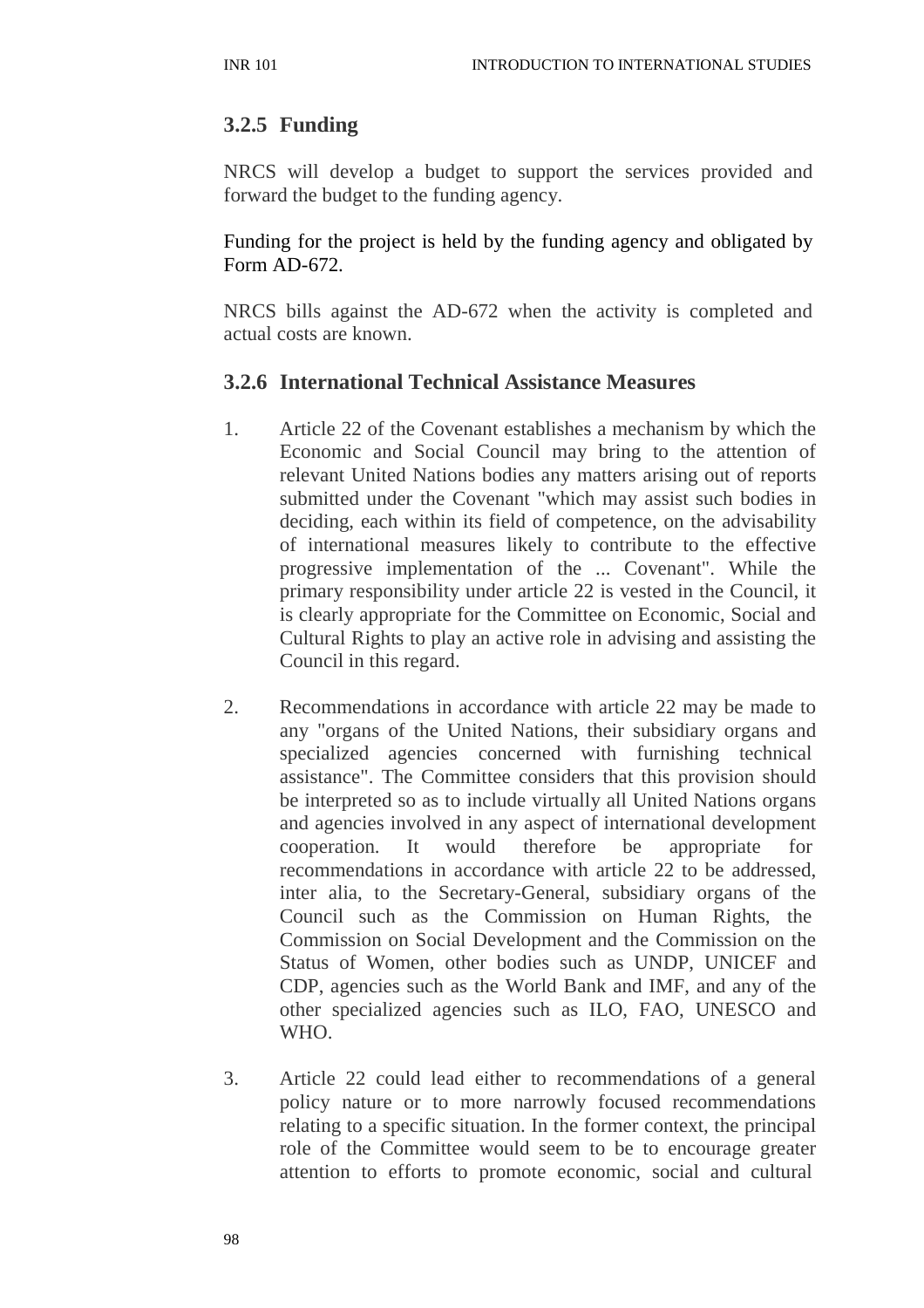rights within the framework of international development cooperation activities undertaken by, or with the assistance of, the United Nations and its agencies. In this regard the Committee notes that the Commission on Human Rights, in its resolution 1989/13 of 2 March 1989, invited it "to give consideration to means by which the various United Nations agencies working in the field of development could best integrate measures designed to promote full respect for economic, social and cultural rights in their activities".

- 4. As a preliminary practical matter, the Committee notes that its own endeavours would be assisted, and the relevant agencies would also be better informed, if they were to take a greater interest in the work of the Committee. While recognizing that such an interest can be demonstrated in a variety of ways, the Committee observes that attendance by representatives of the appropriate United Nations bodies at its first four sessions has, with the notable exceptions of ILO, UNESCO and WHO, been very low. Similarly, pertinent materials and written information had been received from only a very limited number of agencies. The Committee considers that a deeper understanding of the relevance of economic, social and cultural rights in the context of international development cooperation activities would be considerably facilitated through greater interaction between the Committee and the appropriate agencies. At the very least, the day of general discussion on a specific issue, which the Committee undertakes at each of its sessions, provides an ideal context in which a potentially productive exchange of views can be undertaken.
	- 5. On the broader issues of the promotion of respect for human rights in the context of development activities, the Committee has so far seen only rather limited evidence of specific efforts by United Nations bodies. It notes with satisfaction in this regard the initiative taken jointly by the Centre for Human Rights and UNDP in writing to United Nations Resident Representatives and other field-based officials, inviting their "suggestions and advice, in particular with respect to possible forms of cooperation in ongoing projects [identified] as having a human rights dimension or in new ones in response to a specific Government's request". The Committee has also been informed of long-standing efforts undertaken by ILO to link its own human rights and other international labour standards to its technical cooperation activities.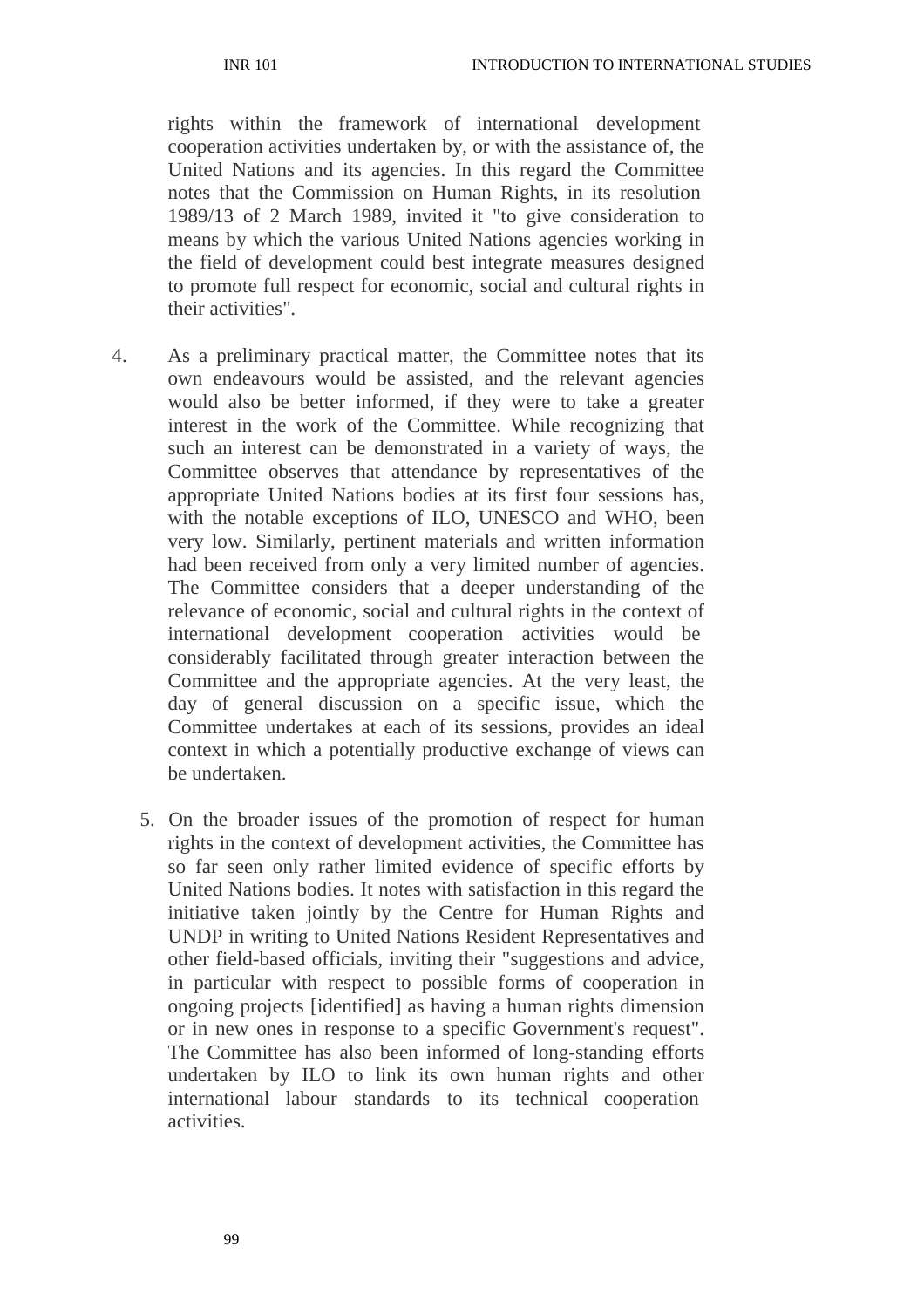- 
- 6. With respect to such activities, two general principles are important. The first is that the two sets of human rights are indivisible and interdependent. This means that efforts to promote one set of rights should also take full account of the other. United Nations agencies involved in the promotion of economic, social and cultural rights should do their utmost to ensure that their activities are fully consistent with the enjoyment of civil and political rights. In negative terms this means that the international agencies should scrupulously avoid involvement in projects which, for example, involve the use of forced labour in contravention of international standards, or promote or reinforce discrimination against individuals or groups contrary to the provisions of the Covenant, or involve large-scale evictions or displacement of persons without the provision of all appropriate protection and compensation. In positive terms, it means that, wherever possible, the agencies should act as advocates of projects and approaches which contribute not only to economic growth or other broadly defined objectives, but also to enhanced enjoyment of the full range of human rights.
- 7. The second principle of general relevance is that development cooperation activities do not automatically contribute to the promotion of respect for economic, social and cultural rights. Many activities undertaken in the name of "development" have subsequently been recognized as ill-conceived and even counterproductive in human rights terms. In order to reduce the incidence of such problems, the whole range of issues dealt with in the Covenant should, wherever possible and appropriate, be given specific and careful consideration.
- 8. Despite the importance of seeking to integrate human rights concerns into development activities, it is true that proposals for such integration can too easily remain at a level of generality. Thus, in an effort to encourage the operationalization of the principle contained in article 22 of the Covenant, the Committee wishes to draw attention to the following specific measures which merit consideration by the relevant bodies:
	- (a) As a matter of principle, the appropriate United Nations organs and agencies should specifically recognize the intimate relationship which should be established between development activities, efforts to promote respect for human rights in general, and economic, social and cultural rights in particular. The Committee notes in this regard the failure of each of the first three United Nations Development Decade Strategies to recognize that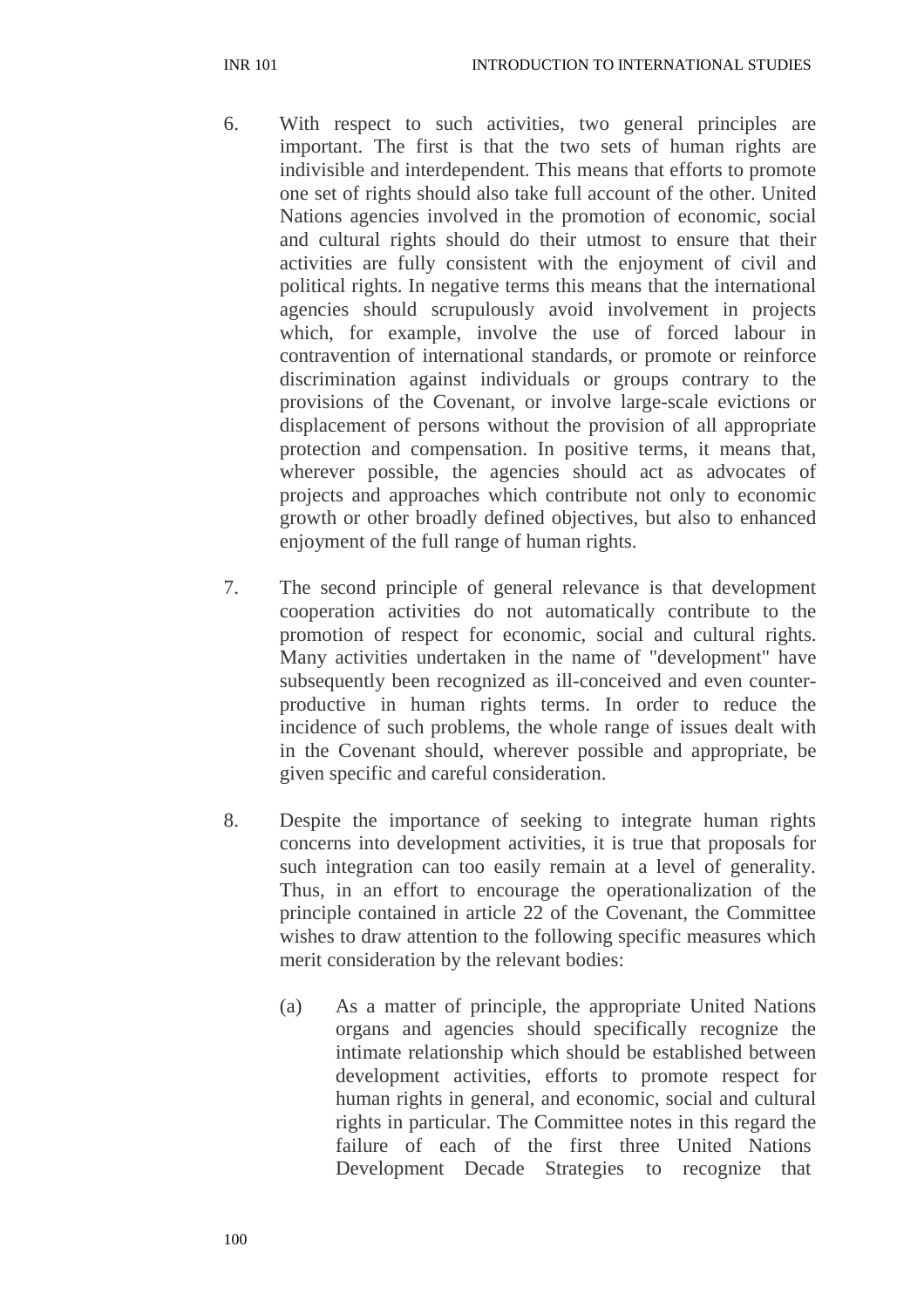relationship and urges that the fourth such strategy, to be adopted in 1990, should rectify that omission;

- (b) Consideration should be given by United Nations agencies to the proposal, made by the Secretary-General in a report of 1979  $\frac{1}{2}$  that a "human rights impact statement" be required to be prepared in connection with all major development cooperation activities;
- (c) The training or briefing given to project and other personnel employed by United Nations agencies should include a component dealing with human rights standards and principles;
- (d) Every effort should be made, at each phase of a development project, to ensure that the rights contained in the Covenants are duly taken into account. This would apply, for example, in the initial assessment of the priority needs of a particular country, in the identification of particular projects, in project design, in the implementation of the project, and in its final evaluation.
- 9. A matter which has been of particular concern to the Committee in the examination of the reports of States parties, is the adverse impact of the debt burden and of the relevant adjustment measures on the enjoyment of economic, social and cultural rights in many countries. The Committee recognizes that adjustment programmes will often be unavoidable and that these will frequently involve a major element of austerity. Under such circumstances, however, endeavours to protect the most basic economic, social and cultural rights become more, rather than less, urgent. States parties to the Covenant, as well as the relevant United Nations agencies, should thus make a particular effort to ensure that such protection is, to the maximum extent possible, built-in to programmes and policies designed to promote adjustment. Such an approach, which is sometimes referred to as "adjustment with a human face" or as promoting "the human dimension of development" requires that the goal of protecting the rights of the poor and vulnerable should become a basic objective of economic adjustment. Similarly, international measures to deal with the debt crisis should take full account of the need to protect economic, social and cultural rights through, inter alia, international cooperation. In many situations, this might point to the need for major debt relief initiatives.
- 10. Finally, the Committee may wish to draw attention to the important opportunity provided to States parties, in accordance with article 22 of the Covenant, to identify in their reports any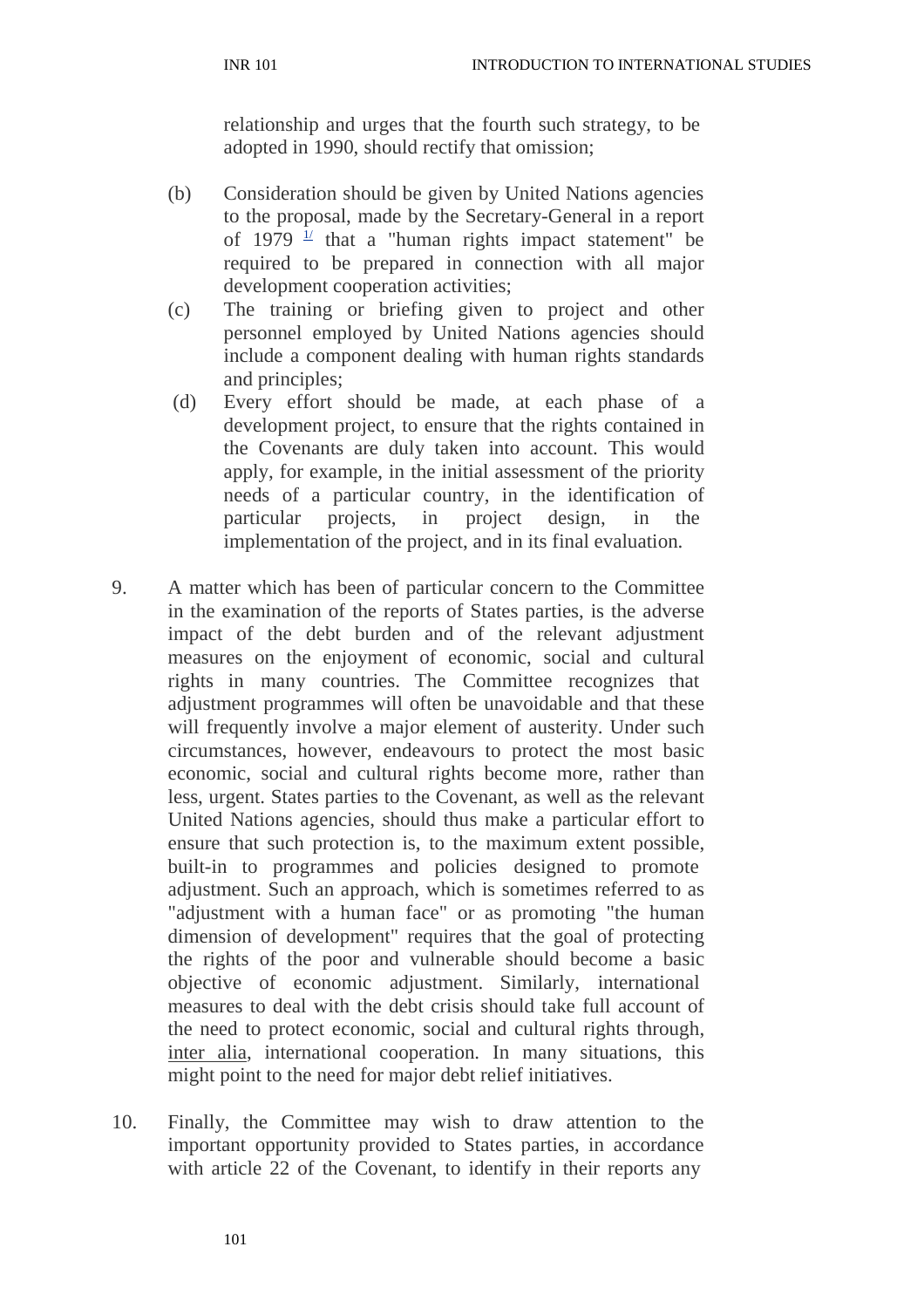particular needs they might have for technical assistance or development cooperation.

# **4.0 CONCLUSION**

International technical assistance is a form of foreign aid, but has the special feature that representatives of the donor countries are physically present in the recipient country, and are also often paid by their home countries. Examples apart from Nigeria include the technical assistance being rendered to many African Countries including Nigeria by the Japan International Cooperation Agency (JICA), and that being rendered by the National Democratic Institute (NDI) of the United States to many democratizing African States.

# **5.0 SUMMARY**

In this unit, we discussed international technical assistance with emphasis on Nigeria's Technical Aids Corp Scheme.

# **6.0 TUTOR-MARKED ASSIGNMENT**

"Technical Assistance is an alternative to direct financial aid". Discuss with the Nigerian Example:

# **7.0 REFERENCES/FURTHER READINGS**

- Federal Ministry of Foreign Affairs (2004), Technical Aids Corp Scheme (TAC), Abuja, Federal Ministry of Foreign Affairs.
- Keohane, R. and Nye, J. (1989) Power and Interdependence,  $2<sup>nd</sup>$  Edition, Harper-Collins.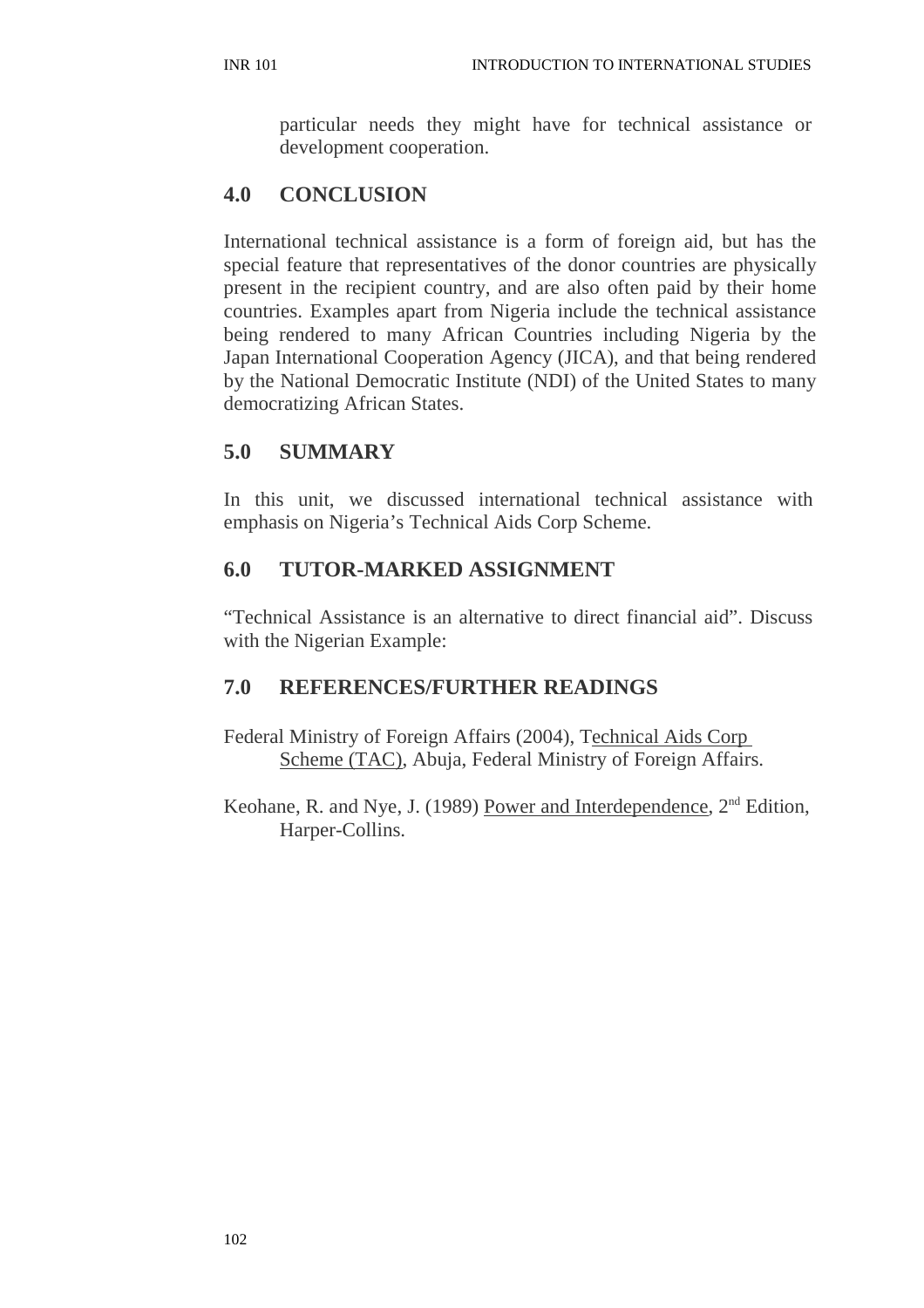## **MODULE 5**

| Unit 1 | War and Strife in Africa: Issues in Peacekeeping        |
|--------|---------------------------------------------------------|
| Unit 2 | The United Nations Organisation and the Refugee         |
|        | Problem                                                 |
| Unit 3 | The Nuclear Threat and International Diplomacy          |
| Unit 4 | Foreign Policies of Africa and the Developing Countries |
| Unit 5 | United Nations Peacekeeping Efforts                     |

## **UNIT 1 WAR AND STRIFE IN AFRICA: ISSUES IN PEACEKEEPING**

#### **CONTENTS**

- 1.0 Introduction
- 2.0 Objectives
- 3.0 Main Content
- 3.1 The Costs of War
- 3.2 The Nature of Conflicts and Means of Peacemaking
- 3.3 Techniques of Managing International Conflicts
- 4.0 Conclusion
- 5.0 Summary
- 6.0 Tutor-Marked Assignment
- 7.0 References/Further Readings

## **1.0 INTRODUCTION**

War and peace have come to dominate the experience of man in the world in which we live today. Man pours so much time and resources into defence, and the procurement of arms for the destruction of man and his environment. The world has never been able to record any decade in history, which has been war-free. It must thus be mentioned that even after the establishment of International Organizations such as the United Nations, the African Union (A.U), etc., the conflicts or crises spots have continued to increase on the world map. Nations have gone to war to increase their wealth or power, but whatever the inclination or policy, their ultimate manifestation is the conditions of war, its hazards and hostilities that are created by man against man. In this unit, we focus on the issues concerning peacekeeping and the resultant effects.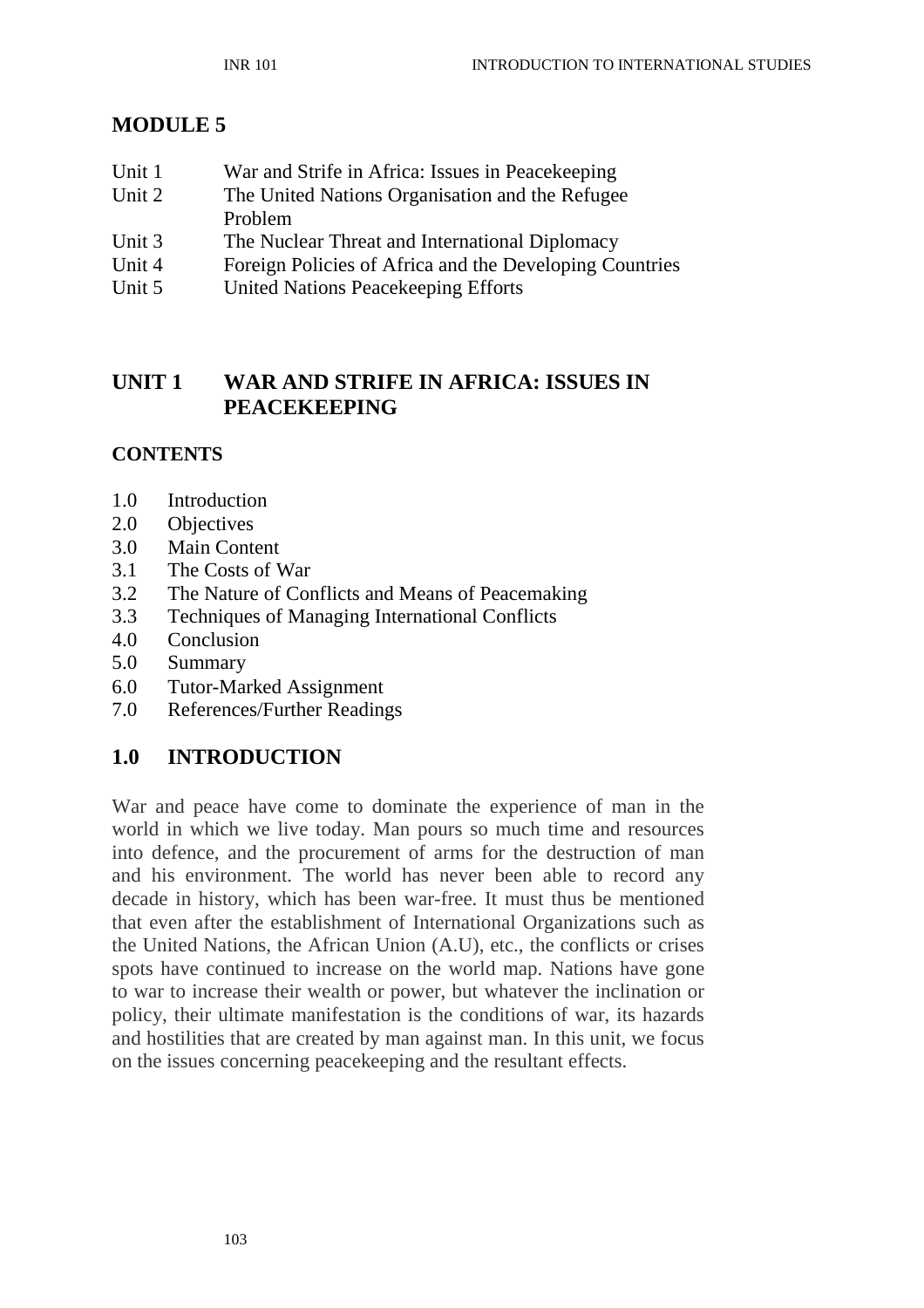#### **2.0 OBJECTIVES**

At the end of this unit, you should be able to:

- i) Discuss war and strife in Africa;
- ii) Discuss issues concerning peacekeeping;
- iii) Discuss refugee problems in Africa;
- iv) Discuss the UN and peacekeeping.

## **3.0 MAIN CONTENT**

#### **3.1 The Costs of War**

It is a fact that the cost of war exceeds by far the benefits that might accrue from the struggle not only in the human and material resources which are expended in the process, but also in the socio-economic as well as the post-war environment hazards. It is in this light that nations tend to preserve or to restore peace whenever this is breached by war. A reason for which the U.N.O was set up with the ultimate functions of preserving world peace, to facilitate and increase the relationship and interaction amongst nation states. Whenever and wherever any party strains relationships, it usually calls for some concern from the whole world. This is because small-scale wars or conflicts have in the past showed that they have a high tendency of escalating into confrontation among superpowers, which in itself would lead to a mutual nuclear annihilation e.g. the Vietnam War. It was the widespread interest in peace which culminated in the efforts by nations to create the United nations in 1945, which includes its package, the practice of peacekeeping sought for after the leagues' failure to prevent the world war 11.

The controversy surrounding United Nations activities in the achievement of its primary function, which is the maintenance of world peace, is clouded by dispositions, which is in itself surrounded by complex, and emotional historical problems of the  $20<sup>th</sup>$  century. Some students and scholars of the disciplines are of the view that the United nations has failed in its primary objective, and have again gone further to describe it as ineffective irresolute body which creates a forum where diplomats go and let out abuses on each other. While a few hold this view, there are others who hold entirely different view. They, on the other hand, say that there is nothing wrong with the United Nations, but its members, Kurt Waldheim former Secretary general of United Nations as being microsm of the world, and he is of the view that the United Nations has done its best to preserve peace despite the obstacles, which have continued to emerge.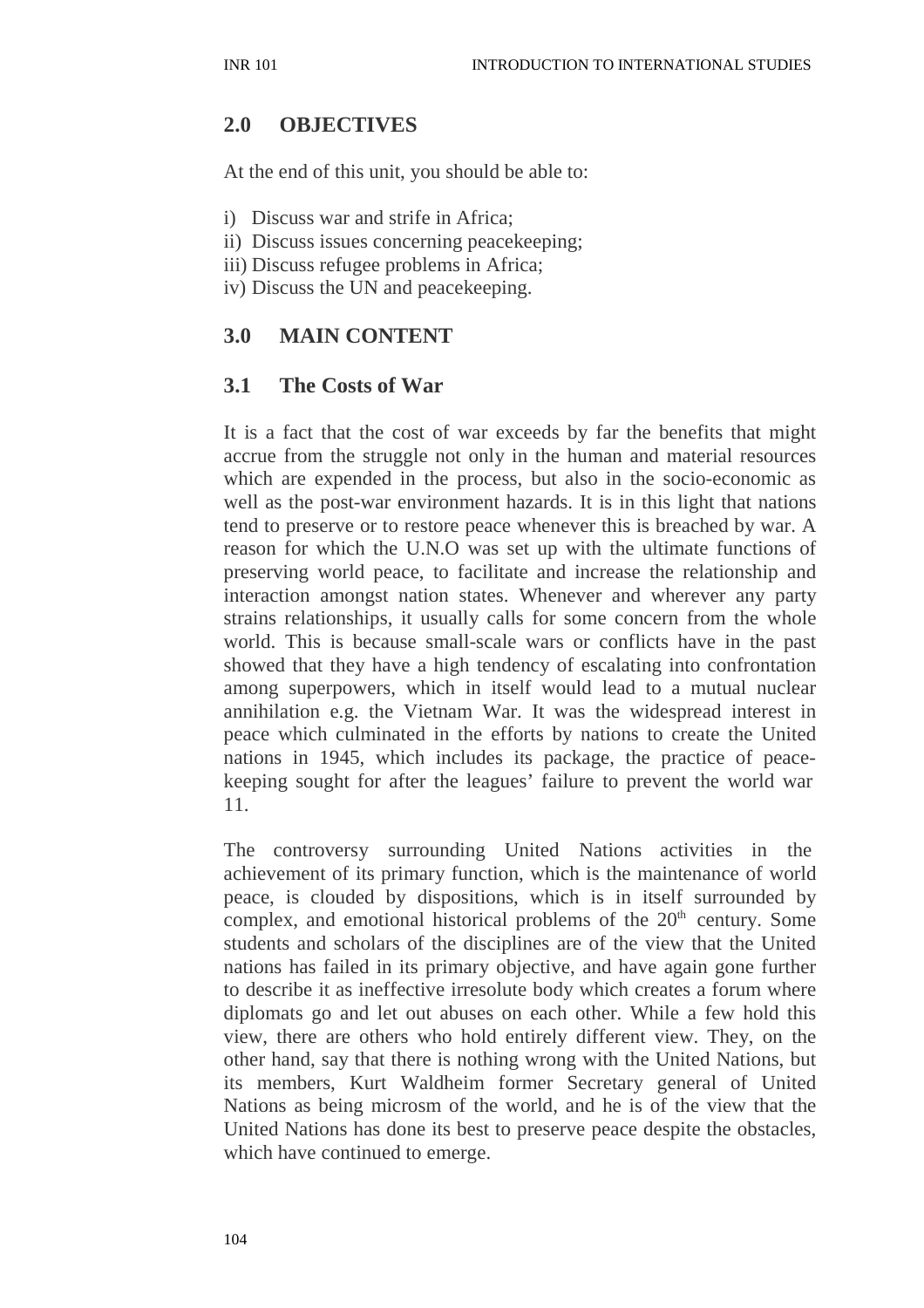Following the wake of events and trend of activities in the International system as well as the role played by the United nations in its primary role of maintaining peace, there has arisen such rigorous controversy regarding the efficacy of the world Body in carrying out its primary functions which is preservation of peace. The performance of the United Nations organization, in the preservation of world peace has no doubt turned out to be a subject of discursion, which is clouded by a historical and emotional phenomenon. While some are of the view that the United Nations has failed in its primary assignment, others have their reservations and they hold an opposing view as regards the efficacy of the International Organization. This dissension is however not restricted to scholars or people in the discipline, rather it spread amongst people of all walks of life.

However, those who are of the view that the United Nations has failed, and has such outlived its usefulness believe that:

"It has fallen in its central role of keeping the world peace and…it seems a little more than a debating chamber…where hot-headed diplomats angrily abuse each and nothing effective ever gets done"?

This idea was further buttressed by the words of German Scholar, Rudiger Jucte, who is of the institute of peace research and security policy, at the University Hamburg. He noted as follows…

Conflicts and crises, dominated the agenda of the United Nations and… The capacity of the Security Council and the General Assembly. The overall results where well known: the United Nation's record in maintaining peace and Security presents itself as a history of predominant failures; and a few outstanding roles that the organization could play were indeed exceptions to the rule rather than evidence of its functions as a reliable instrument to safeguard the elements of rudimentary peace.

Some have however gone further to suggest that there is need for a complete overhaul and a re-organization of the system if it is to be of any significance to the contemporary International system. Daniel Frei (1973) while writing on the rationales and implications of crises research, mentioned that:

"It is certainly no exaggeration to the hypothesis that since 1945, there has never been less than three crises spots simultaneously active somewhere on the map and they are all prone to the risk of eruption and escalation into confrontation through the involvement of the major powers"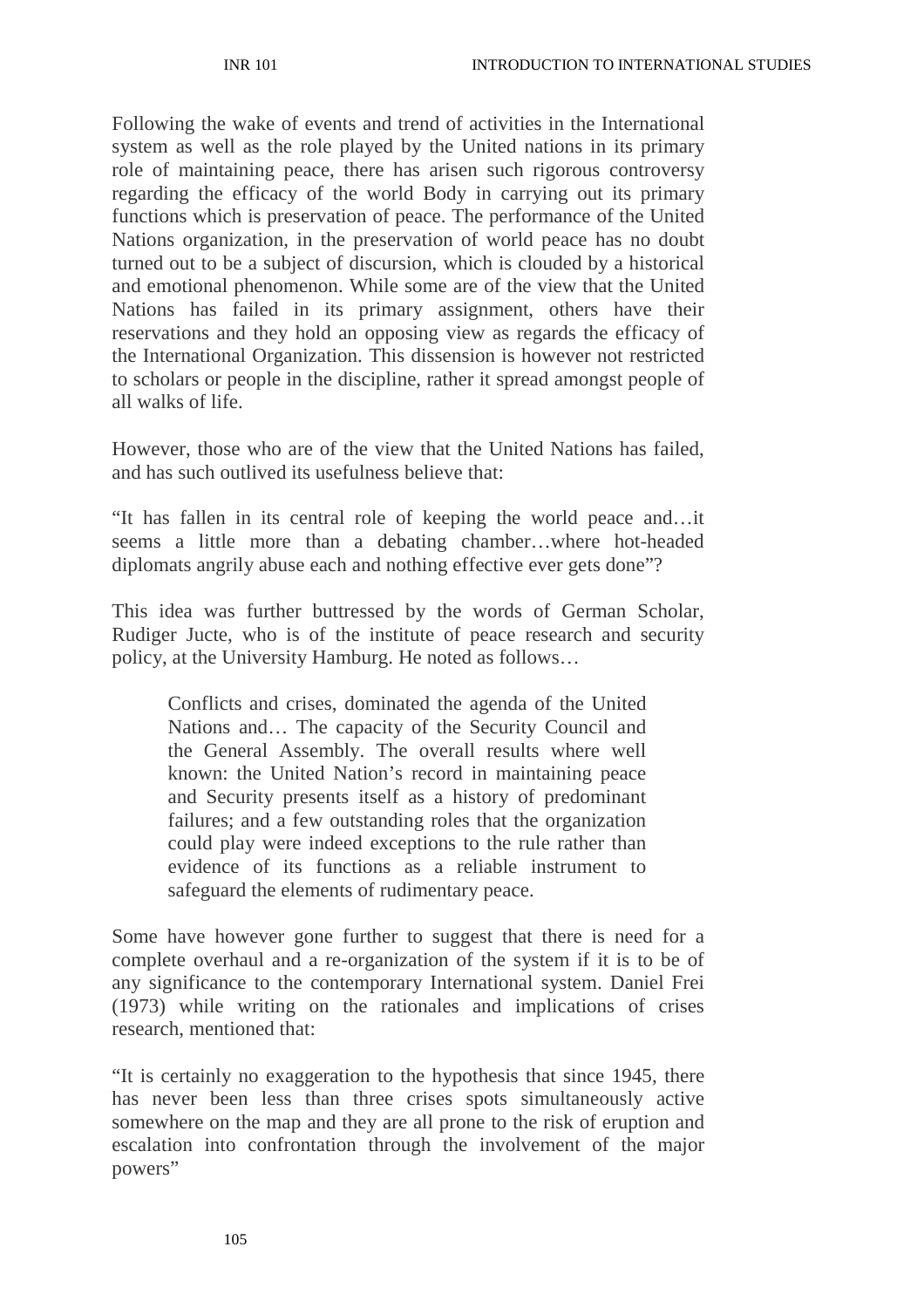Due to the fact that the international system has become a highly sensitive network of political and socio-economic interdependence any local crises inevitable has its effect on the entire system. So much so that a confrontation amongst or within a nation (local crises) could lead to a threat of mutual annihilation. The United Nations has often been found engaging in the regulation of conflict between international actors in disagreement but the organization was powerless. This was evident however in the non-reaction of the United Nations Organization towards their anti-Libya policy which resulted in the air raid against Libya, which no doubt was a violation of both the sovereignty and territorial integrity of Libya. In our Opinion, however, the issues surround the efficiency of the United Nations in the attainment of its primary objective that are eluded by emotions and disposition towards the organization, such that a general consensus cannot be reached even within the organization itself. Decisions taken would always be reviewed as being biased by one nation or another. Whichever being the case it has often been stated that the veto power of the Security Council and permanent members has presented one of the structural defects of the United Nations Organization. The decision and the activities of the United Nations would always be subjected to scrutiny and criticism, for good or bad.

## **3.2 The Nature of Conflicts and Means of Peacemaking**

Since the end of the cold War, the world has witnessed some, but not many conflicts between nations. Such conflicts are called international conflicts. More often today, we witness some kind of civil conflict within a nation, called international conflict.

Have you ever thought about how to define war and types of war? It is not a pleasant thought. When we think of war – conflict – we think of people shooting each other, of bombs dropping, of tanks firing, of people dying. We become sad, we feel powerless, and we are confused.

What do we know about war? We know war involves the use of violence. We know war means that the political order within a country or between countries has broken down. We know that war means someone or some group could not prevent it. We know that war leave deep scars on any society.

Many experts have tried to find out why conflict occurs. One thing these experts all agree on is that in any conflict there are many causes, perhaps a major cause and several others. All the experts agree that studying conflict is complex. Below, five major causes, or types of conflict are summarized. As you read the case studies, keep these types of conflict in mind so that you can apply them in a particular case.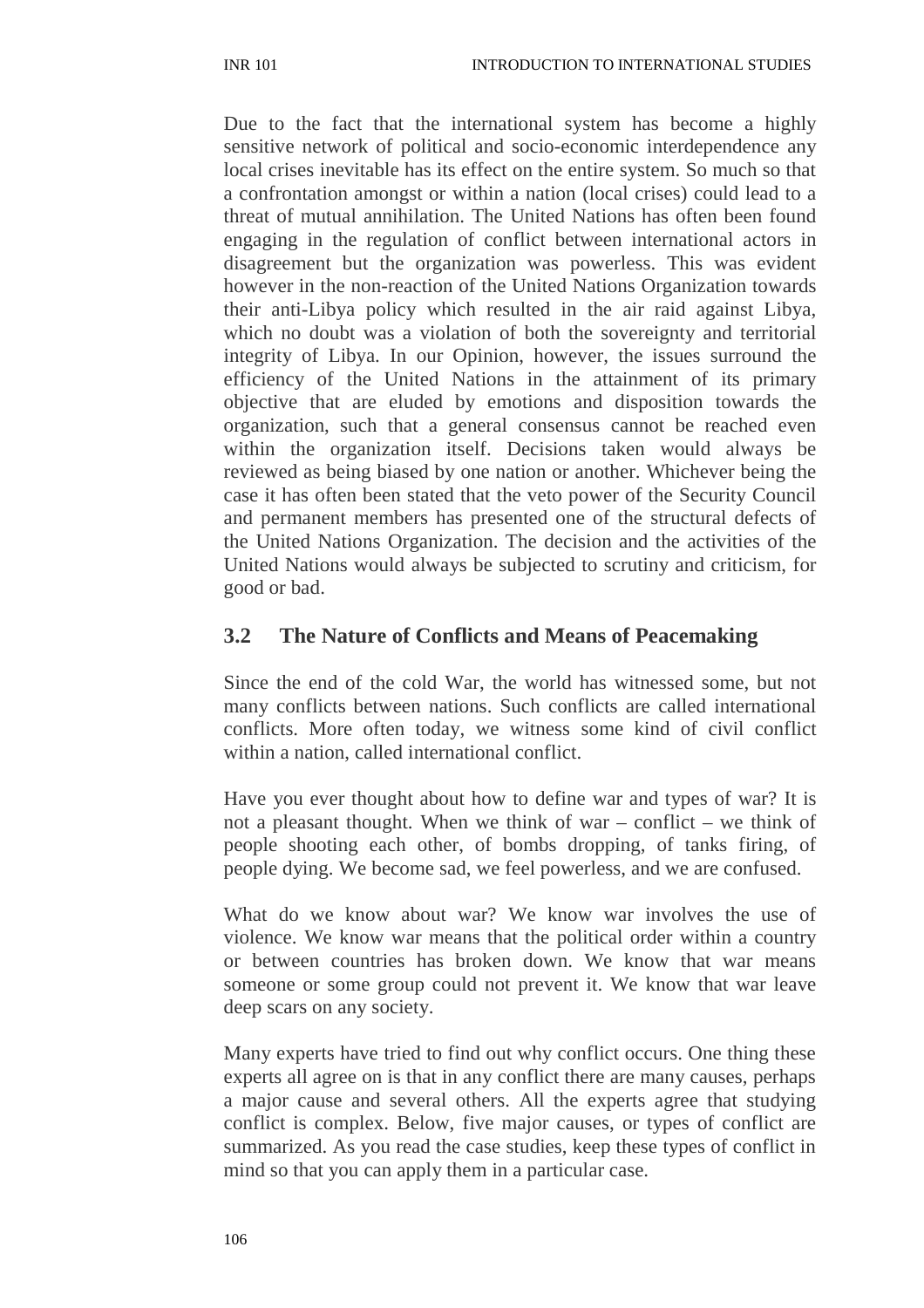- 1. Ideological Conflict: Is a clash of basic values related to the role of government in society, how economic resources should be owned and used, who should make decisions for people, how decisions should be made, and who is rewarded and punished in a society. Ideology is a "world view". It is lens through which all things are perceived.
- 2. Territorial and Environmental Conflict: Involves disputes over land, water, control of rivers, the protection and use of natural resources and the environment. Territory very often becomes the place where other types of conflict occur. Or, perhaps control of land, water, or other natural resources becomes the heart of conflict.
- 3. Identity Conflict: Occurs over the questions, which we are? Or alternatively who am I? Individuals and groups of people want to feel secure where they live and how. They do not want to fear for their lives or subject to discrimination. Tribal, religious, ethnic, linguistic, and nationality conflicts fall into this category. As with most conflict, identity becomes a question of values, norms, and tradition. These beliefs become so central to people that they fear, mistrust, and hate others who are not the same.
- 4. Racial Conflict: Is a type of identity conflict, instead of values and beliefs that become issues, it is the colour of one's skin or the origin of the group from which they came. Perceived differences in outside appearance such as skin colour, often result in one group been considered inferior by a group that considers itself superior.
- 5. Governance and Authority: Conflicts result from the use or misuse of power. Simply stated, the conflicted arises over who makes decisions for a group of people. With decision-making power come the associated decisions related to economic matters, territory, and matter of justice. Often conflict arises because those in authority favour or punish groups of people based on race or religion.

# **3.3 Techniques of Managing International Conflicts**

Managing Conflict: Karen A. Mingst, Professor of Political Science at the University of Kentucky, has provided an overview of means of managing conflict. In a paper published with support of the United States Institute of Peace, professor Mingst offers and analysis of ways conflict is managed. Excerpts from the paper follow.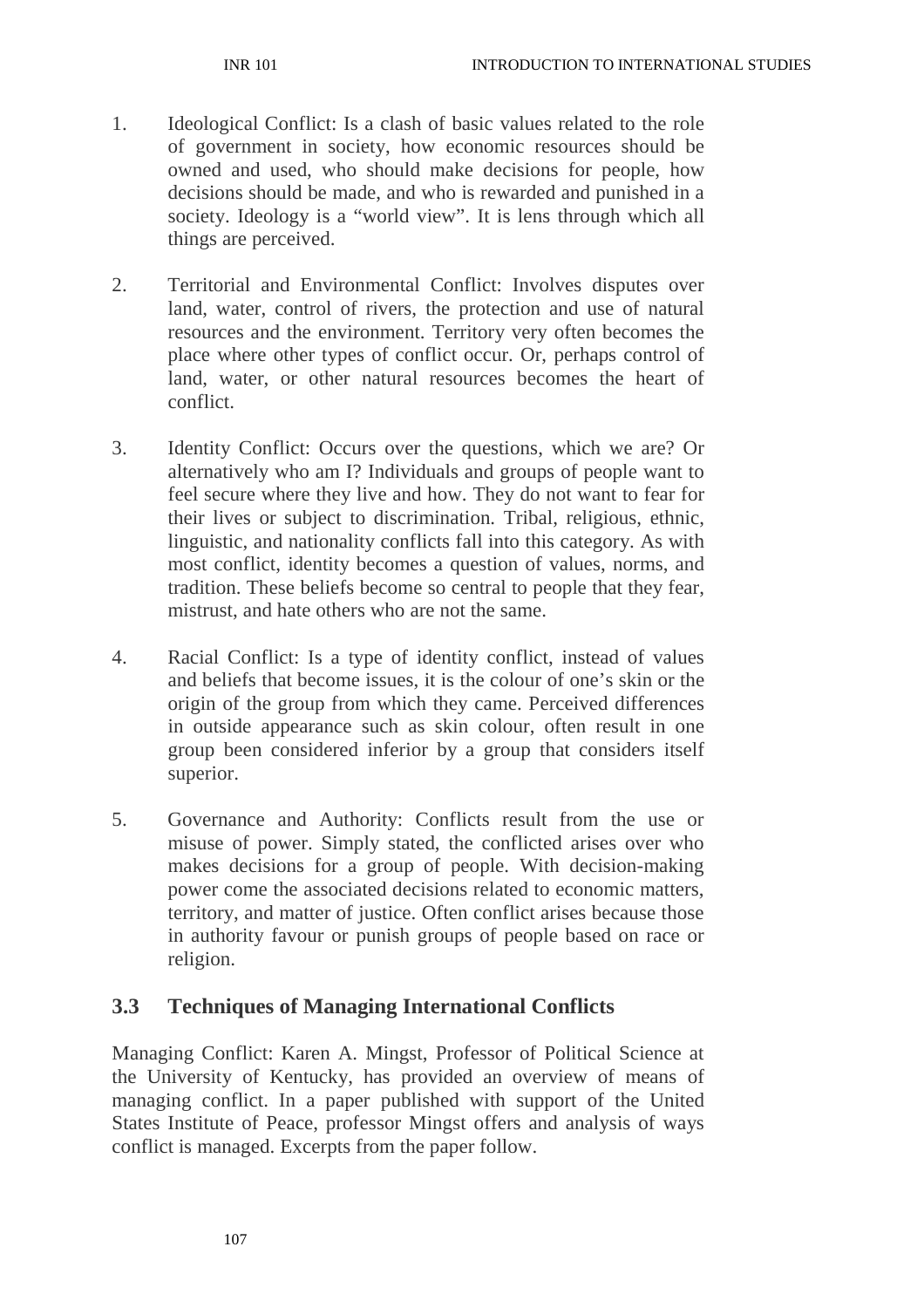Low-level conflicts, especially conflicts that arise from miscommunication, may be managed through traditional and routine diplomacy… First, when diplomatic recognition is exchanged, states promise to resolve disputes and conflicts through peaceful and diplomatic means. Second, many diplomatic practices are codified into international law. Diplomacy may, then, provide a means through which communication between disputing parties occurs; it may or may not lead to resolving conflict.

International conflict may also be managed through balance of powersilent and sometimes not so silent diplomacy. A balance of power approach is predicated on the belief that power may counter power. Conflict is managed, kept under control, by putting the power of state against the power of another. Equality or balance of power assures that no other nation or group will become dominant.

Balance of power may become institutionalized into security alliances. Such alliances are the oldest and perhaps the most familiar to conflict management. Like-minded states, states having similar security interests, or states whose enemies are the same join together. Security alliances serve both an international and external role in managing conflict. States promise to resolve internal disputes and to speak with a one voice against the outsides; alliances structure conflict directed toward external actors.

Security alliance may evolve into international organizations – organizations established by member states to fulfill a number of different tasks. Modern international organizations, the most prominent being the League of Nations and the United Nations, are largely products of warfare in the  $19<sup>th</sup>$  and  $20<sup>th</sup>$  century....

International peacekeeping: The United Nations was established at the war's end (World War 11), designed by the victors including the United States, to eliminate war and its causes. The United Nations Charter obligates all members to settle disputes by peaceful means, to refrain from the threat or use of force, and to cooperate with UN sponsored actions:

1. UN peacekeepers serve as observers – traditionally the least controversial of their activities. This has included supervising armistices and maintaining ceasefires, or more recently verifying troop withdrawals, observing elections, or coordinating the voluntary surrender of weapons.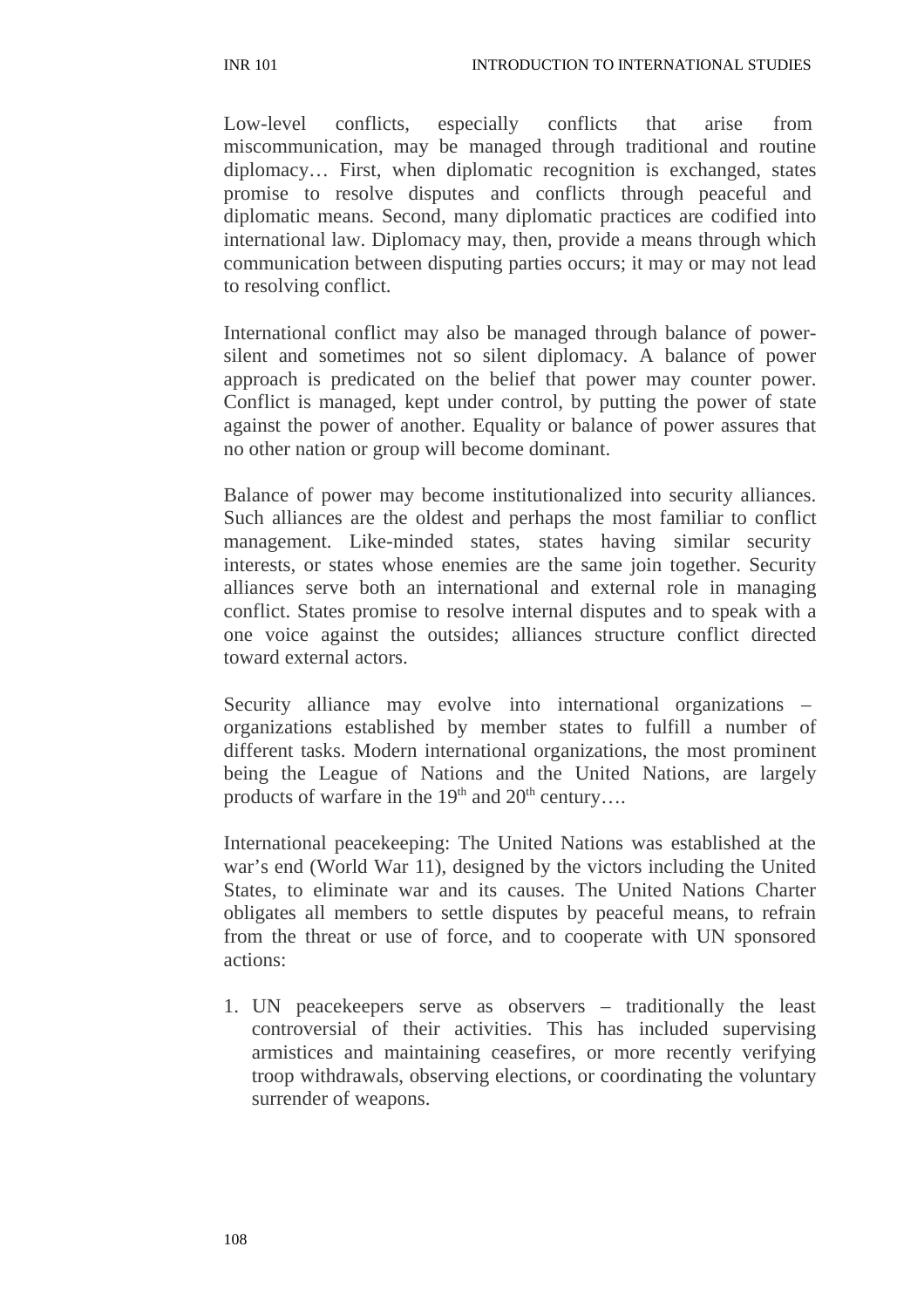- 2. UN forces may be interposed between two states engaged in conflict or disengage warring factions and observe first hand the violations of ceasefires. Separation of forces is a technique of conflict managers.
- 3. UN peacekeepers may act defensively to maintain law and order in a country, should central government authority be eroded. Usually UN civilian police assist local police in performing these functions.
- 4. Peacekeepers may use limited force defensively. Use of force has always been controversial: How much is limited force? Is force really used defensively? These controversies are being re-opened with the end of the Cold War and the accelerated demand for peacekeepers pitted against elements having great destructive potential.

International Negotiation: Paraphrased, negotiation process in which parties in conflict make a series of proposals in order to reach an agreement based on their common interest.

Negotiations proceed in stages. When the problem is being identified, individuals participating in the negotiations need to be separated from the problem. At the state of presentation of positions, interests need to be articulated, rather than personal positions negotiated. At the stage where options are considered, negotiators should seek options with mutual rather than individual gains. The criteria for option selection need to be objective. The framework, as well as the actions suggested, is appropriate for discussion of negotiations at every level of daily life

Third Party Dispute Resolution: Attempts at conflict management by third parties are very old, dating from the time of the Greeks when citystates agreed that if there were disputes, the matter should be " judicially decided". If quarrels broke out, states promised to appeal to other cities which both deemed to be impartial – mediators in fact.

Disputants generally make a cost-benefit calculation – the gains versus the risked and constraints (of a settlement). Although stronger parties are more reluctant to seek third-party intervention for fear that their power will be neutralized, either weak or strong parties may find it in their interest to avail themselves of third party instrumentalities. Likewise, third parties have their own motivations, ranging from a sense of public responsibility to a desire for prestige and honour.

Track-Two Diplomacy: Track-two diplomacy involves both individuals and organizations from outside the government. Such individuals and groups from disputing countries interact in ways to facilitate conflict resolution.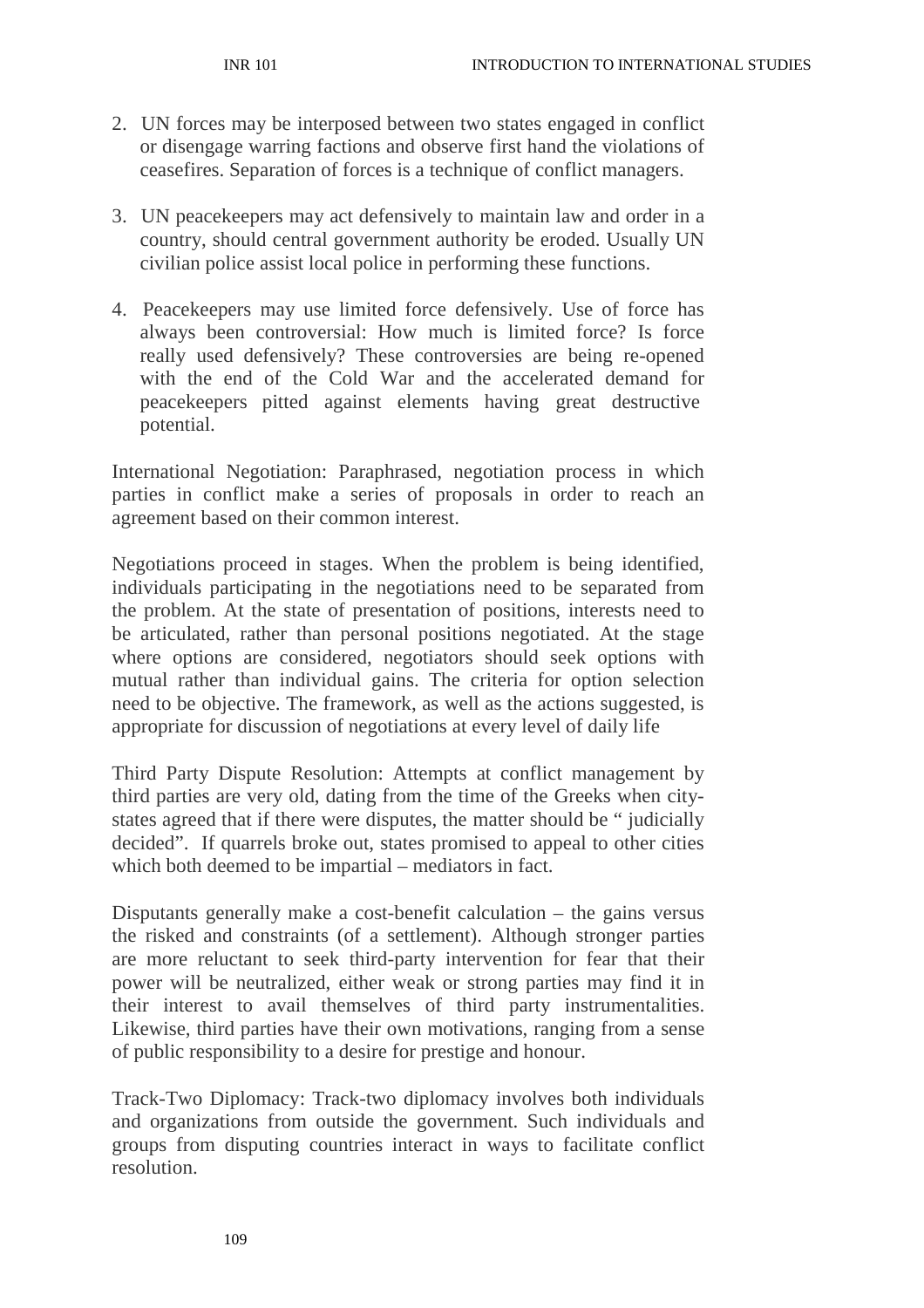In track-two diplomacy three processes occur. First, non-government participants from each side meet in informal problem-solving workshops mediated or facilitated by psychologically sensitive third parties. These workshops bring politically influential representatives of parties together to enable participants to see that they have shared problem and to examine the underlying causes of the conflict.

Second, a track-two approach involves influencing opinion, trying to shape the overall political environment. The programme serves to increase communication and understanding between people in conflict.

This, track-two diplomacy involves trying to take concrete actions. Most proposals focus on economic development proposals. However, the key is to find something concrete that parties can believe in for the purposes of building up habits of cooperation and managing conflict. An interesting example has been the role that civilian groups have played in arranging humanitarian ceasefires.

As you learn more about the case studies of conflict, think about the best possible means, or combination of means, you might recommend to manage the conflict.

#### **4.0 CONCLUSION**

There is little doubt that issues of war and strife constitute important social and political issues that occupy and task the skills of African leaders, diplomats and the international community. Part of the efforts at addressing the issue includes the use of international peacekeeping by the UN. Whether this has been effective or not is still largely debatable. However, the point remains that there are various techniques currently employed for managing conflicts around the world, many of which have been tested in Africa. Some work, some do not work. It is left for us to find out the reasons why many have not worked.

#### **5.0 SUMMARY**

In this unit, we have examined wars and strife and what are usually done to combat and manage them. We examined issues relating to peacekeeping in Africa, conflicts and the means of peacemaking. The various techniques for managing international conflicts were also examined.

#### **6.0 TUTOR-MARKED ASSIGNMENT**

What are the various techniques for managing Conflicts?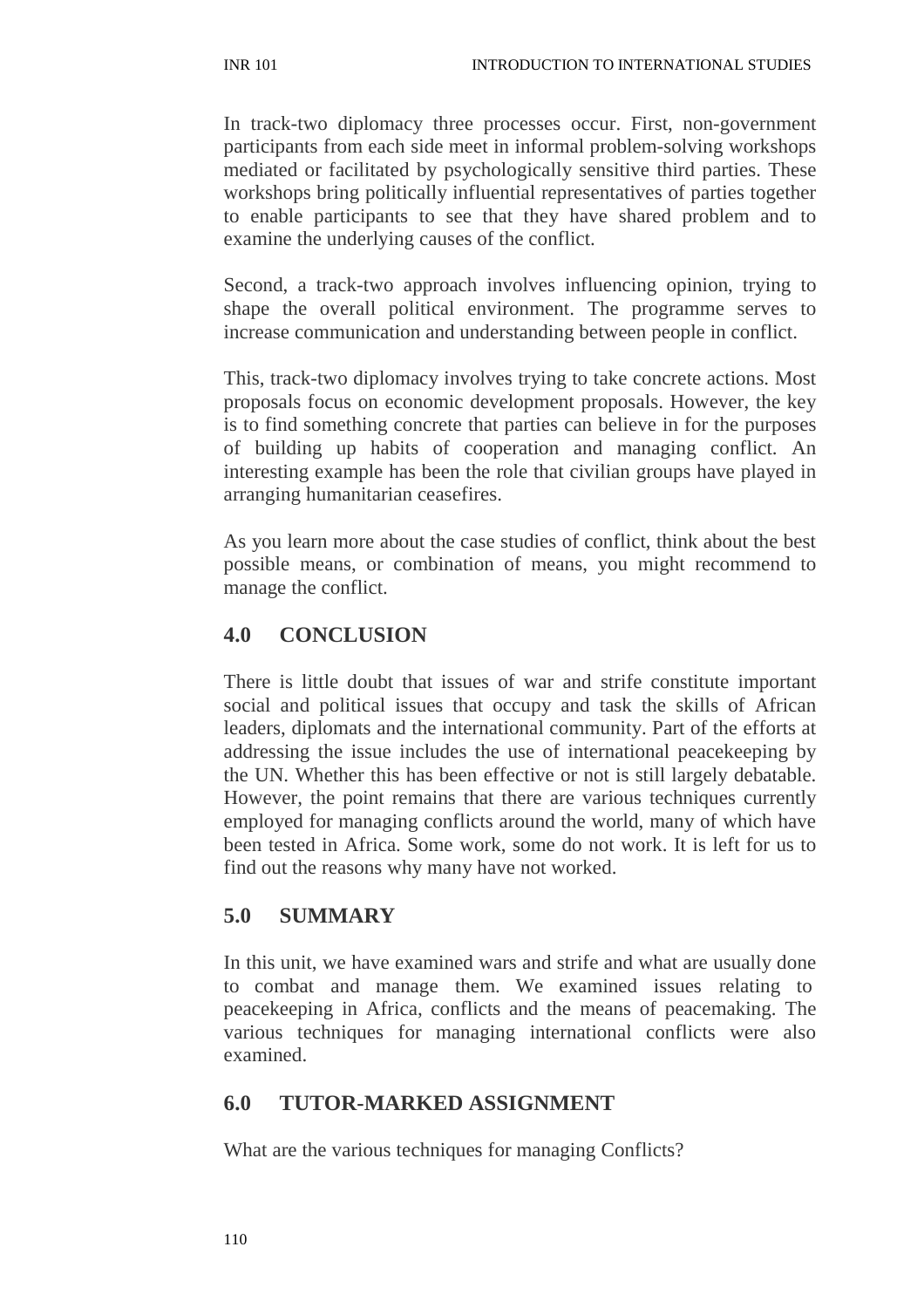# **7.0 REFERENCES/FURTHER READINGS**

Arthur Lee Burns and Hira Heathcote, (1960) Peacekeeping by the UN, Fall Mall Press, London.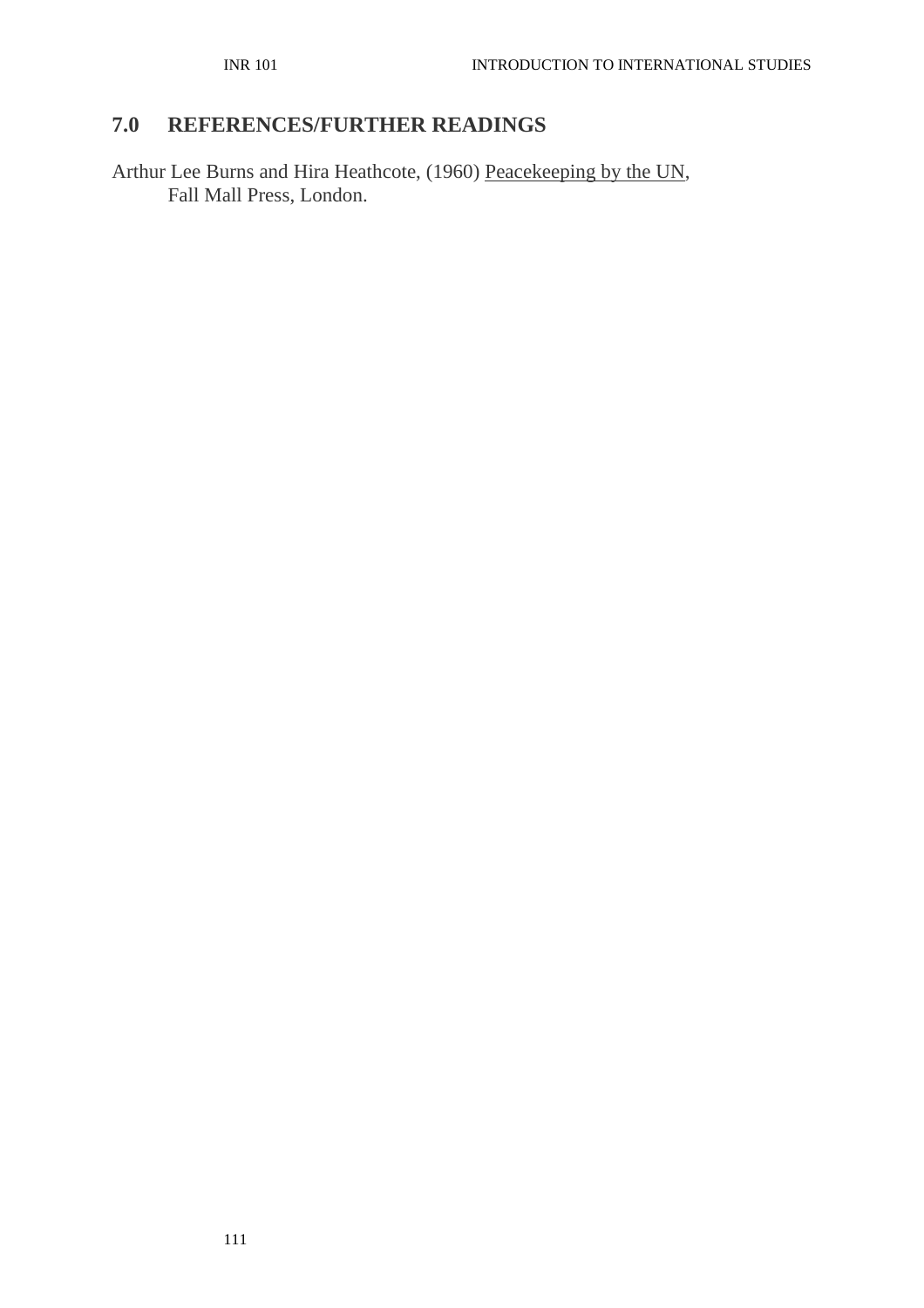#### **UNIT 2 THE UNITED NATIONS ORGANISATION AND THE REFUGEE PROBLEM**

#### **CONTENTS**

- 1.0 Introduction
- 2.0 Objectives
- 3.0 Main Content
	- 3.1 The Refugee problem since 1919
	- 3.2 The Growing tide of Economic Refugees
	- 3.3 Life in Refugee Camps
	- 3.4 Misery of Displacement
	- 3.5 Building a world where everyone is secure
- 4.0 Conclusion
- 5.0 Summary
- 6.0 Tutor Marked Assignment
- 7.0 References/Further Readings

#### **1.0 INTRODUCTION**

The end of the  $20<sup>th</sup>$  century had not brought an end to the bloodshed and persecution that force people to run for their lives. Tens of millions of people have ushered in the new millennium in refugee camps and at other temporary shelters, afraid that they will be killed if they dare return to their homes.

The United Nations High commissioner for Refugees divides these impoverished wanderers into two groups. A refugee is defined as someone who flees his country because of a well-founded fear of persecution of violence. An internally displaced person has likewise been forced to leave his home because of war of similar grave dangers, but still resides in his own country.

Nobody knows for sure how many refugees and displaced persons eke out a living in make shift camps or how many wander helplessly from place to place in search of security. According to some sources, the total worldwide figure may be about 40 million, and half of them are children. Where do they all come from?

#### **2.0 OBJECTIVES**

At the end of this unit, you should be able to:

- i) Define a Refugee;
- ii) Define the term- Internally Displaced Person;
- iii) Discuss the refuge problem to wars and conflicts;
- iv) Discuss the refuge problem to human rights and human security.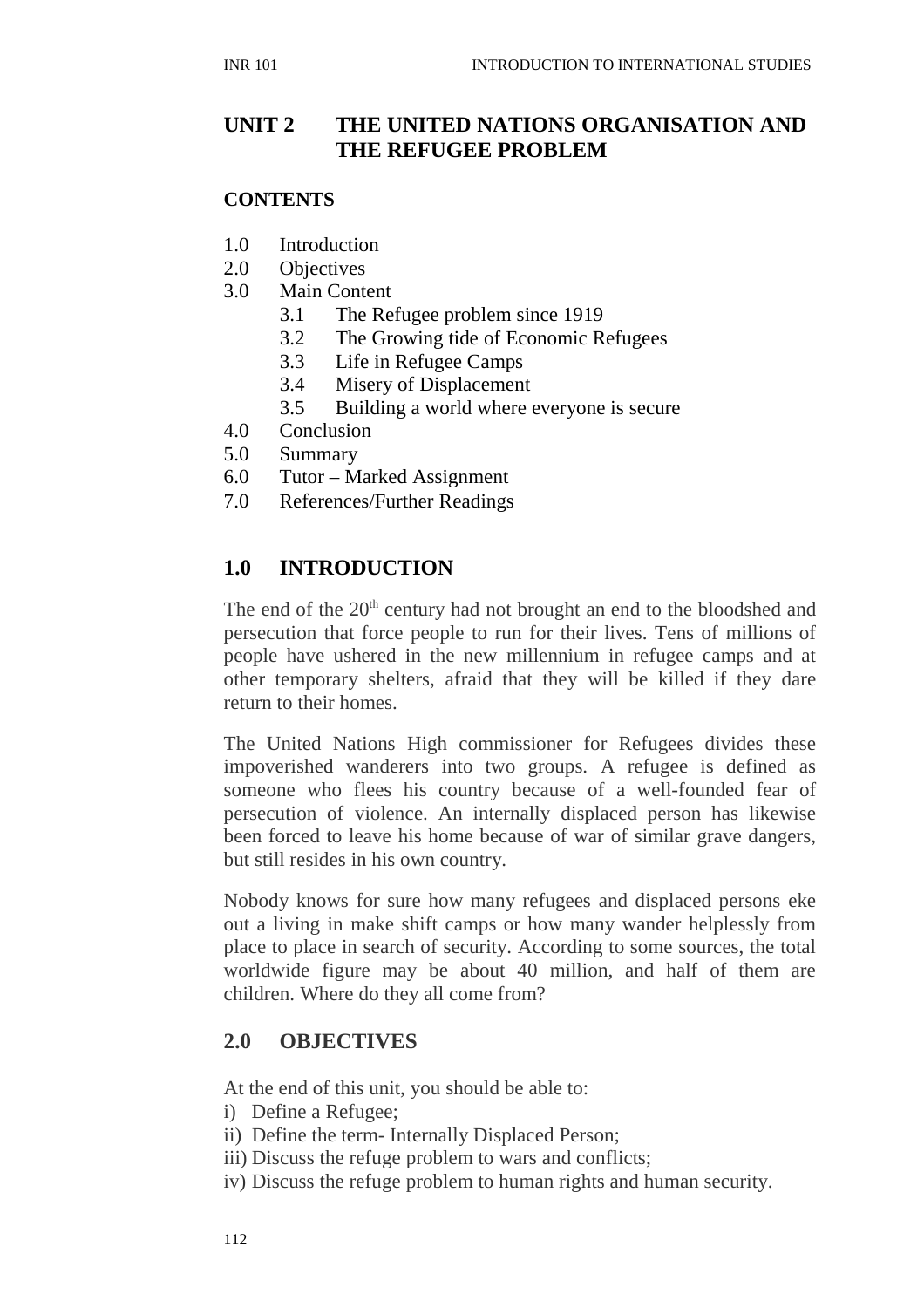#### **3.0 MAIN CONTENT**

#### **3.1 The Refugee Problem Since 1919**

The refugee problem takes on a new dimension at the end of the First World War. In the aftermath of that war, empires were dismantled and ethnic minorities persecuted. As a result, millions of Europeans sought asylum in countries other than their own. The Second World War was much more devastating than its predecessor – it sent millions more fleeing from their homes. Since 1945, wars have become more localized, but they are just as traumatic for the civilian populations caught in the crossfire.

"Although war has always generated some refugees, only in the twentieth century has international conflict affected entire population, explains Gil Loescher in his 1993 book, 'Beyond Charity – International Cooperation and Global Refugee Crises'. The elimination of the distinction between combatants and non-combatants produced vast numbers of refugees who were desperate to escape the ravages of indiscriminate violence.

Furthermore, many of today's conflicts are civil wars that take a terrible toll not only on men of military age but also on women and children. Fueled by deep-rooted ethnic and religious divisions, some of these conflicts seem interminable. Sometimes these wars which dragged on for many years generated refugees and Internally Displaced Persons (IDPs) in their millions, while hundreds of thousands more have fled abroad.

Invariably, the only way that war-weary civilians can escape the violence is to leave home. "Refugee leaves their homeland and seek admission to another country not from choice or for reasons of personal convenience, but out of absolute necessity," explains the book 'The State of the World's Refugees 1997-1998'. Nowadays, however, gaining admission to another country may not be that easy.

During the 1990's, the worldwide total of refugees dropped from about 17 million to 14 million. This apparent improvement, however, is misleading. It is estimated that during the same decade, the number of internally displaced persons reached between 25 million to 30 million. What is happening?

Getting official recognition as a refugee has become more difficult for various reasons. Countries may be reluctant to accept refugees, either because they cannot cope with a massive influx or because they have real concerns that a large refugee population could bring economic and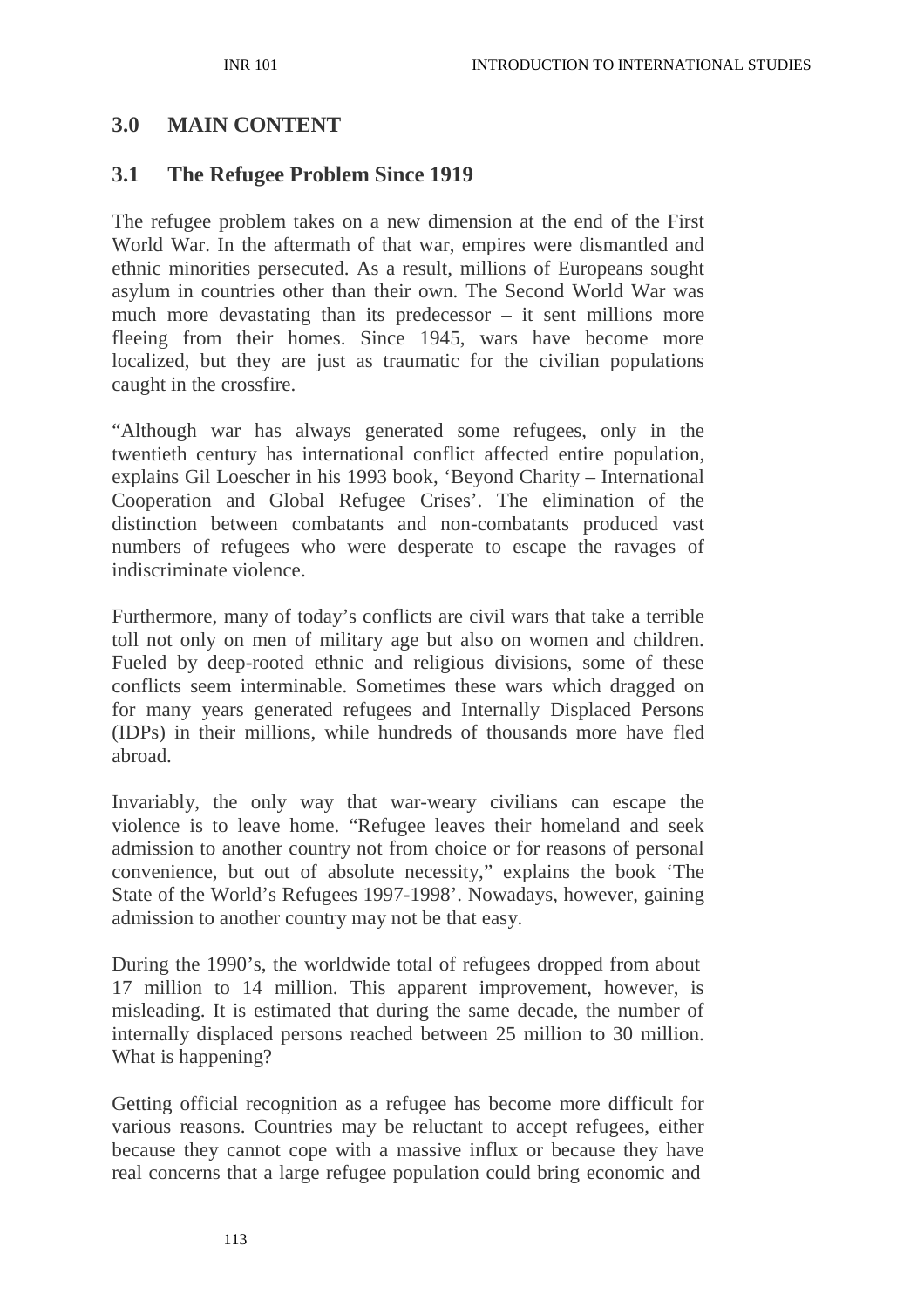political instability. Sometimes, however, terrified civilians do not even have the long trek to the border. Their only option is to move to a safer area within their own country.

## **3.2 The Growing Tide of Economic Refugees**

Along with the millions of bona fide refugees are millions of other impoverished people who seek to improve their lot in life, the only way they know how by moving to a country where living conditions are much better.

On February 17, 2001, a rusty old freighter ran aground on the French coast. Its cargo consisted of about a thousand men, women and children, who had been at sea for nearly a week without food. They had paid \$2,000 per head for this hazardous journey, without even knowing to which country they were going. The captain and the crew disappeared soon after beaching the ship. But fortunately the frightened passengers were rescued, and the French government promised to consider their request for asylum. Millions like them attempt similar journeys every year.

Most of these economic migrants willingly face severe hardships and uncertainties. Somehow they scrape together the money for the trip because at home, poverty, violence, discrimination, or repressive regimes – and sometimes a combination of all four make life seem hopeless.

Not a few perish in their attempt to find a better life. During the last decade, about 3,500 migrants drowned or disappeared while attempting to cross strait of Gibraltar from Africa into Spain. In the year 2000, fifty-eight Chinese migrants suffocated while hidden in a truck taking them from Belgium to England. Countless more migrants die of thirst in the Sahara when their overloaded, ramshackle trucks break down in the middle of the desert.

Despite the dangers, the ranks of the world's economic refugees are swelling inexorably. About half a million people are smuggled into Europe each year, and another 300,000 into the United States. Back in 1993, the United Nations Population Fund estimated the worldwide number of migrants to be 100 million, of which over a third had settled in Europe and the United States. Since then, the number has doubtless increased considerably.

Many of these migrants never find security they seek. And few refugees find a safe and permanent refuge. All too frequently, these wanderers exchange one set of problems for another.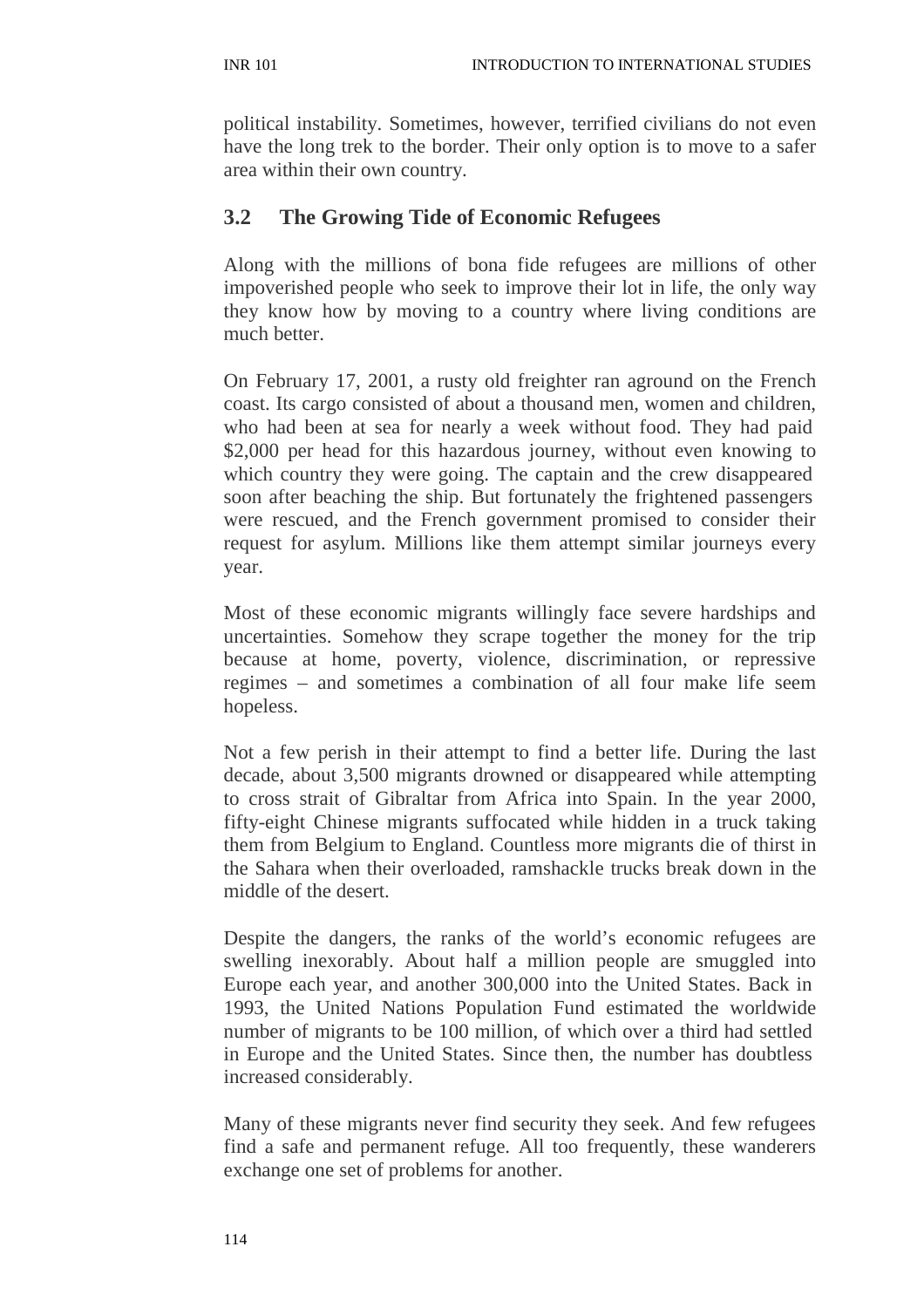## **3.3 Life in Refugee Camps**

Often, first comes the war, a war that never seems to end. Then come the drought, a drought that never relented. On the heels of the drought came the famine. And the people did the only thing they could do – they abandoned their homes in search of water, food and work.

They arrived by the thousands at the border posts. But in recent years a million refugees had already been admitted from countries like Somalia, Eritrea, Congo, Niger, Liberia, Sierra Leone and Sudan as a result of internal conflicts. Even, the contribution of natural disasters to the creation of refugees in the world today is more of great concern. E.g The Tsunami in the South East Asia, Hurricane Katrina in the US and Europe, Torrential rain etc. and the neighbouring country would accept no more. Border police with truncheons made sure that nobody slipped through.

A local immigration official bluntly described the reasons for halting the surging tide of refugees. "They don't pay taxes; they wreck the roads; they cut down the trees, and they use up the water. No, we don't want any more."

Such tragic scenes are becoming all too common. Uprooted people discover that it is more and more difficult to find a place they can call their own. "As the number of people seeking protection has increased, so too has the reluctance of states to provide that protection." Explained a recent Amnesty International report.

The fortunate ones who do make it to a refugee camp may find safety of sorts, but it rarely seems like home. And the conditions in the camp may be far from ideal.

The situation described above occurred in March 2001 in an Asian country. But similar problems have also arisen in some African countries.

"You might die at home of a bullet, but here (in the refugee camp-) your children will die of hunger," complained one African refugee. As this desperate father discovered, many camps suffer persistent shortages of food and water as well as a dearth of hygiene and adequate shelter. The reasons are simple. Developing countries that suddenly find themselves inundated with many thousands of refugees may already be struggling just to feed their own citizens. They cannot provide much help to the multitudes who suddenly appear on their doorstep. And the wealthier nations, faced with their own problems, may be reluctant to help support the many refugees in other countries.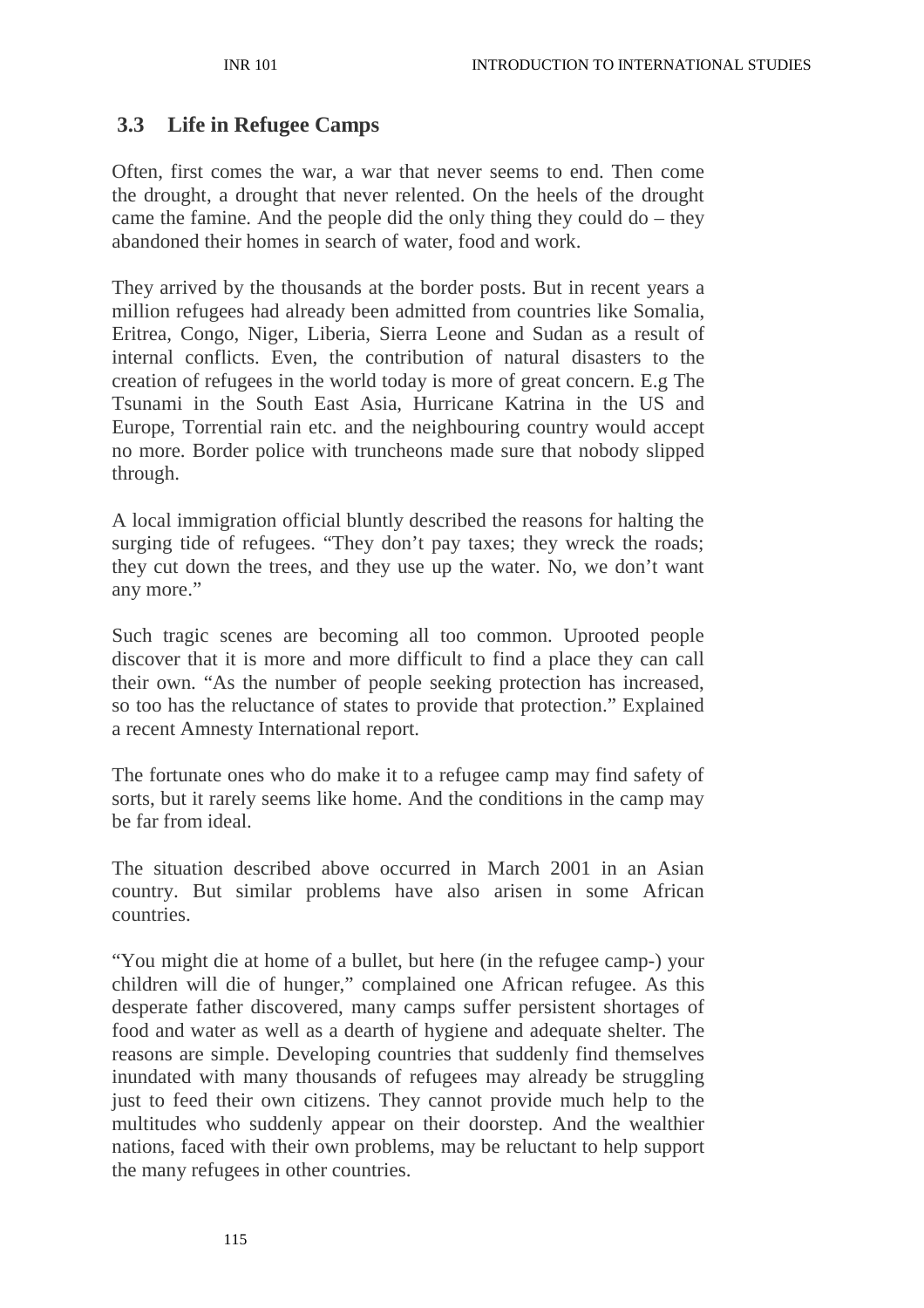When over two million people fled one African country in 1994, the hastily built refugee camps inevitably lacked water and proper sanitation. As a result, an outbreak of cholera killed thousands before it was finally brought under control. To make matters worse, armed combatants mixed in with the civilian refugees and quickly took over the distribution of relief items. This problem was not unique. " The presence of armed elements amongst refugee populations has exposed civilians to increase risks. It has made them vulnerable to intimidation, harassment and forced recruitment," states a United Nations report.

Local people may also suffer from the huge influx of hungry refugees. In the Great Lakes region of Africa, some officials complained: "(The Refugees) have destroyed our food reserves, destroyed our fields, our cattle, our natural parks, caused famine and spread epidemics. They benefit from food aid while we get nothing."

Nevertheless, the thorniest problems may be fact that many provisional refugee camps end up as permanent settlements. For example, in one country in the Middle East, some 200,000 refugees are squeezed into a camp originally built for a quarter of that number. "We have longsuffering refugees who face severe employment restriction in their host country, and as many as 95 per cent are reckoned to be unemployed or underemployed. "I honestly don't know how they make ends meet", a refugee official admitted.

But if conditions sound bad in the refugee camps, they may be even worse for those displaced persons who cannot leave their own country.

## **3.4 The Misery of Displacement**

According to the United Nations High Commissioner for Refugees, "the scale and scope of this problem, the human suffering which underlies it, as well as its impact on international peace and security, have rightly made internal displacement an issue of great international concern." For several reasons, these homeless people are usually more vulnerable than refugees.

No international organization cares for the welfare of displaced persons, and their desperate plight often draws scant attention from the media. Their own governments, bogged down in a military conflict of one sort or another, may be unwilling or unable to protect them. Families are frequently broken up during their flights from danger zones. Often forced to travel on foot, some displaced persons do not even survive the march to a place of greater security.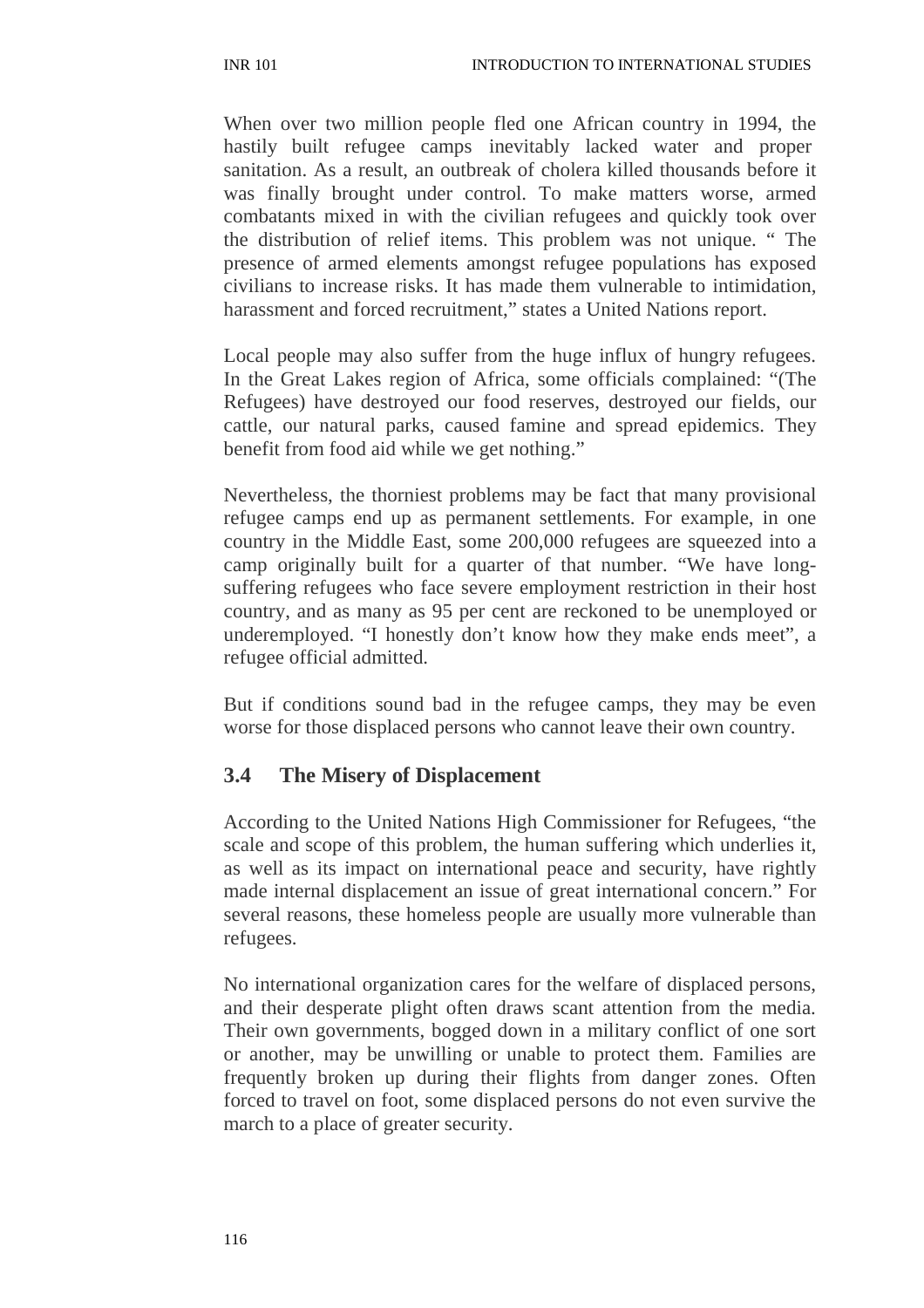Many of these uprooted people seek refuge in cities, where they are limited to a meager existence in shanty towns or abandoned buildings. Others congregate in makeshift camps, which sometimes suffer armed attacks. Usually, their mortality rate is higher than that of other group in the country.

Even well meaning relief efforts organized to alleviate the suffering of these displaced persons can boomerang. The State of the World's Refugees 2000 explains: "During the last decade of the  $20<sup>th</sup>$  century, humanitarian organizations operating in war-torn countries saved thousands of lives and did much to mitigate human suffering. One of the central lessons of the decade, however, was that in conflict situations humanitarian action can easily be manipulated, relocation is accompanied with a loss of the means of livelihood, such as land, jobs, homes and livestock," explains the State of the World's Refugee 1997-1998. "And each relocation marks the start of a tough restoration process. One study of repatriated refugees in central Africa reported that, "for the refugees who had received assistance in exile, the return could be more difficult than the experience of exile itself."

Even more distressing, however, is the situation of millions of refugees who are forced to return to their home country against their will. What conditions await them? Returnees may have to survive in a situation where the rule of law hardly exists, where banditry and violent crime are rife, where demobilized soldiers pray on the civilian population and where light weapons are available to most of the population," stated a United Nations report. Evidently, such hostile environments do not satisfy even the basic security need of these uprooted people.

# **3.5 Building a World Where Everyone is Secure**

Forced or reluctant repatriations will never solve refugee problems if the underlying causes are not addressed. Mrs. Sadako Ogata, former United Nations High Commissioner for Refugees, stated in 1999; "The events of this decade and, indeed, those of the past year indicate very clearly that refugee issues cannot be discussed without reference to security."

And an acute lack of security afflicts millions of people around the globe. Kofi Annan, "Meeting the needs of the world's displaced people – both refugees and the internally displaced – is much more complex than simply providing short-term security and assistance. It is about addressing the persecution, violence and conflict, which bring about displacement in the first place. It is about recognizing the human rights of all men, women and children to enjoy peace, security and dignity without having to flee their homes." The State of the World's Refugees 2000.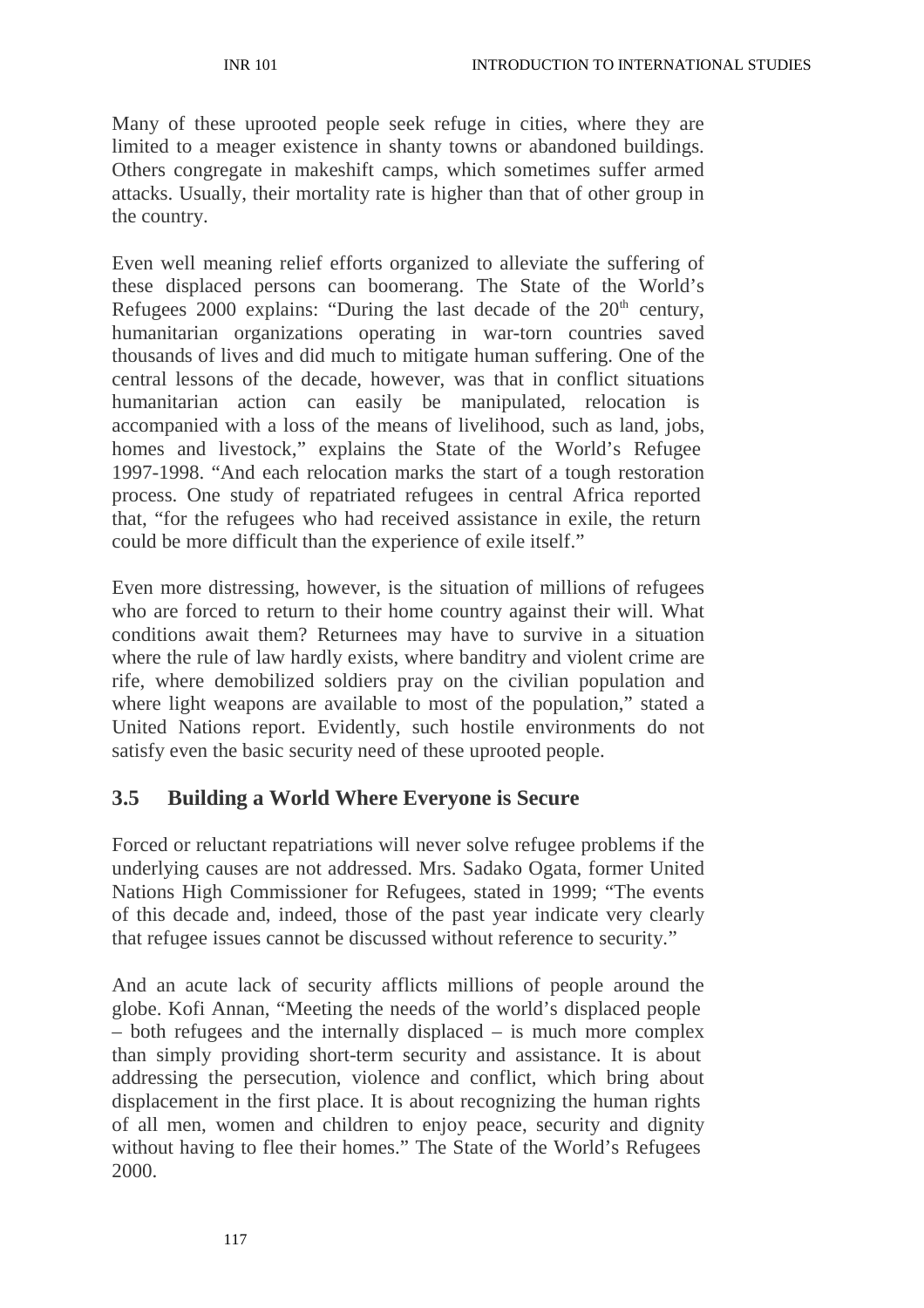United Nations Secretary-General, explains: "In some parts of the world, states have collapsed as a result of the internal and communal conflicts, depriving their citizens of any effective protection. Elsewhere human security has been jeopardized by governments which refuse to act in the common interest, which persecute their opponents and punish innocent members of minority groups."

Wars, persecution, and ethnic violence, which are the fundamental causes of insecurity that Kofi Annan described usually, have their roots in hatred, prejudice, and injustice. These evils will not be uprooted easily. Does that mean that the refugee's problems will inevitably get worse?

"Since wars begin in the minds of men." It is in the minds of men that the defenses of peace must be constructed." States the preamble of the United Nations Educational, Scientific, and Cultural Organization.

#### **Self Assessment Exercise**

Discuss the refugee problem in Africa in relation to conflicts and wars.

## **4.0 CONCLUSION**

So far as conflicts, wars and strife pervade the political environment, so also will refugees and Internally Displaced Persons be generated. Inspite of the efforts by the United Nations and its Organs especially the UNHCR refugees continue to suffer as victims of conflicts around the world.

## **5.0 SUMMARY**

Refugee generation has implications for security, human rights and human security provision.

## **6.0 TUTOR-MARKED ASSIGNMENT**

Discuss the refugee problem in Africa in relation to human rights and human security.

## **7.0 REFERENCES/FURTHER READINGS**

- Osita Agbu and Aderemi Oyewumi (1995). "The Socio-economic and Political Impact of Refugee Movements in Africa", Nigerian Forum, Vol.15, Nos. 9-10.
- Osita Agbu, (June, 2000) " Human Rights Implications of African Conflicts", African Journal of Political Science, Vol.5, No.1.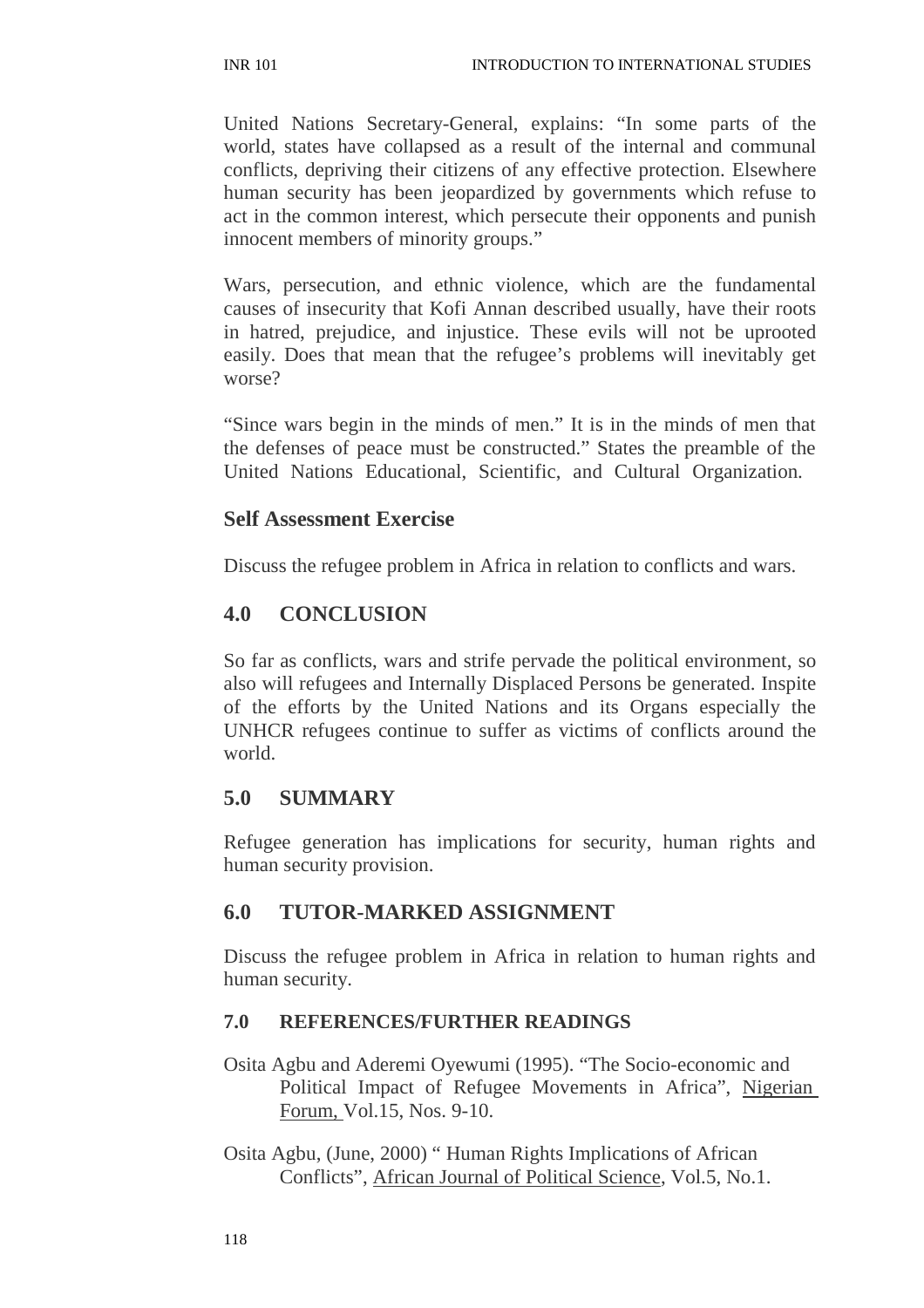# **UNIT 3 THE NUCLEAR THREAT AND INTERNATIONAL DIPLOMACY**

#### **CONTENTS**

- 1.0 Introduction
- 2.0 Objectives
- 3.0 Main Content
- 3.1 New Weapons on the Horizon
- 3.2 New Powers on the Nuclear Scene
- 3.3 Nuclear Smuggling and Terrorism
- 3.4 Biological and Chemical Threats
- 4.0 Conclusion
- 5.0 Summary
- 6.0 Tutor-Marked Assignment
- 7.0 References/Further Readings

#### **1.0 INTRODUCTION**

For more than 40 years, the world lived under the threat of a nuclear apocalypse. Then, 1989, the Berlin Wall tumbled down – a prelude to the fall of Soviet Communism. Before long, the super powers had agreed to stop aiming their missiles at each other. With the nuclear "Armageddon" seemingly called off, or at least postponed, the world heaved a longed awaited sign of relief.

Many experts feel, however, that it is far too early to celebrate. In 1998 the famous doomsday clock of the bulletin of the Atomic Scientists was moved up by five minutes, to nine minutes to midnight  $-$  a clear indication that the nuclear threat had not gone away". True, the world scene has changed. No longer are two major nuclear powers locked in a nuclear standoff. Now several nations possess nuclear capabilities. In addition, experts fear that it is only a matter of time before some terrorist group get their hands on radioactive material and build a crude atomic bomb.

Furthermore, despite dramatic reductions, the United States and Russia still retain awesome arsenals of nuclear warheads. According to a research group called the Committee in Nuclear Policy, some 5,000 nuclear weapons are currently on hair – trigger alert. "Therefore", their report states, "if a launch order were sent under current circumstances, 4,000 (international ballistic missile) warheads (2,000) on each side could be on their way to their targets within a few minutes and another 1,000 (submarine launched ballistic missile) warheads could be on route to targets shortly there after".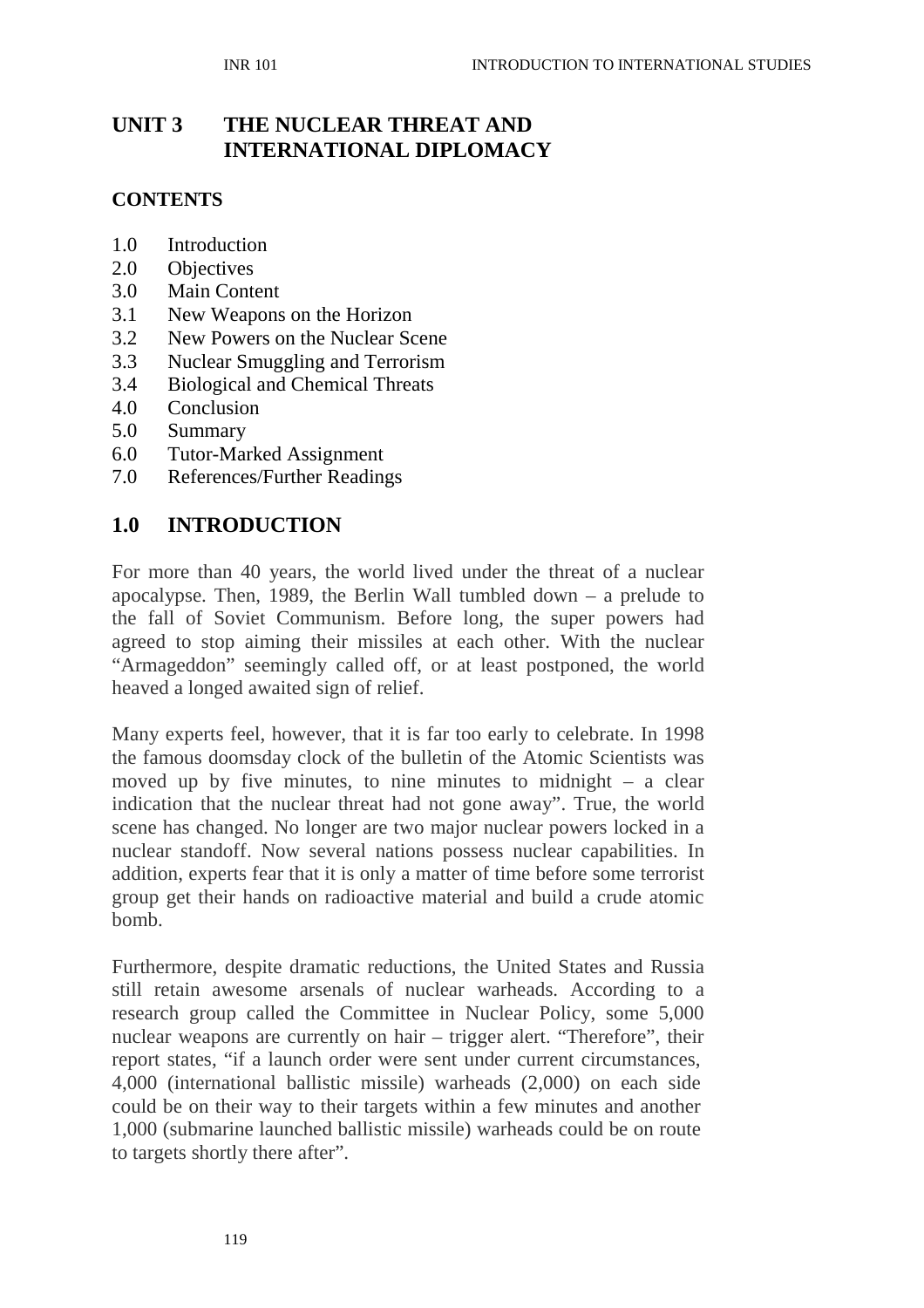The existence of the arsenals raises the possibilities of accidental or even premeditated war. A fateful accident could plunge the world into the chaos of a thermonuclear catastrophe, contrary to political leaders' wishes," warned prominent Russian strategist Vladimir Belous. So while the World War may be over, the threat of a nuclear holocaust has not really gone away. But just how great is that theory? Will the earth ever be rid of nuclear weapons?

At dawn on January 25, 1995, an ominous blip suddenly appeared on early-warning radar screens across northern Russian. A rocket had been launched somewhere of the coast of Norway! Radar operators alerted Moscow to the possible arrival of a nuclear bomb. Within minutes, the Russian President was handed a suitcase containing electronic devices that would allow him to order a devastating nuclear attack. All-out nuclear war seemed to be just moments away.

Fortunately, cool heads prevailed, and the trajectory of the rocket was seen to pose no threat to Russia. It was later learned that the projectile carried equipment for meteorological research. Even so, an article in "The Washington Post" observed: "These may have some of the most dangerous moments of the nuclear age. They offer a glimpse of how the high alert nuclear launch mechanism or of the Cold War remains in place, and how it could go disastrously wrong, even through the great superpower rivalry has ended".

For decades the nuclear posture of both the former Soviet Union and the United States was based on the deterrence concept known as mutual assured destruction (MAD). One pillar of MAD was the strategy called launch on warning. This gave each side the grim assurance that if they attacked, their enemy would launch a massive retaliation before the attacking warheads could even hit their targets. A second pillar of MAD was the strategy called launch on attack. This referred to the capacity to unleash retaliatory strikes even after warheads had done their damage.

In spite to the thawing of the Cold War, the specter of MAD still haunts mankind, Yes, U.S. and Russia nuclear stockpiles have been reduced dramatically, some say by as much as half – but thousands of nuclear warheads still exist. There is the possibility then, that weapons could be launched by accident or without authorization. And because both nations still fear the seemingly unlikely possibility of a first-strike attack, a large number of missiles are maintained on hair-trigger alert.

True, in 1994 the United States and Russia agreed to stop aiming their strategic missiles at each other. "This change, though a welcome gesture, has little military significance". Notes Scientific American.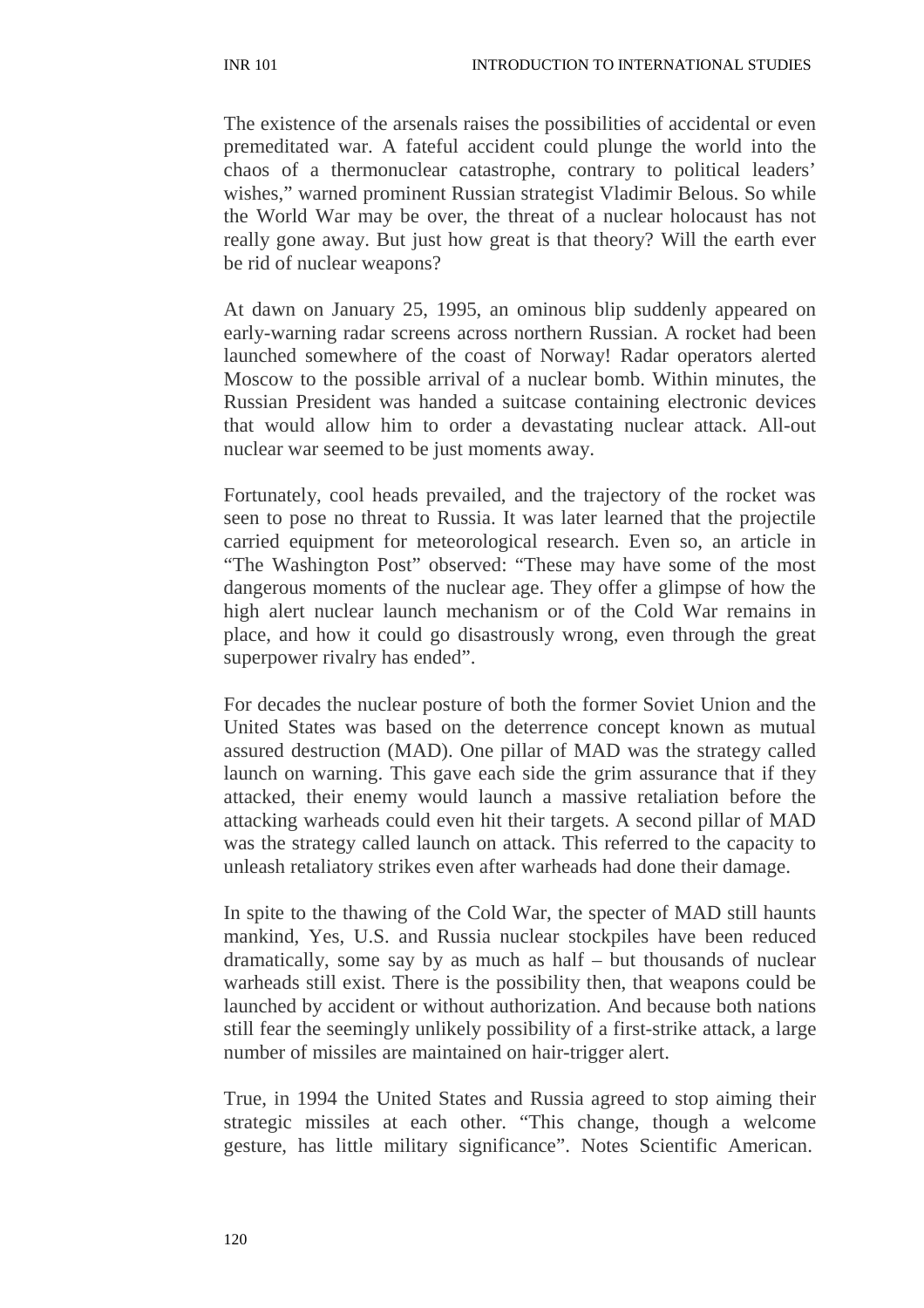"Missile commanders can reload target coordinates into guidance computers within seconds".

## **2.0 OBJECTIVES**

At the end of this unit, you should be able to:

- i) Define nuclear threat;
- ii) Explain the meaning of Mutual Assured Destruction;
- iii) Explain the Nuclear Non-proliferation Treaty;
- iv) Discuss issues of nuclear smuggling and terrorism;
- v) Discuss chemical and biological weapon threat.

#### **3.0 MAIN CONTENT**

#### **3.1 New Weapons on the Horizon?**

Not to be overlooked is the fact that nuclear weapons research and development continues. In the United States, for example, the annual budget for such weapons is about \$4.5 billion! In 1997, the Toronto Star reported" "Paradoxically, the U.S. is now spending more than it did during the Cold War on the preservation of its nuclear war machine. And some of the money is ear-marked for ambiguous programmes that critics say carry the seeds of a new global arm race".

For example, much controversy arose over the multi-billion dollar U.S. government project called the Stockpile Stewardship and management Programme. It is the maintenance of existing nuclear weapons; critics say that it also serves a more sinister purpose. Reports " The Bulletin of the Atomic Scientists": " There are plans for alterations, modifications, updates, and replacements – not just to extend the life of the nuclear arsenal…. But of "improve" it as well".

In 1997 a furor arose over the development of a nuclear bomb called the B61, which has the ability to penetrate the earth's surface before detonating. It can thus destroy underground command posts, factories, and laboratories. While proponents claim that it is merely a repacking of an older bomb, opponents claim that it is indeed a new bomb – a gross violation of promises made by the U.S. government that it would not develop new nuclear weapons.

In any event, Ted Taylor, a nuclear physicist at Princeton University, observed: "My guess is the sort of research now going in the U.S. is also going on in Russia, France, Germany and other places, and I believe that some of our projects are leading the world into new arms race". Critics also claim that the research, development, and design of new weapons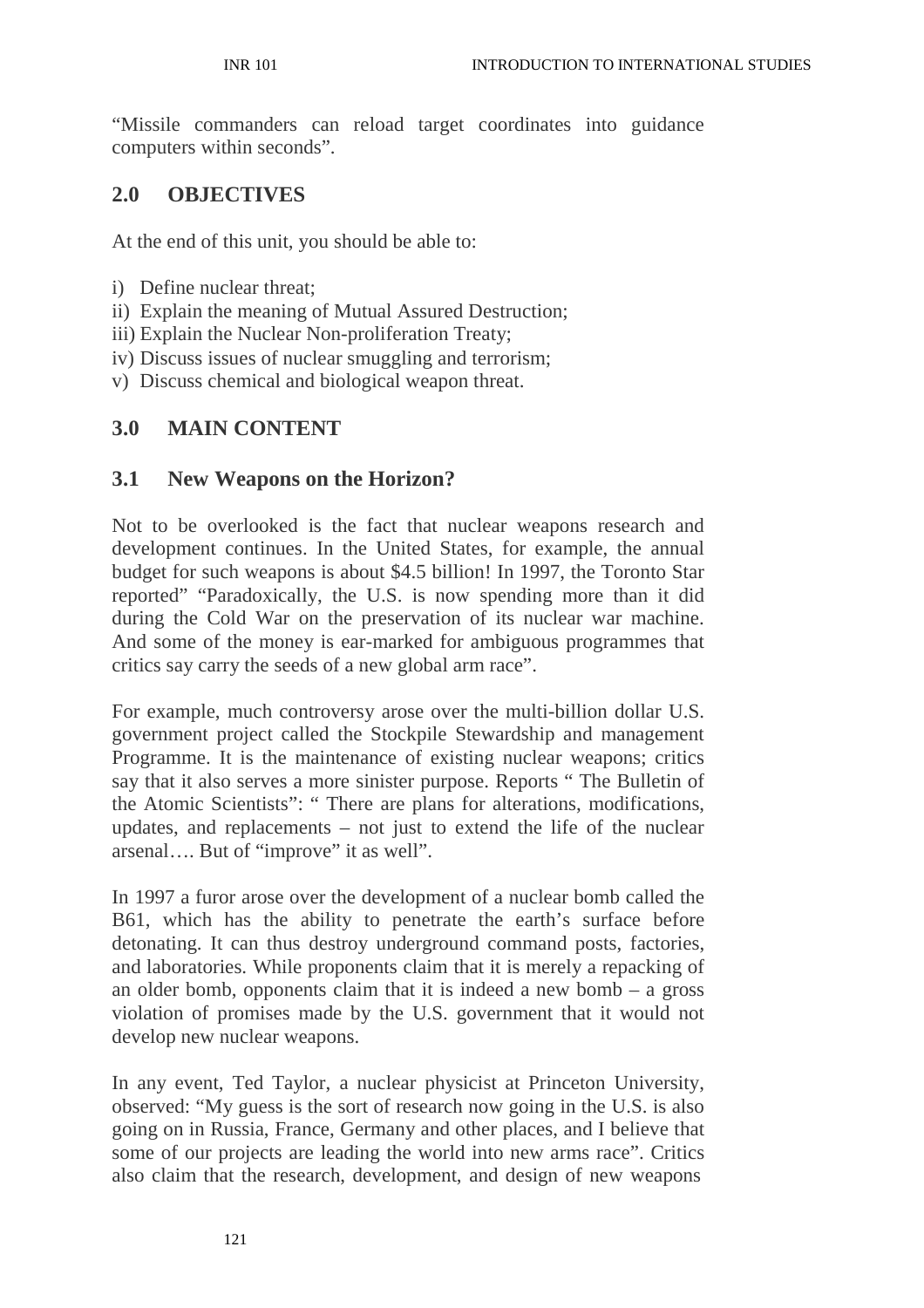are being actively promoted by the weapons designers themselves. Bruised egos, dwindling prestige, the financial difficulties may be powerful motivation for these skilled scientists to push for the revival of weapons research.

## **3.2 New Powers on the Nuclear Scene**

Then there are the changes in the world's political lineup. Traditionally, five nations used to make up the nuclear club: Britain, China, France, Russia and the United States. However, it is generally recognized that other countries too have gone nuclear. India and Pakistan, for example recently conducted nuclear tests that sparked fears of an intense arms race in Southeast Asia. Other nations suspected of having nuclear programmes include Algeria, Iran, Iraq and North Korea. More than 180 nations have signed the Nuclear Non Proliferation Treaty, which went into effect in 1970. But to date a number of powers widely suspected of hiding their nuclear ambitions have not signed it.

Reports Asiaweek: "Nuclear proliferation experts still believe that the real threat comes from the growing number of countries whose leaders would like to have the Nuclear capability inspite of the Non Proliferation Treaty. James Clapper, director the U.S. Defence Intelligence Agency, predicted: "By the turn of the century we could see numerous countries with the capability to make a (chemical, biological, or nuclear) warhead with an indigenously produced missile".

Nor is it like that all nations will succumb to pressure to ban nuclear testing. When a number of nations were lobbied to sign the Comprehensive Test Ban Treaty in 1996, and editorial in Asiaweek observed; "It is fine for the Americans or the Europeans to preach the gospel of test bans, since they have already detonated enough nuclear devices to be able to sit back on the information they have collected".

# **3.3 Nuclear Smuggling and Terrorism**

Some feel that the greatest threat is that some terrorist groups might get their hands on a nuclear weapon and decide to explode – or at least threaten to explode – the device in order to press their political agenda. There are also fears that a criminal organization could similarly use radioactive material for large-scale extortion of a government or corporation. An article in 'Scientific American' explains: it would be fairly easy for a nuclear blackmailer to establish credibility by leaving a sample for analysis. Subsequent threats to pollute air or water supplies, or even detonate a small nuclear weapon, could have considerable leverage". Law enforcement agencies have already uncovered attempts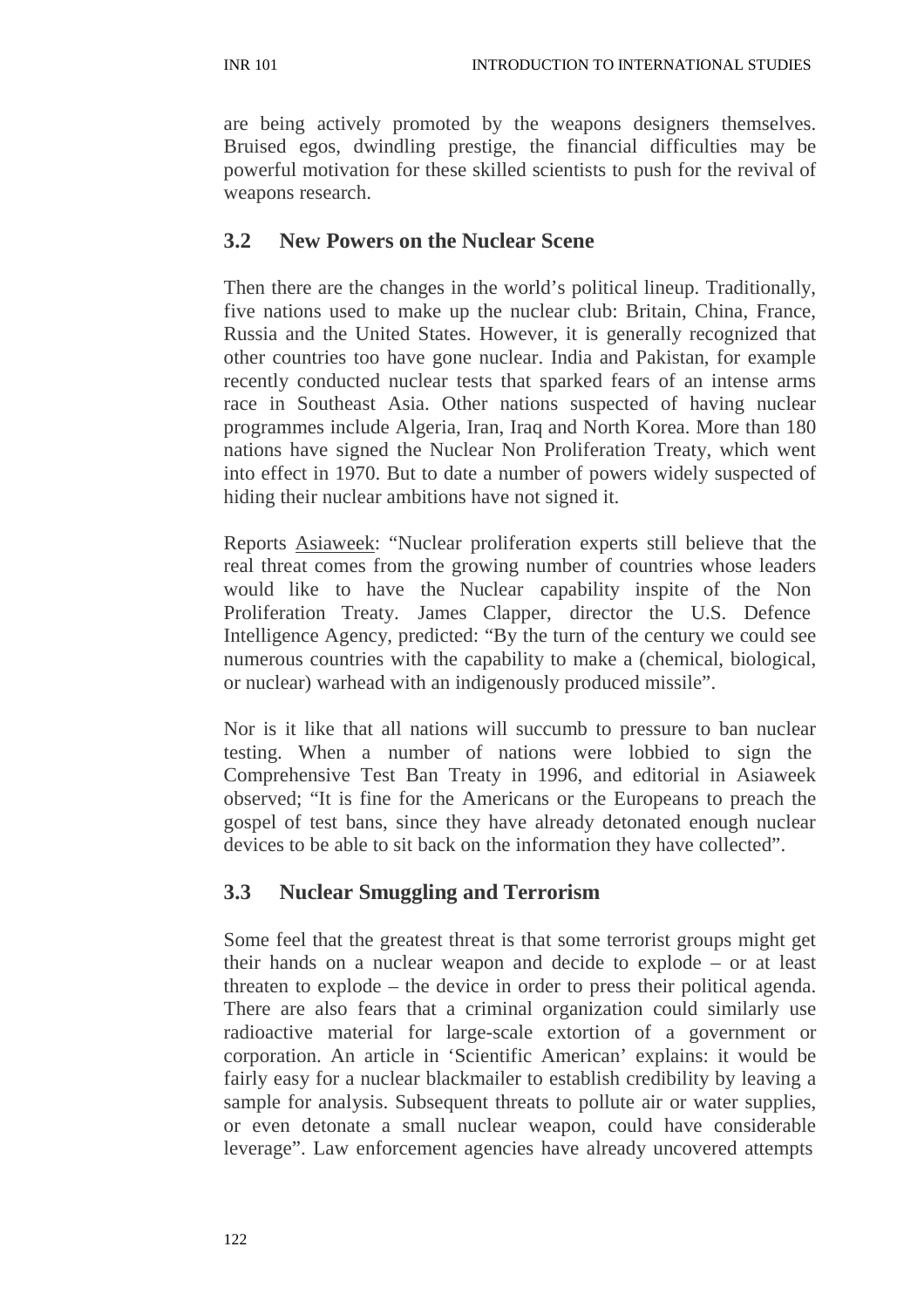to smuggle nuclear material. This adds weight to fears that rogue groups may in fact be trying to develop nuclear weaponry.

True, certain analysis dismissed nuclear smuggling as a minor threat. Not only has little material apparently changed hands, they say, but, with a few exceptions, most of it has not been close to weapons grade. Scientific American, however, remind readers that "in almost all illicit markets, only the tip of the iceberg is visible, and there is no reason why the nuclear materials "black," market should be an exception…. To believe that authorities are stopping more than 80 per cent of the trade would be foolish. Moreover, even small leakage rate could have vast consequences.

Although the exact amount is a well-kept secret, it is estimated that a nuclear bomb requires between 3 and 25 kilograms of enriched uranium or between 1 and 8 kilograms of weapons grade plutonium. To the delight of smugglers, seven kilograms of plutonium takes up roughly the space of standard aluminum soft drink can. Some think that even reactor grade plutonium – which is more easily obtainable than weapons grade could be used to build a crude, but still destructive nuclear bomb. If, as many experts claim. Stockpiles of radioactive materials are poorly protected; they may be more vulnerable to theft that most people realize. Mikhail Kulik, a Russian official, quipped: "Even potatoes are probably much better guarded today than radioactive materials."

Clearly then, nuclear danger, like the Damoclean sword, still hangs over mankind. Is there any hope of it being removed?

# **3.4 Biological and Chemical Threats**

Aggressive nations that are too poor to develop nuclear arsenals may turn to medium range missiles armed with poison gas or with biological weapons. These have been dubbed the poor man's nukes. In fact, many analysts fear that such devices may also become the weapons of choice for terrorist groups.

However, biological and chemical weapons can wreak havoc even without a high-tech delivery system. U.S. Secretary of Defence William Cohen said in 1997: "With advanced technology and a smaller world of porous borders, the ability to unleash mass sickness, death, and destruction today has reached a far greater order of magnitude. A lone madman or nest of fanatics with a bottle of chemical, a batch of plague including bacteria, or a crude nuclear bomb can threaten or kill tens of thousands of people in a single act of malevolence." Such fears were proved valid when cult terrorists used Sarin, a nerve agent, to attack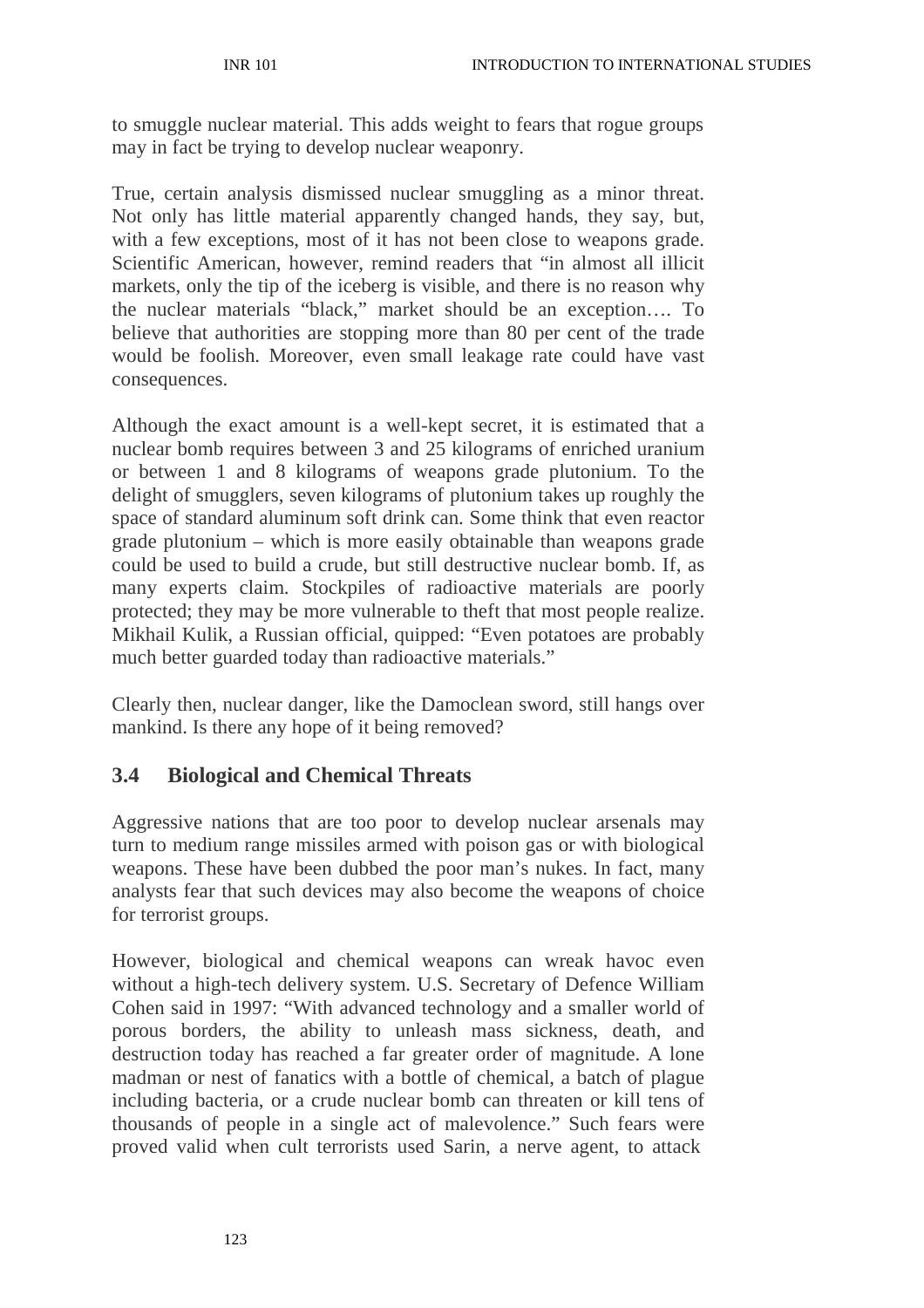commuters in Tokyo subway system in March 1995. Twelve people were killed, and 5,500 injured.

"If a chemical attack is frightening, a biological weapon poses a worse nightmare," notes Professor of political science, Leonard Cole, "Chemical agents are inanimate, but bacteria, virus and other live agents may be contagious and reproductive. If they become established in the environment, they may multiply. Unlike any other weapon, they can become more dangerous over time."

In an effort to curb the proliferation of chemical and biological weapons, the 1972 Biological and Toxin Weapons Convention and the 1993 Chemical Weapons Convention have been implemented. The Economist notes, however, that despite such good intentions, "no arms control regime is perfect. They cannot pick up every transgression". The same source remarks: "And, of course, the real cheats are unlikely to sign up anyway".

# **4.0 CONCLUSION**

It is important to note that the threat of nuclear war is ever present in the minds of leaders and statesmen around the world. So far, it is only the very strict monitoring and regulation of nuclear making materials that has prevented the misuse and proliferation of nuclear weapons. However, with the increasing poverty, global marginalization and autocracy of some of the advanced industrialized countries, it is not impossible that sooner or later, poor, threatened and disgruntled individuals or countries will lay hands on nuclear materials and resort to the use of nuclear or even biological and chemical weapons as a way of protest and/or retaliation. However, the experience of countries that have seen the devastating impact of nuclear bombs like Japan clearly shows that the world will gain very little if nuclear bombs were deployed as a way of settling differences.

# **5.0 SUMMARY**

We have discussed nuclear threat and international diplomacy. We noted the presence of new weapons and the implications, the arrival of new powers and the nuclear threat, nuclear smuggling and its possible linkage to terrorism and the threat of chemical and biological weapons.

# **6.0 TUTOR-MARKED ASSIGNMENT**

Discuss the Nuclear Threat. What efforts have been made at nuclear disarmament?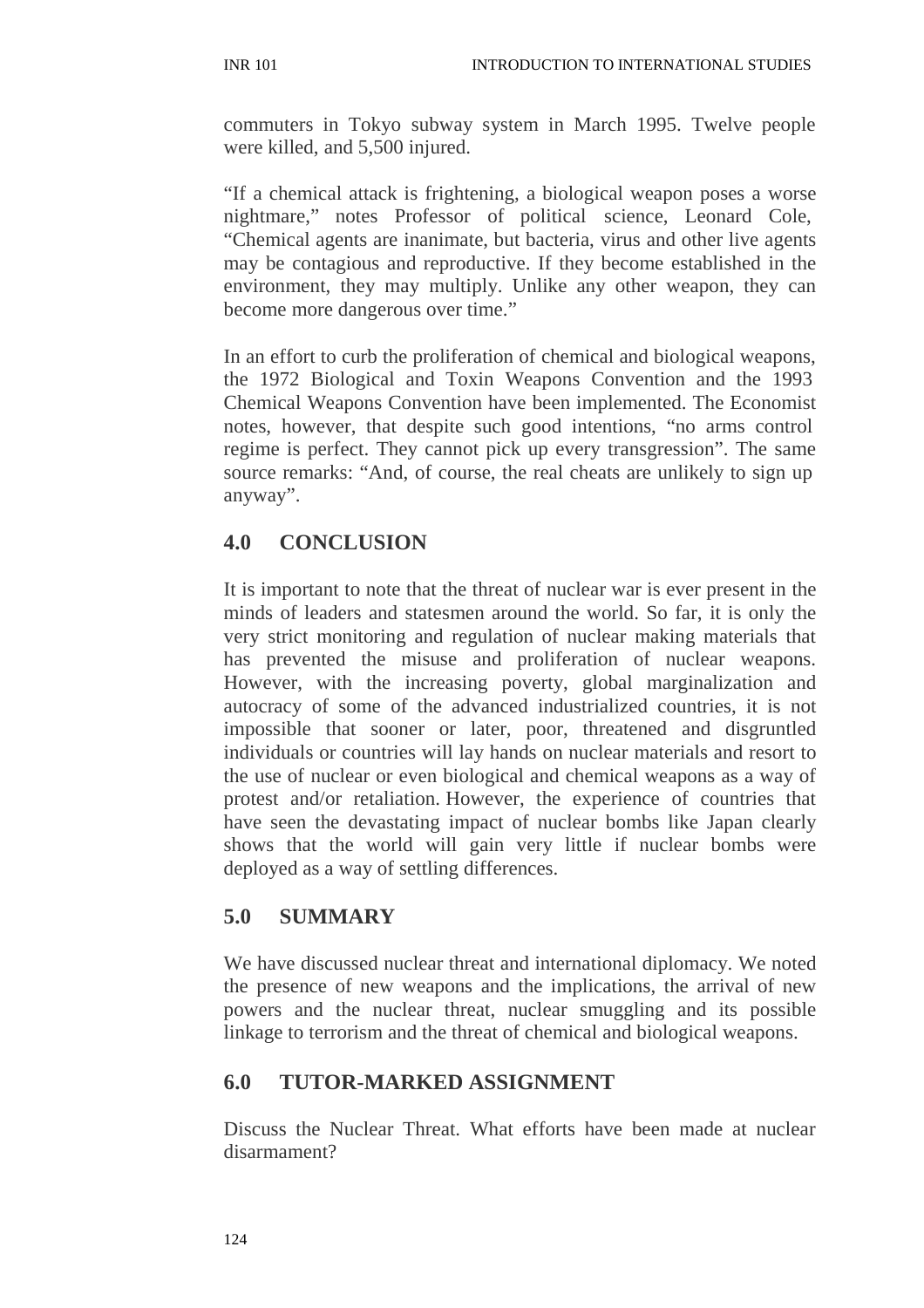## **7.0 REFERENCES/FURTHER READINGS**

Larson, M.H. Awake (August 22, 1999): " Is the Nuclear Threat Over", Watchtower Bible and Tract Society, New York Inc., pp.4-8.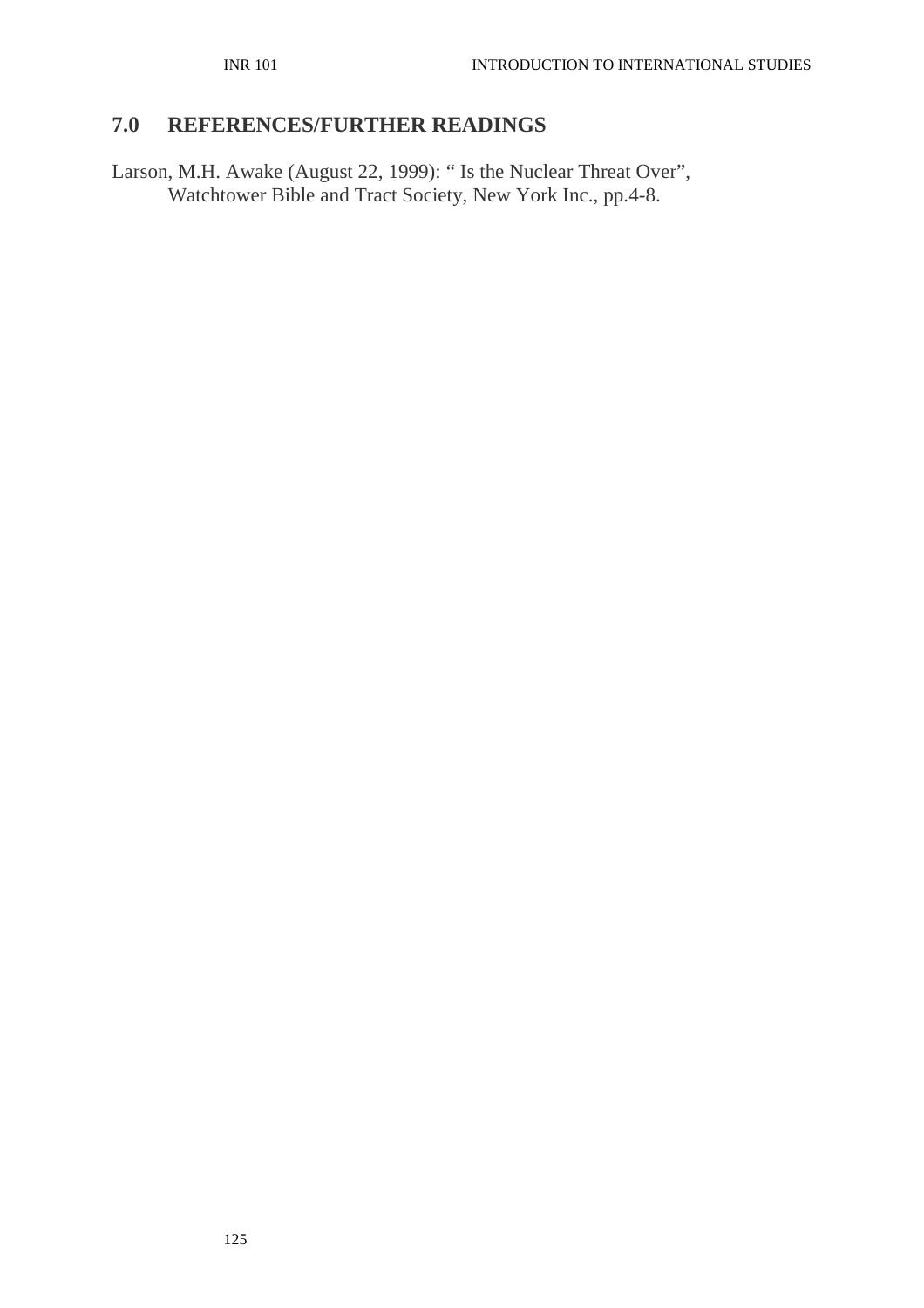## **UNIT 4 FOREIGN POLICIES OF AFRICA AND THE DEVELOPING COUNTRIES**

#### **CONTENTS**

- 1.0 Introduction
- 2.0 Objectives
- 3.0 Main Content
- 3.1 Background to the Foreign Policies
- 3.2 Third World Nations or Developing Countries
- 4.0 Conclusion
- 5.0 Summary
- 6.0 Tutor-Marked Assignment
- 7.0 References/Further Readings

## **1.0 INTRODUCTION**

In discussing the foreign policies of Africa and the developing countries, it is not possible to discuss the foreign policies of each individual African country or developing country, rather we see their foreign policies articulated in various multilateral bodies and their activities like the Non-aligned Movement, Economic Community of West African States, Organization of Petroleum Exporting Countries and the African Union. In this unit, our interest is to examine the bearings of this conceptualization of foreign policy collectively with a few country examples.

## **2.0 OBJECTIVES**

At the end of this unit, you should be able to:

- i) Discuss the ramifications of foreign policy;
- ii) Discuss foreign policy in the context of multilateralism;
- iii) Discuss the developing world in relation to military expenditures;
- iv) Discuss foreign policy of African countries in relation to ideology.

## **3.0 MAIN CONTENT**

#### **3.1 Background to the Foreign Policies**

During the first Afro-Asian conference in Bandung, in April 1955, the Chinese Premier Chou En-Lai had attended, and had a chance of meeting the Egyptian leader Gamel Abdel Nasser. Soon after, we saw that Egypt politically recognized Communist China and established firm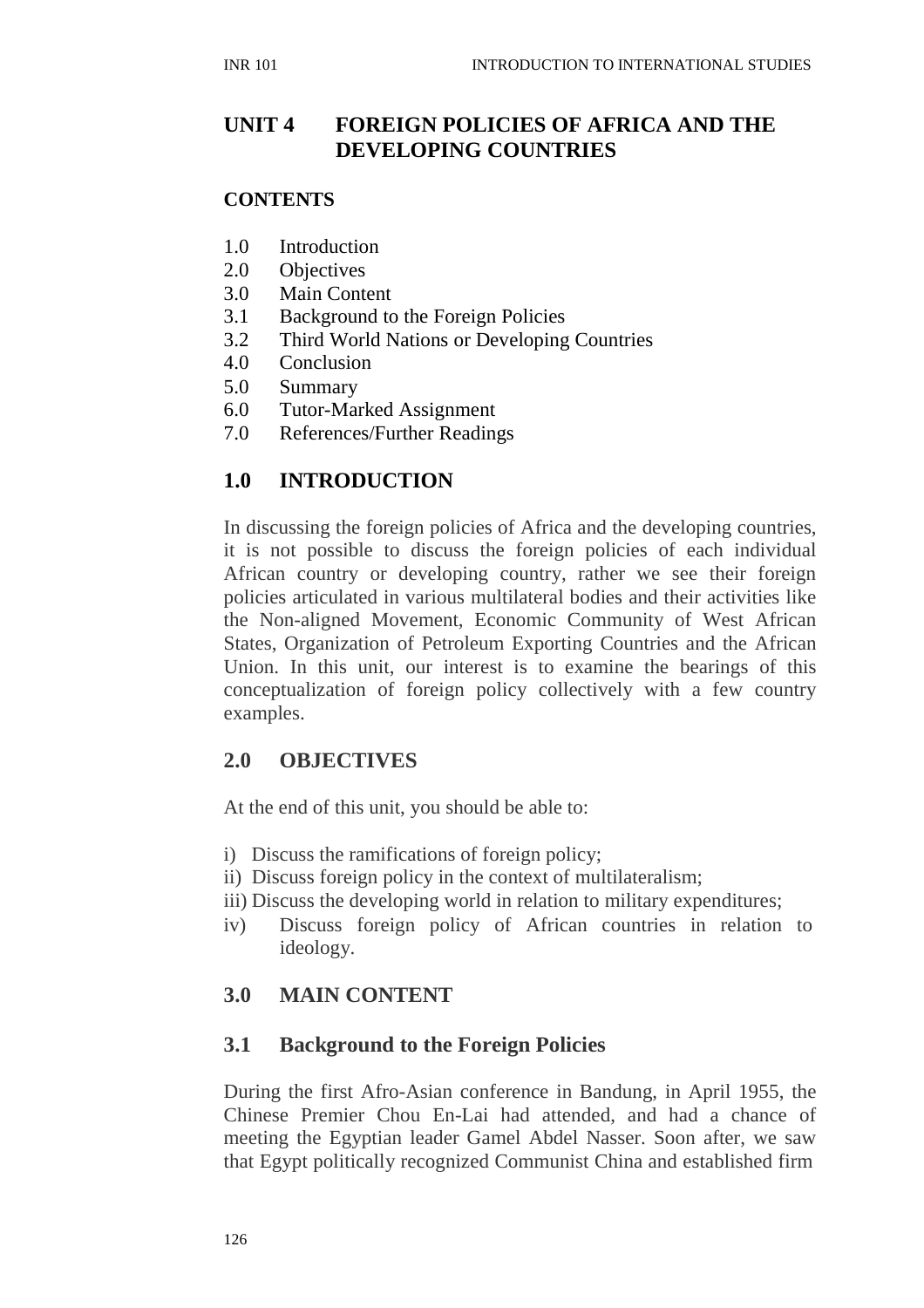trade and cultural relations. This development was one of the major achievements of the Bandung conference.

One major outcome of this conference was the establishment of an "Afro-Asian Solidarity Committee" which held its first conference in the Egyptian capital, Cairo, from December 1957, to January 1958. And the second conference was followed in Conakry, Guinea, in 1960. It may be recalled that in the 1960s, the wind of change which blew across the continent of Africa also brought with it independence to many African states. As these African States became independent, they continued to maintain relations with the Asian countries.

Non-alignment has always been the greatest linkage since then, between Africa and the countries of the so-called Third World. India, more than any other Asian country, has had a long contact and involvement on the African continent. It could be remembered that at the beginning of the last century, Mahatma Gandhi founded the Natal Indian to bring about social change and justice in South Africa from 1906-1914. When India achieved independence in 1947, Mr. Nehru, the Prime Minister, led the struggle in the United Nations for the decolonization of Africa. This historic-cultural linkage has therefore shown the relationship between Africa and Asia even before the Bandung conference (1958).

In 1960, before the independence in East and Central Africa, there were about one million Indians living as semi-permanent residents in Africa. Most of them were living in the Natal province of South Africa since 1860s because of the labour demand. There are other linkages today between Africa and the countries of the world apart from the highest one-nonalignment. For example, the Commonwealth of Nations provides a linkage between Africa and Asia on the hand, and the West Indies on the other. The OPEC is another major linkage of Africa and West Indies World countries, as well as the Commonwealth of Nations.

## **3.2 Third World Nations or Developing Countries**

Many people define this concept of the "Third World" variously. Some see it as the developing nations of the world, the non-whites, uncommitted peoples, who are tied neither to the Communist caste nor the capitalists next, but who are essentially a third, neutral force. Recently, the peoples of this world do not like to see themselves as neutral but as nonaligned. Frantz Fanon saw the Third World as "the Wrenched of the earth" committed to socialism.

Whatever definition one uses to describe this world, one thing at least is very certain about it. It is one of the most dynamic forces in historyoppressed peoples (outside of Europe) who are still struggling by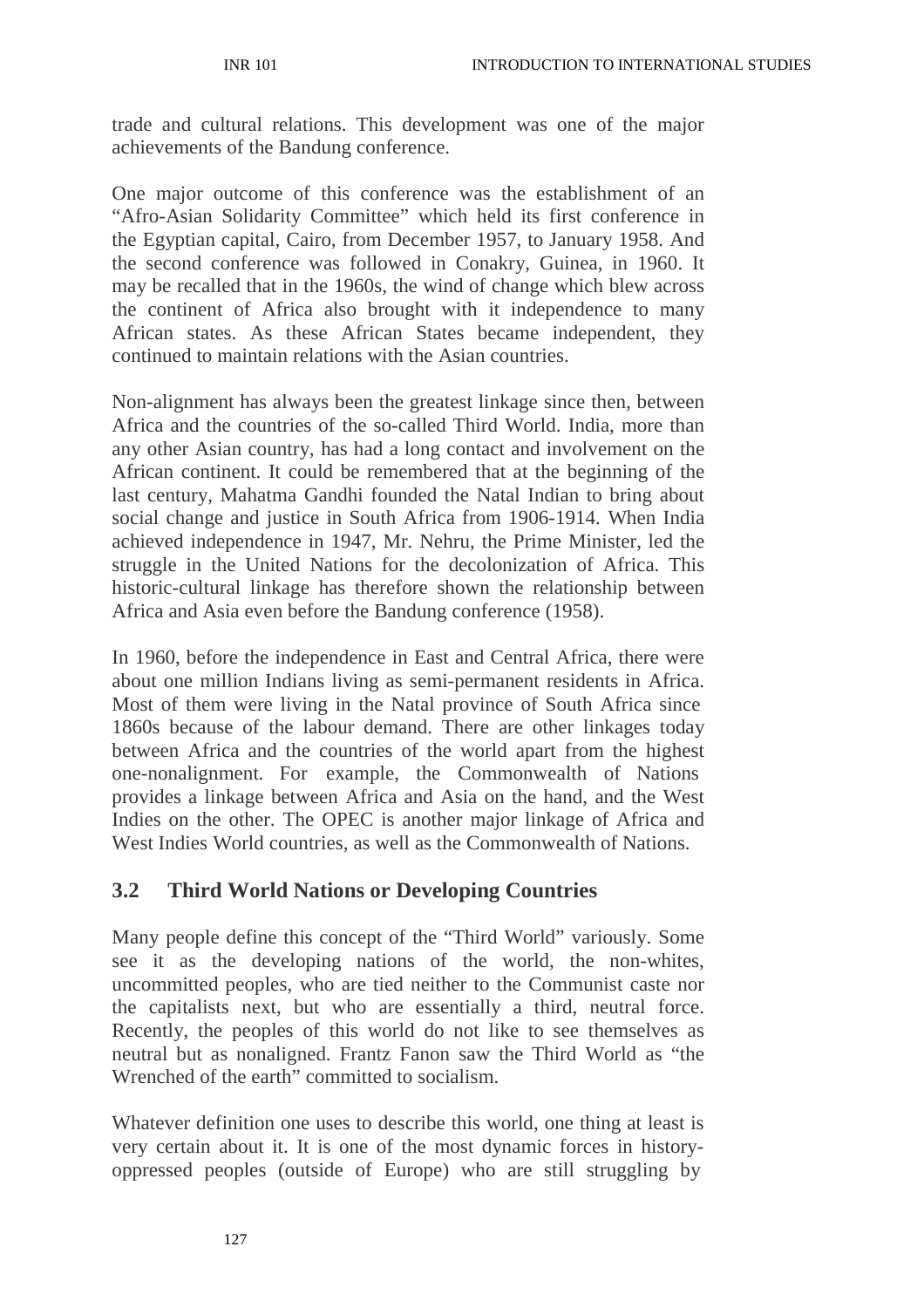various means to break away their relationship of dependence on the imperialist world. Their struggle has taken the form of mass demonstrations, strikes, passive resistance, and in some instances, armed protracted warfare. They have been trying to choose the form of social development, which will give them happiness, peace and security. But they still cannot succeed, as there are many imperialist forces that are working against their attempt to be free.

At any rate, one cannot deny this world of the "third force", its historical place in world history in the sense that more than 100 states comprise it. Over two-thirds the world population also live in it. These third world countries vary enormously. Their third world differences can be seen in their history, cultural development, the pre-history of their political independence and their present place in the existing international division of labour. There are enormous differences in their economies and potential, their socio-economic structure, the character of their power and many other important different features. The most important difference is the choice of their paths of development.

China tried to lead the Third World in the wake of her rise with the former Soviet Union. But many Afro-Asian countries especially suspect that China, which is now possessing nuclear capability, has proved to be another superpower with tendencies to determine and control her spheres of influence in an attempt to compete with the former Soviet Union and the United States. This is the main reason why China cannot be allowed to lead the Third World. In addition to this reason, it is not a member of the Nonaligned Movement. China also has a permanent seat in the Security Council of the United Nations.

In his speech to the special General Assembly session in 1974, the Chinese spokesman, Deputy Premier Teng Esaio-peng, labeled the two superpowers (the former Soviet Union and the United States) as the First World, competing for hegemonic exploitation of the whole planet. Then he put West Europe and Japan in the second World, and finally place China in the third World.

World military expenditures are now in the region of \$300 billion a year. Which is nearly \$55 million every hour of every day, and they continue to rise. The military alliances and the superpowers in particular, are the great military spenders of our time. The Third World countries are being involved in this mad and senseless project. In the developing areas where there are many military regimes, the military expenditure are growing very rapidly.

This arms race is surely depriving mankind of enormous financial and human resources. What is even being transferred from rich and poor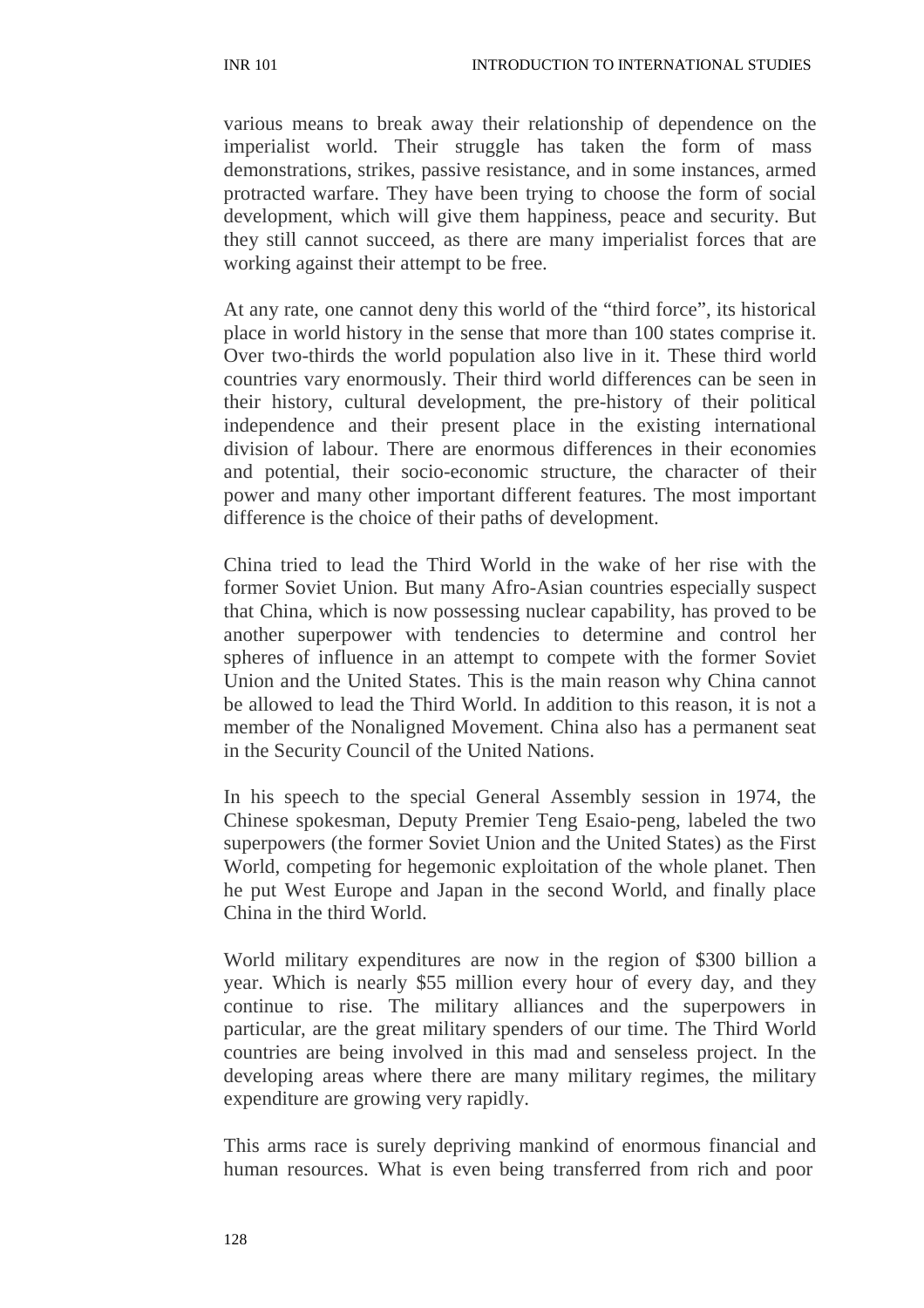countries in the form of financial resources only amounts to about onethirtieth of world military expenditures.

The money being wasted on these military expenditures are 163 times more than the sum spent on peace and development through the United Nations system. Almost half the world's scientists and engineers (about 500,000 of them) devote their skills to military research and development, at a cost between \$20 and \$25 billion every year. This huge amount of money can be used to feed the hungry who number hundreds of millions in and around the world. The money can be used also to provide improved living conditions and give shelter to hundreds of millions who needed them all over the world.

Several hundreds of millions, especially children in the Third World countries, need health facilities very desperately, but they never can get them. As a result they die daily. In short, the picture of human suffering in the Third World is devastating. The whole slogan of the United Nations of peace and peaceful coexistence has no practical meaning so long as \$35 million is being wasted every hour of day in the arms race.

It will be very sane for those concerned with this mad development of massive arms to remember the fact that the poor can no longer sit back and watch their destruction without doing anything to destroy the existing structure. This, we fear, can bring the life of the world to an abrupt ending.

The continent of Africa definitely shares a very serious concern with the rest of the third world countries about the economic and social consequences of the arms race. This is why the Africa group in the United Nations always team up with the rest of the peace-loving members of the world body in supporting all the resolutions to the arms race.

Outside its negative economic and social consequences, the arms race was also felt by the experts "to exacerbate international tension. The stock piling of weapons and the continuing development of more sophisticated new arms could only generate more suspicion and greater tension than existed at the start of the arms build-up." There are today, biological, chemical, nuclear and atomic weapons of human destruction. Africa and the rest of the third world countries more especially are becoming much more threatened because this tend to provoking hostile reactions on their part. And it will continue to do so, so long as the development prevails. The threat of terrorism are epitomized in the September 11, 2001, US bombings has not helped matter. The UN General-Secretary warned in his foreword to the report of the experts: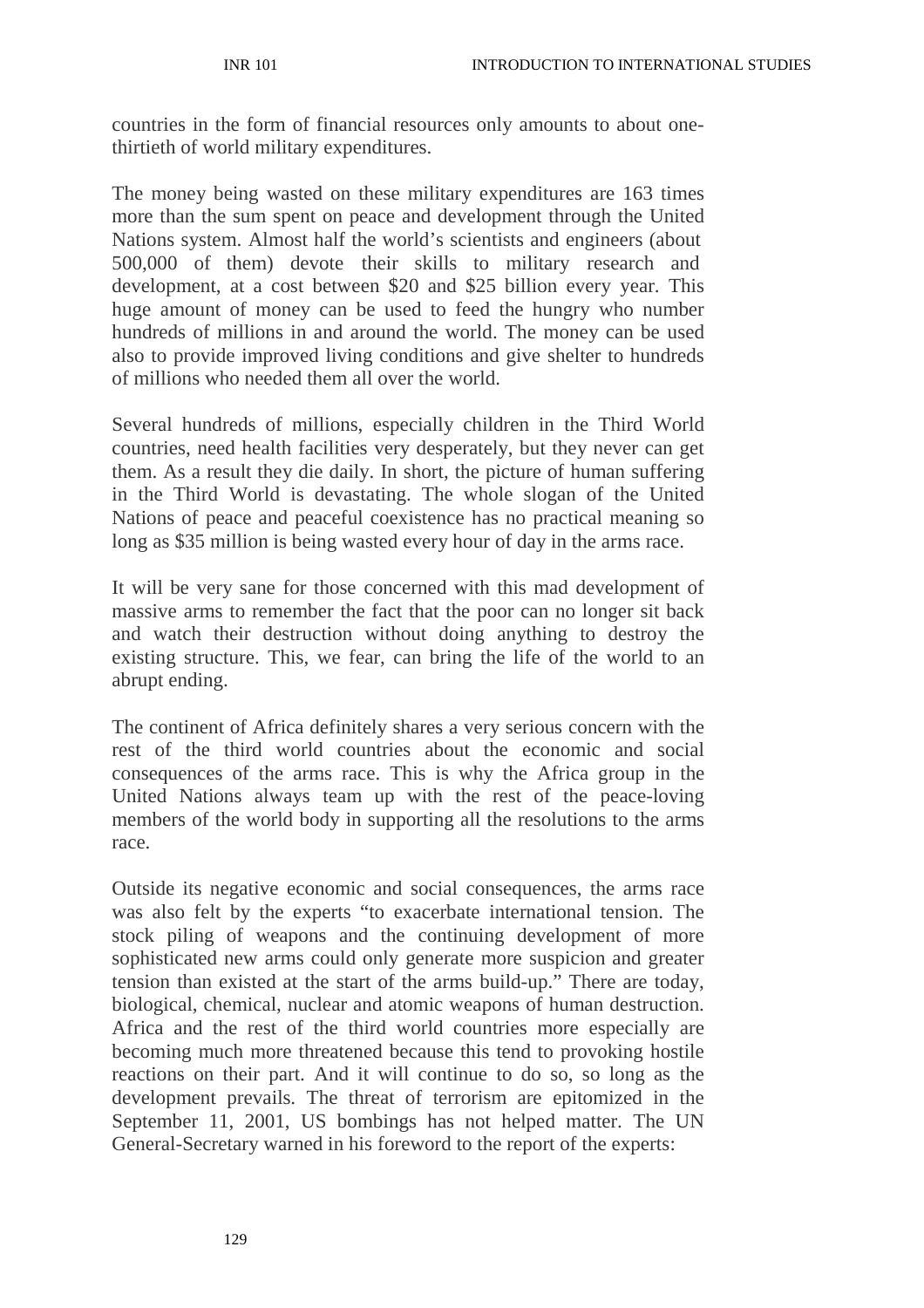"The perils which military expenditures brought in their wake have become so acute to provide man with the means of his own ultimate destruction. Security cannot, therefore, be achieved by further accumulation of destructive power".

In all these international developments, Africa's main concern is the same third world countries. That is, the whole question of choosing which road of social development to take. The capitalist, which has enslaved the colonized, and still neo-colonizing them, or the socialist that has allowed the former Soviet union and a number of other socialist countries in the world to achieve fantastic techno-economic development in the shortest time possible. However, to choose one of the paths is still the major confusion confronting the Third World. The countries of this world incidentally, (Africa is right inside), are not clear about their position of social development – whether it is transfer or acquisition of technology or the development of traditional technology.

As the role of the Third World countries in international economies and polities grows, the ideological struggle over the course along which these countries will develop becomes more intensified. The peoples of the Third World were being bamboozled that their backwardness was "the product of internal, hard-to define cause, demographic, geographic, historico-cultural, and so on.

There-in lies the basic methodology being used by some western scholars of the capitalist world so that they can keep the destiny of the struggling peoples of this neglected world forever into their control. Their methodology is a deductive descriptive type. They try to define the indefinable and give all kinds of explanations that are quite abstract, and which have no connection with the objective conditions whatsoever. In this trend, however, they convert many of the Third World fallen comrades.

In recent years, when the capitalist system began to be shaken by the contradictions it has created (social crises of all sort), there have been numerous studies (by Gunnar Myrdal, Raul Prebisoh, John Gibson, and others) of the path of development and sources for modernization in the Third World, Neo-Malthusian and Neo-Keynesian theorists of the "Club of Rome" and the "MIT" have all attempted to demonstrate that the Third World is doomed to failure in its search for economic independence per se.

Their destructive-description methodology essentially negates the study of a key techno-economic law underlying the growth of production and the overall development of the Third World. They "believe that all the evils of capitalism are due to the fluctuations of effective demand and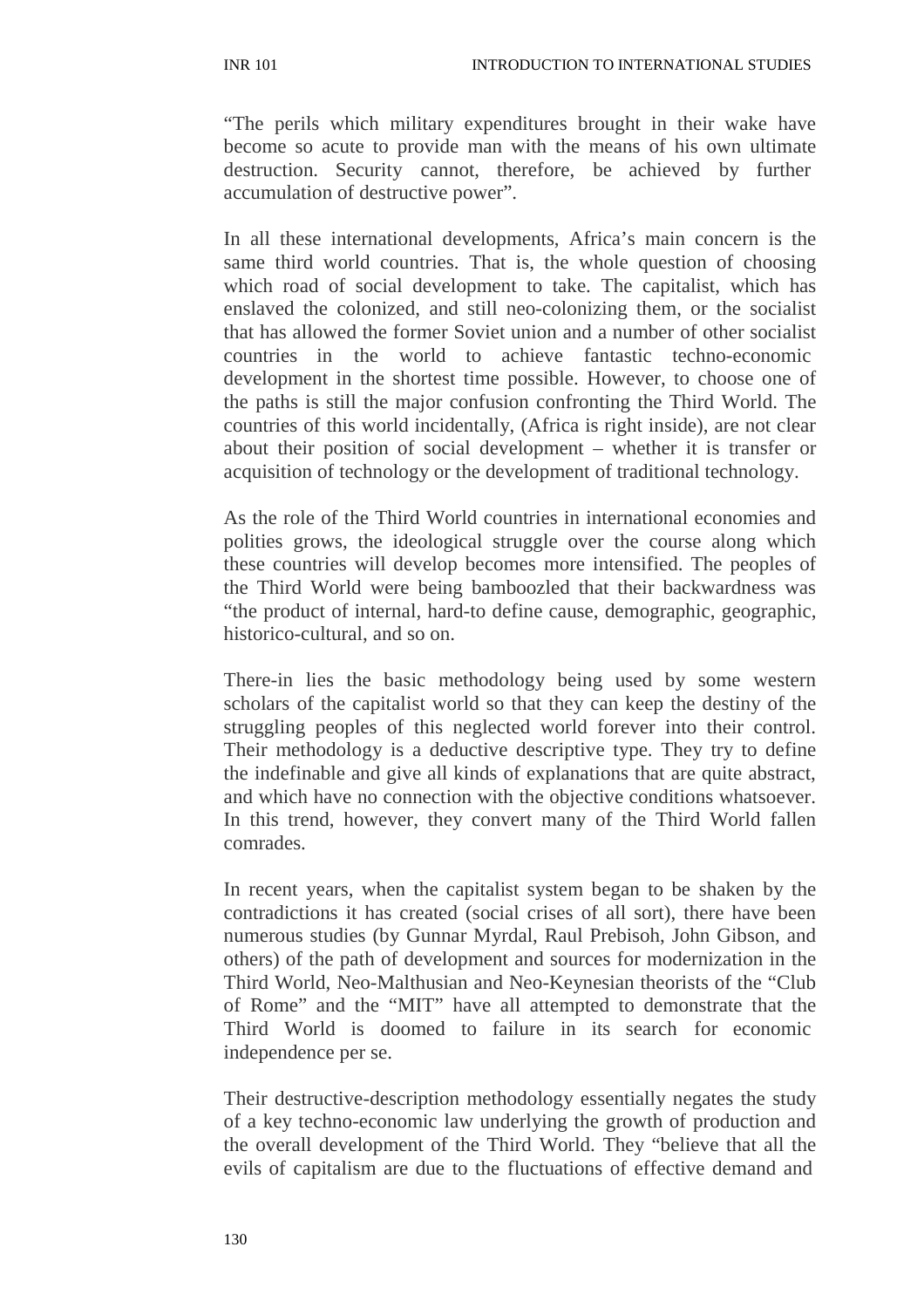believe that these can be overcome through appropriate regulation of the economy by the state".

This is their type of argument, which they have been putting into the Third World. And from all indications, this thesis is accepted in most quarters of the developing World. This is the main reason why there is confusion in the Third World because the peoples understand the dangers of imperialism, but they decided to destroy it by changing to scientific socialism. They cover up with such doctrines as indigenisation, privatization, deregulation, etc. If they turn the other side of the coin, they will find that the social laws of development discovered by Karl Marx may be the cure to their problems. Marx observed many years ago that:

If however, society as a subject matter of scientific endeavour is a complex of relations qualitatively distinctive on its own level and not simply an amalgam of individuals who compose it, or of atomic matter to which all existence may be wisdom in methodology to presume that social relations are governed by objective laws which are not reducible to psychological and physical laws and which beyond the reach of introspection, however discerning it may be.

The Third World countries should not be deceived by the new economic theories, which are said to be based on quantitative analysis. Among the leading British theories in this regard are the economists of the Cambridge School (Piero Straffa, Joan Robinson and Nicholas Kaldor). Kurihara has attacked their position when he said that the argument of growth theory by Joan Robinson was not logical. He said "She is interested in explaining the fundamental nature of economic growth according to the capitalist rules of the game.

Most of these Keynesian and neo-Keynesian theorists are clearly related to the renowned theory of the "external push" which considers private and state monopoly investment as the only way to overcome difficulties. In any case, Marxist researchers have taken their point of departure to be the close connection of the internal processes of socio-economic development in the Third World countries with the entire course of international development. Therefore, the fundamental point of departure of the socio-economic nature and prospects of development in the Third World countries should be a truly scientific study of their socio-economic structure.

The cause of their techno-economic backwardness vis-à-vis their state of underdevelopment is the capitalist mode of production. And that way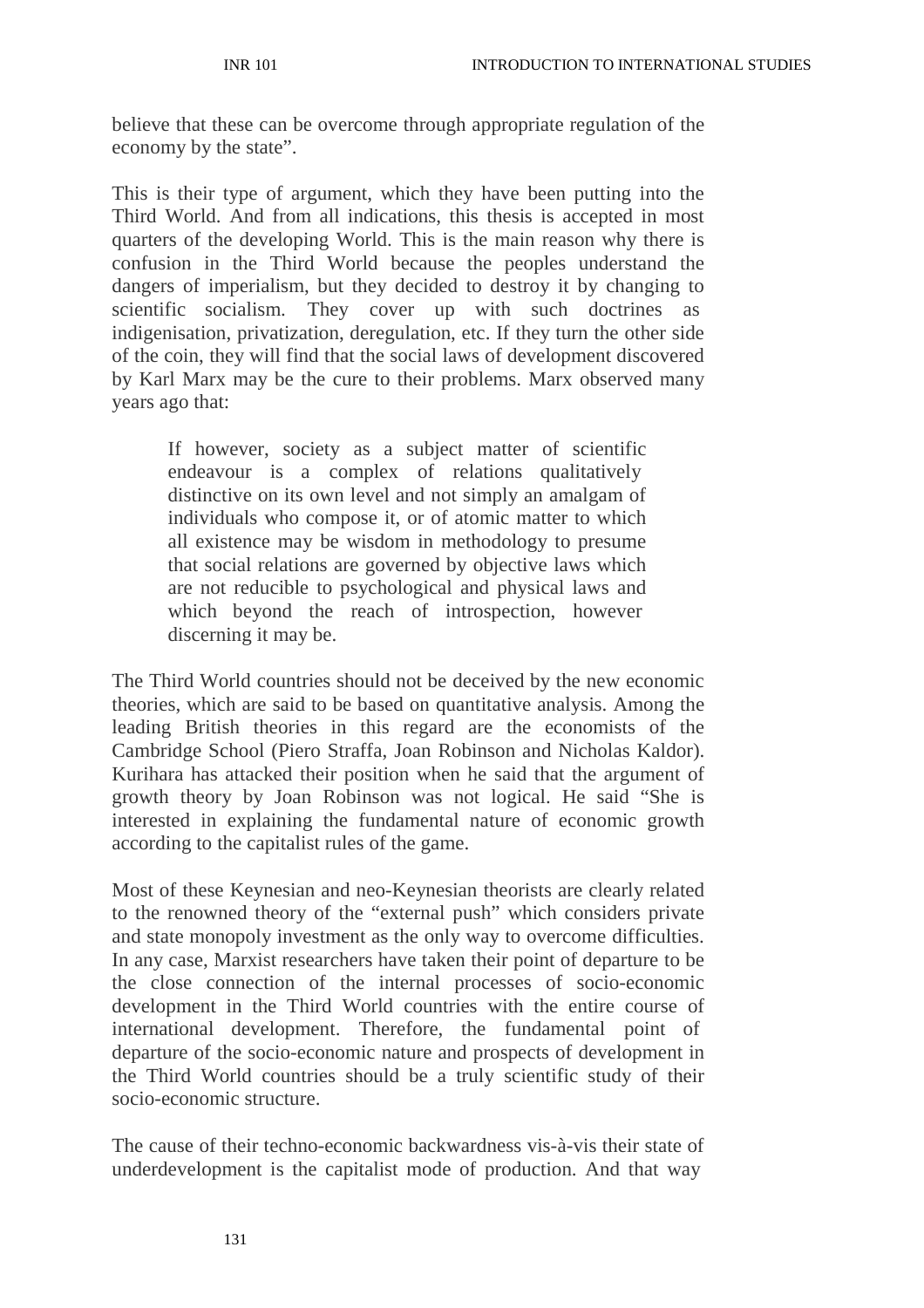forward for their development is only the elimination of capitalism itself. If they do not struggle to change their mode of production from private to public ownership, they will continue to remain in this 'third force'. They should face the exact nature of material reality that exists in the world economy. Failure to do so will never end their economic dependence of the imperialist powers.

#### **Self Assessment Exercise**

What do you understand by the Third World? Discuss this in relation to development.

# **4.0 CONCLUSION**

Foreign policies of Africa and of the developing countries can only be understood in relation to the positions articulated in multilateral bodies representing their interests. To this extent, the group of developing countries of which there are many groups and the African Union (AU), have collectively tried to implement their foreign policies in a coordinated manner. However, oftentimes, the issues at stake determine the extent an individual country is willing to concede to a multilateral stance or position.

## **5.0 SUMMARY**

We have discussed foreign policies in relation to multilateralism. We also discussed the third world and the ideological underpinnings of capitalism and socialism in relation to the growth of the third world. However, it is important to note that in the present times, it is more psychologically satisfying to use the term 'developing countries' as this implies that there is optimism that such countries will be able to move to higher levels of development.

## **6.0 TUTOR-MARKED ASSIGNMENTS**

- i) What is Foreign Policy? How can foreign policies of African countries be projected?
- ii) How relevant is ideology in the foreign policies of African countries?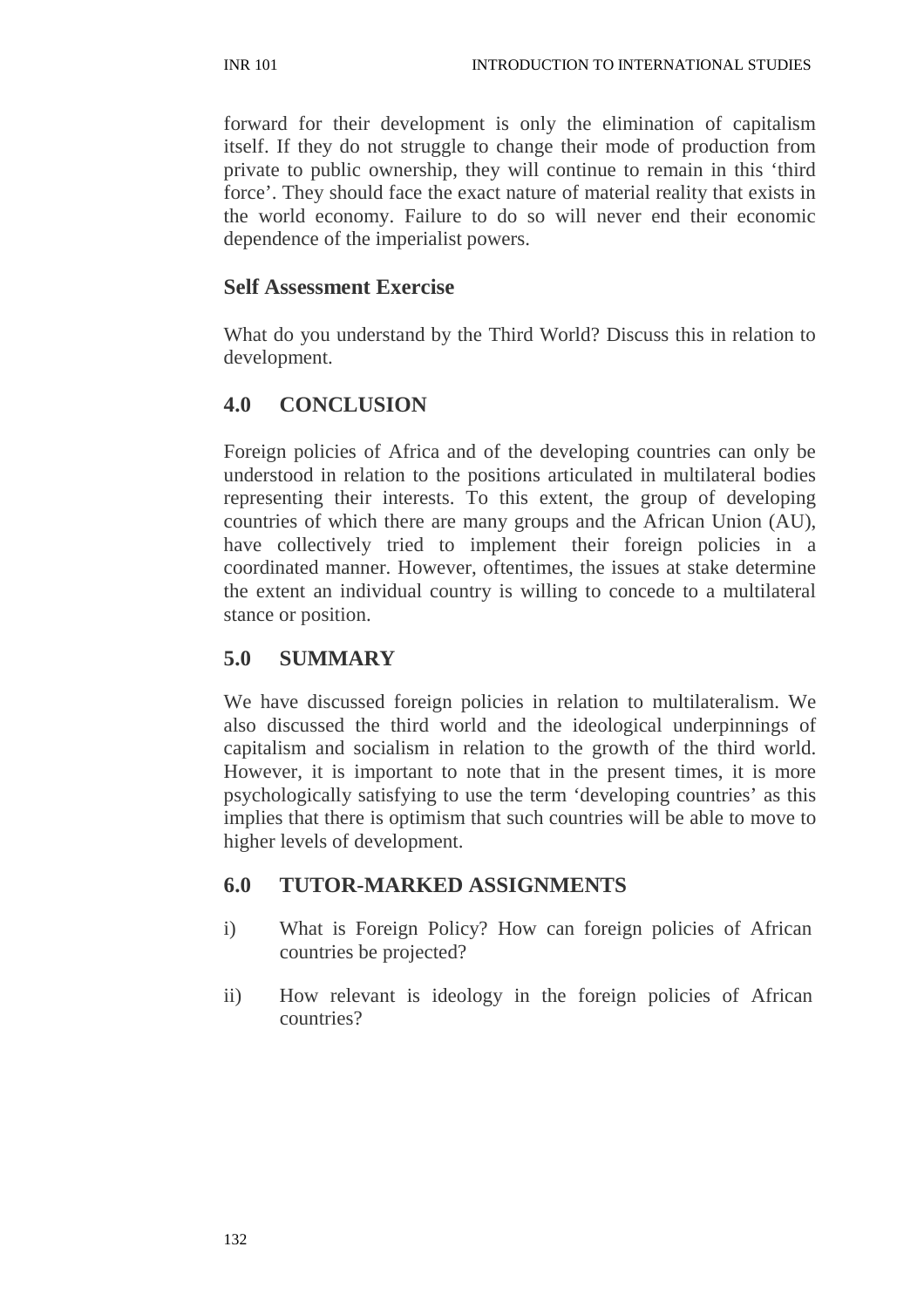#### **7.0 REFERENCES /FURTHER READINGS**

- Nwoke, C., Obi, C. and Osita Agbu (Nov. Dec. 1995), "Foreign Policies of Developed Countries Towards Africa: Some Conceptual Issues", Nigerian Forum, Special Issue, Vol.15, No. 11-12.
- Thomas Hovert Jr. (1963), Africa in the United Nations, Cambridge University Press, Cambridge.

M.Rossi, (1963) The Third World, New York, Frank Wagnalla.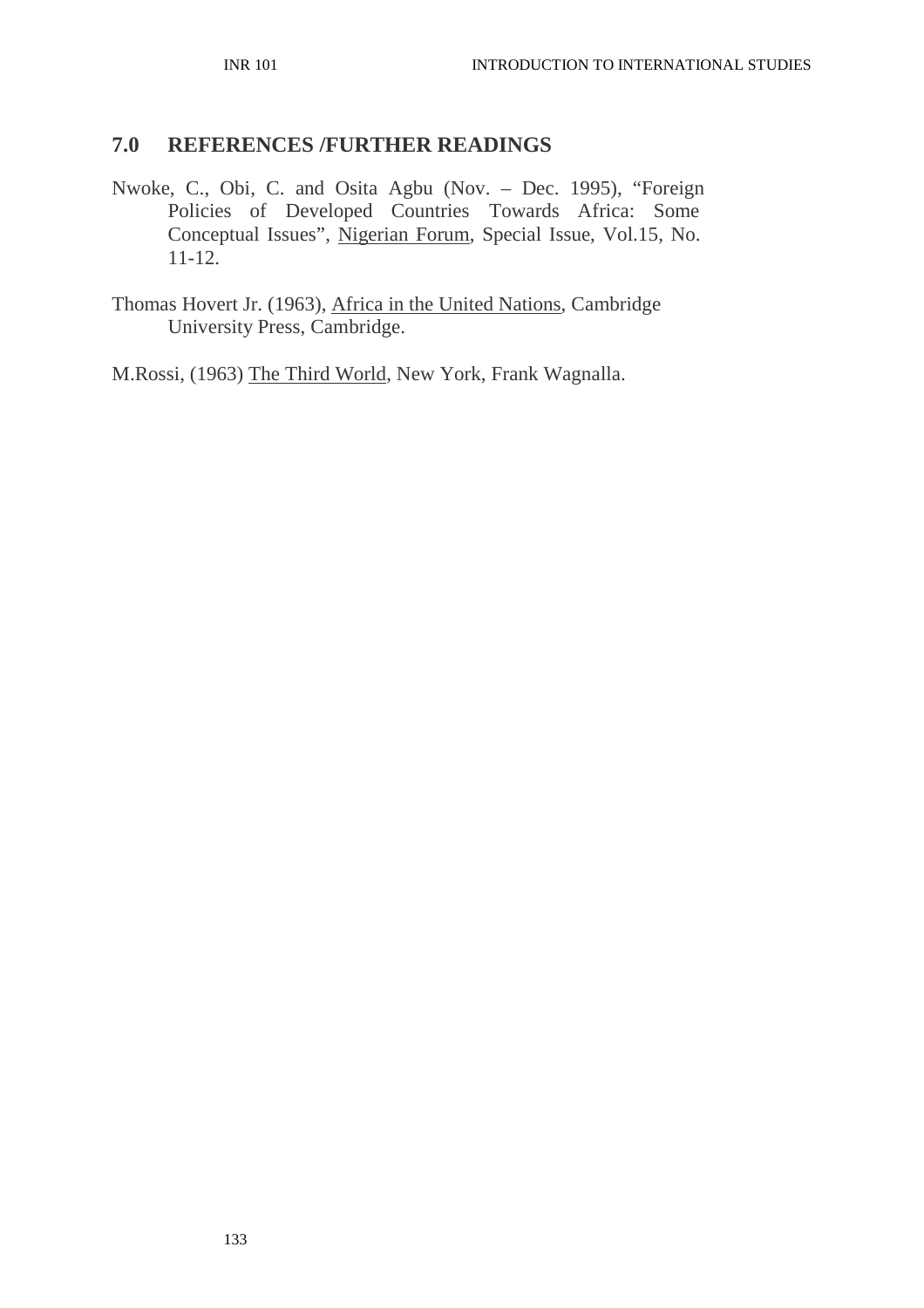#### **UNIT 5 UNITED NATIONS PEACEKEEPING EFFORTS**

#### **CONTENTS**

- 1.0 Introduction
- 2.0 Objectives
- 3.0 Main Content
- 3.1 Orientation and Training
- 3.2 Disarmament
	- 3.1 Somalia
	- 3.2 Mozambique
- 4.0 Conclusion
- 5.0 Summary
- 6.0 Tutor-Marked Assignment
- 7.0 References/Further Readings

#### **1.0 INTRODUCTION**

Peacemaking missions of the United Nations have changed substantially since their inception in the 1940s. Early "first generation" peacekeeping missions were aimed to terminate armed conflict. Military observers would be placed between opposing armies, with consent, pending political settlement of their dispute. Peacekeeping missions monitored truces and cease-fire and provided buffer zones while political negotiations were pursued. So-called "second generation" peacekeeping missions which date back to the late 1980s, are far larger in scope, addressing underlying causes of conflict and aiming for permanent peace. To traditional military assignments and monitoring elections, overseeing the reform of the judiciary, creating new police forces, providing humanitarian relief, repatriating refugees, reestablishing agriculture and public infrastructure, and promoting free press and independent radio stations.

This shift in UN peacekeeping has many ramifications. It raises questions of sovereignty and of UN involvement in domestic affairs. The issue of consent among all the parties also becomes central, especially as that consent may decay over the course of these extensive missions. The administration and management of complex secondgeneration peacekeeping missions have an important impact on the outcome of these missions. The DCR project has studied some of the implications of second-generation peacekeeping and evaluated some peacekeeping missions in its series Managing Arms in Peace Processes. The DCR Project's Virginia Gamba frames the project's findings within the basic distinction between first and second-generation peacekeeping. As the notes in her introduction to Managing Arms Peace Processes: Training, "Before and since the Cold War, the main objective of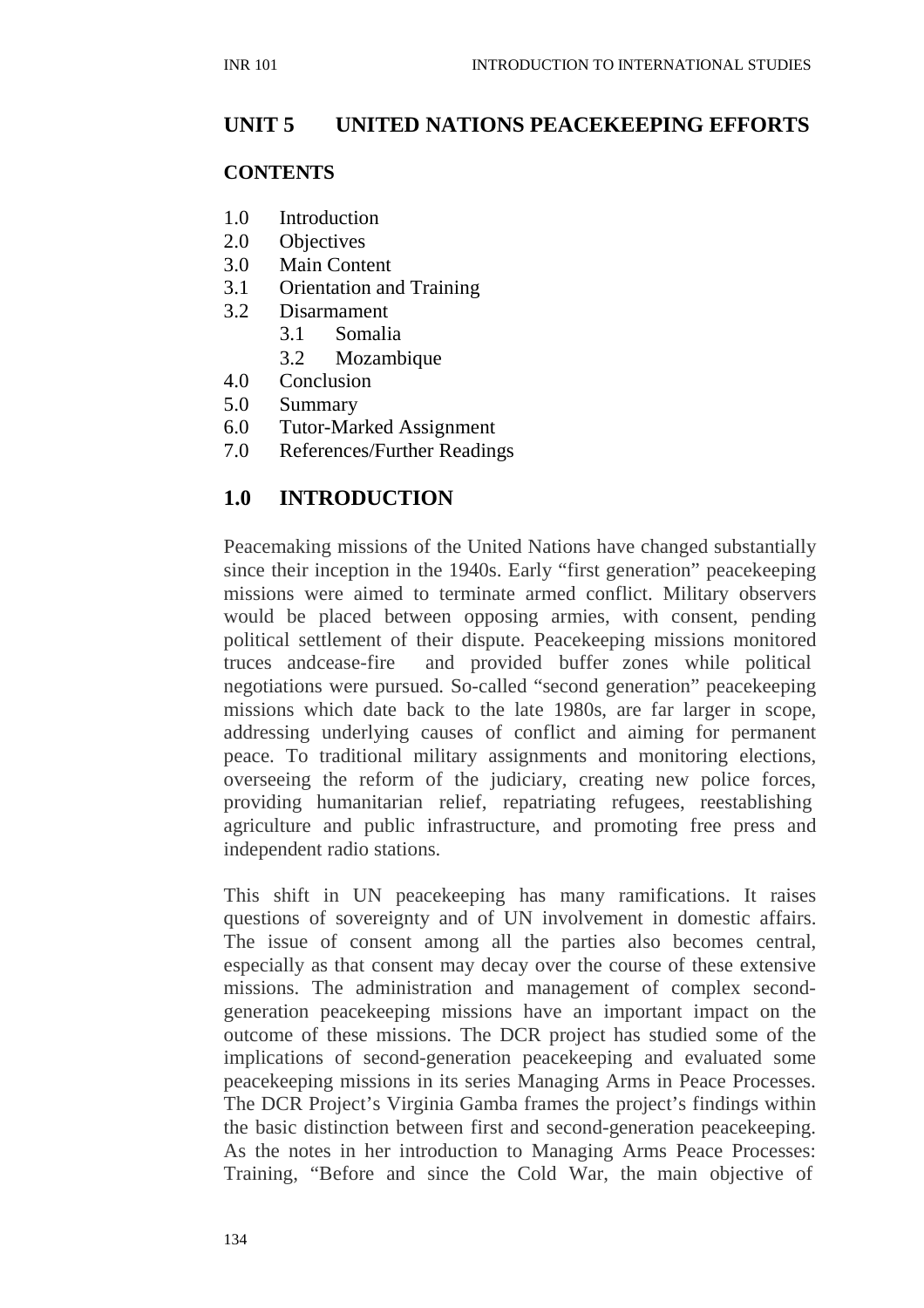international community when taking action has been the maintenance and/or recovery of stability. The main difference between then and now, however, is that then, the main objective of global action was to maintain stability in the international arena, whereas now it is to stabilize domestic situations".

# **2.0 OBJECTIVES**

At the end of this unit you should be able to:

- i) Discuss the character of peacekeeping missions;
- ii) Distinguish first generation from second generation peacekeeping;
- iii) Discuss disarmament in relation to peacekeeping missions;
- iv) Assess the effectiveness of UN peacekeeping missions.

# **3.0 MAIN CONTENT**

## **3.1 Orientation and Training**

The changes in peacekeeping generate serious challenges in conceptualizing the overall peace missions and the role of the United Nations. The conduct of missions will differ substantially depending upon the orientation of mission members towards consent of the use of force. Stephen John Stedman contributes the article "Consent, Neutrality, and Impartiality in the Tower of Babel and the Frontline: UN Peacekeeping in 1990s" to the CDR volume, Managing Arms in Peace Processes: The issues, Stedman notes a distinction between different nations' approaches to peacekeeping Countries with considerable pre-1989 peacekeeping experience (such as Finland, Sweden, and Norway) "maintain an approach to peacekeeping today that mostly echoes the concerns, concepts, and idiosyncratic doctrines the United States and France – had little pre 1989 peacekeeping experience contributed to the humility of these contributors". When nations participating in peacekeeping missions are in agreement, as in missions for E1 Salvador and Mozambique, the missions have been relatively successful. When participating nations have disagreed, as in missions for Somalia and Bosnia, this has contributed to their failure. As Stedman writes, "When key contributing states differ on such issue as the importance of consent, the efficacy of forces, and the need for impartiality and neutrality, the result is likely to be an incoherent and ineffective peace operation".

Those differences are also reflected in the handling of the training of peacekeepers. The DCR Project found immense disparity in the resource and training standards throughout the world. Military members of a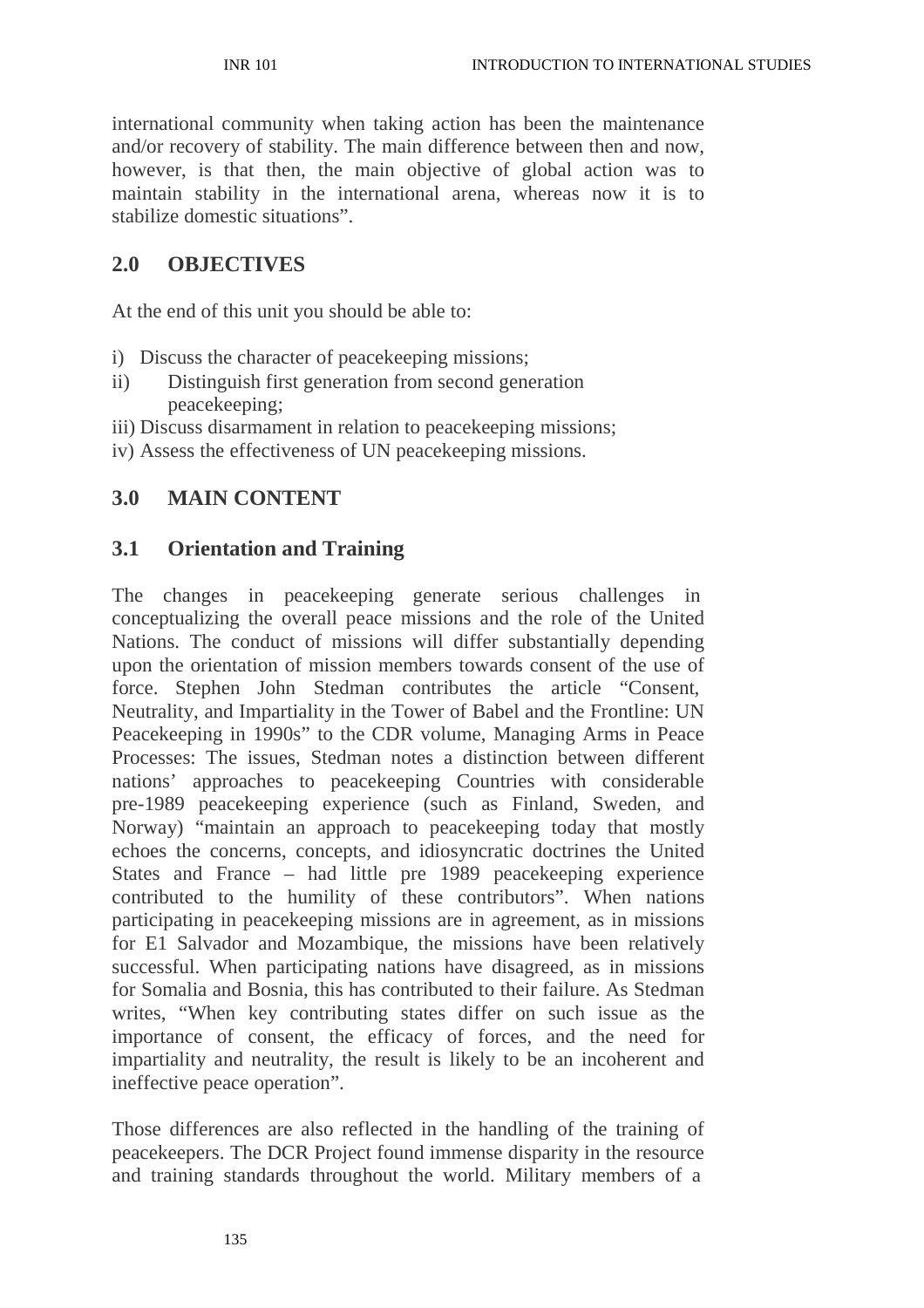peacekeeping force need training not only for military combat, but also to control crowds, administer humanitarian relief, validate the compliance accords, negotiate, manage refugee flows, disarm and demobilize combatants, establish and administer the rule of law, interact with civilians, and coordinate their efforts with those of other actors. Civilian members of peacekeeping missions also require special training although what is available is varied, generally inadequate, and involves no joint training with military personnel. The latter fact may contribute to a lack of cooperation on the field, regardless of challenges facing peacekeeping missions.

#### **3.2 Disarmament**

The disarmament component of UN peacekeeping missions is also receiving substantial attention. Successful disarmament has important post-conflict implications – not only for recurrence of armed conflict between militias, but also for the availability of weapons for other conflicts or for criminal activities. Nonetheless, according to the DCR Project, in many missions "the establishment of short-term peace took priority at the expense of disarmament", notes Virginia Gamba in the introduction to " regional Peacekeeping in Southern Africa".

While disarmament may include many straightforward tasks – organization of cantonments, registration, collection and control of weapons, observation and reporting of compliance, and investigation into violation – it is rarely a straightforward process. The most significant element in a process of disarmament is the continued consent of the parties. Fred Tanner contributes the article "Consensual Versus Coercive Disarmament" to the DCR project. Tanner notes that while consent to peacekeepers may encounter refusal at the tactical level as they try to disarm combatants. Tanner identifies these factors that cause consent to erode. First is the security dilemma. If combatants fear that disarming will leave them vulnerable to attack, they may renege on earlier agreements. Second, economic concerns are an issue, particularly if disarmament can be used to bargain for greater concessions or compensation in the form of land, tools, or job training. A third factor is anticipation electoral loss. Those who consented to disarmament initially may go back on their agreement if they see themselves losing in post-conflict elections. Coercive disarmament may be necessary where consent is withheld. Coercive disarmament is not used against aggressors, writes Tanner, "but against non-complaint forces who act with or without hostile intent against the peacekeeping force". Coercive disarmament brings particular risks, especially that the peacekeeping force will become a de facto party to the conflict.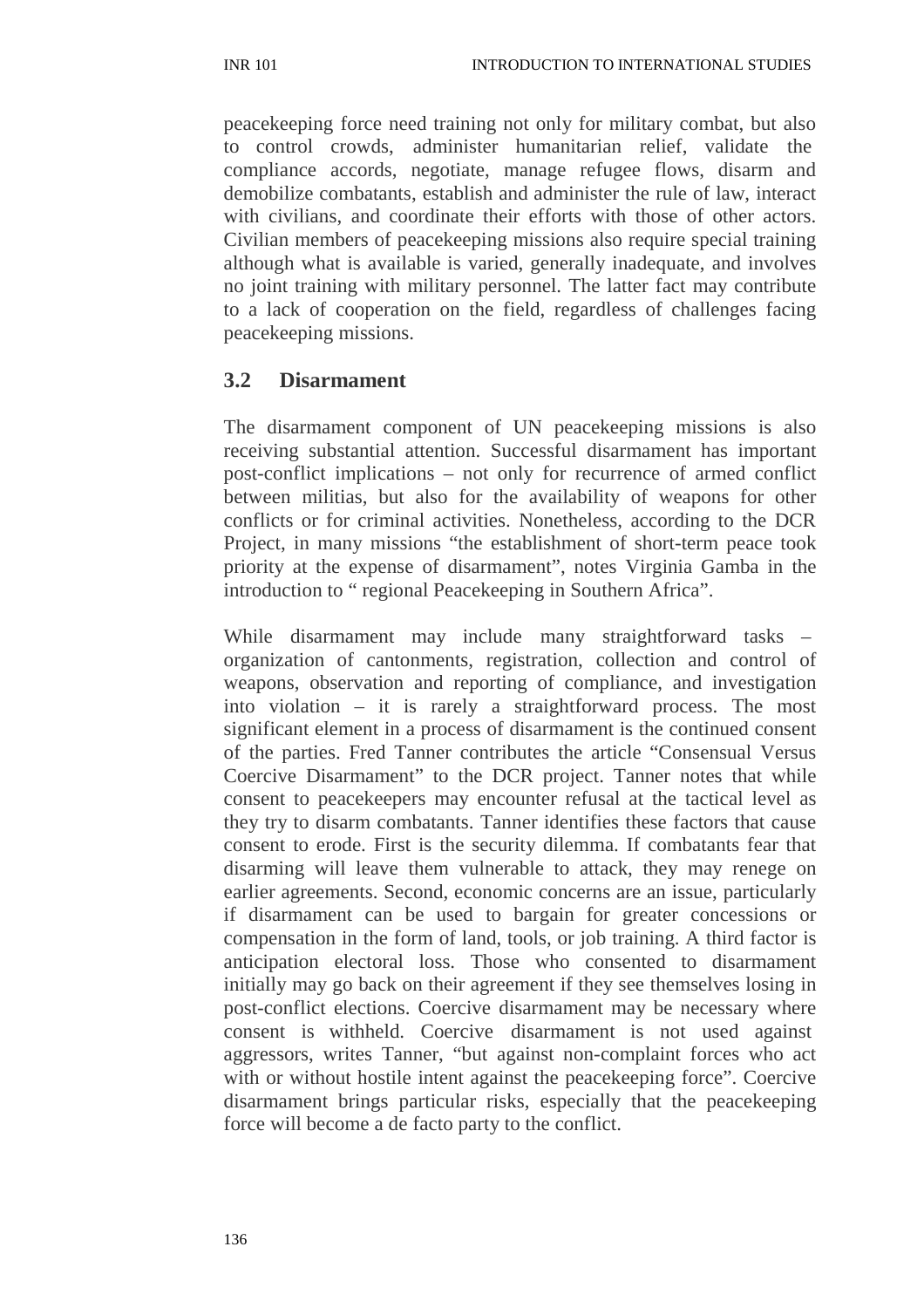While Tanner explores the difference between consensual and coercive disarmament, he is also aware that the distinction is often not so clear: "A close look at the various cases of disarmament in conflict resolution indicates that it is neither conceptually nor operationally possible to establish where consensual disarmament stops and where coercive disarmament begins. There is a grey area in between". Further research appears to be necessary on this issue. As Tanner notes, "Extensive evaluations of UN peace operation have been unable to provide conclusive answers as to whether missions with coercive authority are more or less successful than operations based solely on consensual disarmament". Tanner concludes that there is a place for a degree of coercion, or "compel lance", within an overall consensual framework of a peacekeeping mission:

The strategy of compel lance represents an alternative to passivity and consternation of peace support forces faced with the eroding consent to disarmament programmes. Compel lance is a show of force with the confinement of peace support missions that operate under the strategic consent of the parties. Thus, enforcement of weapons control is conceivable from the bottom – up, whereas consent must be preserved at any price from top down.

Grantees have evaluated several UN peacekeeping operations in great details. 'The unsuccessful missions in Somalia and the more successful missions in Mozambique and Cambodia provide lessons for future peacekeeping operations.

# **3.2.1 Somalia**

The UN peacekeeping missions in Somalia (UNOSOM 1 and 11) are generally considered unmitigated disasters. Their many goals in peacekeeping, disarmament, humanitarian relief, and political reconciliation – often worked at cross-purpose. For example, the concentration of relief workers and humanitarian aid protected those workers from attack by local armed bands and facilitated food distribution but dislocated the population that came for food and aid and severed their connection with their land, livelihood, and kin. Moreover, declaring General Mohammed Fara Aided a fugitive and offering a bounty for information leading to his arrest was a signal failure. In managing Arms in Peace Process: Somalia, the ACR Project concludes that this action was a political "painful reminder of the memories of slavery and, not surprising, (the bounty offer) bonded Somalia together to resist 'foreign invasion'.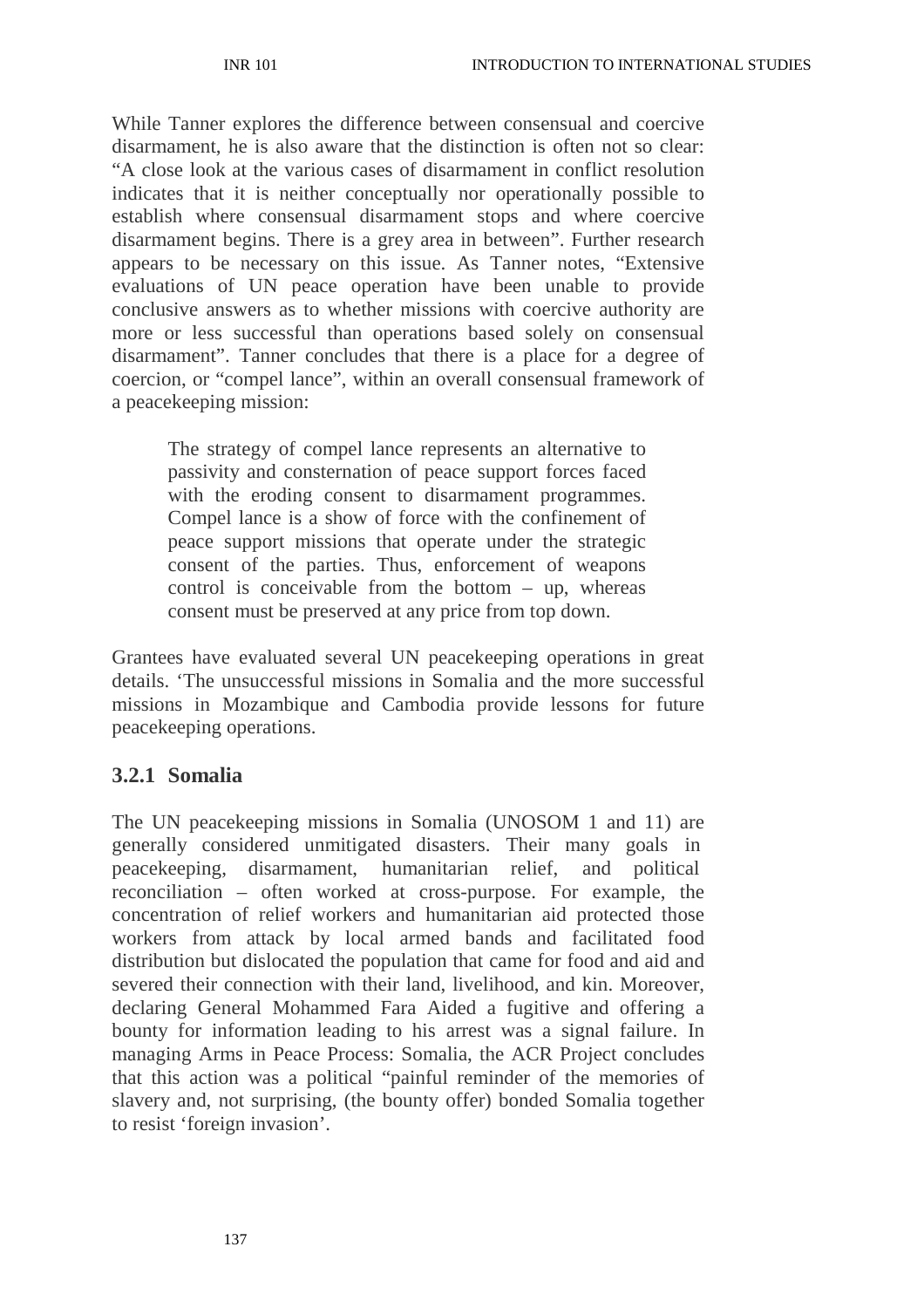The sheer size and bureaucracy of the UNOSOM missions also generated problems. The volume 'Mending Rips in the Sky: Options for Somalia Communities in the 21<sup>st</sup> century', edited by Hussein M. Adam and Richard Ford, includes a chapter by Charles Geshekter which summarizes a host of problems and the sour relations they engendered.

The UN was hampered by bureaucratic bickering, overt hostility towards Somalis, poor political intelligence, and misguided attempts to rehabilitate warlords into political leaders and then later efforts to imprison them. Somalis wondered if the UN was an occupation force that intended to turn the country into a trusteeship run by foreign experts and young westerners. As few Somalis got UN jobs, many charged that UNOSOM suspiciously resembled the Siyad regime by intercepting funds from abroad. Somalis around Mogadishu viewed the UN's multinational bureaucracy that was backed by armed forces who fired civilians, as the "New White Warlords", just another faction siphoning off money. Eventually, even American military officers adopted the Somali view of the UN bureaucracy as a "self-licking ice cream cone".

The UNOSOM missions failed blatantly in their main goals of establishing a central government and a system of law and order – to the detriment not only of Somalia but also of the image of the United Nations in the eyes of the international community. As the DCR Project concluded in Managing Arms in Peace Processes: Somalia, "Not only was the UN unable to restore hope in Somalia, it scurried exist form a stateless society without an organized arm, crushed hopes regarding the ability of the world body to meet credible threats to international peace and security".

There were some isolated successes. Another study on peacekeeping, 'South Africa and Peacekeeping in Africa', edited by Mark Shaw and Jakkie Cilliers of the Institute for Defense Policy, includes an article by Lieutenant Colonel Martin Rupiah on the experience of the Zimbabwean contingent in Somalia for the UNOSOM 11 mission. The contingent felt it had inadequate advance information about many aspects of its mission – everything from the availability of potable water to the diversity of religious belief in Somalia. It also found, however, that prior experience in the Bush war in Rhodesia was highly relevant to the Somalia development. For all the failures of the mission as a whole, the Zimbabwean contingent did experience some successes, and became particularly aware of the dynamic nature of their relations with the local population. At first the local community distrusted it, but each small success on its part engendered greater trust on the part of the community, and the cooperation thereby gained (such as information on bandits, ambush, and mines) became very helpful in its next stage of action.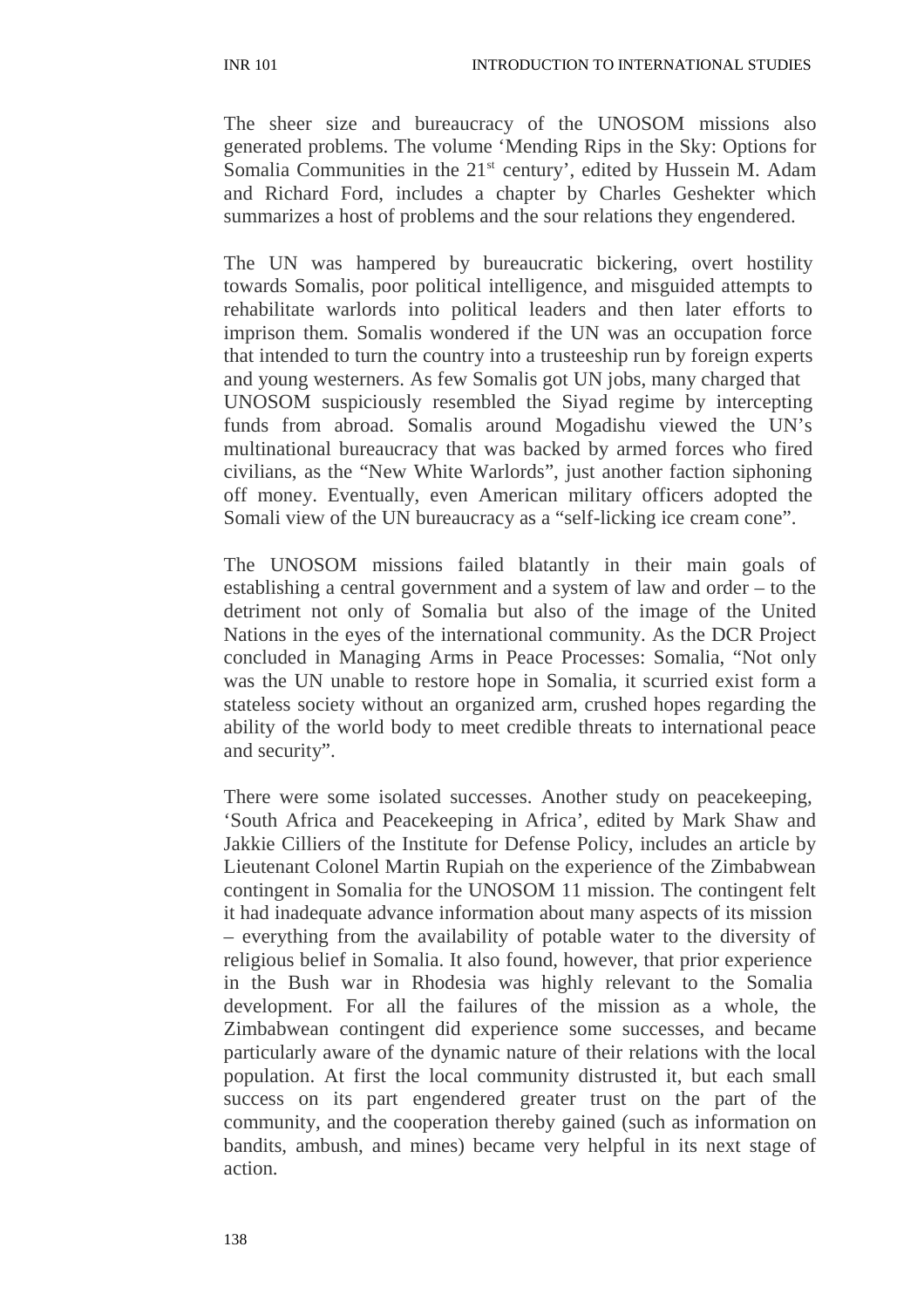An account of one particular aspect of the operations of the Zimbabwe National Army (ZNA) reveals the difficult relations among different national contingents with any UN mission, as well as between any contingent and the local population. In Rupiah's account,

Children in the area where the ZNA operated followed UNITAF (United Task Force, a UN empowered, US led multinational force) patrols begging for food and snacks that were usually part of the ration packs of First World Force. However, for the ZNA, surviving on a workman's "rat-pack", these luxuries were absent. When the children failed to procure any "goodies", they became aggressive, throwing stones and harassing the patrols continually. In exasperation, it was suggested that the establishment of a school might get the children off the streets and stop them from pestering the patrols. When this idea was broached with trepidation to the Elders Committee, the commanders were pleasantly surprise at the enthusiasm of parents who proceeded to implement the idea with a minimum of delay, much to the relief of the soldiers.

This incident suggests the resentment that may be latent between differently endowed national contingents. It also underscores the importance of good relations and cooperation with the local population. In the instance, the ZNA's activities were hindered not by committed armed combatants rejecting a peace plan but children throwing stones. The account also draws attention to how little public infrastructure UN troops can expect to encounter when deployed into a situation of conflict not only roads and bridges, but even schools may be lacking. Regardless to superb efforts at management of complex second-generation peacekeeping missions, such obstacles can continue to obstruct success.

# **3.2.2 Mozambique**

The UN peacekeeping mission in Mozambique, ONUMOZ, is credited with much greater success. That success was built in part on the failure of the UN peacekeeping mission in Angola, where fighting was resuming even as the mission for Mozambique was being planned. In part, it would appear no amount of planning or coordination would have led to peace in Angola. The parties to the conflict there were both committed to and capable of continuing the violence. Nonetheless, the scale of the fiasco was sharp defeat for the United Nations and had a direct effect on its subsequent engagements.

In 'Mozambique: UN Peacekeeping in Action, 1992-94', Richard Synge considers the impact of the experience in Angola on the mission for Mozambique. According to Synge, the failure of UN peacekeeping in Angola persuaded the UN Security Council of the need for a much more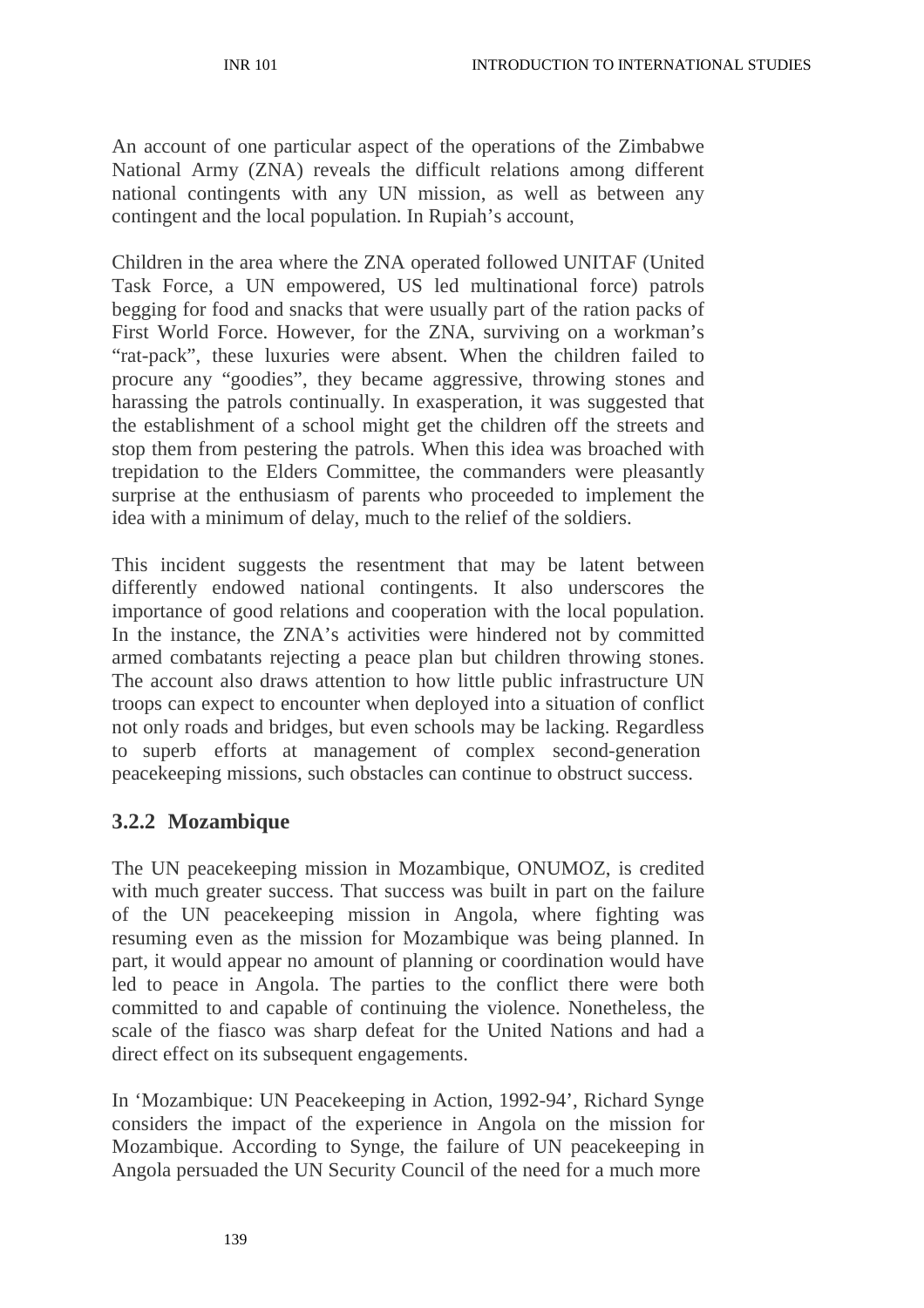substantial and comprehensive mission in Mozambique. Following, "the catastrophic aftermath of the Angolan elections, (the international community) could ill afford a further conflagration in Southern Africa", notes Synge. "The Angola precedent fed directly into planning for Mozambique". The ONUMOZ mission was therefore a much larger undertaking that earlier efforts in Angola.

ONUMOZ was successful in many respects, including stopping the parties from returning to conflict, organizing elections, reestablishing a democratic political structure, and resettling refugees and displaced population. The mission's achievement in demobilization was particularly notable, but here credit goes also to the war-weary nation and to the parties to the conflict. Whose ranks were ready to stop the conflict? Indeed, when demobilization met with logistical or political obstacles, it was often the combatants themselves who insisted on its continuation. They staged protest, mutinies, and riots, demanding immediate demobilization whenever this process stalled. Synge gives considerable credit to the actions of soldiers from both sides of the civil wars, "whose desire to rejoin civilian life was most effective limitation on the parties' chance returning to war".

Despite its overall success, however, the UN mission in Mozambique did suffer some shortcomings. One of the greatest was the failure to undertake effective disarmament. Synge notes that, "The collection of weapons clearly had a power priority than other aspects of the peace process, and ONUMOZ units were given neither the responsibility nor means to oversee comprehensive disarmament until demobilization was drawing to a close". This failure in disarmament had implications not only for Mozambique but for its neighbours as well. "ONUMOZ clearly missed the opportunity to reduce the millions of weapons at large in Mozambican society". Writes Synge, "Crime levels in Mozambique continued to be disturbing after ONUMOZ departed. The easy availability of AK-47 type weapons fueled a flourishing cross-border trade in South Africa and other countries, with an impact upon security and stability throughout the region".

The immense size of ONUMOZ contributed to its important achievements – but also ultimately to its failings. The disparity in resources between the well-endowed peacekeeping mission and the nation of Mozambique generated resentment. While Mozambique could not tax ONUMOZ, it did refuse all exemptions requested for nongovernmental organizations imports of medicine, seed, tools, vehicles, and computers. Synge also argues that the scale of ONUMOZ may have had a detrimental effect on Mozambique's capacity to manage its own problems and long-term development needs. Determined to prevent another failure like that experienced in Angola, the UN had crafted a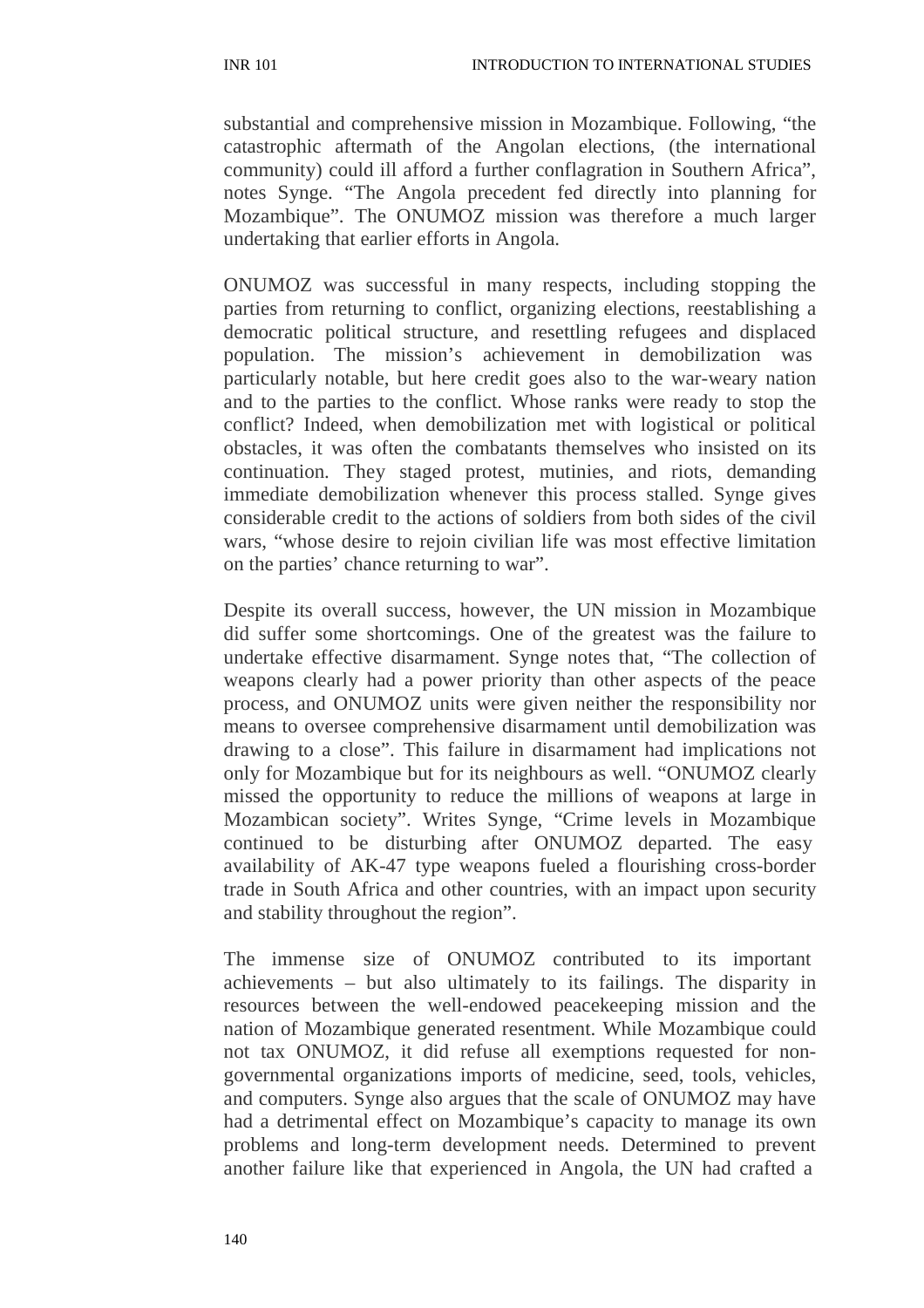mission that was as far-reaching and comprehensive as possible and that therefore "tended to be invasive and destabilizing to, rather than creative and supportive of, the shaky structures of the Mozambican state and society" Synge notes that from December 1993 to December 1994, ONUMOZ and the international community "effectively displaced the normal functions of government. The short-term priorities of that period diverted attention from Mozambique's longer-term requirements for social and economic reconstruction and ironically – and perhaps inadvertently – derailed the government's own efforts to reform and restructure the state and economy. The undermining of the already weak authority of the state spurred corruption and further weakened the capacities of states agencies".

In Synge's assessment, by the end of the peacekeeping mission Mozambique "had increased rather than shaken off its dependence on international financial and humanitarian assistance, and the voice of ordinary Mozambicans were in danger of being drowned out by the agendas of international development agencies".

From his assessment of many discrete components of ONUMOZ. Synge is left with a few fundamental questions on the need for and impact of such a large peacekeeping mission.

One of the most persistently difficult questions to answer relates to the actual need for an operation of the ambitious size, scope, and expense of ONUMOZ, which cost at least \$700 million, to resolve the political, military, and humanitarian problems of a poor country with a national gross domestic product of only \$1.5 billion. By the time it was withdrawn, ONUMOZ had come to be seen by many as a sledgehammer employed to crack a relatively small nut, and its disengagement was broadly accepted and welcomed by both its paymasters and its beneficiaries.

## **4.0 CONCLUSION**

Peacekeeping missions remain one of the more effective ways of quickly bringing conflicts and warring entities to the peace table and terminating wars. However, this is usually done at the price of human lives, massive financial inputs and time. Sometimes, these missions succeed, often they fail. While extensive planning and synergy is required during implementation, getting the locals to support the peace efforts has remained one of the most difficult aspects of peacekeeping. Somalia and Mozambique presented two cases of failure and success that have been of immense lessons for the UN and the peacekeeping community.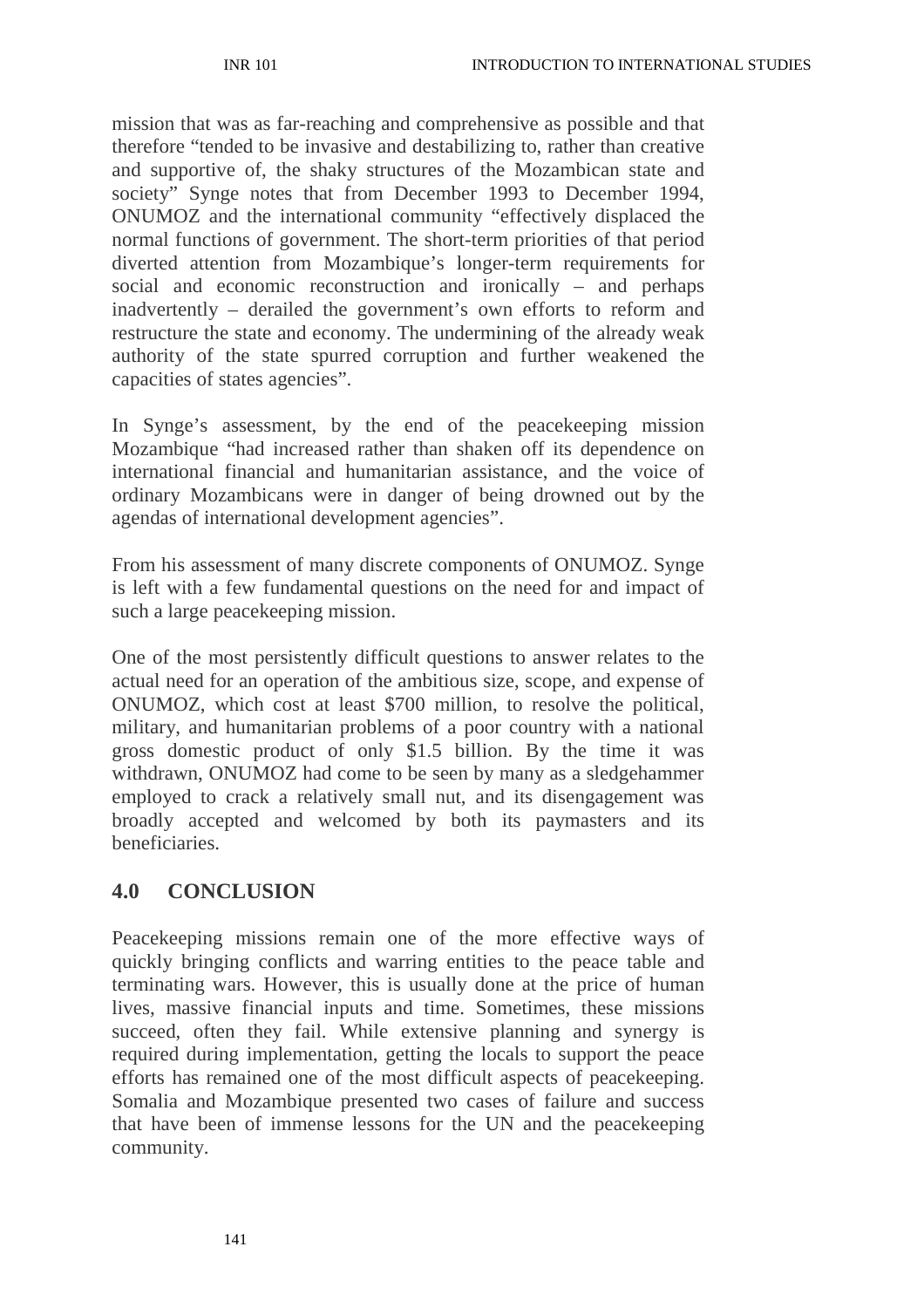# **5.0 SUMMARY**

We have examined the United Nations peacekeeping efforts and the kinds of problems usually associated with peacekeeping. We also examined issues of military orientation and training, disarmament and the lessons from the missions in Somalia and Mozambique.

#### **6.0 TUTOR-MARKED ASSIGNMENT**

- i) "Consent is the most significant element in a disarmament process" Discuss.
- ii) Examine the UN Peacekeeping missions to Somalia and Mozambique. What are the lessons from these missions?

## **7.0 REFERENCES/FURTHER READINGS**

- Arthur Lee Burns and Hina Heatcote (1971), Peacekeeping by the UN Force, Fall Mall Press, London.
- Osita Agbu (2005), "Nigeria in Peace Support Missions: Strategizing for Maximum Benefits", Alex Ogomudia (ed.), The Nigerian Armed Forces and Peace Support Operations, Ibadan, (forthcoming).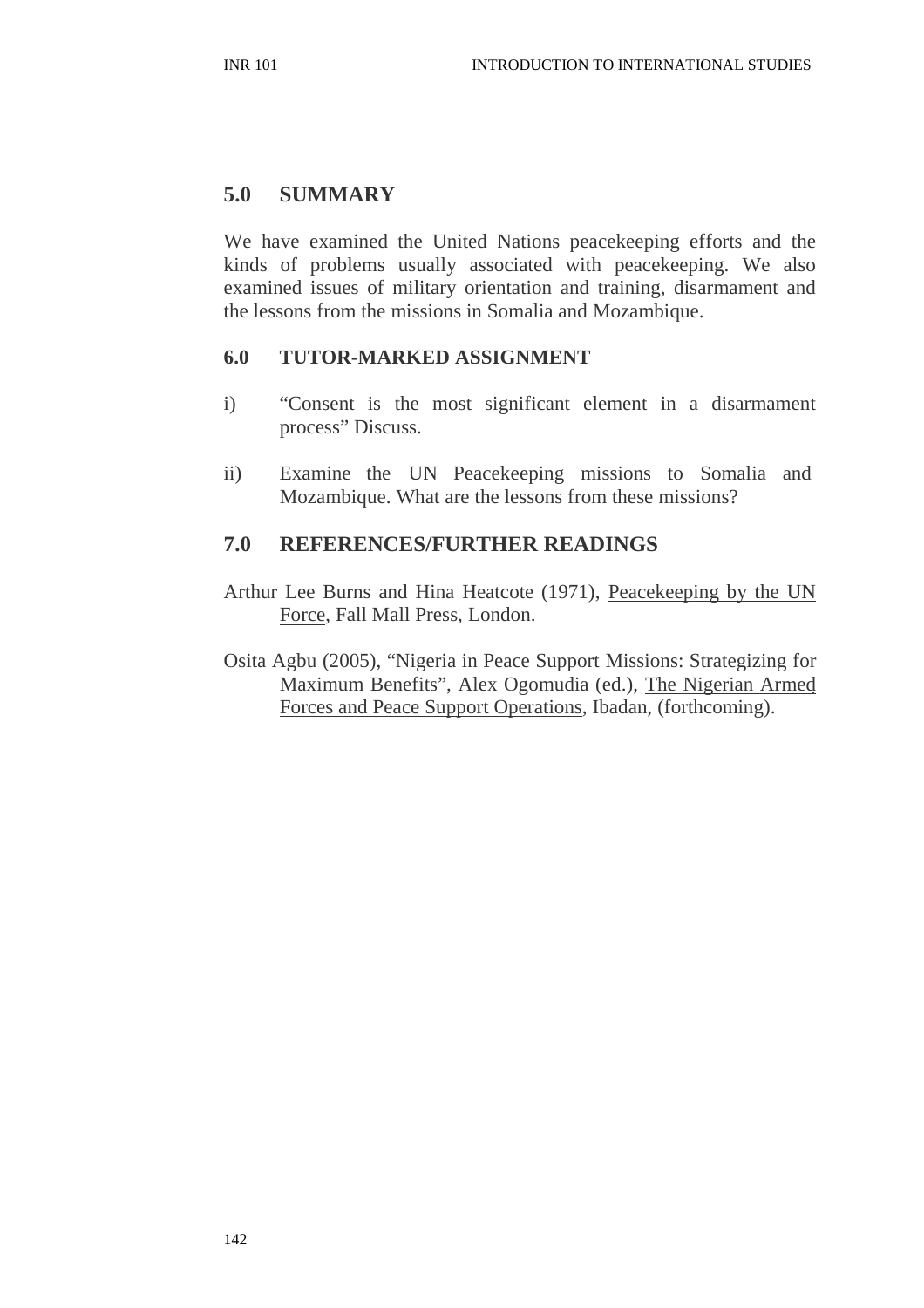#### **READING LIST**

- Rosenau, I.N. (ed.), (1969) International Politics and Foreign Policy, Free Press, New York:.
- Hans Morgenthau, Politics Among Nations: The Struggle for Power and Peace,  $5<sup>th</sup>$  Edition, Alfred Knopt, New York.
- Joseph Frankel (1979), International Relations in a Changing World, Oxford University Press, Oxford.
- Obiozor, G.A. (1994) The Politics of Precarious Balancing: An Analyses of Contending Issues in Nigeria's Foreign Policy, Nigerian Institute of International Relations, Lagos.
- Ogaba Oche et.al, (2004) International Relations, International Law and Functions of Parliament, Nigerian Institute of International Affairs, Lagos.
- Ogwu, U.J and Olukoshi, A.O. (2002) The Economic Diplomacy of the Nigerian State, Nigerian Institute of International Affairs, Lagos.
- Arthur, Lee Burns and Hina Heathcote (1960), Peacekeeping by the UN Force, Fall Mall Press, London.
- Angell, J.W. (1973), Financial Foreign Policy of the US, New York, Council on Foreign Relations.
- Hovert, Thomas Jr. (1971) Africa in the United Nations. Cambridge, Harvard University Press, 1963 – Block Politics in the United Nations, Harvard University Press, Cambridge.
- Nicholas, H.G. (1971), The UN as a Political Institution, Oxford University Press, London.

Nogueria, Alberto Franco (1967), The Third World, London, Johnson.

- Rossi, M. (1963), The Third World, Frank Wagnalla, New York.
- Cervenka, Edenek (1964), The Organization of African Unity, Oxford University Press, London.
- Cox Richard (1964), Pan-Africanism in Practice, Oxford University Press, London.